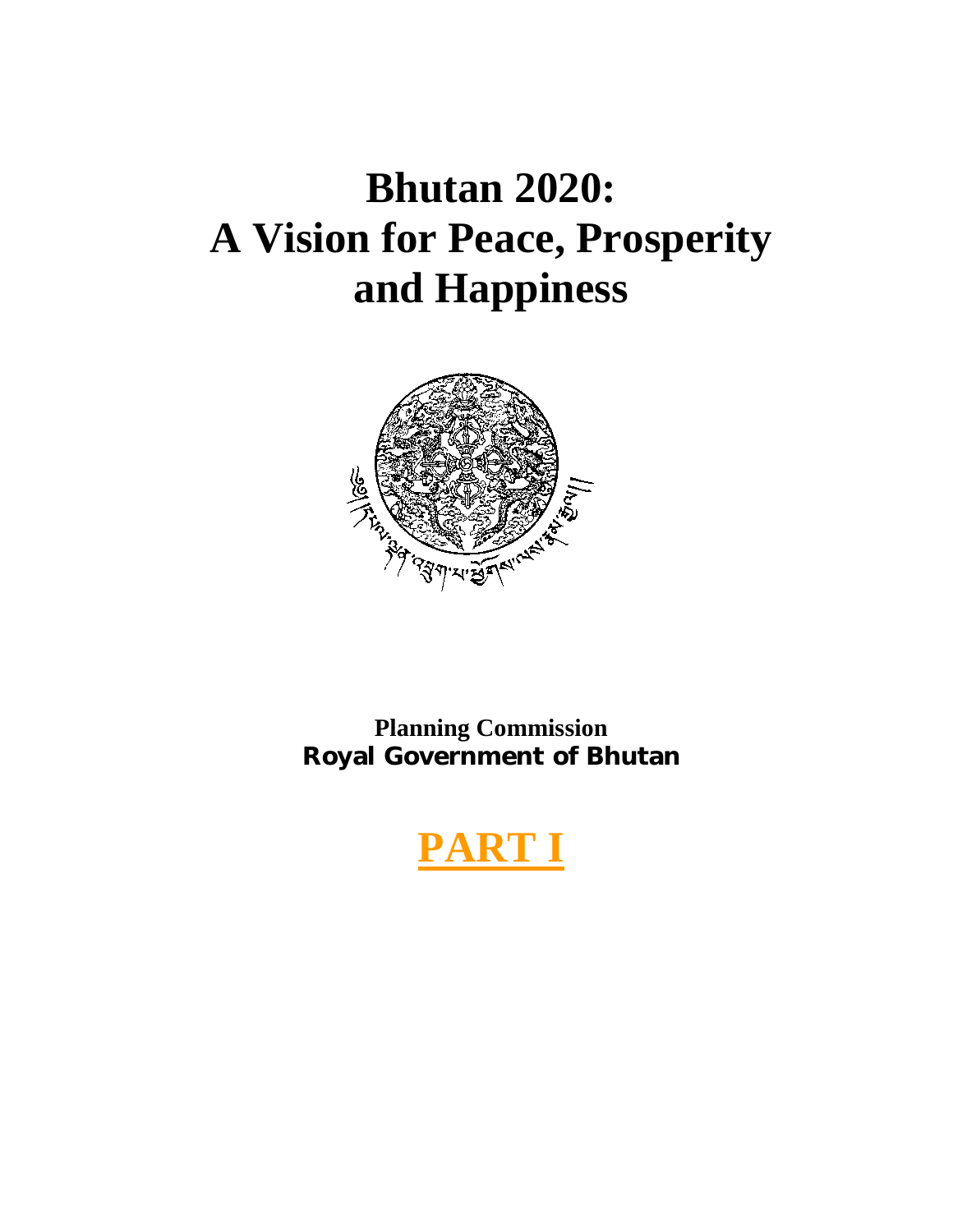### **DEDICATION**

### **PREFACE**

### **INTRODUCTION TO PART I**

#### *Chapter 1***: PAST DEVELOPMENT PERFORMANCE: THE ROAD WE HAVE TRAVELLED**

- 1. Review of Past Performance
- 2. Counting Our Development Assets
- 3. Conclusions

### *Chapter 2***: THE CHALLENGES AHEAD**

- 1. Introduction
- 2. Our Nation
- 3. Our People
- 4. Our Economy
- 5. Our Environment
- 6. Our Institutions

### **DEDICATION**

It is a great privilege for me, on behalf of the people of Bhutan and my Cabinet colleagues, to dedicate this Vision Statement to His Majesty King Jigme Singye Wangchuck on the occasion of the 25<sup>th</sup> anniversary of his accession to the throne.

The privilege is tempered by a deep sense of humility born of the recognition of the role His Majesty has played in shaping and guiding the development of our nation. This recognition is shared by everyone in Bhutan, as is the profound sense of gratitude. His Majesty has provided us with a constant source of wisdom and inspiration. He has not only been the master architect behind the rapid social and economic transformation of our nation. He has also provided us with the philosophy and concepts required to ensure that the process of transformation has remained anchored in the values and beliefs that we have held for centuries and which continue to give meaning and direction to our lives. Through his thoughts and actions, His Majesty has made it possible for us to follow a distinctively Bhutanese path of development that is increasingly attracting the attention of the world. The same thoughts and action have provided us with the confidence to travel an uncharted path in the firm belief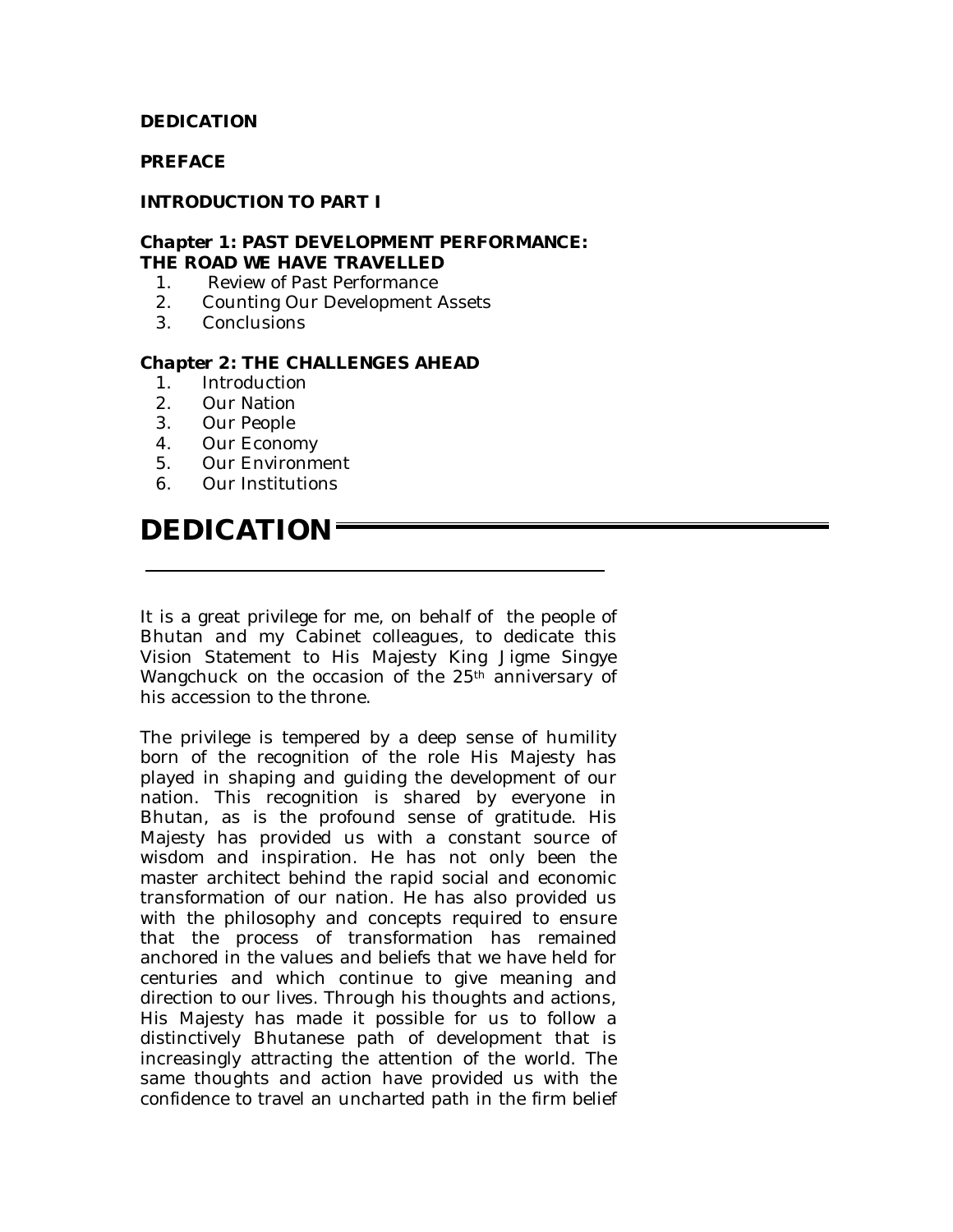that it is within our power to build a nation that will in some respects stand apart from others and which our children and future generations will be proud to call their own.

Much against the will of the Tshogdu, His Majesty decided in June 1998 to withdraw from the position of Head of Government, a position that he occupied with singular distinction for a quarter of the century. Through this decision, he has chosen to place responsibility for the Kingdom's further development more firmly in the hands of the elected Lhengyel Shungtshog and the people of Bhutan. It is against this background that the publication of this Vision Statement acquires a particular significance and comes at a particularly appropriate time.

The Vision Statement draws extensively upon the philosophy and concepts that have been articulated by His Majesty over the period that has seen our nation emerge from relative isolation and obscurity to one in which we are able to face the future with pride and confidence, secure in the knowledge that our future is firmly in our own hands. In a real sense, the Vision Statement provides lasting testimony to the inspiration and guidance provided by His Majesty that emboldens us to clearly determine our own destiny.

The Vision Statement also sets out directions that will enable us to retain our commitment to our distinctive model of development. The product of a broad-based consensus achieved through a process of review and consultation. The directions it sets out and the process used to arrive at them may suggest that His Majesty's confidence in the Lhengyel Shungtshog and the people of Bhutan is not misplaced.

Without a longer-term vision for the future, there is a risk that small nations like Bhutan could be overwhelmed by the forces of change and modernization. If we are to prevent this, we must build a broad-based consensus on the values we hold dear and are determined to conserve, with the values finding concrete expression in the directions we choose for the nation's future development.

In uncharted territory it will be easier for us to lose our way without a longer-term vision that provides us with a road map for the journey ahead and with signposts against which we can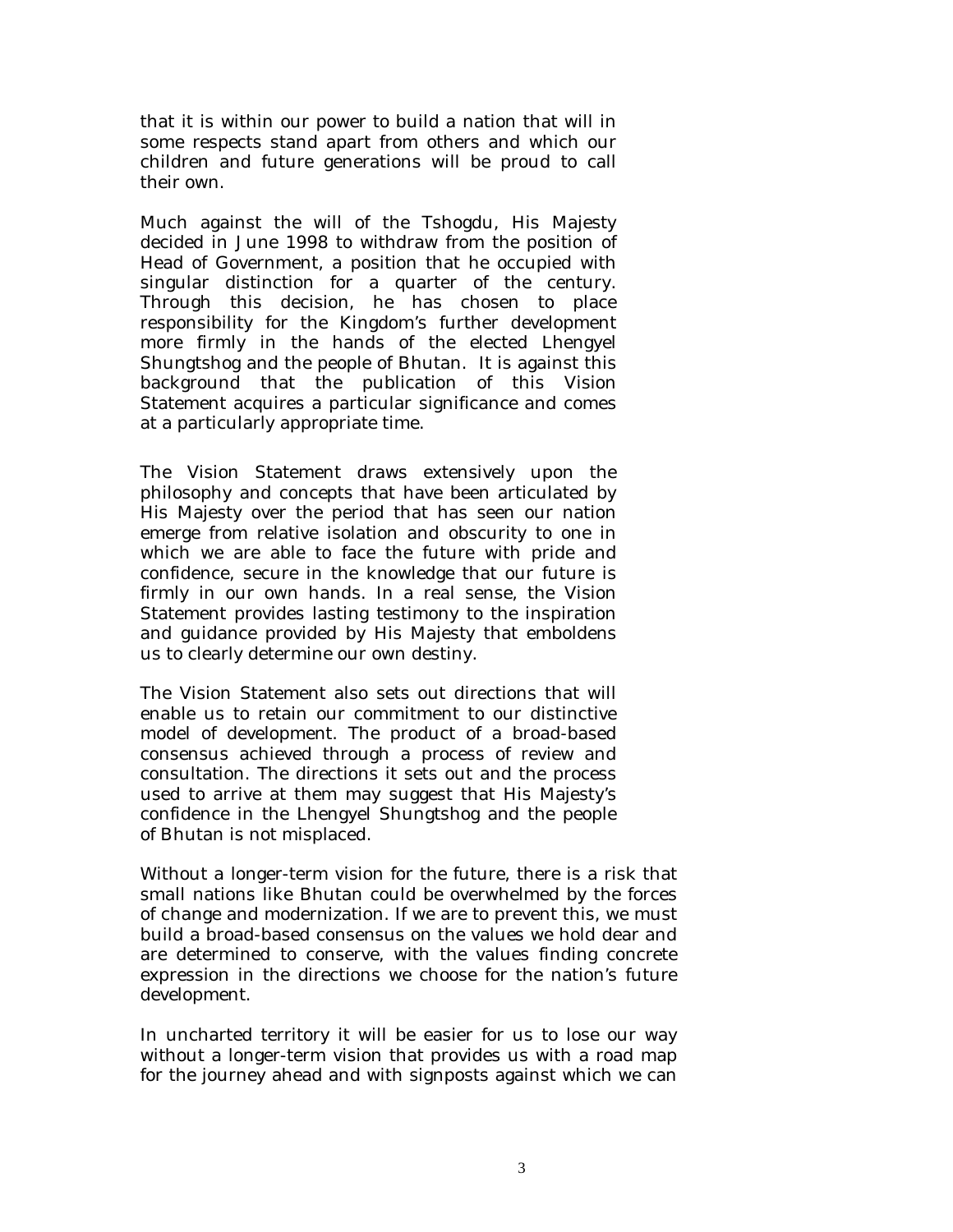measure the distance we have travelled towards our preferred destination.

This Vision Statement is a strategy document. Given its 20-year perspective, it can be neither a blueprint nor a plan in the conventional sense of a document that specifies in detail the objectives to be achieved and the instruments to be used to attain them. The future is the greatest enemy of detail, and a Vision Statement containing detailed prescriptions would inevitably be condemned to a short life. A Vision Statement must be concerned with directions. It must be thematic in character and driven by an understanding of challenges and issues. It cannot be confined by the traditional sectoral nomenclature used for development planning, even though the vision presented will need to be translated into sectoral strategies policies and instruments. The elaboration of preferred directions into concrete strategies is the task of development planning, and we will continue to make use of National Five-Year Development Plans and other instruments for this purpose.

The preparation of a Vision Statement is not without its attendant risks. There is always the danger that we will be prisoners of the conceptual world we know rather than advocates of the one we desire. There is also the risk that informed analysis can give way to wishful thinking, resulting in a view of the nation that is beyond our reach. This document seeks to fuse desirability with feasibility, suggesting that, with wisdom and forethought, it will be possible for us to meet challenges of historical dimensions and to bequeath to future generations a nation they will be proud to call their own.

Because the Vision Statement embodies the development philosophy of His Majesty and sets out directions that give clear expression to this philosophy, I would like to use this opportunity to call upon all officials of the Royal Government, other development actors and partners, and the people of Bhutan to work together in translating the vision presented in this document into concrete reality. Let the inspiration provided by His Majesty serve as our compass as we chart a course into the next millenium, secure in our knowledge and conviction that there is no challenge that we are together unable to meet. Let us pledge ourselves to the vision presented in this document. Our children will expect nothing less from us.

### **Lyonpo Yeshey Zimba**

### **Chairman of the Planning Commission and Minister of Finance**

May, 2, 1999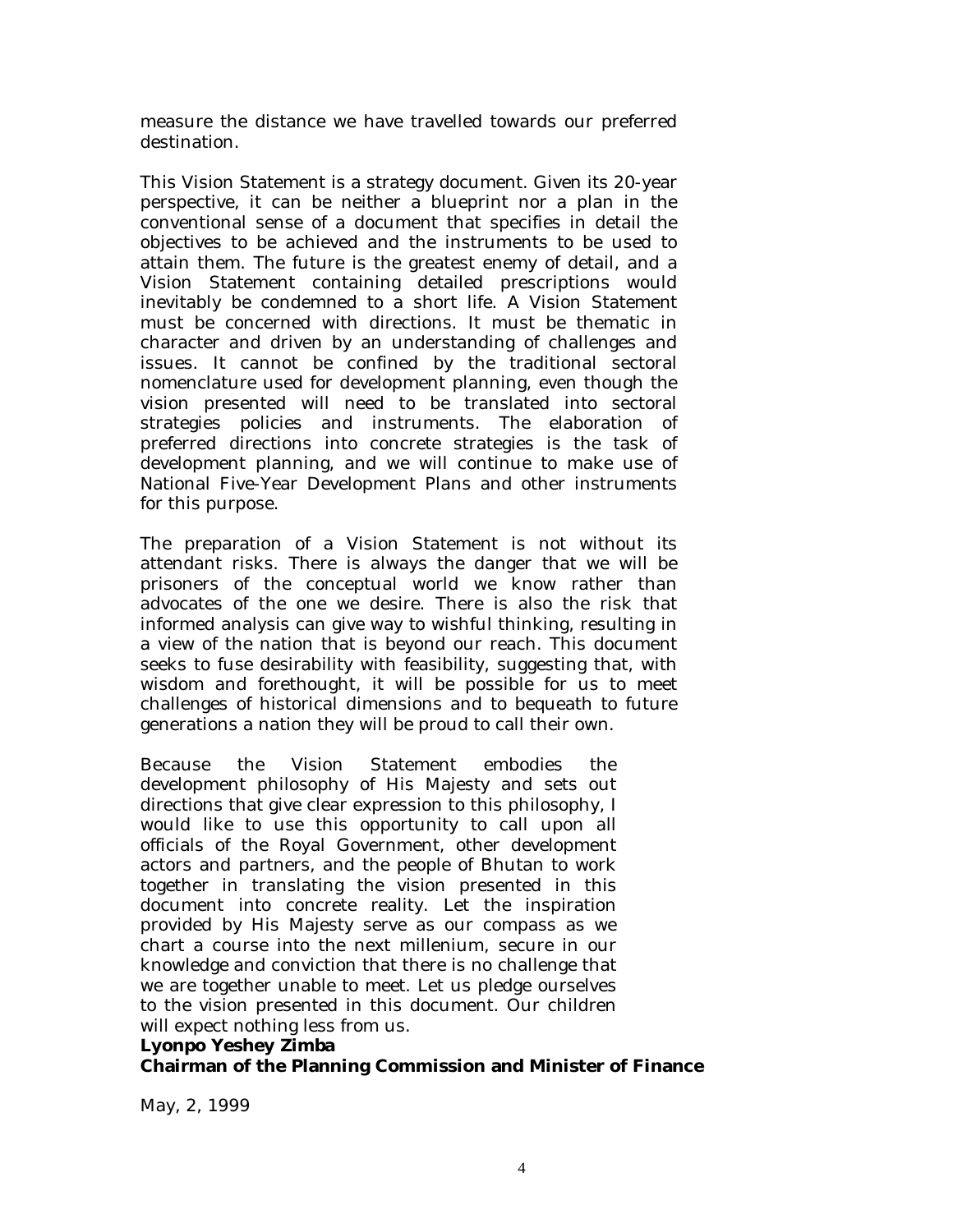### **PREFACE**

Since 1961, seven Five-Year Development Plans have been completed successfully, despite the great challenges we faced. Our latent potentials have been realized beyond our expectations. Now, the pace of change is so great that it seems to propel us into the future. But the future cannot be what it brings to us, it must be how we want it to be. The socioeconomic changes must be what we seek, not completely what the forces beyond our control compel us to accept. Visioning is a means of determining our own future. Periodic reviews and preparation of long term plans are complementary activities in this direction. The Planning Commission Secretariat is pleased to coordinate the publication of a vision document whose perspective extends to 2020.

Without a vision, we are unlikely to choose the right direction and pace of development. The sectoral policies and programmes may be mutually inconsistent, and not well focused on the priority national objectives. We might mislead ourselves to adopt short term solutions to long term problems.

The contributions of so many people in all spheres of life are reflected in the common vision in this document. The draft document was circulated extensively for the purpose of encouraging critical discussion. People in all sections of society, such as academics, officials, lamas, monks, pandits, students, youth, teachers, industrialists, administrators, diplomats, NGOs, community leaders, businessmen and women, expatriates and villagers have participated in formulating and reviewing the document.

The vision presented in the document is holistic and balanced. It is holistic because of the enriching diversity of views brought to bear on long term initiatives. Their different positions in the society have enabled them to approach the vision from different perspectives, but they all share the same vision. The vision is balanced because the elements contributing to the vision are coherent and consistent. The vision attempts to strike a balance between development and environment, modernization and tradition, values and technology, immediate and long term, individuals and the society, and realism and aspirations.

In addition to the views of numerous people, the vision document draws liberally on the thoughts and words of His Majesty the King. Many profound long term goals emanate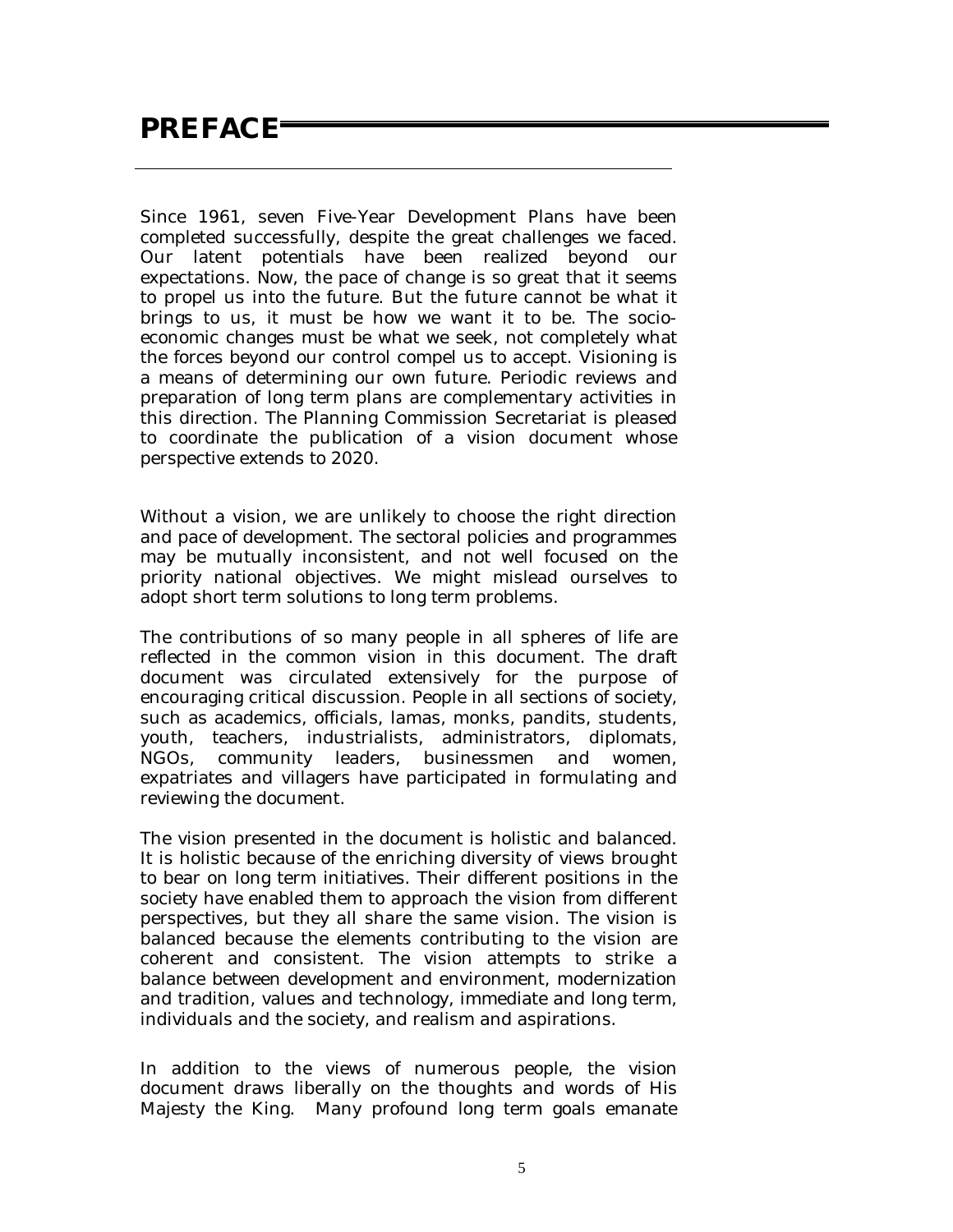from His Majesty. His Majesty's initiatives in the spheres of political and administrative decentralization, private sector development, environmental conservation, cultural promotion, and the spiritual and emotional well-being of his people have given not only Bhutan but the world a new philosophy of development. Because of His Majesty's innovative approach to development, our country did not follow the treadmill of conventional development strategies. Ours is not a developing country in a classical sense of the term. Along several dimensions, ours is a highly developed and sustainable society. Historically and politically too, our experiences are different. The historical and political overview that we have been an ancient and independent nation with unique political institutions must be remembered with pride.

There are several purposes for bringing out a vision document. The vision document offers a general scenario of development within which specific activities can be embedded. It should guide development agents in future. We hope that it will become a useful reference in the course of planning. Another role of the vision document is to promote consensus on the path of society's change. A society that is committed to a particular vision is effectively able to motivate and work for its realization. As the vision is widely shared, countervailing interests and pressures are minimized. The general framework of development in the vision document ensures the continuity of policies over the long term. It would also bring about consistency among many cross-cutting issues. Lastly, the vision document serves as a general declaration to all our development partners about the strategies and goals we are going to pursue, so that they can make informed choices about contributions to the long term development of our country.

The vision document addresses, in particular, the Bhutanese people. Bhutanese society consists of many overlapping sections. However, it is assumed that the readership of this document is made up of four major groups: youth or students; businessmen and women; public servants; and farmers and villagers. Each of these groups will find the vision document informative and useful.

Youth and students of today will become adults in the period covered by this vision document. We hope that they will internalize the vision so that they can contribute to its realization. Their transition from students to workers will occur in this period, and career and employment plans should be made within the context of the economic expansion and social changes described in the vision document.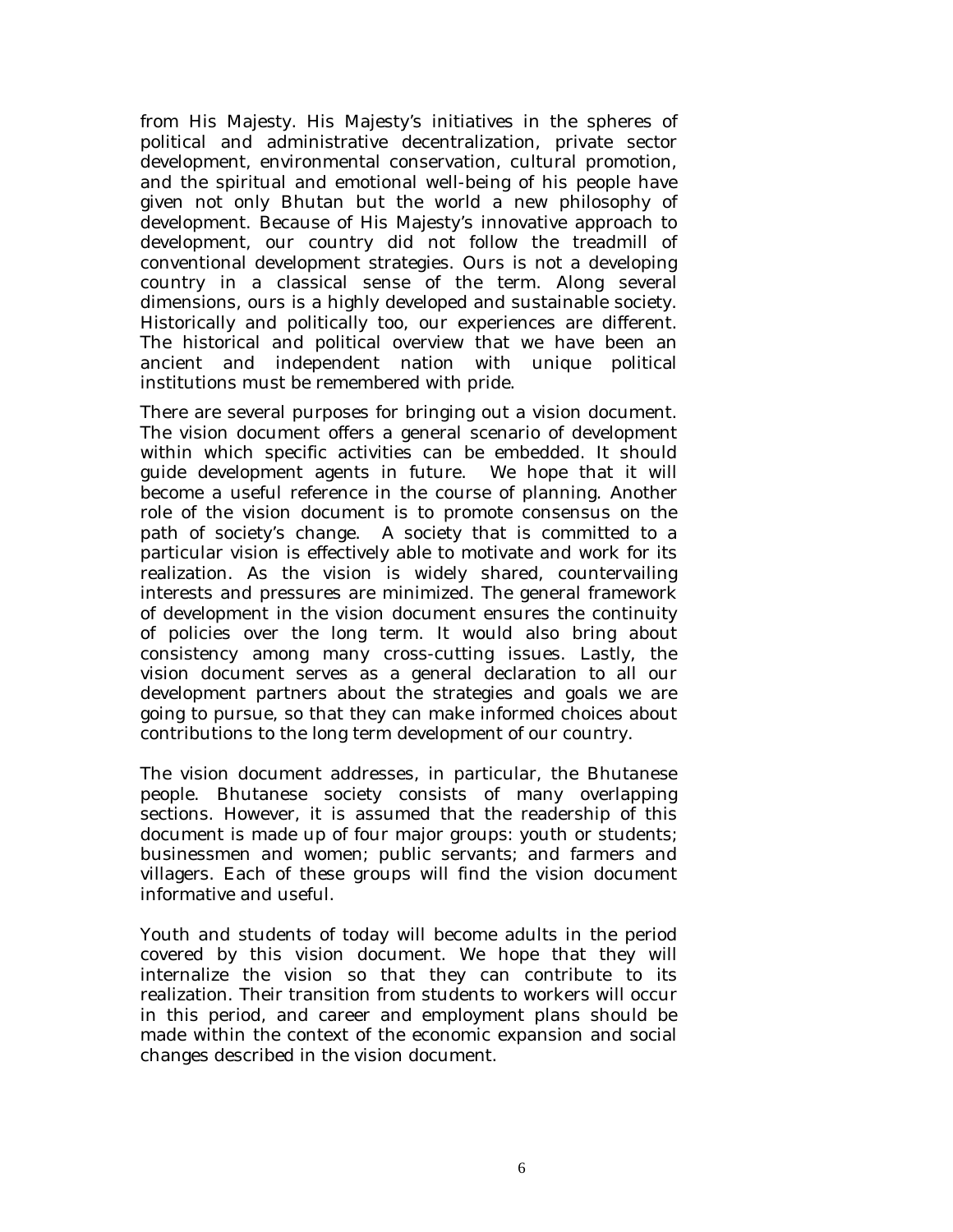For the farmers and villagers, the vision document sketches important improvements in amenities and facilities. With the increase in literacy and widespread facilities in rural Bhutan, the standards of living in rural areas will rise rapidly. But the villagers and farmers must become more responsible, through collective and cooperative efforts, for development activities in their own areas. The document will be of considerable interest for the members of GYTs and DYTs who are crucially involved in the formulation and implementation of plans.

For the businessmen and women, the vision document can be useful as a reference for business opportunities that will emerge from the envisaged path of economic growth. At the same time, private sector entrepreneurs will have to play a greater role in the creation of wealth, and contribute to the economic self-reliance of the country. As a special message, the vision document asks the nation's business people to integrate commercial and industrial activities with environmental concerns.

The last group of readership is public servants or government officials. It is hoped that most civil servants will familiarize themselves with the vision document, and consult it as often as it is necessary. Sectoral policies and programmes must always be placed within the larger framework of idealism and the vision set for our country. Because of the sensitive roles of many government officials, they have to be conscious of the high ideals set for them, and the sacred trust of His Majesty the King and the people in them. We hope that they will continue to serve the Tsa-wa-sum with integrity and honour.

The vision document focuses on the period up to 2020. Over such a time, it will not be possible for us to achieve all our aspirations. When the situation changes substantially, the document will be updated and revised. It will thus be a living document that will serve as a milestone for planning and guidance.

We have devised strategies that seek to fulfil our ambitions and which play to our inherent strengths. However, the goals shown in the document could be adversely affected if certain conditions are not fulfilled. We have sought to examine the potential obstacles along the path we have set to 2020.

In the next ten to fifteen years, the realization of our vision will depend on the availability of financial assistance. It will be particularly necessary for the timely completion of hydropower projects that will generate much-needed revenues. It will also depend on changes in the macro-economic environment in the economies closely linked to our own. Further, the fulfillment of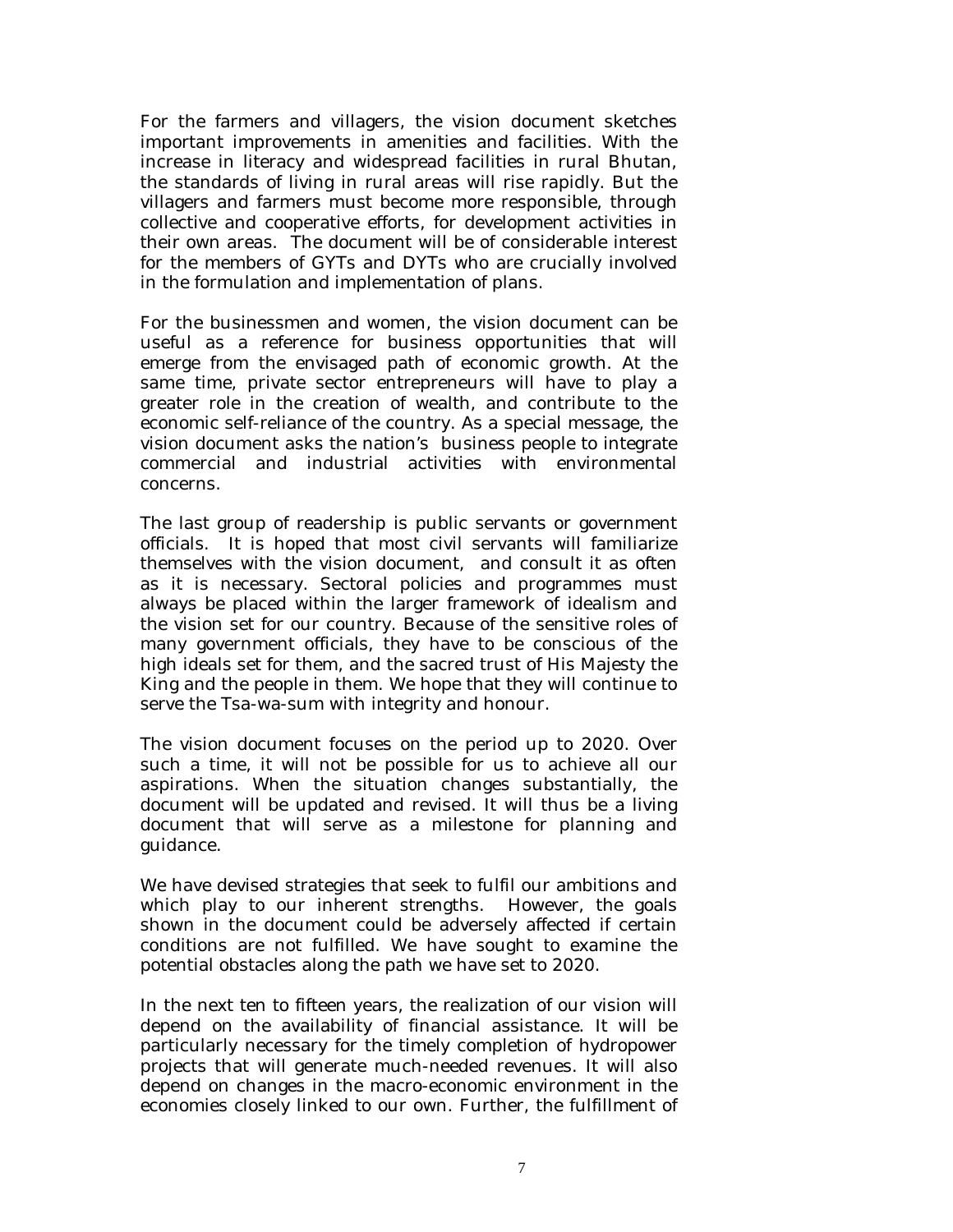the vision will be compromised by the growth of population beyond the targets set out in the document. For a small country, the adverse impacts of explosive population growth on our sensitive ecology is as vivid as the perils of an AIDS epidemic for a small population. We must endeavour to achieve a stable population at the earliest opportunity.

We must continue to enrich and reinforce our culture and values since this is one of the main ways of protecting our future and our sovereignty. Culture is a living system. It must be adapted, and we must ensure that it retains its vitality in our lives. We must not allow it to be displaced and overwhelmed by globalization. There is a risk that future generations may become losers, by being assimilated into another culture and be alienated from ones own history and culture. We urge our youth to meet these difficult challenges of the erosion of culture and national identity.

His Majesty has been the source of many sublime goals and strategies for our country. Among other profound goals, he has emphasized the promotion and preservation of our culture and environment. These are the things that sustains a nation. His Majesty thinks in terms of millennia of national survival, not for the convenience of the immediate. His Majesty the King and the institution of monarchy are the true anchors of Bhutan's sovereignty and progress. Therefore, we should abide by his noble thoughts and aspirations.

No leader has introduced decentralization and public participation in the decision-making like His Majesty the King. This development is profoundly changing the way governance and administration are influenced by ordinary people. Such liberty can be exercised for the common good only when all the Bhutanese people become responsible and conscientious citizens. We hope that this empowerment reinforces the loyalty and dedication to the *Tsa-wa-sum*. There cannot be a greater abuse of this privilege if the pursuit of selfish motives go against the larger interests of the Kingdom.

For centuries, Bhutanese have protected their independence and national integrity. A nation can survive and prosper only if its people are loyal to it, and are ever ready to defend it in whatever form is necessary. The spirit of self-sacrifice must be kept alive in each of us to sustain the sovereignty of our beloved country.

25, April, 1999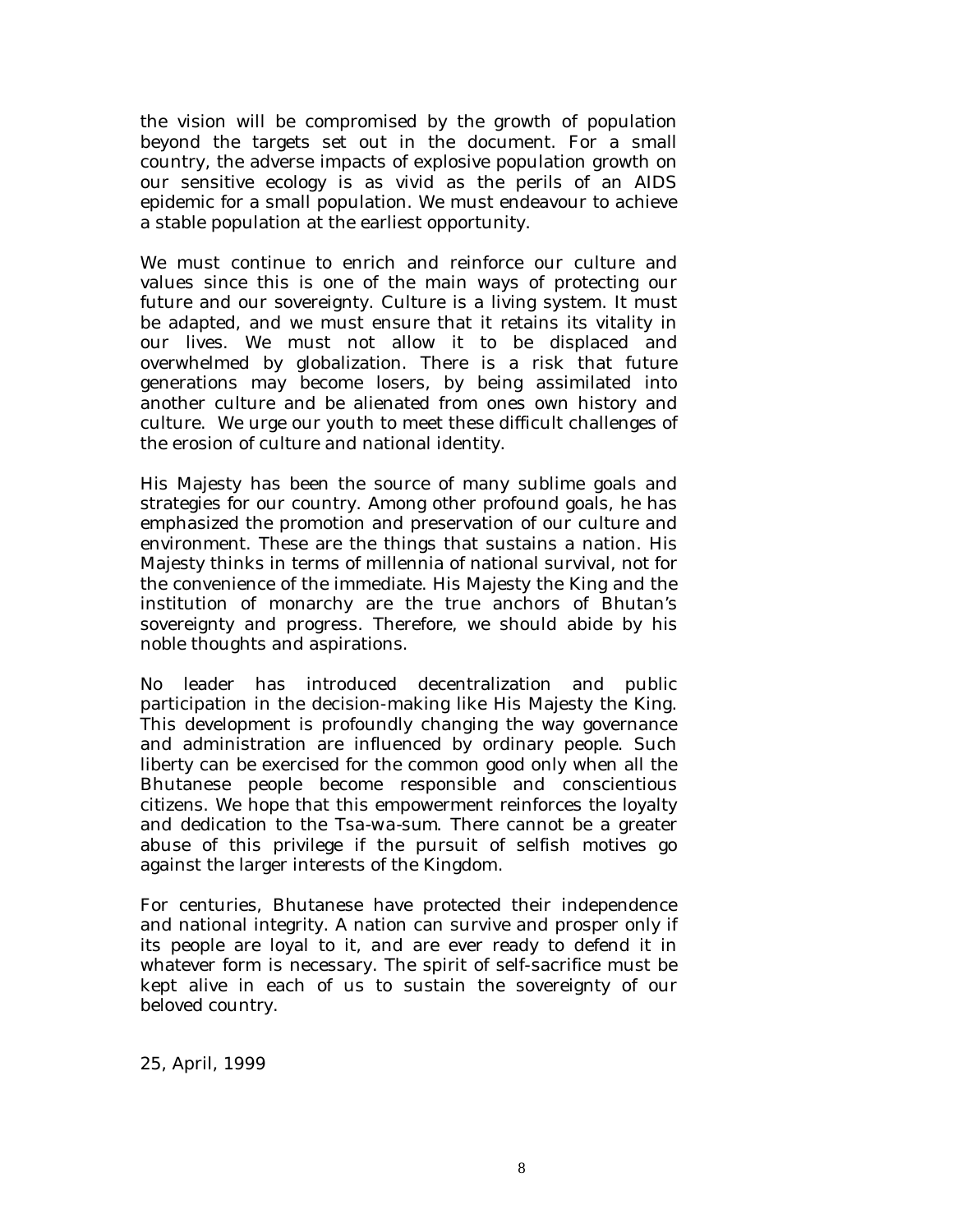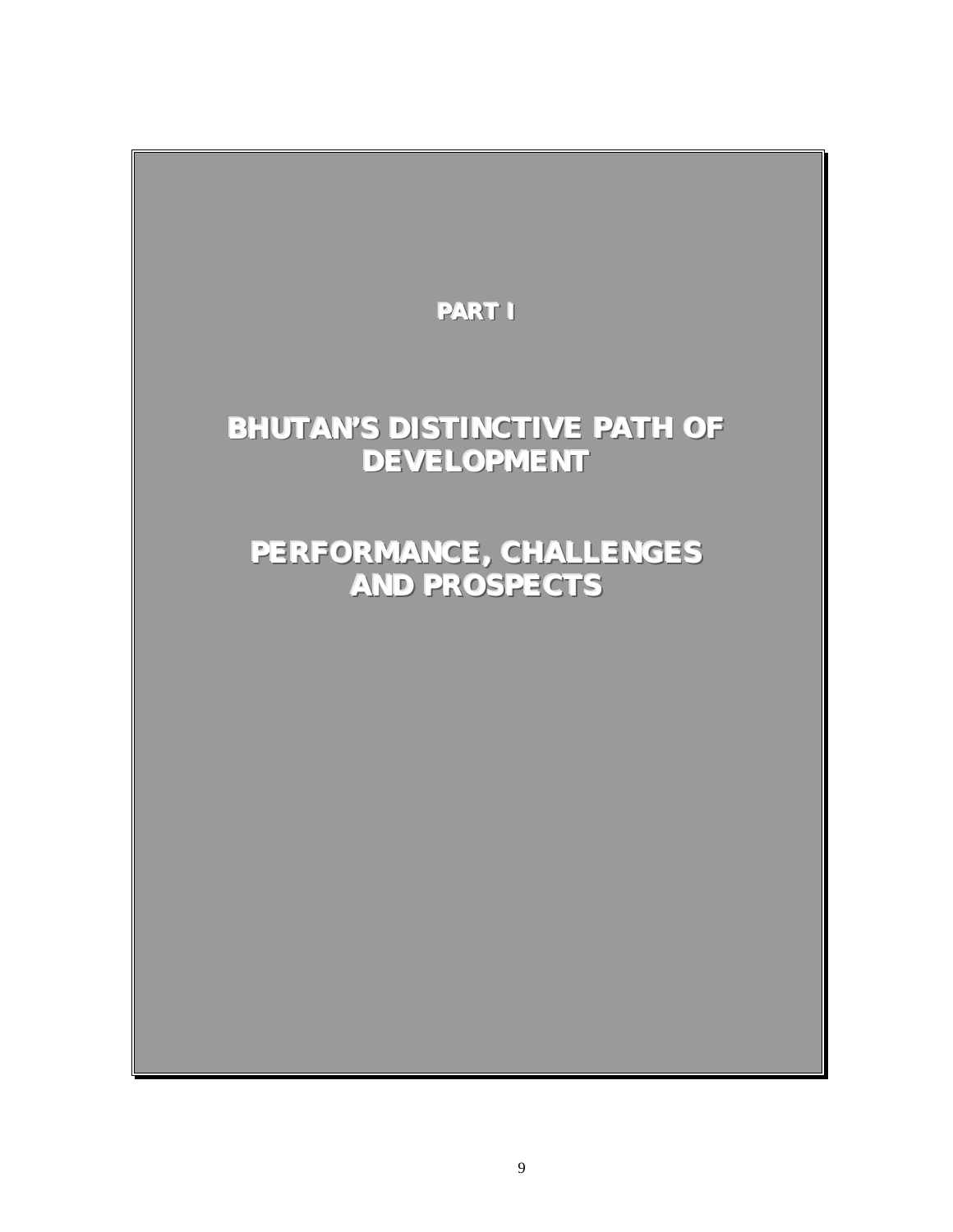### **INTRODUCTION TO PART I**

*Part I of this Vision Statement seeks to take stock of the current situation. It looks back at the path we have travelled as a nation in the past three decades. It notes the progress we have recorded in a number of fields, examines the reasons that help to explain our achievements, and draws conclusions on our distinctively Bhutanese path of development that appear particularly relevant for the future (Chapter 1).* 

*Part I also takes stock of the many challenges that await us as a nation in the years ahead (Chapter 2). The challenges are not presented under traditional sectoral nomenclature used for national development planning, but rather under broader thematic headings encompassing the nation, our people, our economy, our natural environment, and our institutions.*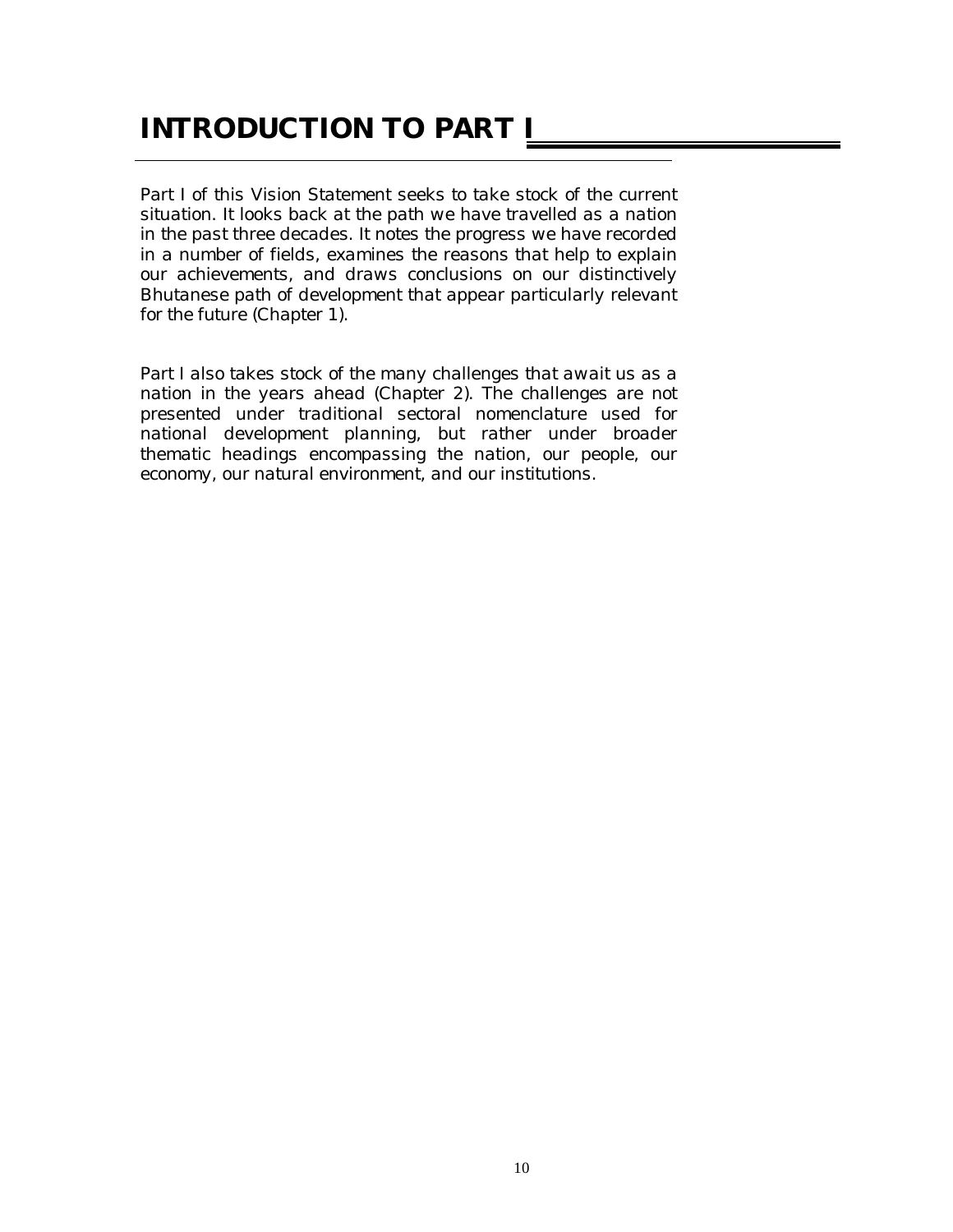*Chapter 1* 

## **PAST DEVELOPMENT PERFORMANCE: THE ROAD WE HAVE TRAVELLED**

### **1. REVIEW OF PAST PERFORMANCE**

As we stand on the threshold of a new century, it is not only an appropriate time to look ahead but also to look back at the path we have travelled as a nation and to reflect on the progress we have recorded in raising the levels of welfare and well-being of our population. An understanding of this progress and of the forces that have made it possible will help us to chart a course for the next 20 years.

Viewed from the perspective of today, it is easy for us to forget that Bhutan of only a few decades ago was in many respects a very different place from the country we know today. In the early 1960s, when Bhutan cautiously opened its doors to the forces of change and modernization, the nation possessed very little of the infrastructure that we today associate with a modern nation state. The vast majority of Bhutanese lived rugged lives of isolation. Life was hard and conditions were harsh. Bhutanese toiled from dawn to dusk for modest rewards. They were almost totally dependent upon the land and the forests for survival, producing or collecting not only the food they required to nourish them but also the materials required to clothe them in an environment that could be unforgiving. The small surpluses produced were bartered for the goods like salt which people were unable to produce themselves. Food was cooked and houses warmed with the wood collected from the forests, and the darkness of night was illuminated by the oils and fats they themselves produced. Although secure in community, kinship and family relationships, the world in which most Bhutanese lived was a small one, endowed with spiritual significance. There were no roads and no motor vehicles. There was no electricity, nor were there telephones or postal services that connected different parts of country or with the outside world. Transport was confined to centuries old tracks. Distances that today can be covered in a few hours required days or weeks of hazardous travel and long periods of preparation.

Life was not only harsh, it was also short. It has been estimated that a Bhutanese born in 1960 could expect to live to the age of about 35. Prior to opening its doors to the world in 1961,

*Understanding the past enables us to better understand the future.* 

*Thirty years ago, Bhutan had little of the infrastructure associated with a modern nation state.* 

*Life for the vast majority of people was both harsh and short.*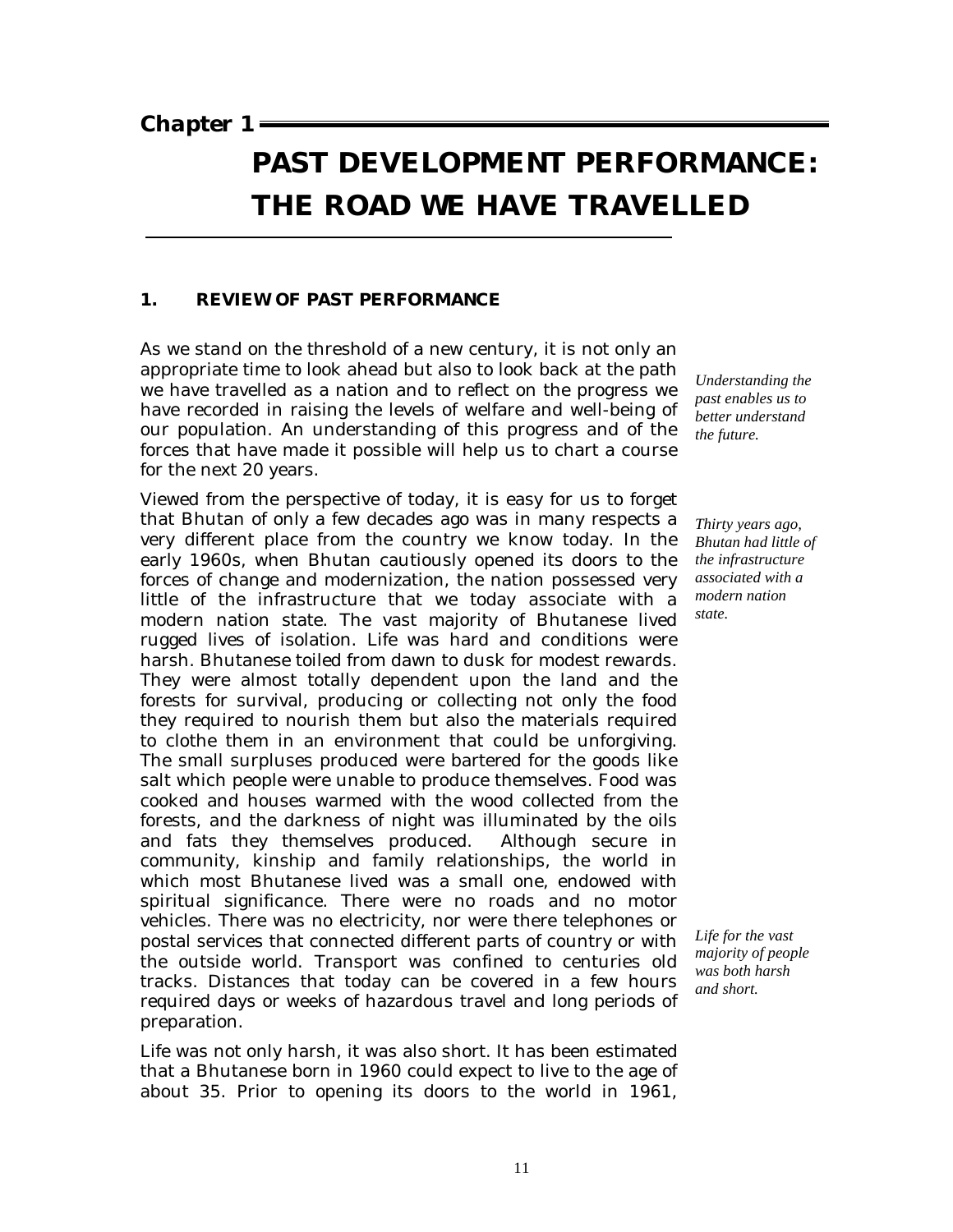Bhutan's health infrastructure consisted of four small hospitals and a handful of dispensaries. There were only two trained doctors in the whole of the country, and two of the hospitals were staffed by untrained compounders. Almost everyone was dependent upon the skills of indigenous doctors and their knowledge of the medicinal qualities of the plants collected from the forests. Communicable diseases were widespread, and more than one-half of the children born to women died at birth or within the first few years of their short lives. Smallpox epidemics sometimes wiped out whole villages. In some parts of the country, malaria claimed hundreds of lives every year, while in others such diseases as leprosy deformed and ultimately killed many people. Water supplies were largely confined to springs and streams.

It was a similar story with education. In the early 1960s, the Kingdom possessed 11 primary schools that catered to the needs of less than 500 children, and it was not until 1968 that the first 20 Bhutanese completed high school education within the country. The Kingdom was without the capacity to produce teaching materials or to train teachers. Those fortunate enough to live near *dzongs* and monasteries could choose to send their sons for instruction by monks and g*omchens*, who sought to enlighten their pupils not only by teaching reading and writing but also through instruction in poetry, ethics and morality. For the vast majority of people, however, education was either simply unavailable or a luxury that had no place in family survival strategies. Few Bhutanese were able to read and write, and most of those who could were men.

Since that time, our nation has undergone a major transformation. The Kingdom's economy is no longer one that is entirely dependent on subsistence production. In the past decade it has grown at an annual rate of nearly 7 percent, more than twice the annual rate of population growth, and a rate matched by few other least-developed countries. The key to this growth has been the prudent harnessing of our natural resource potentials, especially for the generation of hydropower. The electricity produced from hydropower is used not only to generate the export revenues but also to establish a small modern industrial sector based on the exploitation of natural resources producing both for export and the domestic market.

Since 1980 we have added more than 5,000 ha of land that can be used for intensive cultivation. Bhutanese farmers no longer toil in isolation. The vast majority are able to draw upon a system of agricultural services that today consists of 4 agricultural research centres, 5 sub-centres, 186 agricultural extension centres, 158 livestock extension centres, 11 seed and plant production farms, 3 farm machinery centres and 2

*In the past three decades, Bhutan has undergone a major transformation...* 

*… there has been major progress in agriculture…*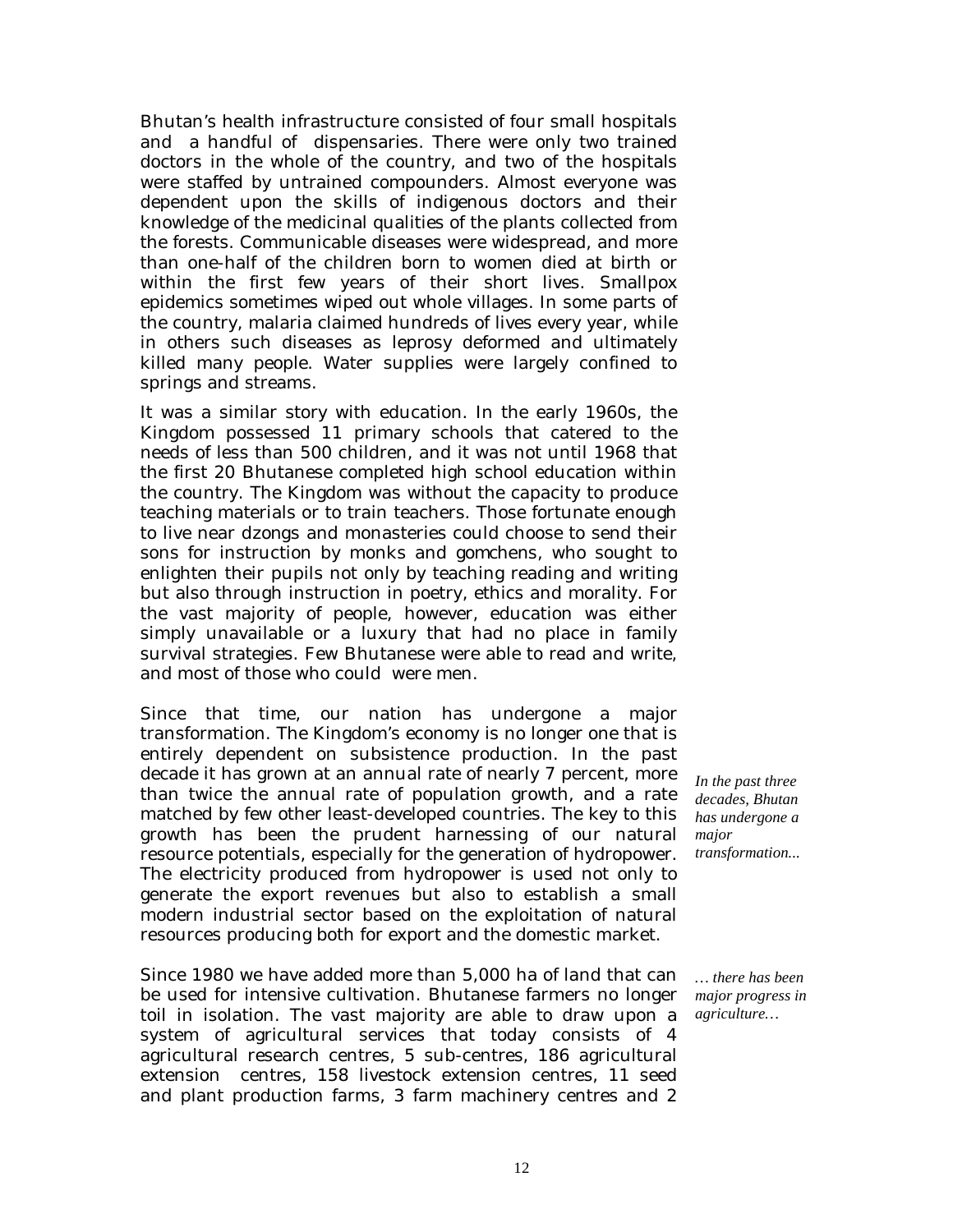training centres. The services provided penetrate into the most inaccessible and rugged parts of the Kingdom, reaching 40,000 farmers in the past five years alone. They have made it possible to significantly increase yields of basic grains. In the past 20 years, for example, the average maize yield has almost doubled and wheat yields have increased nearly four-fold, with recent years having witnessed an annual increase of more than 2,500 tonnes of cereals produced by the Kingdom's farmers. At the same time, farming has become more diversified, being less dependent on the production of cereals. New crops, especially fruits and vegetables, have been introduced that have not only enriched traditional diets but also provided many farmers with a new source of income as well as Bhutan with new export crops that are being exported in ever-larger volumes to neighbouring countries. These changes have fundamentally changed the dimensions of subsistence agriculture as well as the lives of farmers. While life for many engaged in agriculture is still hard, cash incomes have increased and opportunities and horizons have been expanded.

The development of transport and communications has transformed the Kingdom from an undifferentiated economic space into an increasingly integrated national economy. Since the 1960s a road network of more than 3,300 km has been constructed - 1,300 km in the last decade alone - nearly 2,000 km of which is asphalted, with the network today linking 19 of the nation's 20 d*zongkhags*. More than 150 bridges, with a combined length of more than 4,000m, today form part of the nation's road network, and an additional 300 suspension bridges have been constructed that have served to bring many rural communities out of their isolation and to make it possible for them to market their agricultural surpluses, to acquire goods that were previously unavailable to them, and to obtain access to essential services.

*…the development of transport and communications has integrated different parts of the Kingdom..*.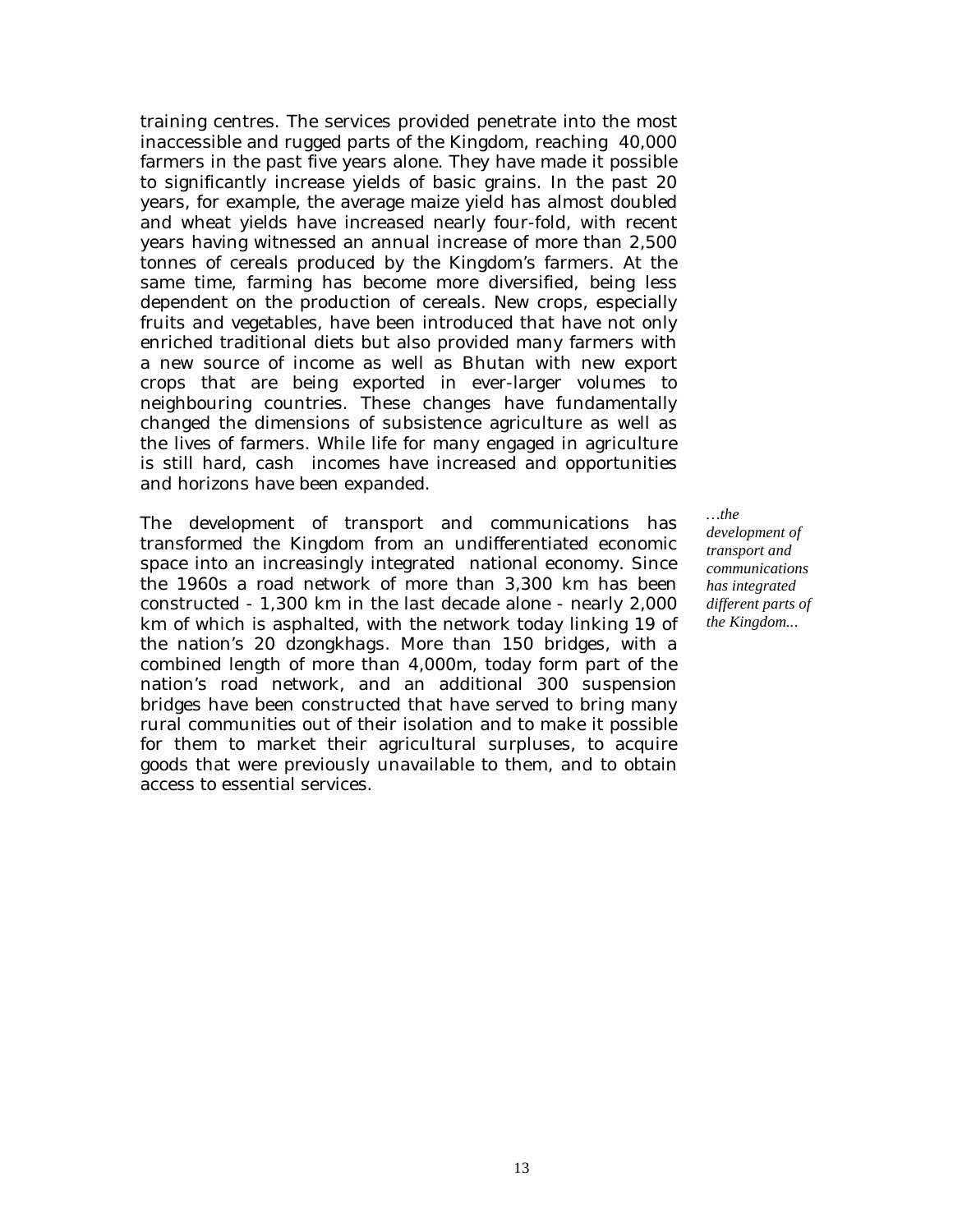|                                                           | 1977   | <b>MRE(1999)</b> |
|-----------------------------------------------------------|--------|------------------|
| Crude birth rate(per thousand)                            | 43.6   | 39.9             |
| Crude death rate (per thousand)                           | 20.5   | 9.0              |
| Life expectancy (years)                                   | 46.1   | 66.1             |
| Immunization coverage (%)                                 | n.a.   | 90               |
| Infant mortality rate (per 1,000 livebirths)              | n.a.   | 70.7             |
| Maternal mortality rate (per 100,000<br>livebirths)       | n.a.   | 3.8              |
| Under five mortality rate (per 1,000<br>livebirths)       | 162    | 96.9             |
| Number of hospitals                                       | 10     | 28               |
| Number of dispensaries                                    | 38     |                  |
| Number of Basic Health Units                              | 31     | 145              |
| Number of doctors                                         | 52     | 101              |
| Number of primary schools                                 | 92     | 250              |
| Number of junior high schools                             | 14     | 44               |
| Number of high schools                                    | 6      | 18               |
| Number of tertiary and training<br>institutions           | n.a.   | 10               |
| Primary school enrollment rate (%)                        | n.a.   | 72               |
| Number of students in school                              | 14,553 | 1,00,198         |
| Students in tertiary education                            | 866    | 2004             |
| Number of teachers                                        | 922    | 2785             |
| Adult literacy rate (pilot) (%)                           | 17.5   | 46               |
|                                                           |        |                  |
| Population served with electricity                        | n.a.   | 31,639           |
| Population (rural) with access to potable<br>water $(\%)$ | 31     | 58               |
| Population(rural) with access to safe<br>sanitation (%)   | n.a.   | 80               |
| Number of telephone exchanges                             | 15     | 26               |
| Number of telephone lines                                 |        | 9314             |
| GDP per capita (US\$)                                     | 100    | 551              |
| Human Development Index                                   | n.a.   | 0.510            |

#### Table 1: **Selected Development Indicators, 1977 and Most recent estimates(MRE)**

Source: Royal Government of Bhutan

Electricity is today much more widely available. The development of more than 20 hydro electric schemes as well as the installation of diesel generators has made it possible to electrify 39 towns, 375 villages covering over 31,639 goongs. Similarly, a modern system of telecommunications has been developed that links different parts of the country and Bhutan with the outside world. Communications are also served by a national postal service based on the existence of more than 100 post offices that in 1995 handled more than 2 million items of mail, while a national airline today carries the name of Bhutan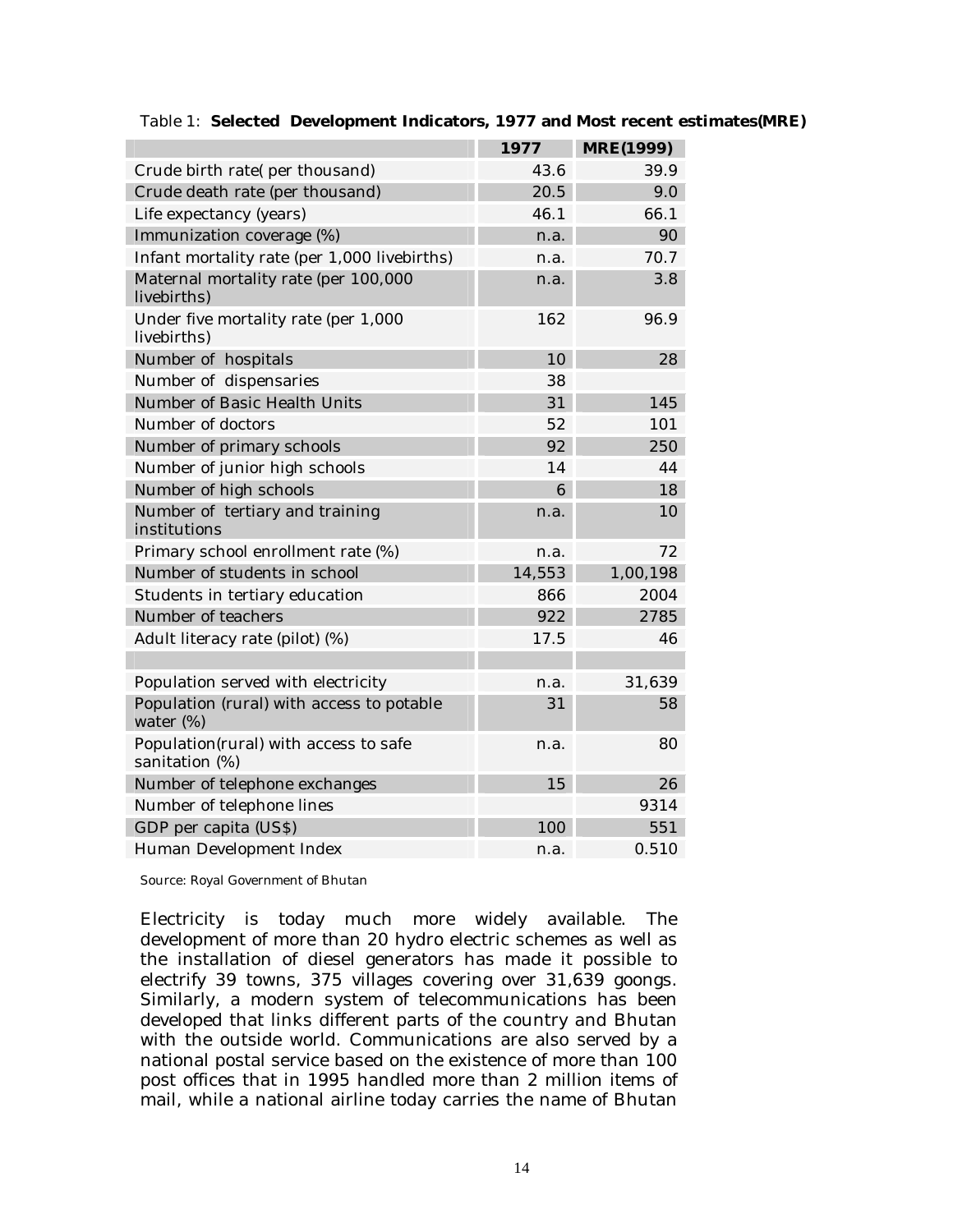to neighbouring countries and further afield. Bhutan is no longer an isolated Kingdom but increasingly forms part of the world system.

The progress recorded in the diversification of the economy and the development of physical infrastructure has been more than matched by progress in the social sectors. In the field of health, today we have a decentralized system of health care consisting of 28 hospitals, nearly 145 Basic Health Units and more than 454 outreach clinics that deliver free basic health care to over 90 percent of the nation's highly dispersed population. The nation's population is able to draw upon the knowledge and skills of more than 101 trained doctors, 111 health assistants, 355 trained nurses, 154 Basic Health Workers and more than 1,000 Village Health Workers. These developments have made it possible to achieve remarkable improvements in the health of the population. In the last decade alone, the Infant Mortality Rate and the Maternal Mortality Rate have been halved, from 142 to 71 per 1,000 livebirths and from 7.7 to 3.8 per 100,000 livebirths respectively, while the Under 5 Mortality Rate has fallen from 162 to 97 per 1,000 livebirths. Bhutan has led South Asia in the use of oral rehydration therapy for preventing deaths from diarrhoea and it was the first country in the region to iodize its entire salt supply, which has resulted in the virtual elimination of iodine deficiency. Immunization has been extended to over 90 percent of the nation's children and such deadly diseases as polio, neo-natal tetanus and diphtheria have been virtually eliminated, and malaria and leprosy are today also under control.

These positive developments have in part been made possible by progress recorded in bringing potable water and safe sanitation to the Kingdom's population. In the period 1987 to 1995, the percentage of the rural population with access to safe water supplies increased from 31 percent to 58 percent and is projected to reach 100 percent within the next five years. With respect to sanitation, more than 80 percent of the rural population has today access to safe means of excreta disposal, while piped sanitary sewerage systems have either been completed or are under construction in Thimphu, Phuentsholing and four other towns.

Nowhere does this progress find clearer expression than in life expectancy. A child born today can expect to live to be 66, more than 20 years longer than one who was born only a decade ago.

Progress in the field of health has been matched by progress in the field of education. Education is no longer the privilege of a few but a basic right of all our young people. Today, we have a modern system of education that penetrates deep into the most

*… electricity is far more widely available…* 

*… and Bhutan is linked with the outside world.*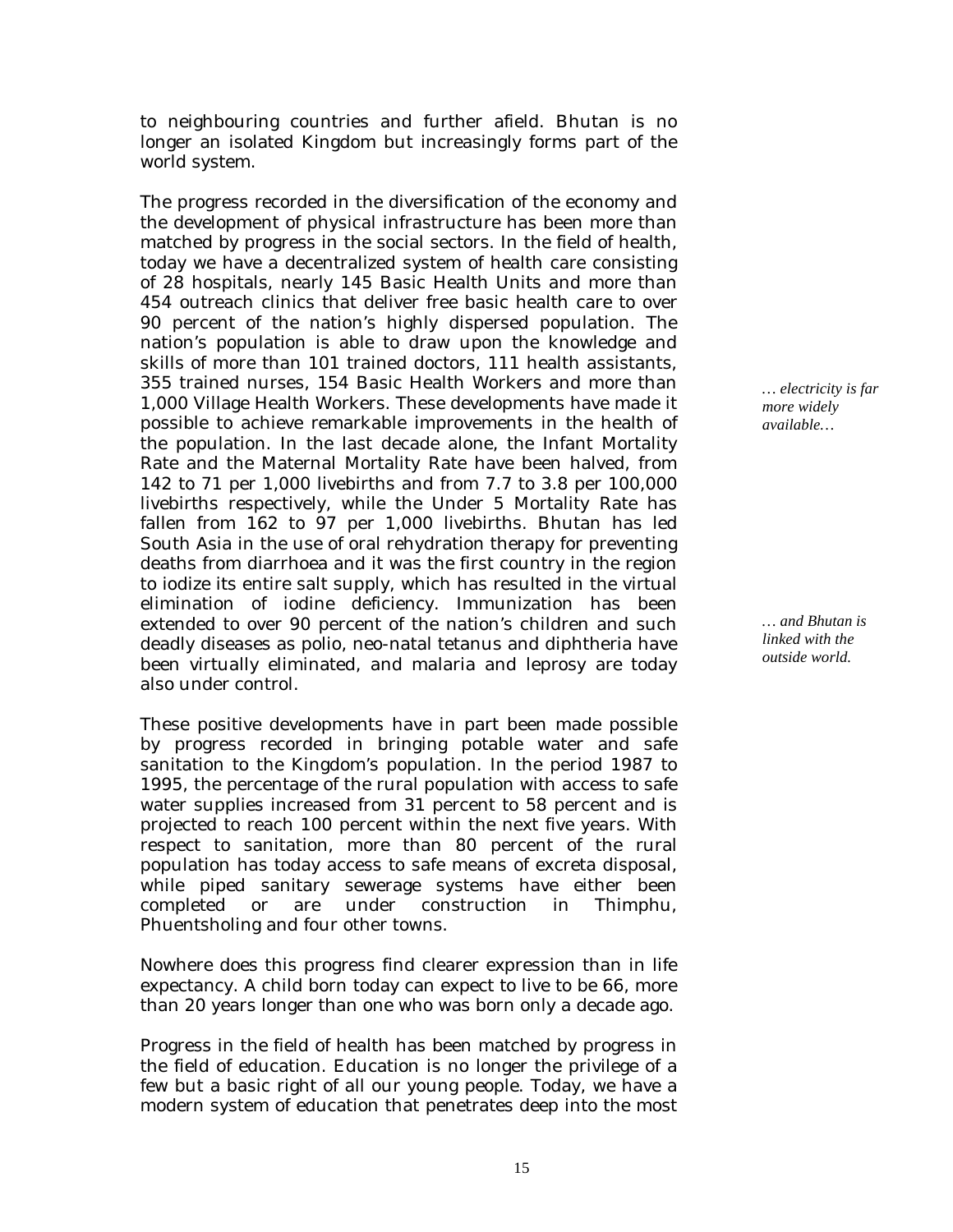inaccessible parts of the nation as well as a well-developed capacity to train teachers and to develop new and innovative teaching materials. The educational infrastructure consists of nearly 250 primary schools, 44 junior high schools, 18 high schools and a range of other institutions that provide specialized education and training. Since 1977, the number of educational institutions has more than doubled, from 112 to 322, while the number of teachers has trebled from around 922 to more than 2,785. In 15 years, gross primary enrollment has increased from less than one-third of the relevant age group to nearly three-quarters, and is currently growing at the rate of 8 percent per annum, higher than the 6 percent that has been used for planning purposes, suggesting that universal primary enrollment can be achieved a little after the turn of the century. This rapid expansion of basic education finds immediate expression in the nation's literacy rate. In the past 20 years this has increased from an estimated 18 percent in 1977, to 28 percent in 1984, to 54 percent in 1996.

Secondary education is also growing rapidly. This is not confined to those who are fortunate enough to live close to schools. No less than 11 junior high schools and 7 high schools have boarding facilities for nearly 5,000 students. This growth has been paralleled by significantly enlarged opportunities for Bhutanese young people to acquire the technical, administrative, managerial and vocational skills required by the nation to maintain the pace of our social and economic development. In the period 1977-1998, enrollment in the 10 tertiary and training institutions increased almost five-fold, from 866 to some 2,004, thereby significantly enlarging the nation's trained human resources as well as reducing the need to resort to overseas training.

Our many achievements find clear expression in the composite indicators traditionally used to measure a nation's development performance and its progress towards sustainable human development. According to calculations made by the Ministry of Planning, the Kingdom's Human Development Index (HDI), based on a methodology constructed by UNDP, increased from 0.310 in 1984 to 0.510 in 1995. This increase is matched by few other countries that have been classified by the international community as being 'least-developed', and it is made even more significant by the fact that Bhutan's population is not only highly dispersed but also inhabits one of the most rugged environments to be found anywhere on earth. This greatly adds to the cost of providing and maintaining the infrastructure and services required to achieve improvements in welfare and well-being. As the World Bank has observed, Bhutan should be considered one of the few countries where

*There has been major progress in the provision of basic health care…* 

*Basic education has become an inalienable right of all Bhutanese.*

*The progress recorded in the past three decades is unmatched by most developing countries… our Kingdom is one of the few socalled 'least developed countries' that is classified by UNDP as a 'medium human development country'.*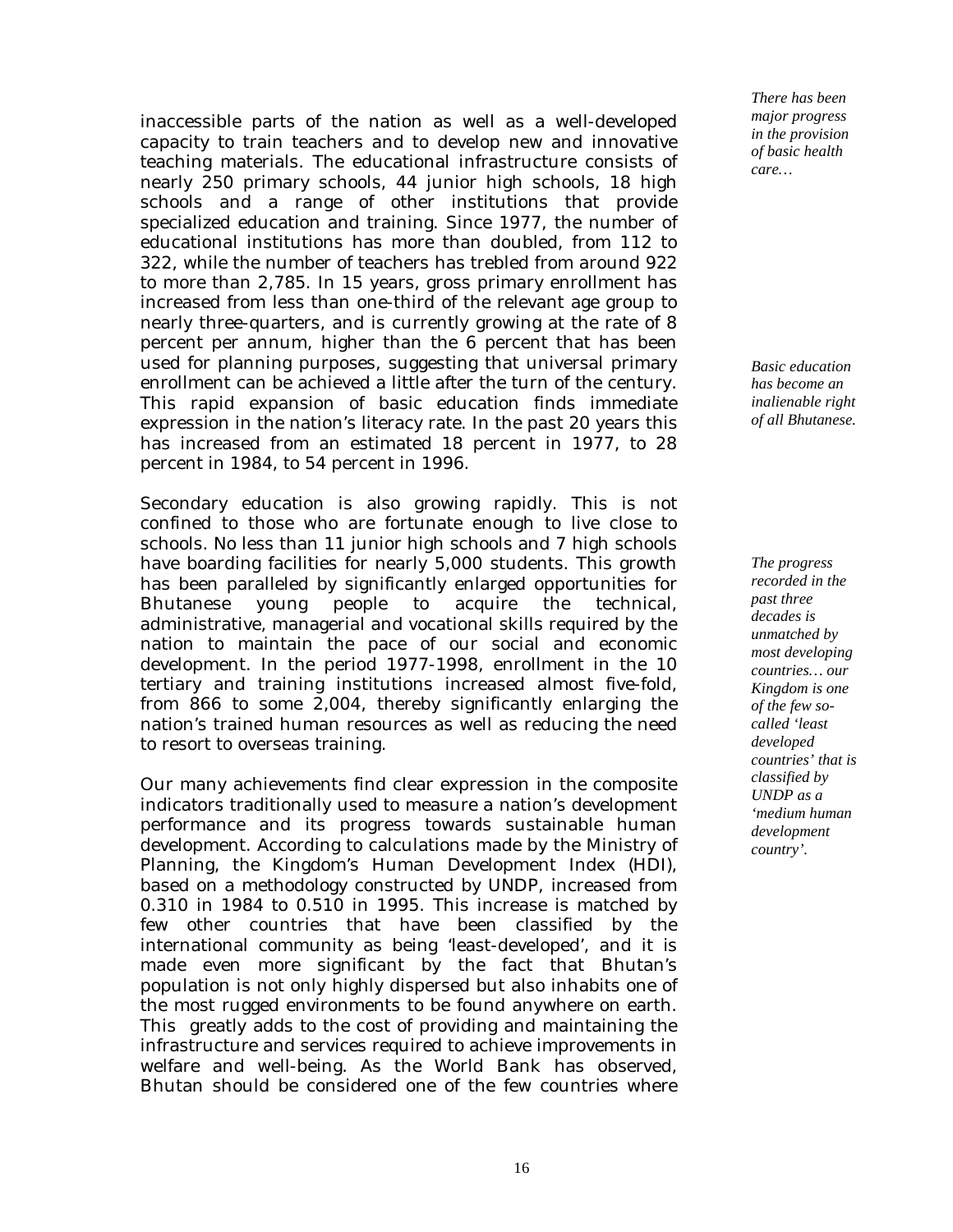the quality of life of its people is higher than would be expected from traditional development indicators.

In 1961, our per capita GDP was estimated at US\$ 51, then the lowest in the world. Today it stands at US\$ 551, one of the highest in South Asia. Our HDI of 0.510 would place us in the United Nation's 'medium human development' category of countries, being one of a very few least developed countries that could be categorized as such. This is confirmation of the progress we have recorded as a nation and it is one in which we can take justifiable pride.

Most Bhutanese alive today have been born in the last 20 years. They have grown up in a world that, in many respects, would have been unimaginable to their grandparents. While many of our people have yet to reap the full benefits of the process of development, it is no exaggeration to suggest that, when viewed from the perspective of social and economic development, more has happened in our nation in the past *years.*  three decades than that occurred in the previous three centuries.

### **2. COUNTING OUR DEVELOPMENT ASSETS**

The story of our development is one of broad-based progress from the most modest of beginnings. It is one that stands in contrast to the experience of many other least-developed countries, some of which appear to be losing ground in their efforts to improve the living standards of their populations.

Why have we succeeded where others have been less successful? It cannot be because the constraints that have confronted us have been less severe or because the starting points for our nation's development were more favourable or benign. Indeed, there can be few other countries that were more isolated and remote and in which the terrain is more forbidding and the population so dispersed.

It is impossible to explain the progress we have recorded without the existence of tangible development assets. The attention that we and others often give to our problems sometimes serves to divert attention away from these assets. This makes them no less tangible or important. Some of our assets are firmly rooted in our history, which may mean that we tend to take them for granted, while others are more recent phenomena. Viewed together, they are more numerous than we sometimes imagine.

*First*, we have built unity out of diversity. This unity was not preordained but has been achieved through a process of nation

*From the viewpoint of social and economic development, more has happened in the past 30 years than that has occurred in the previous 300* 

*The progress recorded can be explained by our numerous development assets* 

*We have succeeded in building unity out of diversity.*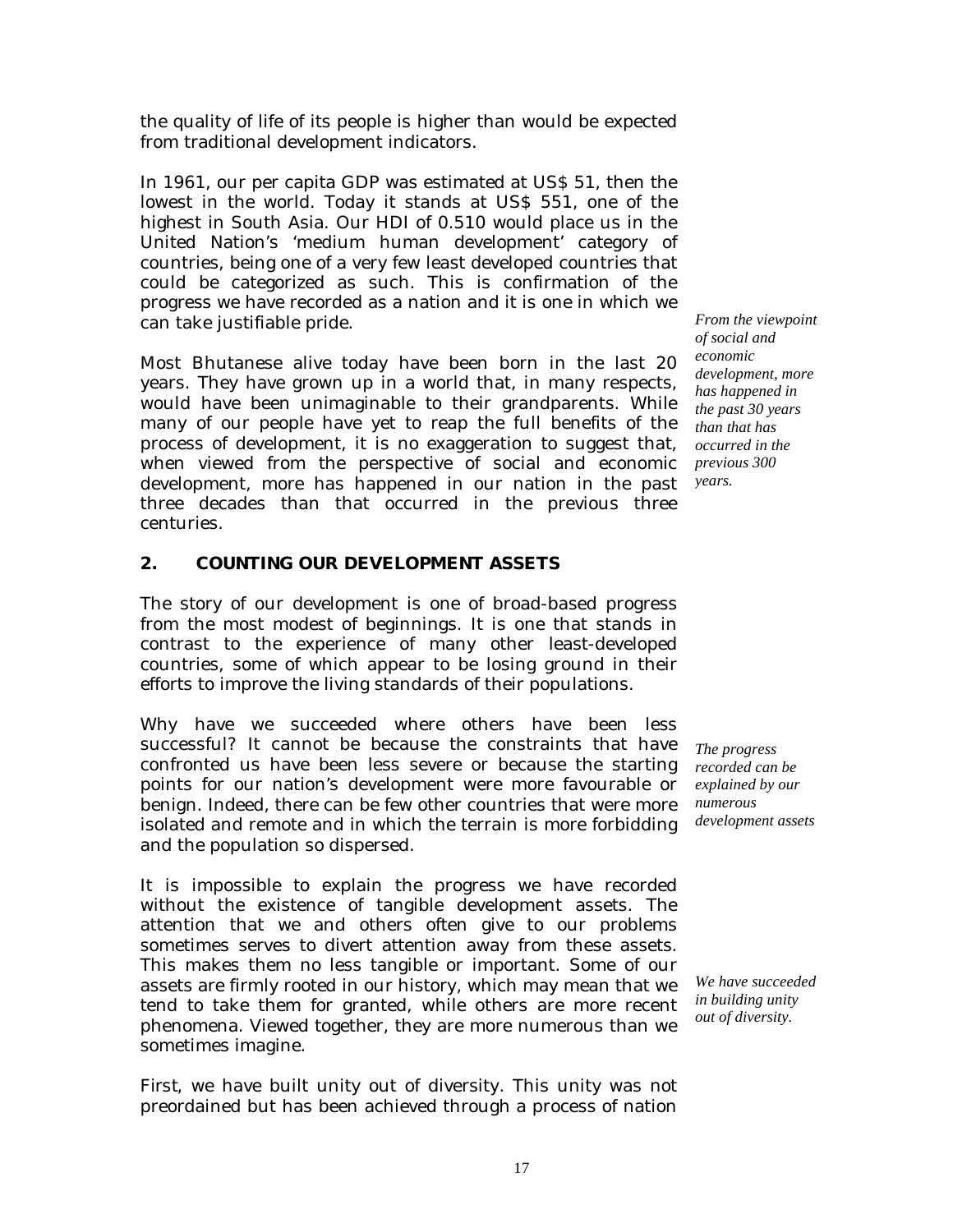building that extends over 350 years. The image that many outsiders appear to hold of Bhutan as an isolated 'shangrila' is at best a half truth. Since the emergence of Bhutan as a single political entity with the arrival of Shabdrung Ngawang Namgyal in 1616, our history has known periods when we have been compelled to resist external aggression as well as prolonged periods of civil strife. The emergence of Bhutan as a nation state has been dependent upon the articulation of a distinct Bhutanese identity, founded upon our Buddhist beliefs and values, and the promotion of a common language. These have been defining elements in our history and they have made it possible to unify the country and to achieve national homogeneity and cohesion among various linguistic and ethnic groups. This identity, manifest in the concept of 'one nation, one people', has engendered in us the will to survive as a nation state as well as the strength to defend it in the face of threats and dangers. It is a unity that binds us all together and enables us to share a common sense of destiny.

*Second*, we take a quiet pride in our independence. Unlike many other developing countries, we were able to resist colonization and we entered the modern world in the confident knowledge that we were our own masters. We were never forced to adopt an attitude of inferiority and subservience that colonial masters imposed on subjugated peoples. There was no 'mother country' that was ready to insist that it knew what was best for us or that was ready or even keen to absorb our most talented people. We realized and accepted early that, while others may have considered us poor and backward, our future was firmly in our own hands and that the future we would build would be the result of our own efforts. This independence of spirit and mind contributed to the formation of our distinctive Bhutanese identity. It has given us dignity as a nation and helped to shape a common sense of purpose.

*Third*, unity and development would have been impossible without the continuity and vision that have been bestowed upon our nation by the institution of a hereditary monarchy. It is the monarchy that has led the way in establishing the conditions required for development as well as in the articulation of the nation's approach to development. The pivotal role played by the monarchy in the setting and elaboration of policies has provided a source of cohesion and consistency and prevented the changes and drift in the nation's selected directions so characteristic of many other developing countries. Our institution of monarchy is much more than a respected tradition that is held in the highest possible esteem, it has also been the main force for change and innovation.

*We take pride in our independence … our independence of spirit and mind has given us dignity as a nation.*

*We have been blessed by the institution of an hereditary monarchy that has provided a constant source of wisdom and inspiration.* 

*Our approach to development has been nurtured by the beliefs and values we have held for more than 1,000 years.* 

*We have been able to draw upon our strong tradition of self-reliance.*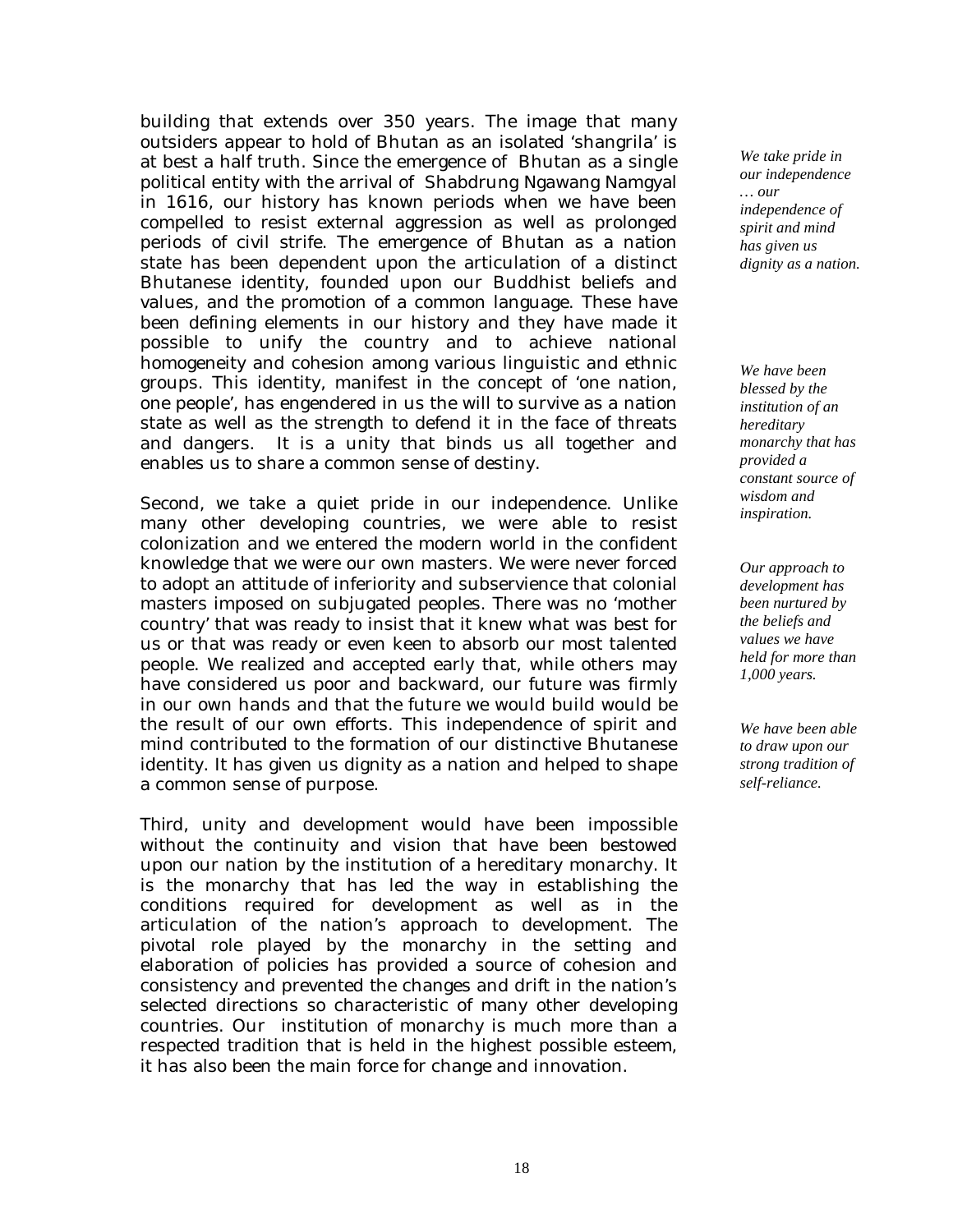*Fourth*, our approach to development has been shaped by the beliefs and values of the faith we have held for more than 1,000 years. Firmly rooted in our rich tradition of Mahayana Buddhism, the approach stresses, not material rewards, but individual development, sanctity of life, compassion for others, respect for nature, social harmony, and the importance of compromise. Our approach to development has sought to both draw upon and conserve this rich fund of social and cultural philosophy and to achieve a balance between the spiritual and materials aspects of life, between *peljor gongphel* (economic development) and *gakid* (happiness and peace). When tensions were observed between them, we have deliberately chosen to give preference to our understanding of happiness and peace, even at the expense of economic growth, which we have regarded not as an end in itself but as a means to achieve improvements in the well-being and welfare of the people. The clear articulation of a cultural imperative has not only been used to guide our distinctive process of development but also to cushion us against alien influences and the many disruptive and undesirable impacts of indiscriminate modernization. It has been our anchor in a sea of change.

*Fifth*, our development has been able to draw upon our strong tradition of self-reliance, self-sufficiency, self-help and selforganization. Our highly dispersed populations developed over centuries into tightly-knit and self-regulating communities, bound together by unwritten laws, practices and customs that governed kinship and community relations and the use of such shared resources as irrigation water and grazing land. Without this tradition of cooperation and compromise, communities would have been unable to cope with threats and adversity or, indeed, to have survived in the harsh conditions that characterize most parts of our nation. While development agencies espouse the importance of local self-reliance, it has been a basic fact of life in our mountain Kingdom, for centuries.

*Sixth*, we are a strong-willed, disciplined and law-abiding people with a respect for authority and honest leadership. Embodying our Buddhist culture and values, our society is one in which the wisdom and experience that comes with spiritual development and old age are held in high esteem, children occupy a special place in our affections, respect for parents is considered normal, and men and women stand as equals before the law. These qualities form part of the social cement that binds us together and, although we tend to take them for granted, their value as a tangible development asset is most clearly in evidence in the many cases elsewhere in the world where they are much less abundant.

*Bhutanese are a strong-willed, disciplined and law - abiding people with a respect for honest leadership.* 

*Our development process has been an 'inclusive' process.* 

*Bhutanese are an enterprising people* 

*We have pursued policies that have been both wise and sound.*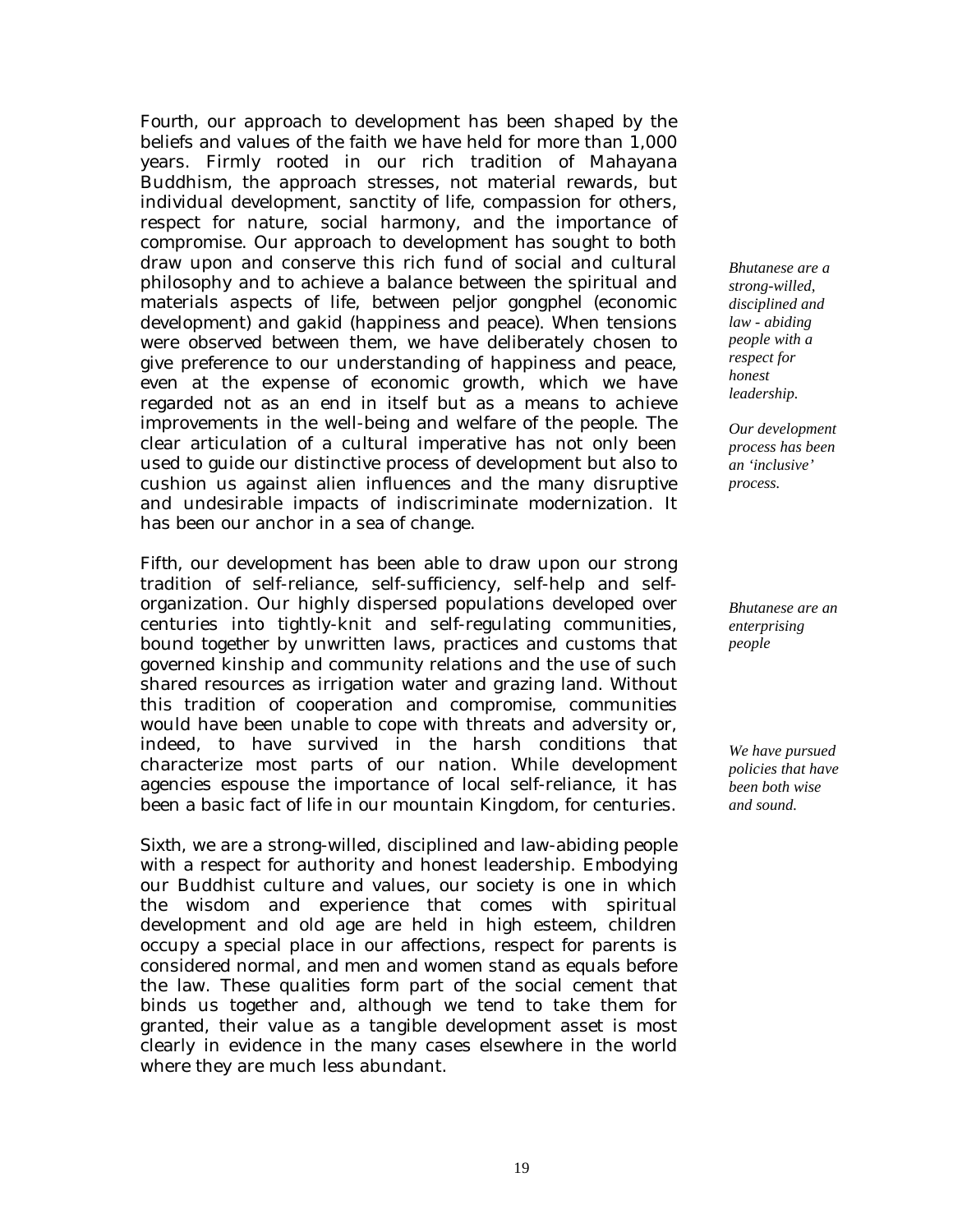*Seventh*, the development of Bhutanese society has traditionally been an 'inclusive' process. Our rural communities made full use of the knowledge and skills of all members of society, including the functionally illiterate and the elderly. They were societies without discrimination. The inferior position occupied by women in many countries was unknown in Bhutan. Women have always held the same rights as men and, under our inheritance laws, they enjoy the same entitlements as male heirs, and in some parts of the nation it is customary to favour female succession in land. Unlike many other countries, no shame is attached to the dissolution of marital relationships, and a one-parent mother seldom fears social stigma.

*Eighth*, we are not only a hardworking but also an enterprising people. We have repeatedly demonstrated our readiness to seize opportunities whenever they could be created to invest in the future of our families and communities. This enterprise has been reinforced by our technical dexterity reflected in the traditional and multiple skills of our people and the importance we attached to artistic expression and to the *zorig chusum* which carry for us a cultural and spiritual significance as well as a material value. This enterprise has been complemented by our capacities for social and cultural innovation and our ability to accept useful innovations and to reject those that we consider harmful or damaging. We are 'social synthesizers' with the demonstrated ability to assimilate influences from far afield and to transform them into something that is consistent with our system of values and is distinctively Bhutanese.

*Ninth*, the enterprise and skills of our people have been matched by the soundness and the wisdom of the policies we have pursued. These have been both bold and cautious. They have been particularly bold in the field of social development, reflected in the ambitious targets we have set and achieved in the areas of health and education. They have been more cautious in the area of economic development, where our overriding concern has been to ensure that such development does not compromise national sovereignty, contribute to the growth of inequalities, or undermine our cultural heritage. This concern finds concrete expression in our investment regulations and cautious approach to tourism, and in our conviction that economic growth should not be viewed as an end in itself but rather as a means to achieve more important ends.

*Tenth*, our approach to development has led us to emphasize the importance of institutions that are able to guide and manage the process of development as well as to foster participation. Although still bereft of many of the human resources required to sustain the process of development, we

*We have accorded high priority to the development of institutions and innovative systems of governance.* 

*We have respected and conserved the natural environment and our resource endowments* 

*We have benefitted from the assistance received from the Kingdom's development partners*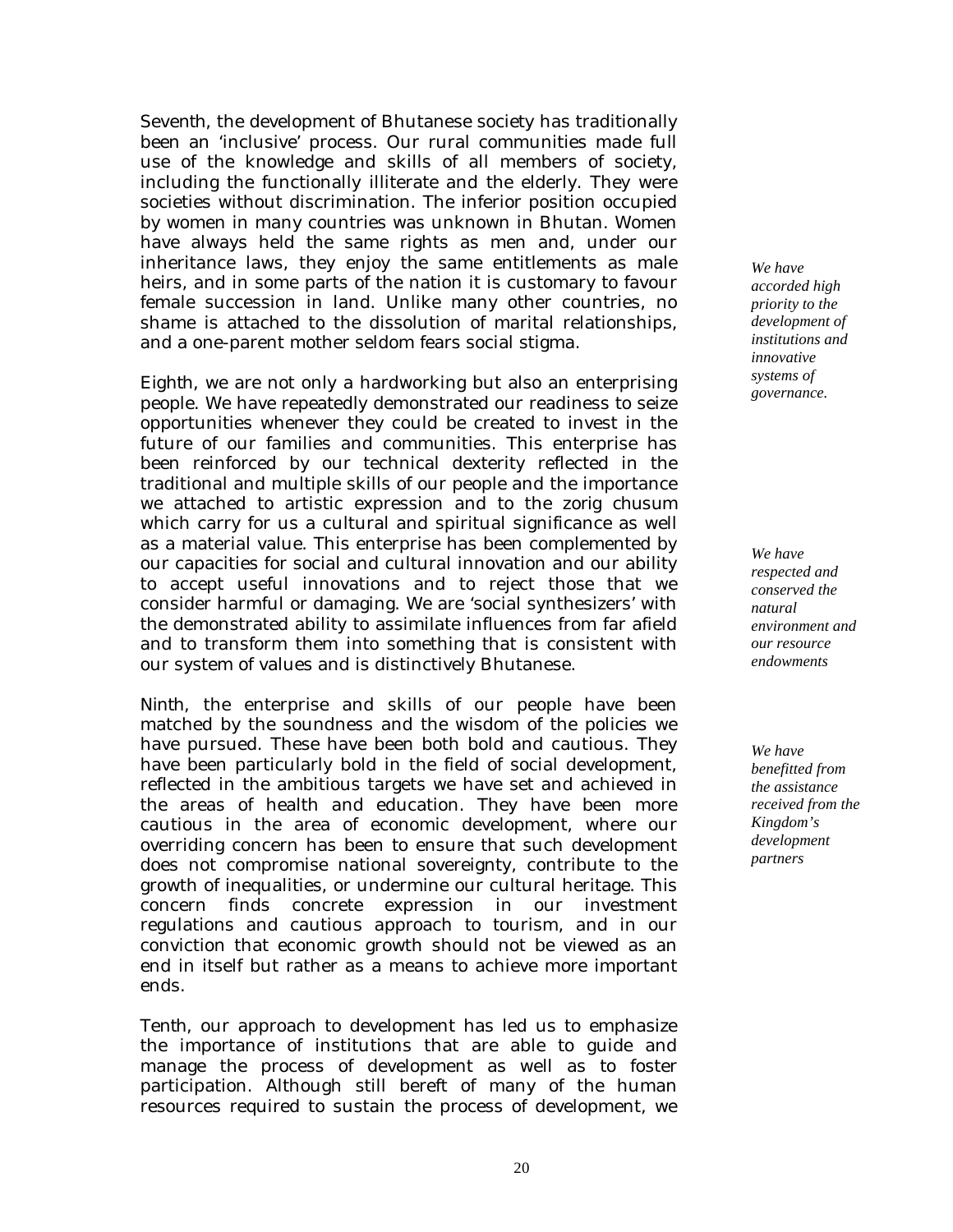have accorded high importance to the development of the institutional capacity required to deliver the infrastructure and services required to promote well-being and increase standards of living. High priority has also been accorded to the establishment of decentralized systems of decision-making that have served to empower local communities and give them a voice in the nation's development. The creation of *Dzongkhag Yargye Tshogchung* (District Development Committees) in 1981 and *Geog Yargye Tshogchung* (Block Development Committees) in 1991 has established fora for local decision-making that provide direct links between concerns and aspirations expressed by elected representatives at the local level with national processes of policy formulation and development planning. Such initiatives have not only democratized processes of decision-making on development but also significantly enlarged the horizons and opportunities of communities that were formerly isolated and remote from the mainstream of social and economic development.

*Eleventh*, the values underlying our approach to development have meant that we, unlike many other developing countries, stand on the threshold of a new century with our natural environment still largely intact. This can in part be attributed to the nation's low population/resource ratio. It is also the consequence of our system of beliefs and values. In rural Bhutan, the fusion of Tantric Buddhism and animistic Bonism with our mainstream beliefs and values leads us to interpret nature as a living system in which we are part rather than as a resource base to be exploited for material gain. Bhutanese society is one that has evolved in terms of relationships with the environment that have given rise to a complex of institutions, rules, customs and folklore governing the use of natural resources. We have been practicing environmental conservation long before it was referred to as such.

*Twelfth*, we must acknowledge that we have been assisted by others in our efforts to modernize and transform our nation. Our achievements would have been far less numerous without the support of our development partners who have respected our approach to development and shared our hopes and aspirations for the future.

Thirty years ago, external aid financed the whole of our development budget and, although the importance of aid has declined since then, we are still more dependent than we would like to be on external assistance for maintaining the pace of our social and economic transformation. While grateful for the support that has been extended to us, we have used it with discretion, rejecting offers of assistance when we were unconvinced that it was able to support our policies and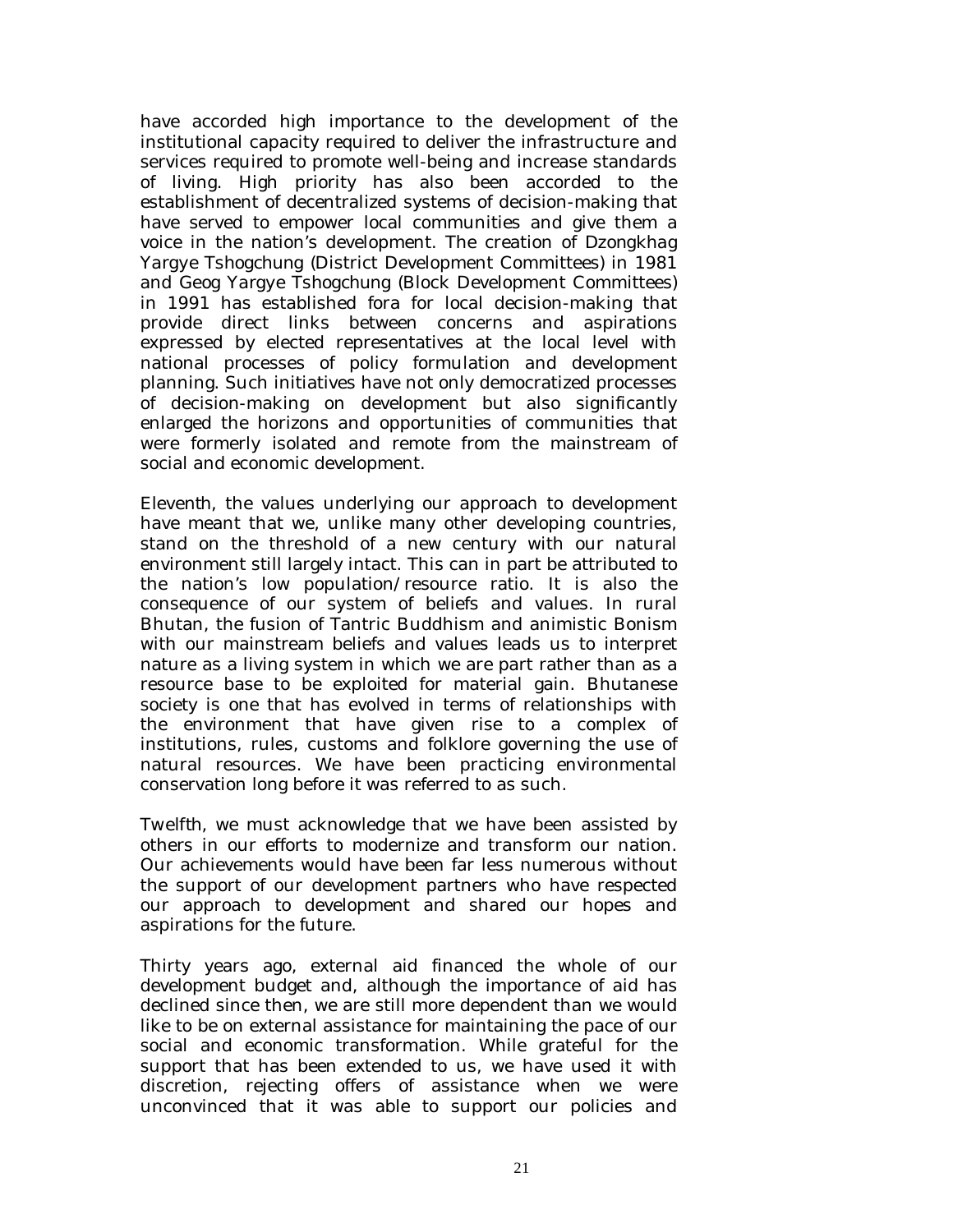programmes. We have established a reputation as a developing country that is able to make full and effective use of the assistance available to it, and the progress we have recorded suggests that the confidence of our development partners in our ability to achieve the goals and objectives we have in the past set for the nation's development has not been misplaced.

### **3. CONCLUSIONS**

The above helps to explain the progress we have been able to record since we cautiously opened the doors to change and modernization. Despite the brevity of the exposition, the review justifies several conclusions that appear to hold particular importance for the identification and assessment of relevant directions for the nation's future development:

*First*, our development assets have been built up over centuries. These cannot and should not be explained solely in contemporary terms of GDP, comparative advantage, resource endowments, and savings and investment rates and the like, as important as they may be. Our understanding of development assets is much more broadly based. For us, there are imperatives that transcend such narrow economistic interpretations. They are linked to our formation and survival as a nation state and they can only be fully understood when viewed in their full historical context.

*Second*, our view of the world, approach to development and understanding of development assets are inextricably entwined with our Buddhist system of beliefs, values and customs. Unlike many other developing countries, ours is a nation in which secular development is closely linked to religious history. It is a country which recognizes monastic institutions not only as part of a rich and glorious cultural heritage but also as institutions that impact on the everyday life of the Bhutanese population and continue to influence the ways in which people think and act. In our country, the views of the Buddhist lama carry no less weight than those of the development expert.

*Third*, and related to the above, our traditional Buddhist interpretation of development is often at odds with conventional theories of development. These theories have no place for such notions as *sangyal wai lam* (spiritual path) or karmic evolution. From our traditional perspective, poverty and underdevelopment should not be defined only in terms of the absence of wealth but also in terms of the persistence of ignorance and prejudice. At the same time, many of the priorities now advocated by international development institutions, such as human development, environmental conservation, self-reliance, decentralization, participation and

*Our development assets have been built up over centuries.* 

*Our approach to development is inextricably entwined with our Buddhist worldview.* 

*We have adopted a distinctively Bhutanese approach to development that departs in significant ways from development orthodoxy…. The approach of a nation that takes pride in its history and is selfconfident in its actions.*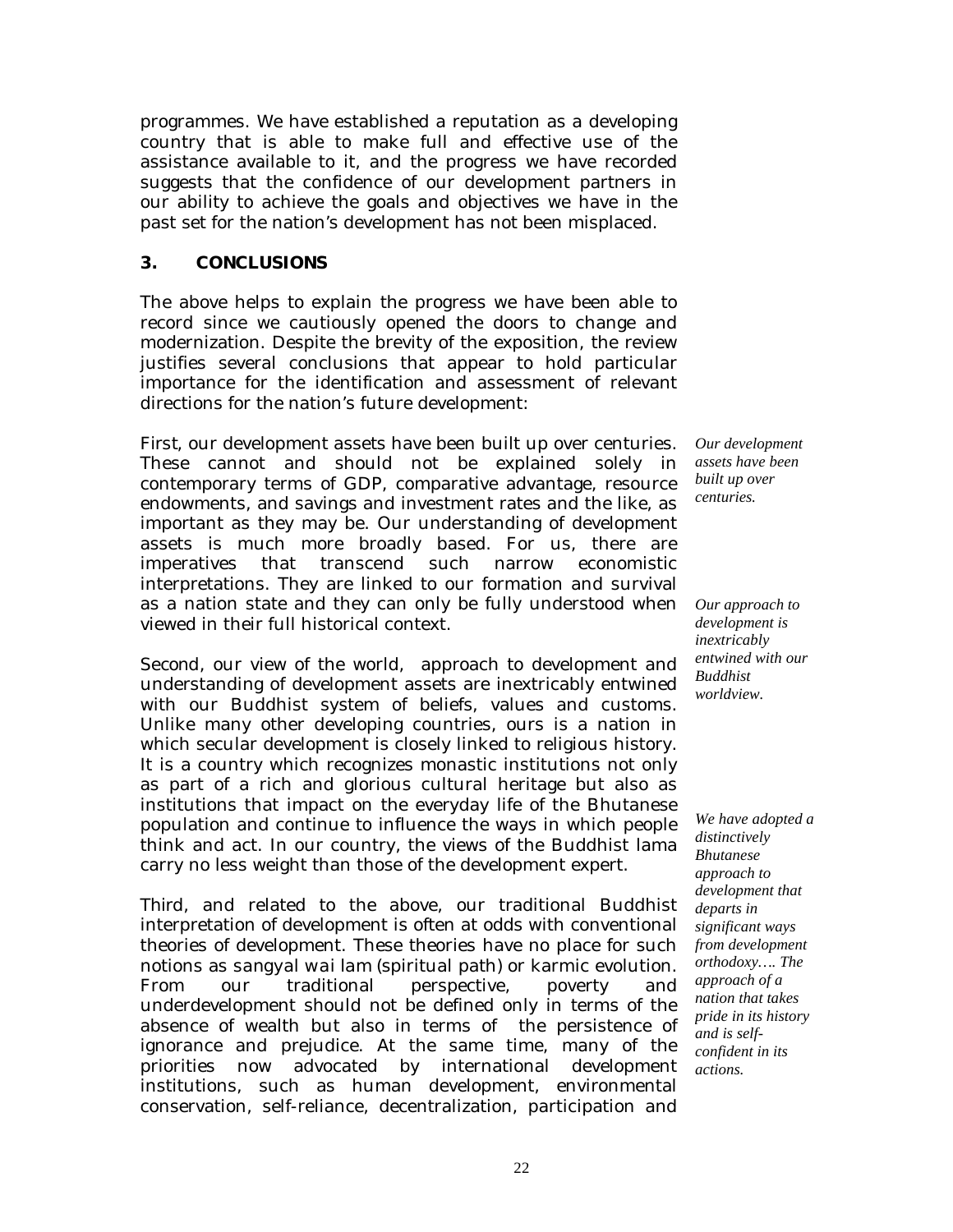empowerment, and gender sensitivity, are not new for Bhutan. Although we have not always referred to these priorities in the terminology favoured today, they have for decades been essential components of our distinctively Bhutanese approach to development.

*Fourth*, the decision to travel an uncharted path could only be taken by a nation that takes pride in its history and is selfconfident in its actions. This self-confidence has occasionally been interpreted by outsiders as arrogance. Such a misinterpretation represents a failure to understand the strength of our commitment to our own distinctive model of development. Without an understanding of this model and the forces and values that underpin it, it is impossible to explain the progress we have recorded in such a short period of time.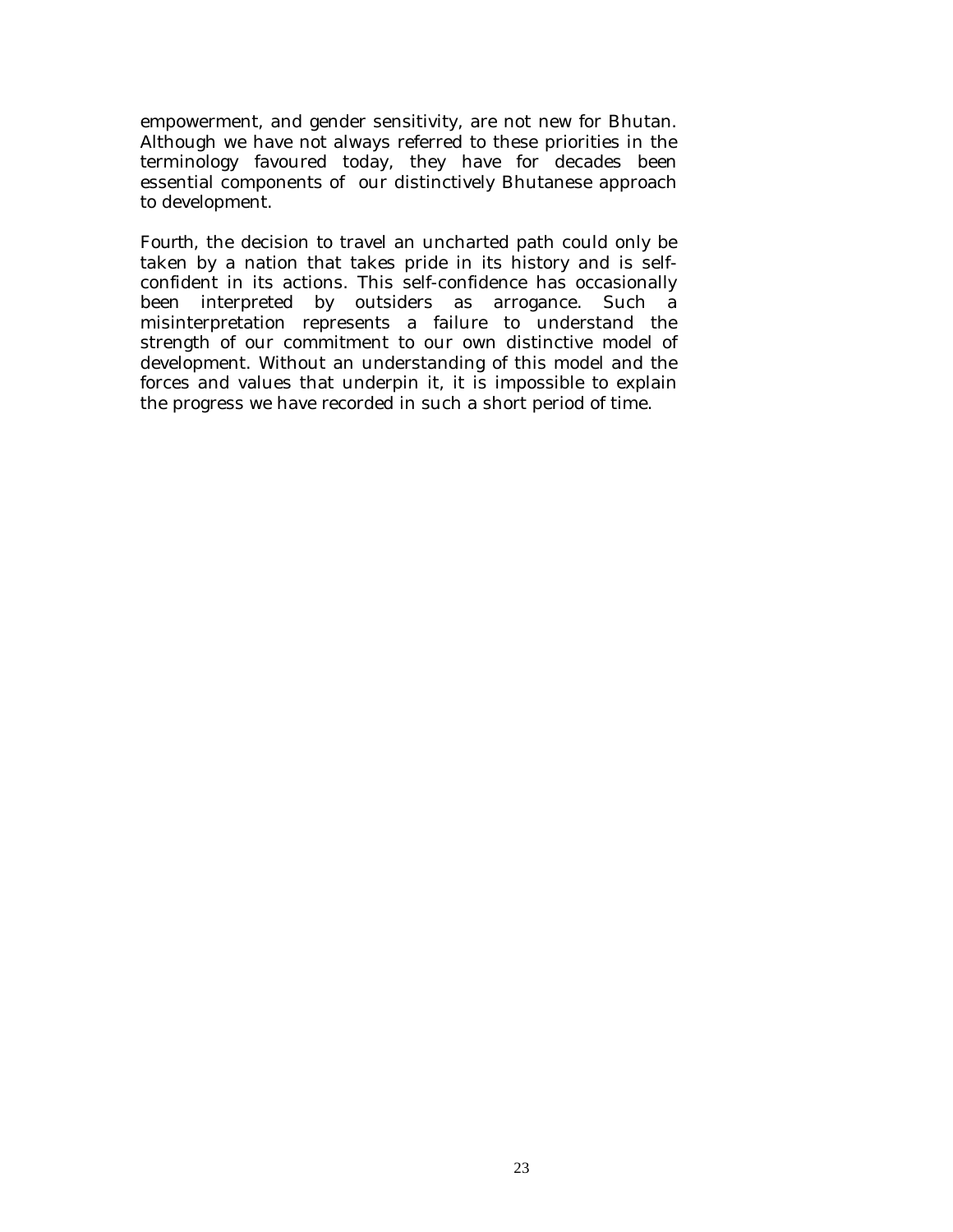*Chapter 2* 

### **THE CHALLENGES AHEAD**

### **1. INTRODUCTION**

In the past three decades we have accomplished much and we can take justifiable pride in our achievements. We are able to look ahead to the next few decades with considerable confidence, secure in the knowledge that we have built a strong foundation for the Kingdom's future development. Although we can look ahead from a position of strength, our past achievements must not divert our attention from the challenges that confront us, nor must they give rise to complacency. We must harbour no illusions about the length of the path we still have to travel or about the magnitude and severity of the challenges that await us.

We have almost completed the first stage of the nation's social and economic transformation. As we move into the next development stage, we will be confronted with new challenges that make those we have successfully addressed seem modest by comparison. Some challenges will clearly be more formidable than others. It will be our response to a dozen challenges that will in large measure determine whether we are able to continue along the path we have set for ourselves. These challenges are summarized below under five main headings covering our nation, people, economy, environment and institutions.

### **2. OUR NATION**

The main challenge facing the nation as a whole is the maintenance of our identity, sovereignty and security as a nation state. We must never lose sight of the fact that we are a small nation state sandwiched between two of the world's giants. Our existence is not an historical accident. It is the result of conscious actions taken over several centuries that have sometimes compelled us to seek isolation and, at others, to seek alliances without compromising our sovereignty. Nor must we ever lose sight of the fact that our nation is the last surviving independent Mahayana Buddhist Kingdom in the world. We are the sole surviving custodians of a social and cultural system that once extended beyond the eastern Himalayas to embrace a large part of Eastern and Southern Asia. The world has been impoverished by the loss of this social and cultural system, which is today unique to Bhutan where it both survives and flourishes.

*Our past achievements should not distract us from the challenges ahead…* 

*… some are more daunting than those we have addressed in the past.* 

*We must never lose sight of the fact that our country is the last surviving Himalayan Buddhist Kingdom and we must seek to maintain our identity, sovereignty and security as a nation state.*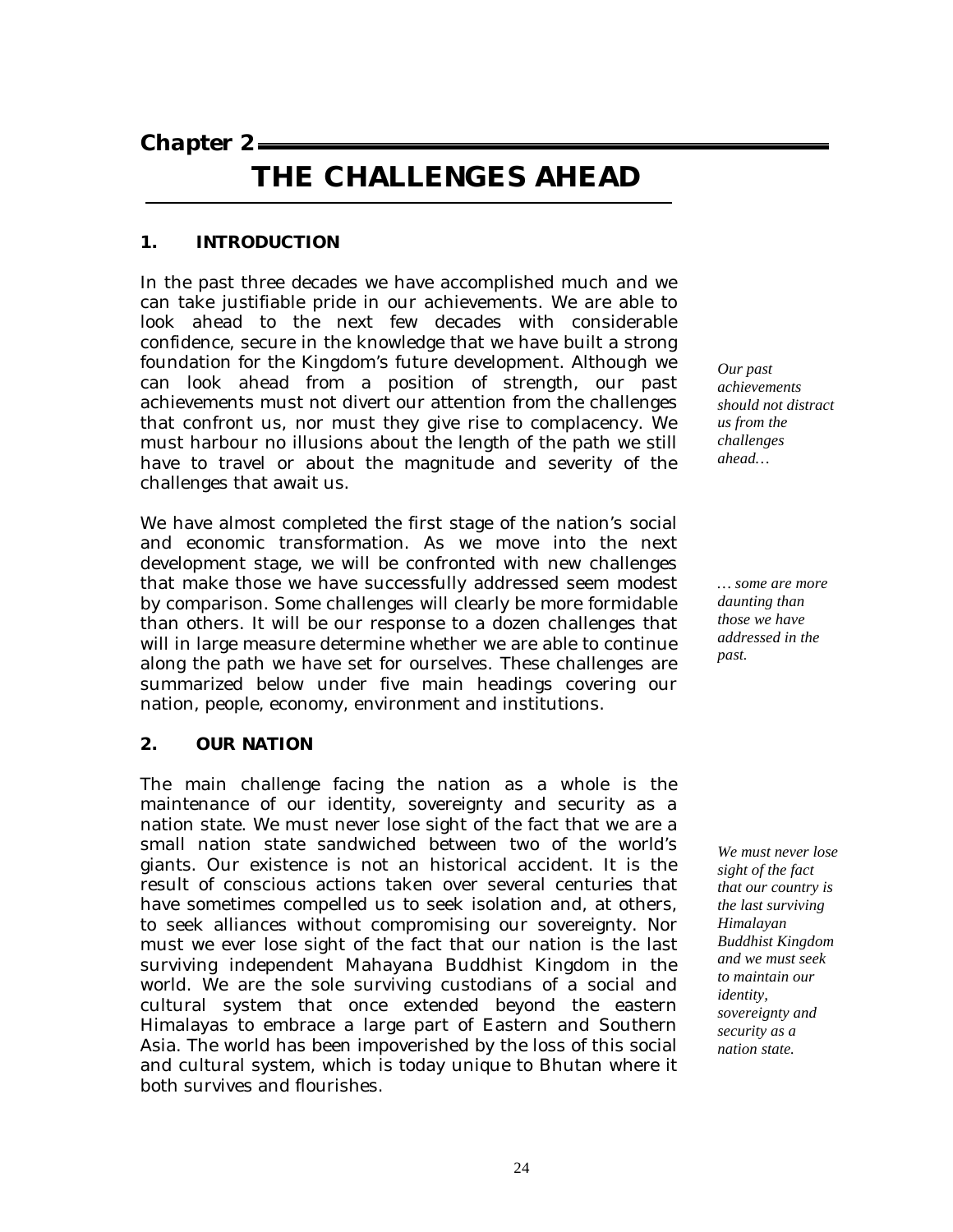The stability we have built over several centuries stands in sharp contrast to the situation prevailing in some other parts of the sub-region. Our low population density and the fact we have conserved our natural resource base also distinguishes us from some of our neighbours and make us a favoured and natural destination for those who live in unremitting poverty in an environment that has been damaged beyond repair. As custodians of a distinctive and unique culture we must be ever conscious of the threats to our security and unity. The vigilance can only be exercised when we maintain good and constructive relationships with our neighbours, and when we actively defend our interests and express our concerns in the international fora in which we are members.

Our future sovereignty as a nation state will continue to depend upon the articulation of a cultural imperative that asserts our distinctive Bhutanese identity. The maintenance of our distinctive model of development will also be contingent upon our ability to maintain and conserve our development assets. We must recognize that modernization is a powerful force. It is both a destroyer and creator of values. The values destroyed are typically those that are traditional and indigenous, while the new values are more universal, modelled in the mould of the technologies that fuel the modernization process and which seek to create a world in their own image.

Against this background, we cannot allow ourselves to assume that everything that is new and alien to us should be unconditionally accepted. We must accept that some forces that promise change and progress may erode the assets we have built up over centuries and which continue to serve us well. However, this does not mean that we should regard our values, assets and customs as inherently superior to all those of others and that everything we have inherited from the past should be accepted dogmatically and without question. We must recognize that assets and values are never static but are always subject to a continuous process of redefinition as they adapt to the needs and aspirations of a society in development. Assets that are defined in static terms will eventually have no other home than in a museum.

The key to the redefinition of assets and values is the exercise of a cultural imperative that makes it possible for us to distinguish between positive and negative forces of change. In exercising this imperative we must continue to be 'social synthesizers' and assimilate the positive forces for change, making them our own and accommodating them within our own distinctive model of development.

*Our future is dependent upon the articulation of an unambiguous cultural imperative…* 

*… which compels us to adopt a discriminatory approach to the forces of modernization.* 

*Although we have a low population density, our population growth rate is among the highest in the world…the growth rate carries many negative consequences.*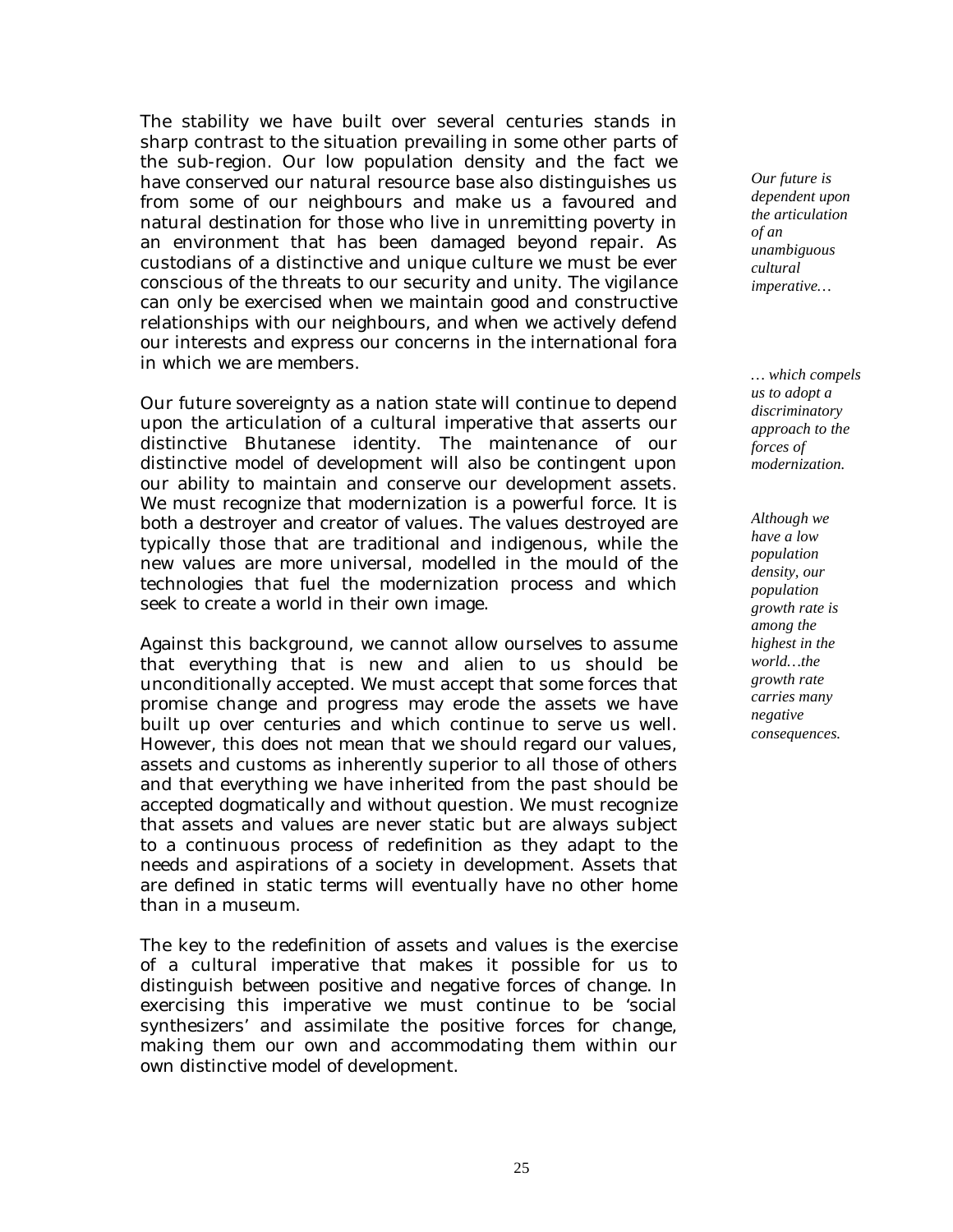### **3. OUR PEOPLE**

### *Sustainable Population Growth*

Our population density is the lowest in the region and there are large tracks of land that remain unoccupied. This could lead to the assumption that the Kingdom, unlike many of its neighbours, is free of population pressures. Such a view is misplaced. One of the greatest challenges that confronts us is the nation's rapid rate of population growth, which stands as one of the highest in the sub-region. If the current rate of growth of 3.1 percent per annum remains unchecked, the Kingdom's population will double in 23 years. This is a disturbing prospect that carries many negative consequences; for the environment, food security, nutrition, employment creation, the balance of payments; for the pace at which the Kingdom will be able to sustain the process of development and to achieve sustainable increases in levels of well-being and welfare. The more rapidly the population grows, the slower standards of living will rise, and we will have proportionately less to spend on health, education, roads, electricity and other basic infrastructure and services for each community and individual, with negative implications not only for the availability but also the quality of the services provided.

The current high rate of growth provides testimony to the effectiveness of the policies we have pursued in the health sector, which have significantly reduced the death rate. However, the sharp declines recorded have not yet been matched by a fall in fertility. On the contrary, in the period 1984-94, fertility rates actually increased among adolescents (15-19 years) and young women (20-24 years) and the overall fertility rate today stands at over 5. Given its age structure, with 43 percent under the age of 15 years, our population has an enormous potential for growth as more and more young women move into childbearing age. Without positive measures to reduce the rate of population growth, the rate of increase would continue to rise long before it begin to fall.

We have already set ambitious targets to address this challenge. Our aim is to achieve a 61 percent reduction in fertility in 15 years, and to achieve a replacement rate of 2 surviving children per women by the year 2012. This reduction will make it possible to progressively reduce the overall rate of population growth to 1.3 percent by the year 2017, by which time our population will number around 932,000. Even if we succeed in achieving these ambitious targets, Bhutan's population will continue to grow in absolute terms for the next 50 years

*We have set ambitious targets for reducing the rate of population growth…but even if we succeed in achieving them, the Kingdom's population will continue to grow for the next 50 years.*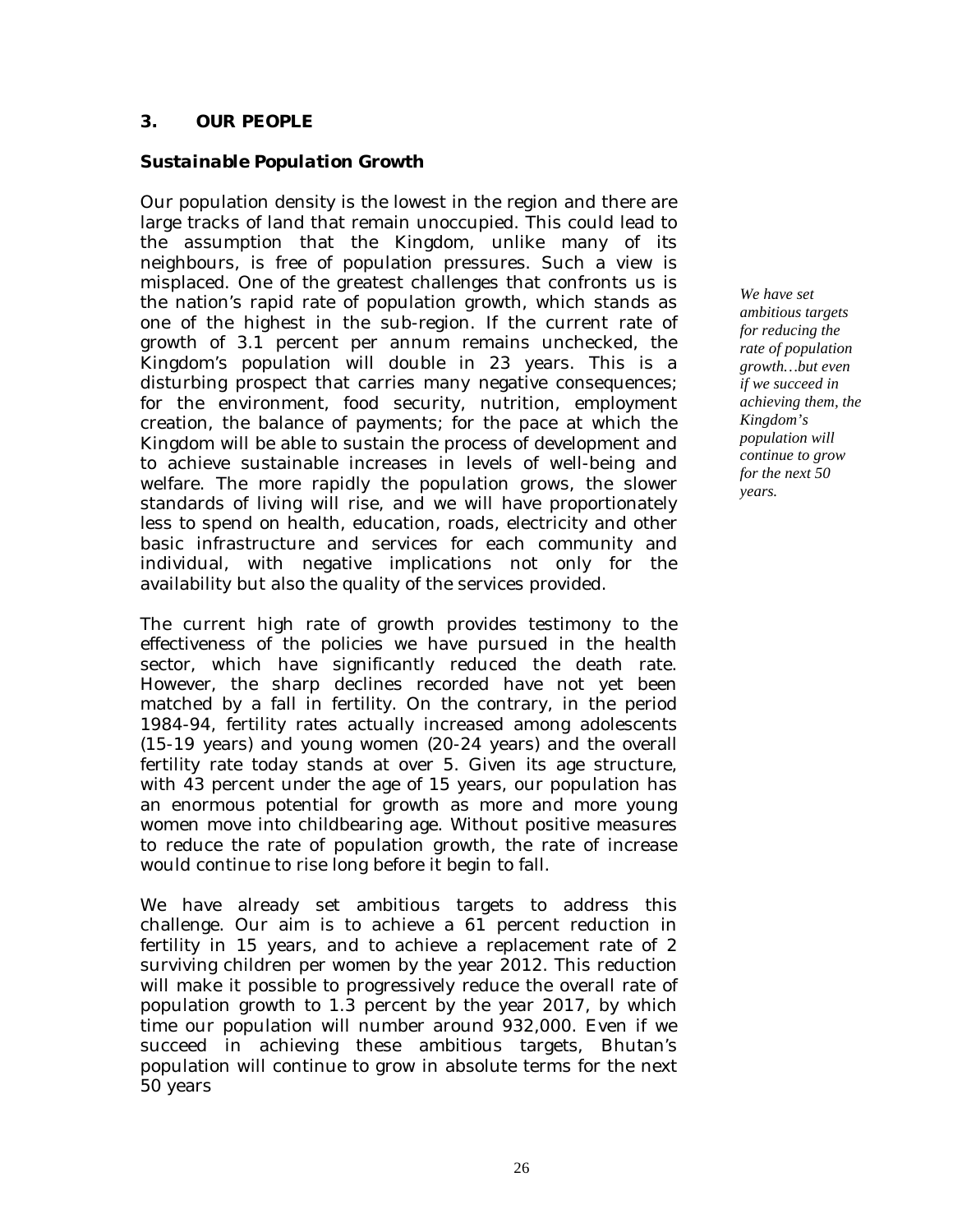The centrepiece of our policies for addressing this challenge is reproductive health care, including family planning. We have set the immediate target of increasing the contraceptive prevalence rate from the present level of 25 percent to 60 percent within five years. Its attainment will require an increase in the number of acceptors of modern contraceptives by nearly 150 percent within this period. This is in itself a major task. However, we must recognize that reproductive health cannot alone provide an adequate response and that there are no short cuts to achieving the required decline in the rate of population growth. The experience of other countries tells us that fertility progressively declines as levels of economic development and educational attainment increase. This suggests that rising levels of education, especially for girls, the creation of productive employment, and increased economic security must all be seen as part of a concerted response to the problem of population growth. We are already pursuing policies and programmes in all these areas. The main challenge now is to extend them to the whole nation and to ensure that investments are maintained or increased with the aim of achieving the positive synergies between programmes in health, nutrition, employment, basic education and reproductive health.

### *The Creation of Productive Employment*

Bhutan's demographic transition will mean that the growth in the demand for jobs will far exceed the rate of population growth. In the next five years alone, around 50,000 young people will leave school and enter the labour force, and five years from now more than 100,000 children will be enrolled in primary school, with around 60,000 young people in secondary education, the majority of whom will be poised to enter the labour market. Looking even further ahead, a total of 267,000 jobs will, even under the most favourable demographic assumptions, need to be created in the next 20 years. This figure takes no account of those of working age who may choose to leave the RNR sector and migrate to urban centres or of those who may be displaced from it as a consequence of agricultural modernization. Nor does it make allowance for those who may lose their jobs due to a decrease in the labour productivity of many existing forms of employment. The real numbers of job seekers will thus be considerably higher.

With the rapid expansion of basic education, many of our young people will end their schooling in rural areas with little prospect at present of finding productive employment outside the farming activities of their parents and family. Despite the progress made in the adaptation of school curricula, our young people will have had little exposure to the world of work and to

*In the next 20 years, we need to create nearly 270,000 jobs for young people entering the work force.* 

*Despite the progress we have made in the field of education, many of our young people are not equipped with the skills required for productive employment…and some may have aspirations that may be difficult to fulfill.* 

*The pace of rural-urban migration has measurably quickened.* 

*If the current rate of growth continues, around 400,000 Bhutanese will live in urban areas in 2020…more than four times the present number*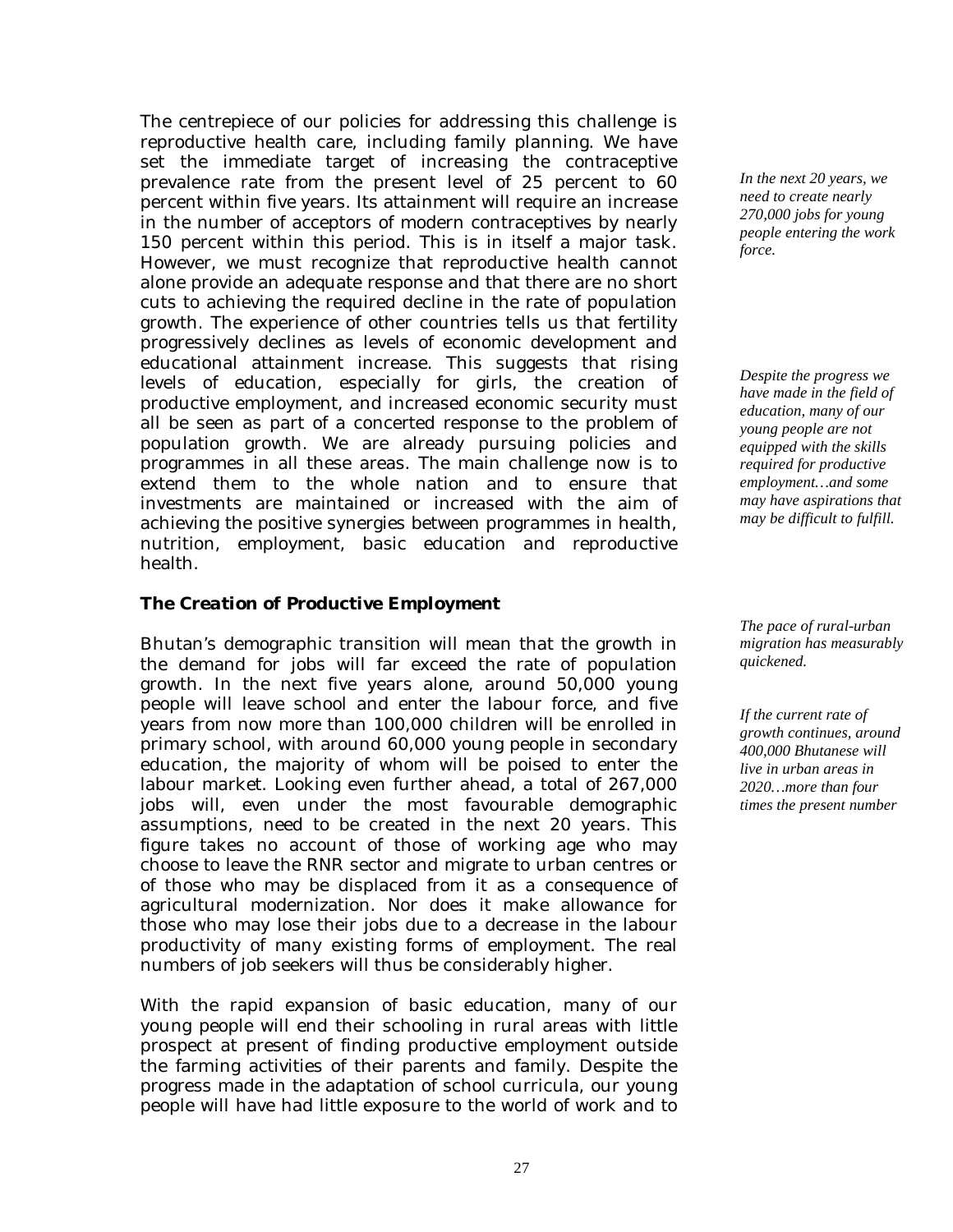the practical and applied studies that equip them with the skills required for employment. While some young people will choose to remain in rural areas to take advantage of new opportunities being created in the RNR sector, the majority may be inclined to regard education, even basic education, as an opportunity to leave forever the RNR sector. They may be supported in this view by their parents who may themselves have hopes and expectations for their children that extend beyond subsistence agriculture. Many young people will harbour aspirations for white-collar jobs, especially in government service. Given our policies for the civil service, with their emphasis on the formation of a compact, professional and efficient organization, most will not succeed in finding the jobs they seek.

### *Rural-Urban Migration*

Our population is already on the move. Although ours is one of world's least urbanized countries, with only 15 percent of the population some 90,000 people are living in urban areas, the situation is changing rapidly. Although patterns of rural-urban migration have yet to be established with certainty, available evidence suggests that it is the larger urban centres, especially Thimphu and Phuentsholing, that are the main receiving centres. Although available statistics on the growth of Thimphu's population can be interpreted in different ways, some estimates suggest that growth in recent years has averaged around 10 percent per annum, more than three times the rate of national population growth, and a figure only slightly higher than the estimate for Phuentsholing. Longer-term estimates suggest that, if present trends continue, the nation's urban population could approach 400,000 more than four times the present level within the next 20-25 years. This figure is equivalent to two-thirds of the present population and it would mean that close to one-half of our population would live in urban areas by around 2020.

Although some may argue that urbanization is an inevitable consequence of modernization as well as an indicator of development, we should view the prospect with some alarm for a number of reasons.

! *First,* our towns and villages have grown up where they could, sometimes in narrow valleys, and the land required to accommodate large increases in population is either limited or almost non-existent. Some estimates suggest, for example, that the Thimphu valley may be able to accommodate some 80,000 people. At the town's current rate of growth, this figure would be reached by 2006.

*The rapid rate of rural-urban migration constitutes a major challenges for a variety of reasons...* 

*… many towns are physically unable to absorb many new inhabitants…* 

*…many towns are poorly-equipped to deal with new inhabitants…* 

*... rapid urbanization could be environmentally destructive…* 

*…many migrants may be unable to find the work they seek…* 

*.. and social problems may follow in the wake.*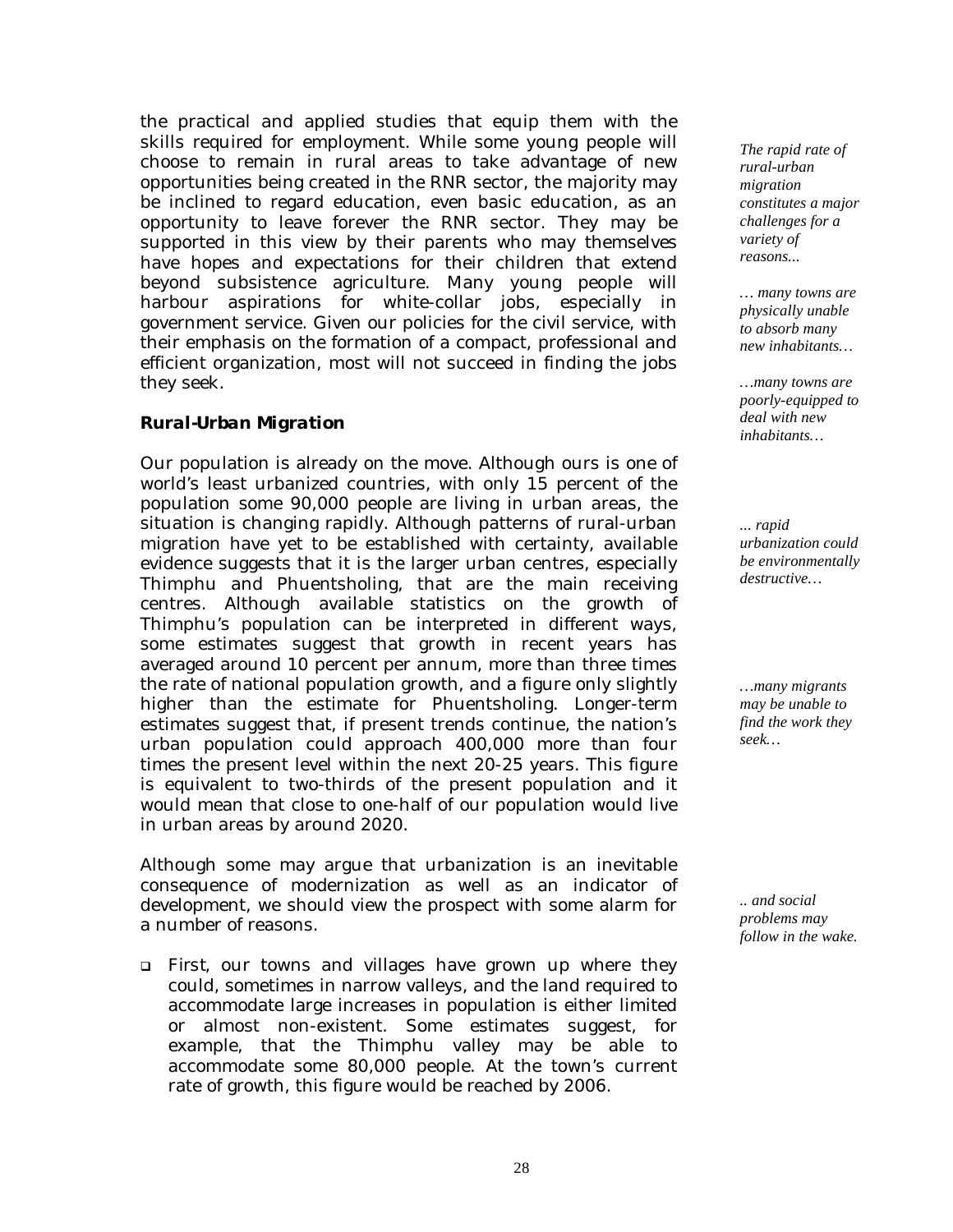- ! *Second*, our towns are at present poorly equipped to deal with a rapid influx of new migrants. Land markets and land legislation are not well-developed, the availability of affordable housing is already in short supply, city corporations are already under severe pressure to provide and maintain physical infrastructure and urban services, and many urban development plans can be shown to be out-of-date, being confined largely to physical plans drawn up without the benefit of accurate topographical maps and up-to-date cadastral mapping and land registration systems.
- ! *Third*, rapid urbanization can be expected to be environmentally destructive. Already forest cover in areas close to population centres is becoming degraded as a result of heavy natural resource utilization, and sewage and waste disposal is contaminating rivers and streams. Because the majority of urban populations continue to rely on firewood for cooking and heating, urbanization can be expected to significantly increase pressures on the resource base, while the general absence of flat land near population centres could easily result in the settlement of steeper valley slopes that could be best left under vegetation cover, adding to the risks of erosion, the disruption of water courses, and the possibility of flooding and landslides during monsoon periods.
- ! *Fourth*, those who migrate to urban centres will do so for a variety of reasons. One of the main ones will be the expectation that they will be able to find work that is less laborious and more rewarding than can be found in rural areas. Given current patterns of job creation, many may be faced with disappointment.

This combination of factors is conducive to the rapid formation of squatter settlements a phenomenon so far virtually unknown in Bhutan with a potentially wide range of negative impacts that include social and environmental problems. The experience of other developing countries cautions us against the negative effects that can trail in the wake of unfulfilled expectations, especially in a country like Bhutan that places such a high value on social harmony. It may be a short step from youth unemployment to alienated and disfranchised youth, reflected in increasing crime rates, juvenile delinquency, drug use and prostitution, all of which are in increasing evidence in urban areas. Some studies have already made reference to an emerging 'generation gap' in which illiterate adults are increasingly at odds with their more educated children who, for the first time in our nation's history, appear to be unsure of their place in society and uncertain of their future prospects.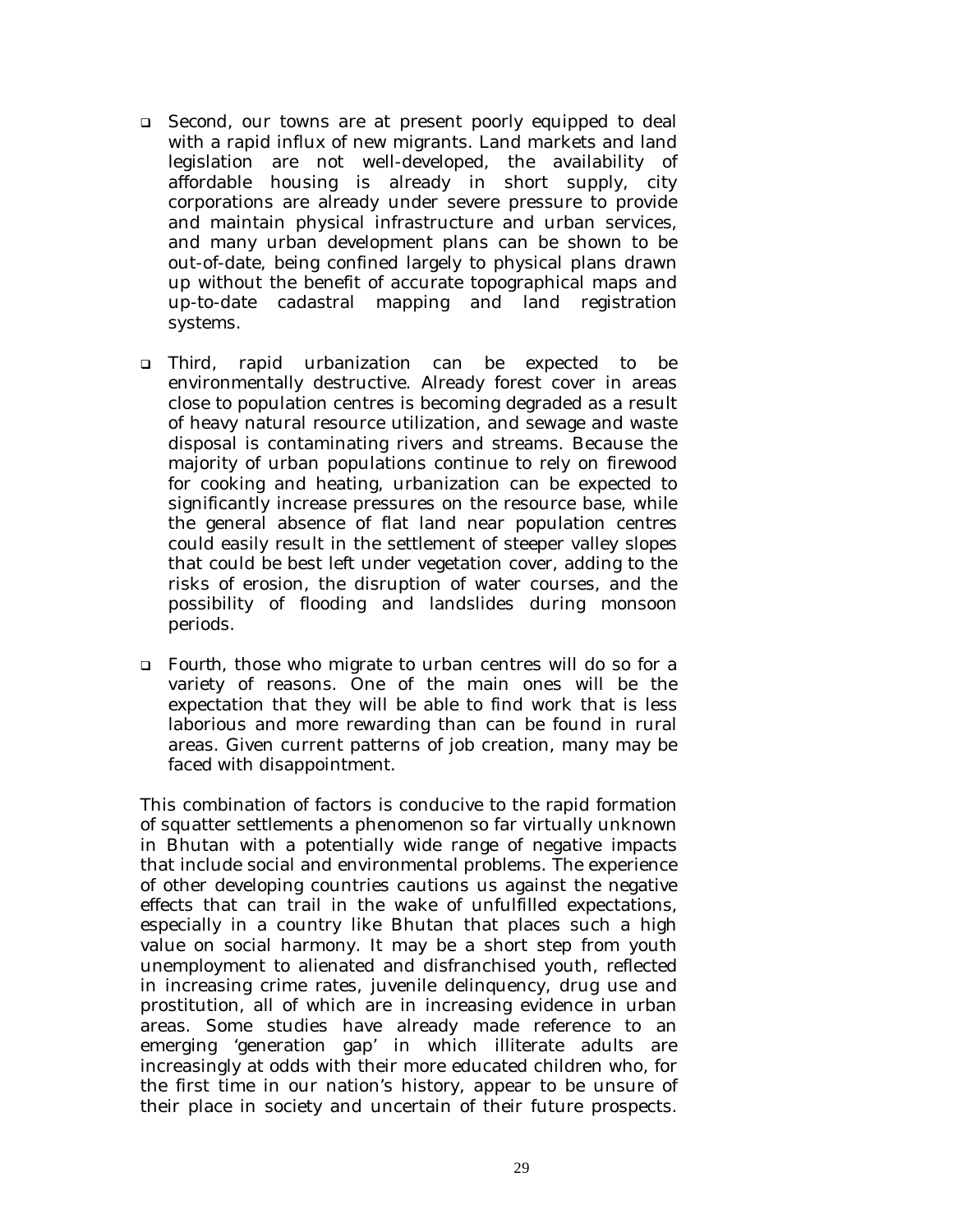Such developments add social challenges to the many others that await us in the years ahead.

We must also recognize that rural-urban migration will have positive as well as negative effects. Migration will, for example, reduce population pressures in rural areas on available agricultural land, especially important given that virtually all land in the nation suitable for intensive forms of cultivation is already in use. Migration will slow and may even reverse trends towards smaller plots and the fragmentation of land holdings, thereby helping to defuse the forces that give rise to landlessness and sharecropping arrangements, both of which are beginning to emerge in some parts of the nation. Because it could encourage land consolidation, it would facilitate greater mechanization and increased agricultural productivity. This would in turn help to commercialize agriculture, which is itself a requirement for higher farm incomes. In remoter areas, migration would contribute to a reduction in pressures on the population-resource ratio that would also help to maintain the viability of the integrated farming systems practiced by rural households, which are dependent upon the maintenance of the biological productivity of our forests. This suggests that ruralurban migration could provide a positive stimulus to agricultural development and prove instrumental in raising the cash incomes of farmers.

Urbanization moves part of the challenge of sustainable development from rural to urban areas. It is a challenge that we are not yet ready to fully meet. The speed at which migration is occurring has taken us by surprise. Our understanding of the patterns of migration and of the relative importance of the different 'push' and 'pull' factors underlying them is still incomplete and our growth centre and human settlement development strategies have not yet been developed in sufficient detail, nor have we yet been able to determine whether our strategies meet all the requirements of economic feasibility. The experience of other developing countries, many with a legacy of urban sprawl and squalor, tells us that regional development and growth policies must respond to economic logic. If they do not, they are likely to be little more than catalogues of good intentions.

### *Human Resources Development*

Although we have made rapid strides in the field of education and human resources development, there is still a long way to go before our nation is equipped with the human resources required to sustain the process of development. The nation's skills base is extremely narrow and just over one-half of our population can be considered literate and numerate. Although

*We must also recognize that rural-urban migration has positive effects.* 

*We must meet the challenge of rapid urbanization in both rural and urban areas.* 

*Despite the progress we have recorded in human resources development, the nation's skills base is still very narrow.*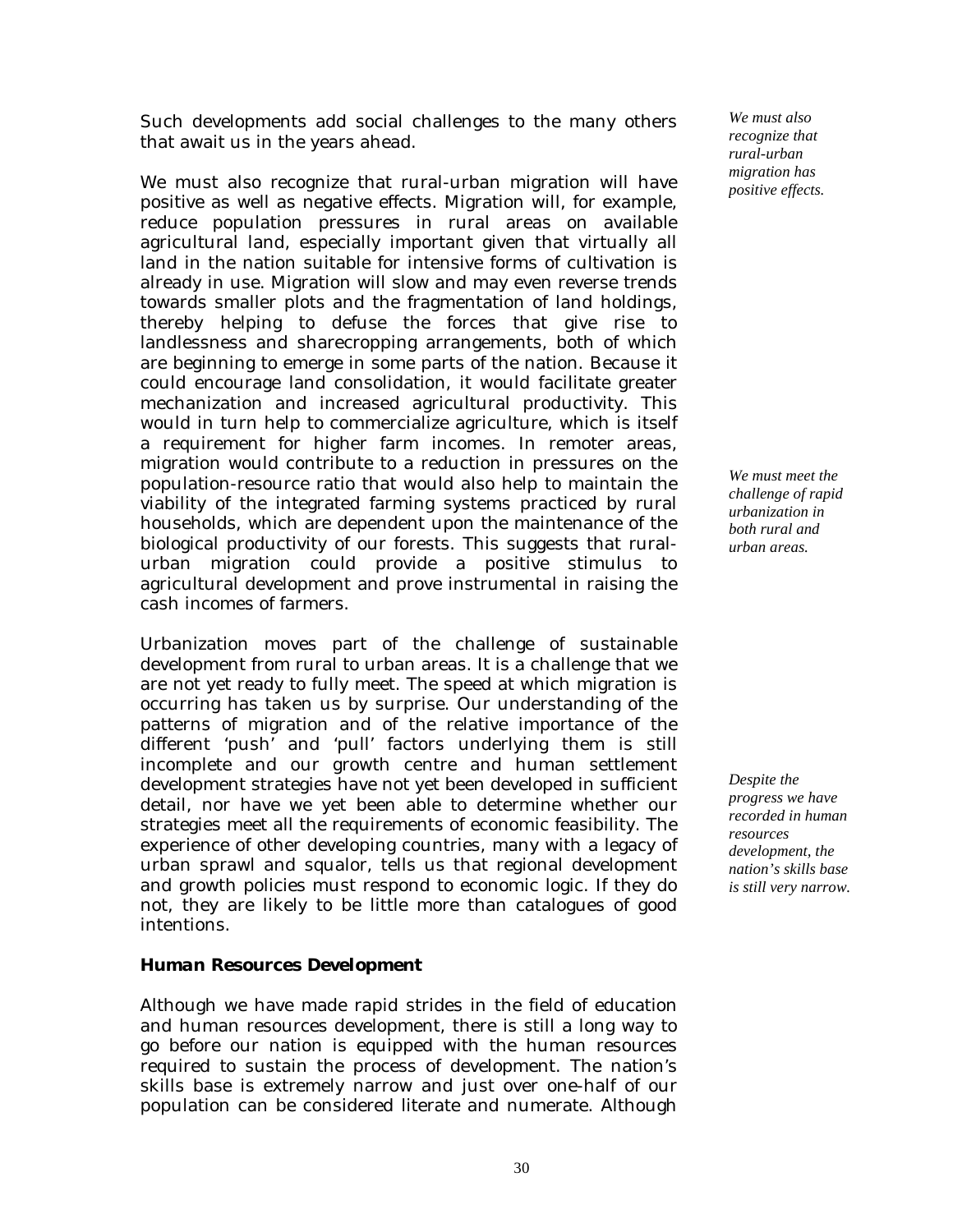we can draw satisfaction from the rapid growth in primary and secondary school enrollment, the high drop out and repeater rates provide genuine cause for concern. Less than one-half of all those who enter primary school actually complete primary education, while less than 40 percent of young people of secondary school age are actually in secondary education, and a large number will fail to complete it.

Problems are compounded by school curricula and perceptions of job prospects. Despite the enormous efforts made to 'Bhutanize' imported curricula, much still needs to be done to adapt teaching programmes to the longer-term needs of the nation, especially through the strengthening of components that inculcate a work ethic and respect for the dignity of labour. More of our young people must be encouraged to pursue technical and vocational occupations that can only be found in the private sector. The reluctance of young people to enter the private sector has several reasons. They fail to see real growth within the sector, are apparently dubious of career prospects, and fear job insecurity. Unlike many other developing countries, wage differentials between the public and private sectors are modest, except at the highest levels, and negative perceptions often find no compensation in higher rates of pay and other financial incentives. These negative perceptions find concrete expression in the underutilzation of capacity in technical and vocational training institutions that the nation can ill-afford. They also constitute a major obstacle to the growth of the private sector.

They also translate into a continued reliance on expatriate workers, not only in skilled but also semi- and unskilled work. Although the number of expatriates in government service has fallen sharply, from 50 percent in 1980 to only 11 percent in 1995, they continue to account for around 40 percent of all jobs in the private sector and around 70 percent of all jobs in such sectors as mining and quarrying. Moreover, it is not only unskilled and semi-skilled workers who are displaying a reluctance to join the private sector. It is increasingly applying to graduates. In the period 1991-95, a total of only 86 graduates - less than 20 percent of those who completed their training in the period - were placed in the private sector, and many of those joined the firms of families and friends. Because those graduating can no longer assume that a job awaits them in government service, this development raises, for the first time, the prospect of a 'brain drain' in a nation that is still bereft of many of the skills required to sustain the process of social and economic transformation.

A wide range of measures are being implemented to address such problems, including career counselling and legislation to

*Many young people seem reluctant to follow technical and vocational occupations…in part explained by their negative perceptions of the private sector.* 

*Patterns of job creation and the continuing reliance on expatriate workers in some areas raise questions about the effectiveness of our policies for education and human resources development.* 

*The benefits of development have not been shared equally.*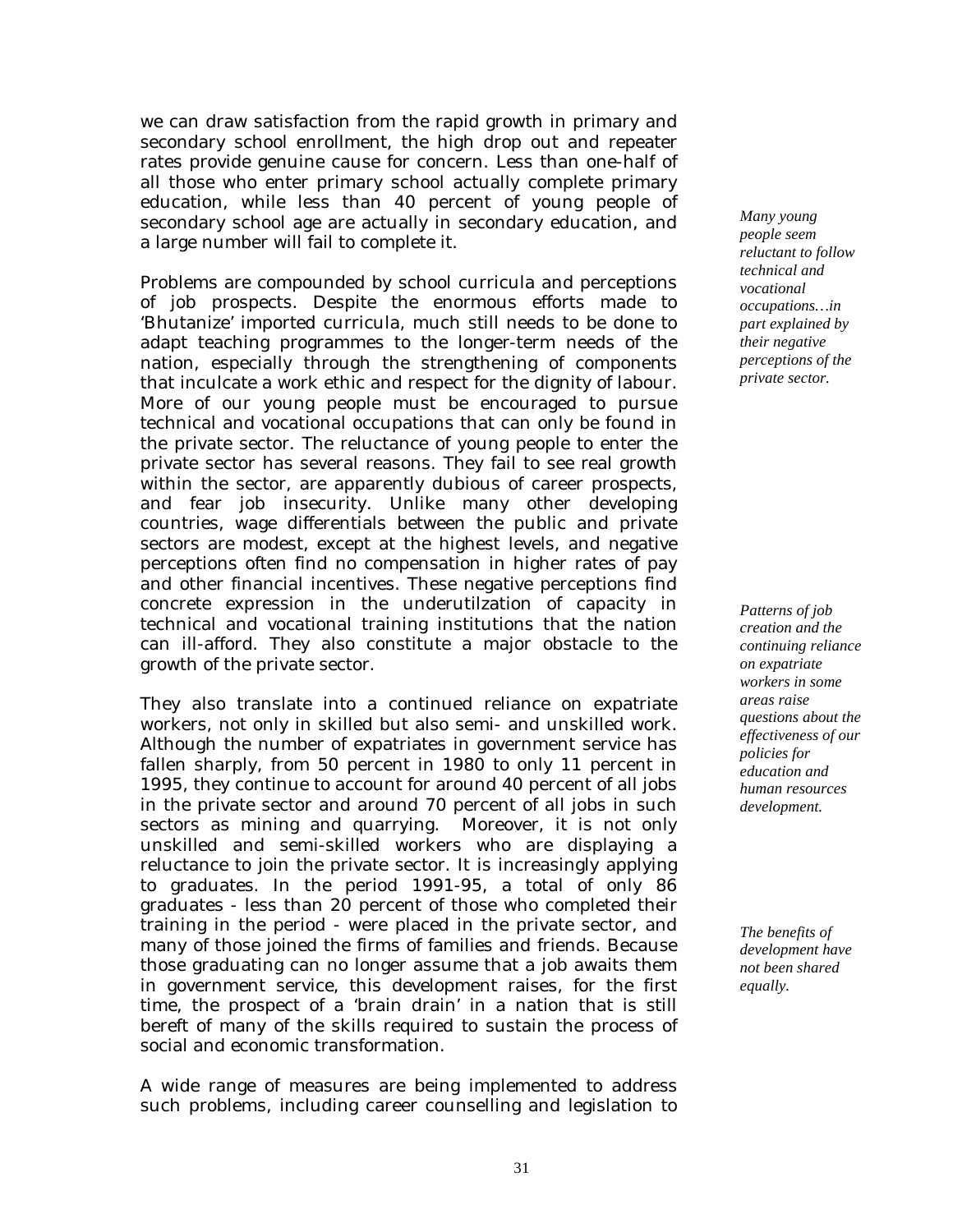better regulate working conditions and terms of employment in the private sector. However, they raise broader issues about the effectiveness of the nation's policies in the fields of education and human resources development. They point to the need for us to reassess the role and functions of education with the aim of correcting conceived imbalances and removing impediments to the nation's further development. This reassessment must go beyond 'training plans' that seek to address supply side problems. Greater attention will need to be given to demand side considerations aimed at achieving an improved match between the social demands for education and the future requirements of the economy on the one hand and the imperative of creating productive employment on the other.

### *Vulnerable and Disadvantaged Groups*

Although the vast majority of our population have benefitted in very tangible ways from the process of social and economic development, the benefits have not been shared equally. This is an inevitable consequence of modernization in a country in which the population is so scattered, the terrain so severe, and infrastructure still incomplete. Despite the rapid expansion of the road network, more than one-half of our population lives more than half a day's walk from the nearest motor road, while in more isolated and remote areas communities are still dependent on trails, muletracks and ropeways for communication. It is in such areas that the full benefits of development have still to be felt.

In these remote and isolated areas lives are still characterized by vulnerability and uncertainty and by the sheer drudgery of toil from dawn to dusk in order to satisfy daily survival needs. Food shortages of some three months, coinciding with planting seasons, are not uncommon in a few *dzongkhags*, while in isolated pockets within them food insecurity is more severe and malnutrition widespread. Although free basic education and health care are today reaching these pockets of disadvantaged and vulnerable groups, the need to contribute to the construction and maintenance of buildings, the cost of travel, contributions to school welfare funds, the cost of school uniforms and so, while modest, are sufficient to place the services beyond the reach of the poorest farmers and their families. In such areas, legitimate expectations and aspirations are not being fulfilled and ensuring that disadvantaged and vulnerable groups are able to benefit more fully from the process of social and economic development is a challenge that must be met in the years ahead.

*The legitimate aspirations of vulnerable and disadvantaged groups have not yet been fully met.* 

*Despite the progress we have recorded, our economy is still in its infancy and the nation's economic structure is both narrow and shallow.* 

*The growth of the private sector is essential for the promotion of future economic growth.*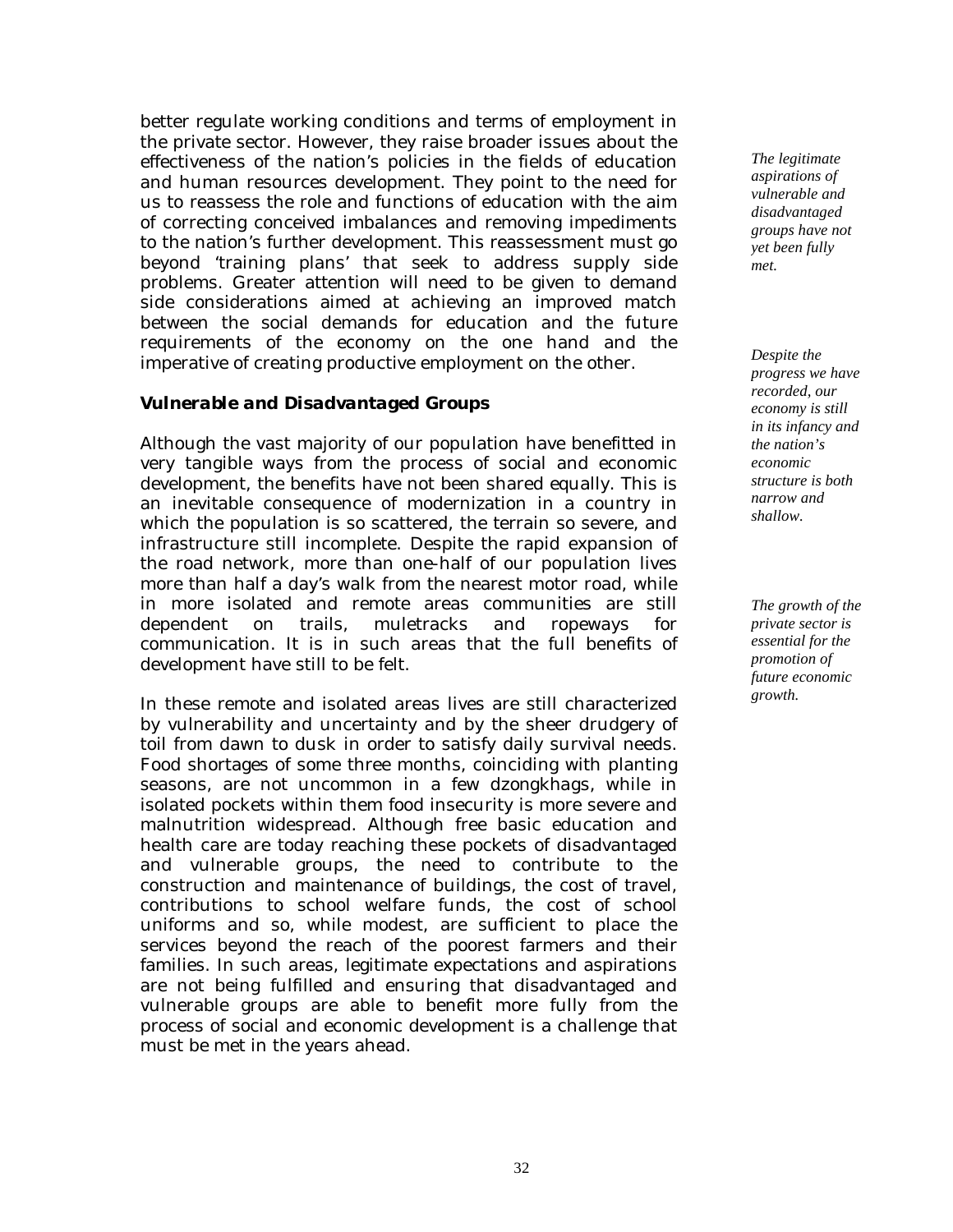### **4. OUR ECONOMY**

### *Economic Growth and the Private Sector*

Although we have made considerable progress in developing our economy, it is still in its infancy. It is not yet fully monetized, reflected in the estimate that only two-thirds of the money that could be expected in an economy of our size is actually in circulation. The nation's economic structure is still shallow and narrow, with the main impulses to economic growth having so far come from the exploitation of our vast hydropower potentials and the establishment of natural resource-based industries that make use of the cheap power we are able to produce. The main benefits of both have so far resided in the generation of export revenues. Only 7,000 jobs have so far been created in these modern industries. They are concentrated in the southwest corner of the nation, close to the border with India, and around one-half of the jobs are occupied by expatriates.

So far, the Royal Government has been the driving force behind the nation's economic development. We have, however, since the Sixth Five-Year Plan, declared that the private sector should play an increasingly important role in fostering economic growth and as a source of employment, with the Royal Government seeking to create the conditions which make it possible for the private sector to become the main engine of the nation's future economic growth. The growth of the private sector is also essential for the enlargement of the nation's tax base.

We have already done much to promote economic growth and the private sector. We have, for example, implemented policies that have maintained macroeconomic stability while liberalizing the financial system, with measures having included the establishment of a stock exchange, interest rate liberalization, and the lifting of foreign exchange restrictions on current account payments and transfers. We are well advanced along the path of privatization and corporatization of public sector enterprises. We have special programmes to foster the development of cottage and small industries. We are constructing industrial estates and have established industrial service centres, and we have improved the access of businesses to the credit they require for investment as well as established special credit programmes for small and micro enterprises.

While some of these initiatives have yielded positive results, their overall impacts have so far been modest and the response of the private sector to liberalization has so far been sluggish. The structure of production is still relatively shallow and the

*The response of the private sector to liberalization and other measures has so far been sluggish.* 

*This can be attributed to a variety of factors and to obstacles that must still be overcome* 

*The manufacturing sector is confronted with formidable constraints, some of which are structural in character*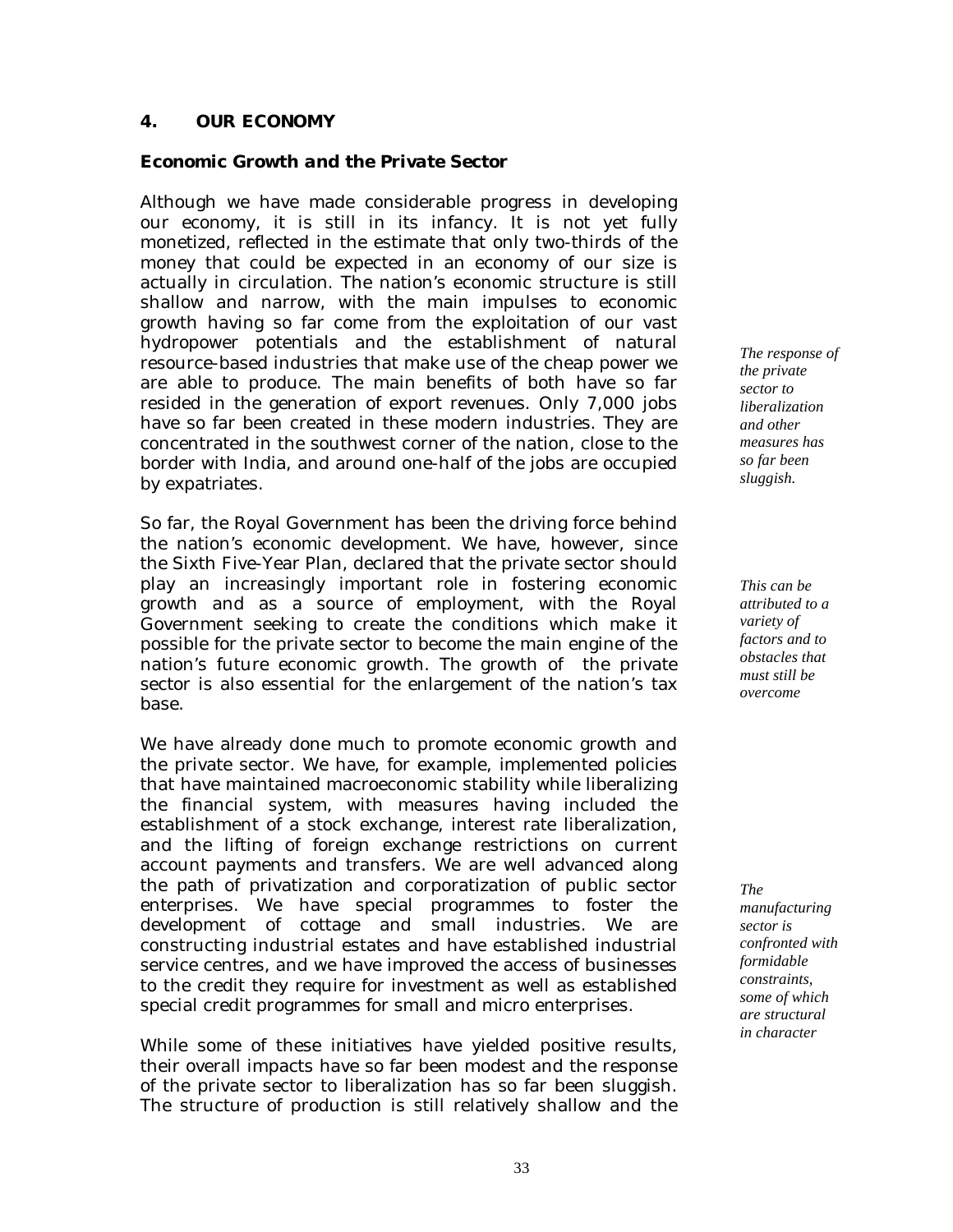pace of private sector development in both urban and rural areas continues to lag behind expectations. Given current rates of private sector growth, especially in the crucially important manufacturing sector, it may take longer than expected before it can assume the role of engine of growth and is able to create the productive employment required to absorb a rapidly growing work force.

The slow pace of change can be attributed to a variety of factors. Efforts to establish an enabling environment have left some obstacles, such as the absence of unambiguous commercial law and cumbersome licensing arrangements, still largely untouched. The number of people covered by entrepreneurship training programmes has been modest, and the credit programmes that have been established to support the establishment of new enterprises have worked less well than expected. Our institutional capacities to identify 'viable' projects is still being developed, and we often lack important information on available resource endowments that is required to identify and evaluate investment opportunities. The growth of manufacturing activity has also been severely hampered in some parts of the country by the lack of required physical infrastructure, such as roads and electricity. Moreover, the private sector in Bhutan is still at an early stage of development and is not yet well organized.

### *Economic Diversification and Industrial Development*

These constraints we will overcome with time, and measures for addressing many of them are presented in the Eighth Plan. However, looking beyond the Eighth Plan, we must recognize that further efforts to deepen and broaden the nation's economic structure, especially in the manufacturing sector, are confronted with more formidable obstacles that can only be addressed in the longer term. These include the lack of semiand skilled labour, the small and still fragmented size of the domestic market, the low purchasing power of our population, and severe diseconomies of scale in production and distribution. These translate into high production costs, especially when compared with those of neighbouring countries, which already meet most of the nation's needs for consumer, intermediate and capital goods.

Our potentials are seen to reside in two main areas: the further development of our vast hydropower potentials and the development of small and micro enterprises. The first is undoubtedly enormous. So far only an estimated 2 percent of our hydropower potentials have been utilized and the energy produced can, in addition to being exported, be used for the development of natural resource-based processing industries.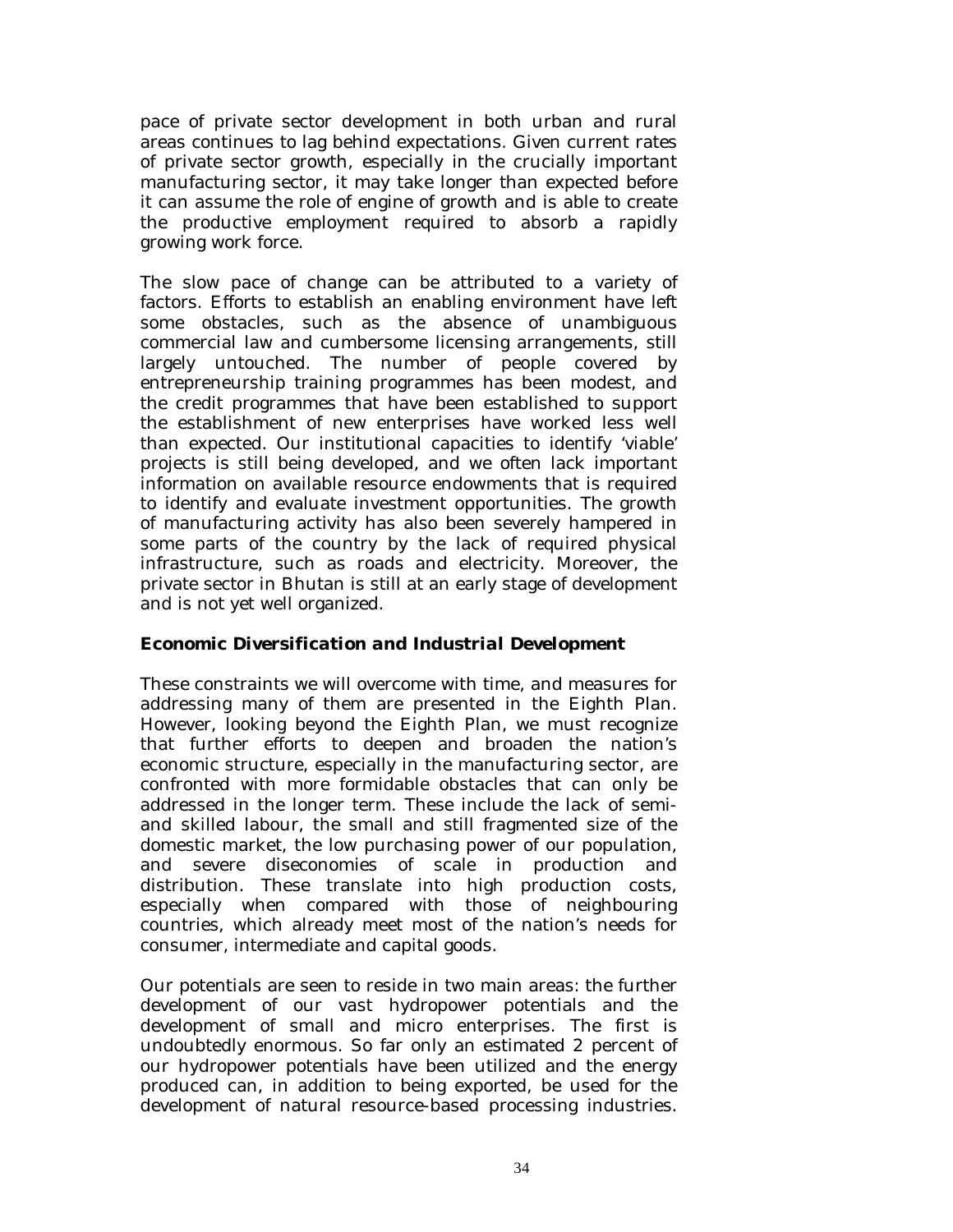We are already mining significant volumes of dolomite, limestone, gypsum, coal, marble and quartzite, with some of the minerals processed into products for export. Although only onethird of the country's land area has been mapped geologically and an even smaller area has been prospected in detail for mineral wealth, Bhutan is known to possess deposits of lead, zinc, copper, tungsten, graphite, iron, phosphate, pyrite and gold, although the commercial value of these deposits has in most cases not yet been assessed. Although the abundant and cheap power we are able to produce will make it possible to transform these and related potentials into new natural resource-based industries, the technologies required will typically be capital intensive and labour extensive. The industries are likely to be characterized by simple input-output structures with few backward and forward linkages with the rest of the economy. While they may generate significant export earnings, their employment effects will be localized, and the number of jobs they create is likely to be very modest.

These developments may stand in sharp contrast to the remainder of the mining and manufacturing sector. Although there have been encouraging signs of growth in the number of mining and manufacturing enterprises, from only 66 in 1980, with the figure doubling in the period 1989-94 from 168 to 303 respectively, the enterprises are predominantly small scale and involved in a limited range of activities. Well over one-half of all enterprises are confined to food and wood processing, making use of simple technologies. Around one-quarter of all enterprises employ fewer than 5 persons and three-quarters less than 20.

Against this background, a challenge to development policies and planning is the prevention of the emergence of a so-called 'dual economy' in which a small, modern and export-oriented enclave is set in a sea of small and micro enterprises producing low-value products with simple technologies for a small domestic market, with few interactions between them.

### *The Services Sector*

We also face challenges in the further development of our service industries. No where is this more so than in the area of tourism. This is a sector where it is unnecessary for us to search for a comparative advantage, given the uniqueness of our culture and environment. It has been our concern for conserving both that has led us to adopt considerable caution in the exploitation of our comparative advantage. Despite this caution, the sector has grown rapidly in recent years, with tourist arrivals passing the 5,000 mark for the first time in 1996, when the sector contributed more than US\$ 2 million to

*Our main potentials are seen to reside in hydropower production and natural resource based industries that make use of cheap power.* 

*A key challenge is to prevent the emergence of a dual economy in which a small and modern sector is set in a sea of small and cottage enterprises using simple technologies, with few interactions between them* 

*Our comparative advantage in the area of tourism is undisputed…* 

*… and the sector has become the third most important source of foreign exchange.*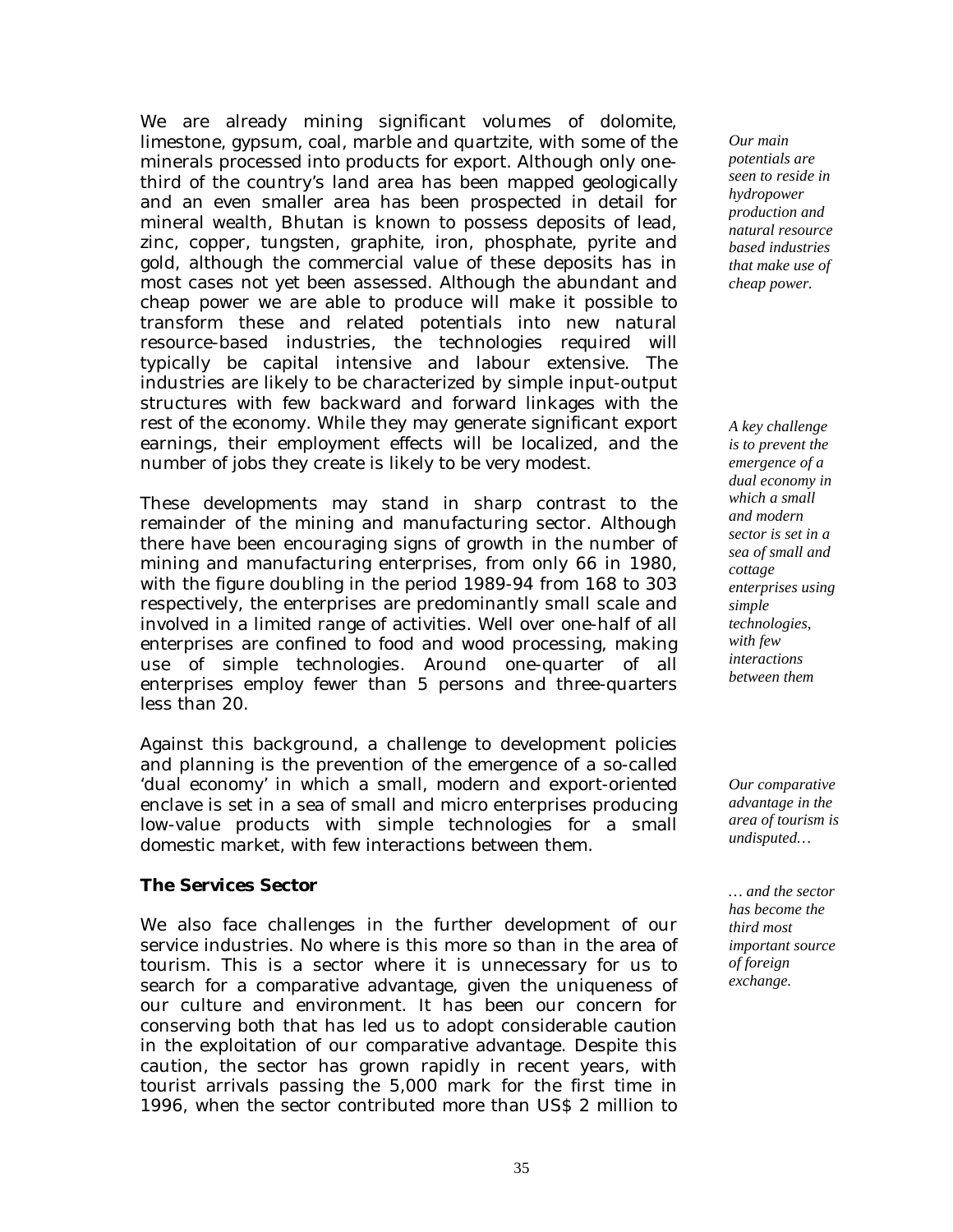government revenues, making it the nation's third most important source of foreign exchange. This growth was achieved with a low level of capacity utilization, suggesting that further growth can be achieved without the creation of new infrastructure.

While our future policies will need to be guided by the concept of low volume/high value tourism, there are numerous niche markets, such as eco-tourism and cultural tourism, that offer significant growth potential, have yet to be fully explored, and would be consistent with other development objectives. Our future policies should also recognize that the sector is labour intensive with considerable potential for employment creation. The need to accelerate the pace of employment generation provides a compelling reason for us to reconsider the place of tourism in our future growth strategies. The creation of a more dynamic tourism sector would also be wholly consistent with the promotion of the private sector.

### **5. OUR ENVIRONMENT**

For its size, Bhutan probably has the greatest biodiversity of any country in Asia, and it is for very good reasons that our nation has been declared one of the world's 10 most important biodiversity 'hotspots'. We have received international acclaim for our commitment to the maintenance of this biodiversity, reflected in our decision to maintain at least 60 percent of our land area under forest cover and to designate more than onequarter of our territory as national parks, reserves and other protected areas. Our long commitment to the maintenance of biological diversity and productivity is rooted in our understanding of the importance of forest systems to the survival strategies of remote and isolated communities, our beliefs and customs, and our understanding of sustainable development. We have placed environmental conservation at the core of our development strategy. We do not treat it as a 'sector' but rather as a set of concerns that must be mainstreamed in our overall approach to development planning and which must be buttressed by the force of law. The first 'modern' legislation enacted was the 1969 Forest Act that was specifically aimed at protecting our forests. Since then many of the nearly 100 laws enacted are related, directly or indirectly, to the conservation of the environment.

Although our heritage is still largely intact, we cannot take it for granted and the conservation of the natural environment must be added to the challenges that will need to be addressed in the years ahead. There is already evidence of mounting pressures on the environment. In some areas, extraction rates for fuelwood, timber and other forest products are already approaching

*We must explore new options based on the concept of high value/low volume tourism.* 

*Our commitment to the environment can be attributed to our system of beliefs and values…and we have placed the environment at the core of development strategy.* 

*Although our natural heritage is still largely intact, we cannot take it for granted…it is subject to increasing pressures.* 

*Our ecological systems are particularly vulnerable…and pressures will certainly mount in the years ahead.*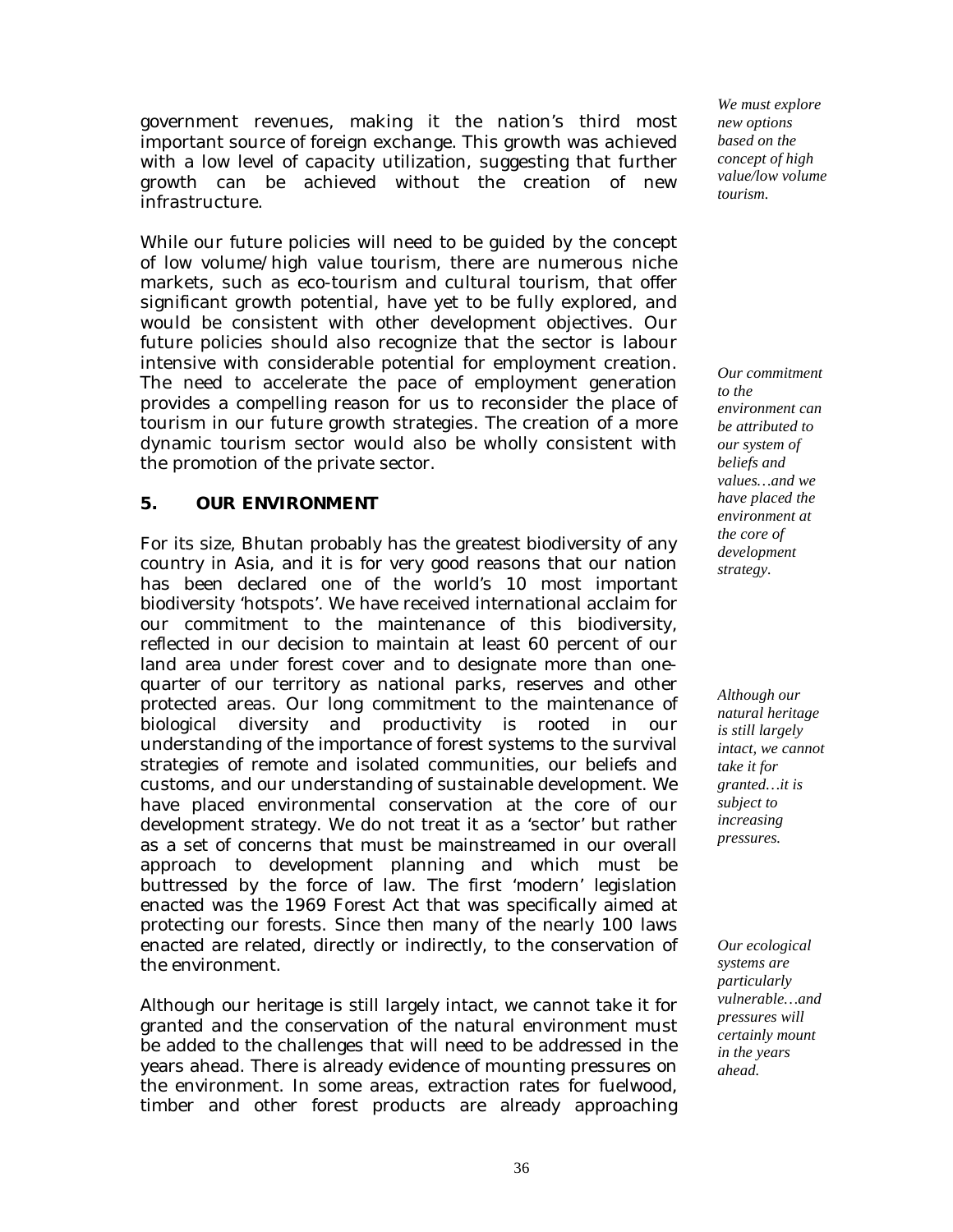unsustainable levels, and in areas close to population centres an estimated 10 percent of forest area is degraded as a result of heavy natural resource utilization. The progressive removal of vegetation cover, especially in critical watershed areas, is beginning to affect the hydrological balance, leading to the localized drying up of perennial streams and flash flooding. In some cases, this has been aggravated by poorly conceived new road construction and irrigation systems.

These pressures will certainly increase in the years ahead and the increases will occur in one of the most fragile ecosystems to be found anywhere on earth. Our location near the heart of the Himalayas, the world's highest and most active mountain range, means that no less than 45 percent of our land area has an elevation of more than 3,000 metres. The topography of the nation is characterized by steep and precipitous slopes that descend rapidly into narrow river valleys. The tectonic movements that are inexorably adding to the height of the Himalayas are also crushing the underlying rock, thus increasing its penetrability and absorptive capacity. Monsoon rains make the thin layer of covering soils particularly vulnerable to erosion. We do not need to look far beyond our boundaries to see what the consequences can be when the associated risks are ignored.

Pressures on the natural environment will be fuelled by a complex array of forces. They include population pressures, agricultural modernization, hydropower development, mineral development, industrialization, urbanization, sewage and waste disposal, tourism, competition for available land, and road construction and the provision of other physical infrastructure associated with social and economic development. The full monetization of the economy is also placing pressures on land management systems built up over centuries and based on the principles of participation and cooperation.

The challenges posed by growing pressures on the natural environment cannot be seen in isolation to other challenges. They will need to be met in watersheds and steep valleys as well as in the minds and attitudes of our people, many of whom, while recognizing the importance of the environment, are inclined to regard it as a free good and have yet to fully appreciate that the many products of a consumer society cannot be disposed of in the same way as the biodegradable gifts of nature.

*These pressures will come from an increasing array of sources* 

*Meeting the challenges posed by the environment calls for integrated approaches.*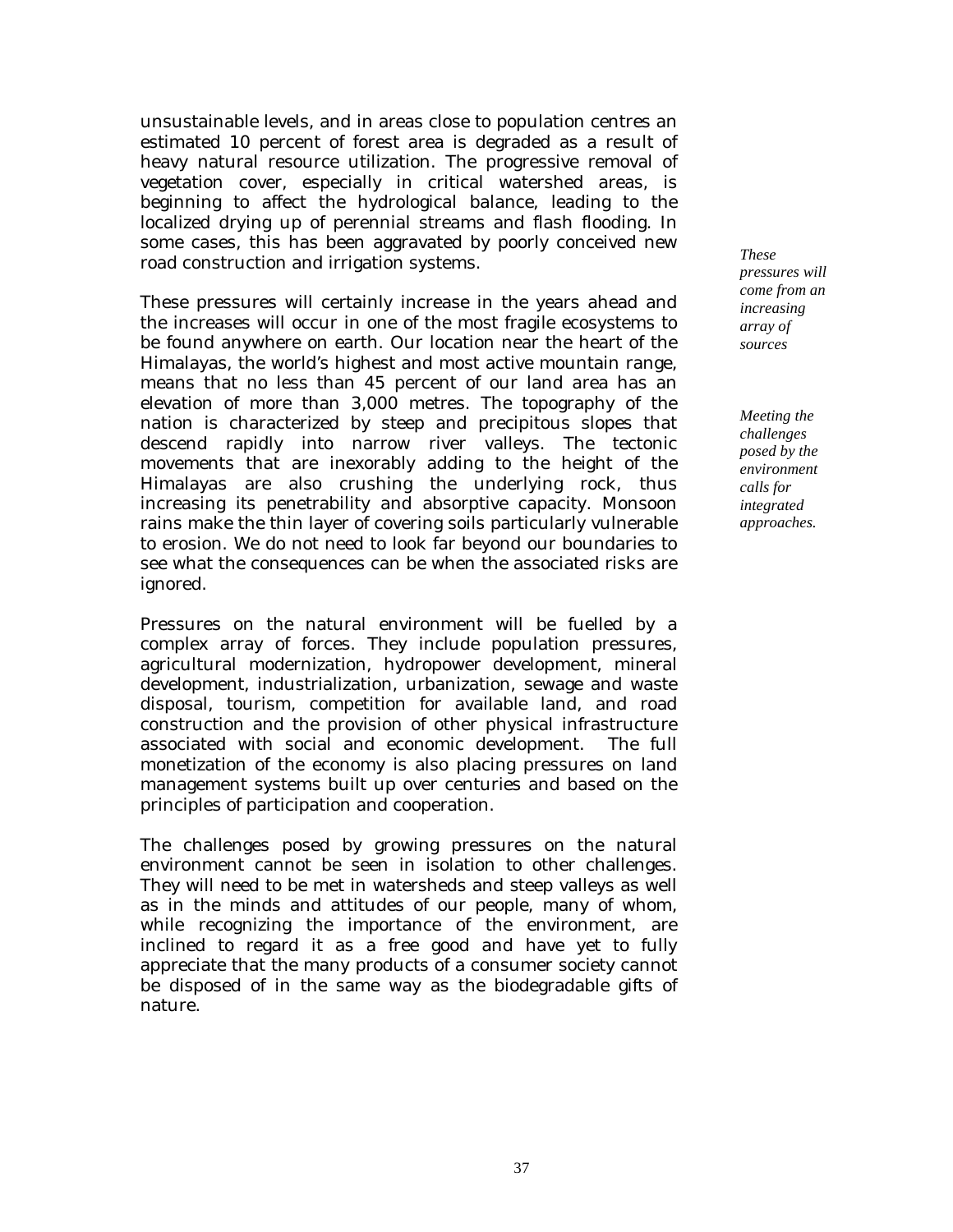#### **6. OUR INSTITUTIONS**

In many developing countries, colonialism and its legacy resulted in the destruction of traditional institutions and their replacement by alien institutions that were frequently unable to take root in their new environment. Many developing countries are today still struggling to make sense of institutions that were never their own, and this struggle is one that hampers their development. In Bhutan, we were spared this invasion. Our institutions are our own and they have developed over time in response to changing needs and requirements.

Our system of governance and development planning have a number of distinct features. First, the Royal Government has so far been almost solely responsible for the nation's social and economic development. Second, given the role played by the Royal Government, we have given high priority to the development of a strong and professional civil service, made up of our most talented people, that is able to guide and manage the nation's long term development. Third, we have developed a unique system of decentralization, based on our local institutions and customs, that effectively links the central level with the local level on decision-making on development. Fourth, although the Royal Government has guided and given content to the nation's development, the financing of development programmes has been in large measure dependent upon the availability of external assistance. This points to the existence of challenges in four main areas:

! *Redefining the role of the state*. We must continue with the progressive redefinition of the role of the Royal Government from that of 'provider' to that of 'enabler' of development, with a continued emphasis on the creation of conditions that mobilize the energies and imagination of people, enable entrepreneurship to flourish, and make it possible for the private sector to become a more active partner in the nation's future development. This redefinition should not be interpreted as an abrogation of responsibility. The Royal Government will continue to chart the future course of the nation's development, seek to ensure that the distinctive features of our approach to development are respected, that the benefits of development are shared equitably between groups and regions, that our natural resource base is conserved, and that participation and empowerment at the local level continues to be actively promoted. It does imply deliberate efforts to broaden the basis of development in ways that promote sustainable economic growth, create new sources of employment, and generates the wealth required to achieve further increases in standards of living and well-being.

*Our institutions are our own and they have developed over time in response to new challenges.* 

*Challenges exist in a number of key areas….* 

*… the redefinition of the role of the Royal Government*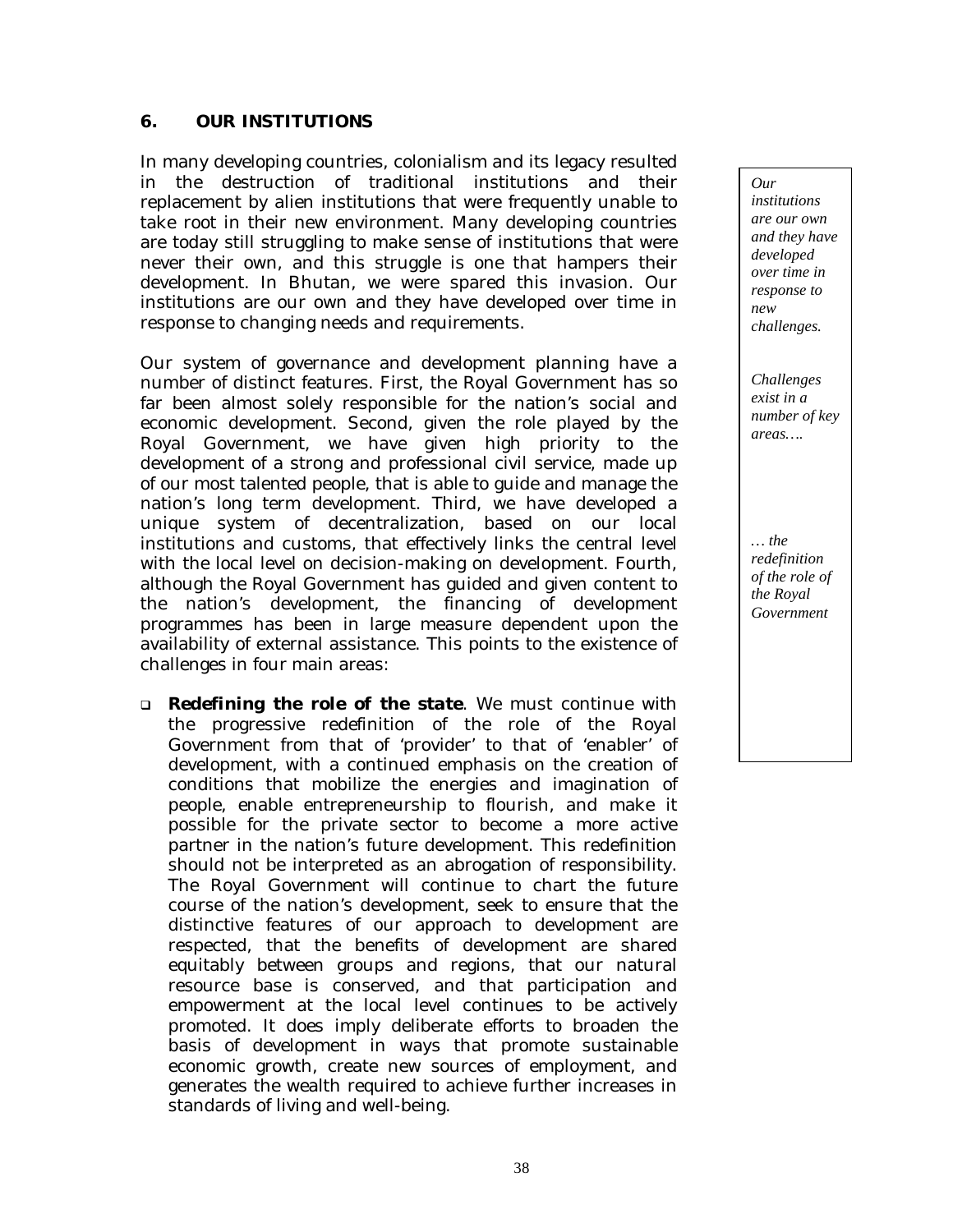- ! *The management of development*. We must complete the process of developing the capacities required for the management of a development process that is becoming substantively more complex. Given these complexities, capacity building must continue to focus on the development of the human resources required to sustain the process of economic and social transformation and to manage the process of development. Greater priority must also be accorded to the development of the information systems required for informed decision making and development planning. The growing complexity of the issues that call for policy responses are placing new demands on the quantity, quality and timeliness of the information required for improved policy analysis and formulation and for programme implementation, monitoring and evaluation. We are not yet able to fully meet these demands. The paucity of reliable data currently frustrates analysis in numerous areas, such as the dynamics of rural-urban migration, patterns and processes of employment creation, and the social, economic and cultural determinants of fertility behaviour. Given our commitment to decentralization, the development of the information systems required for more informed decision-making cannot be confined to the national level but should also extend to the *dzongkhag* level, and eventually even to the *geog* level.
- ! *Decentralization*. We must not allow the redefinition of the role of the Royal Government and the need to further strengthen capacities for the management of development to slow the pace of decentralization. With the initiation of DYTs in 1991, the system of decentralization extends to the *geog* level, with each g*eog* having its own elected representatives. Development planning entails a unique system of consultation in which the needs and aspirations of local communities, as expressed through their elected representatives, constitute important inputs into plans, while programmes for each *dzongkhag* and g*eog* are only finalized after a further process of consultation. This participatory approach to development has few if any parallels in the developing world. It is an approach that empowers local communities within a framework of local institutions and time-honoured customs. Our challenge now is to build upon the decentralized system of decision-making that we have established in ways that make it possible to both increase administrative efficiency and to further enlarge opportunities for those at the *geog* level to participate in the making of decisions that have a direct bearing on their lives and livelihoods and the future of their communities.

*… the management of a development process that is becoming substantively more complex…* 

*… making decentralization work in ways that meet the requirements of administrative efficiency and enlarge opportunities for participation…*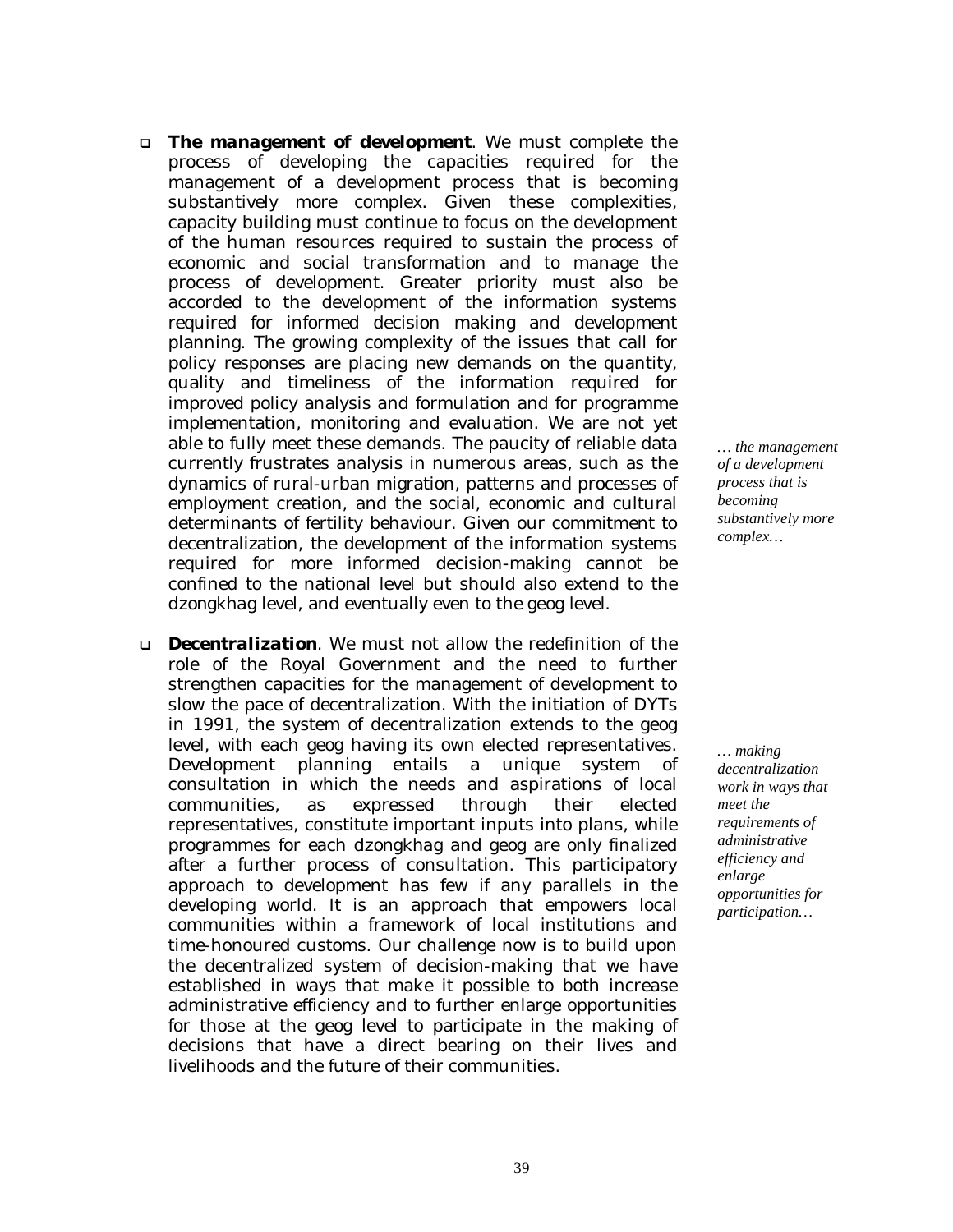! *Development financing*. The reliance on external assistance poses a two-fold challenge. First, we must make greater efforts in the area of domestic resource mobilization. Although our revenue base is recognized as being narrow and inelastic, there are opportunities for achieving an increase in tax and non-tax revenues and these should continue to be explored as a matter of priority. Second, while we are meeting nearly 100 percent of recurrent costs, it will be some time before we are able to finance the nation's development entirely from our own resources, and we must seek to further strengthen our capacities for aid management. We are entering a period in which challenges are becoming more numerous and complex at a time in which the environment for development assistance is becoming less favourable. Overall levels of ODA have been in decline since the early 1990s and an evergreater share is being used to combat emergencies. In addition, several important bilateral donors are progressively reorienting their policies along two main lines that distinguish between larger developing countries in which poverty is endemic and more industrialized developing countries with large domestic markets where development cooperation is becoming increasingly indistinguishable from commercial cooperation. Our nation belongs to neither category and, as a small developing country in which the basic needs of the population are largely met, it may be required to compete harder for assistance than has so far been the case if the present pace of development is to continue. Our capacity to compete will be enhanced by the further development of mechanisms that provide additional evidence to our development partners that we are effectively able to absorb and utilize available assistance and to manage it to the nation's best possible advantage.

All these challenges are difficult enough. They are made even more formidable by the many and complex relationships existing between them. Given these relationships, our responses to one challenge may well in part determine the outcome of others, sometimes in ways that may be unpredictable or unexpected. This means that if we are to deal effectively with one challenge, we must think about them all. This substantive complexity is the enemy of traditional approaches to development planning. It requires us to expand our analytical and time horizons and to deliberately trespass traditional sectoral nomenclature in the search for solutions. This search must be built firmly on a foundation that gives unambiguous expression to our social and cultural values and preferences. This places even greater demands on our capacities for innovation and, in a real sense, constitutes the greatest challenge of all.

Continue to Part II

*…and mobilizing the resources required to maintain the pace of social and economic development.* 

*Our response to one challenge may in part determine the outcome of others, sometimes in unexpected and unpredictable ways. To deal with one challenge, we must think about them all.*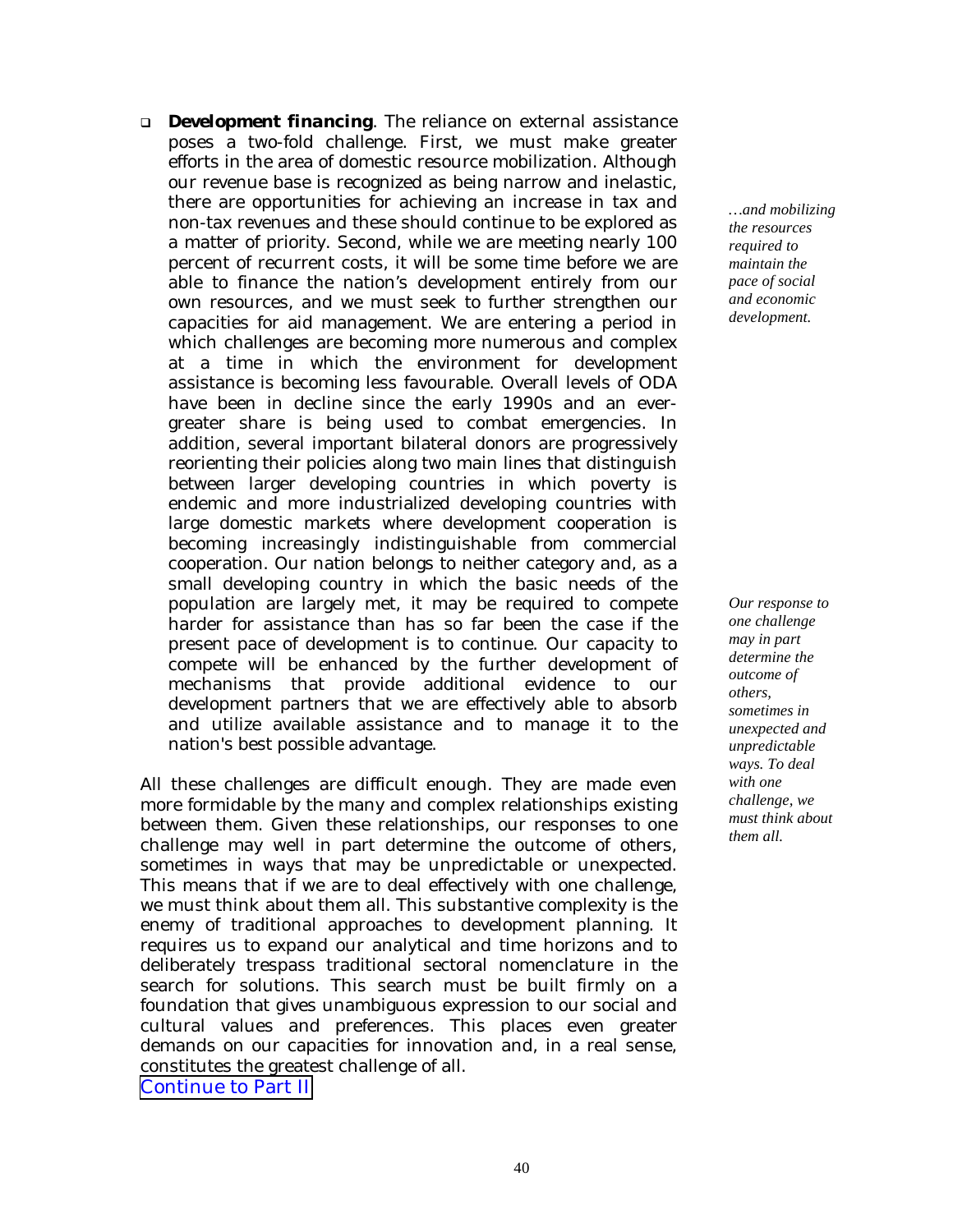# **Bhutan 2020: A Vision for Peace, Prosperity and Happiness**



**Planning Commission Royal Government of Bhutan** 

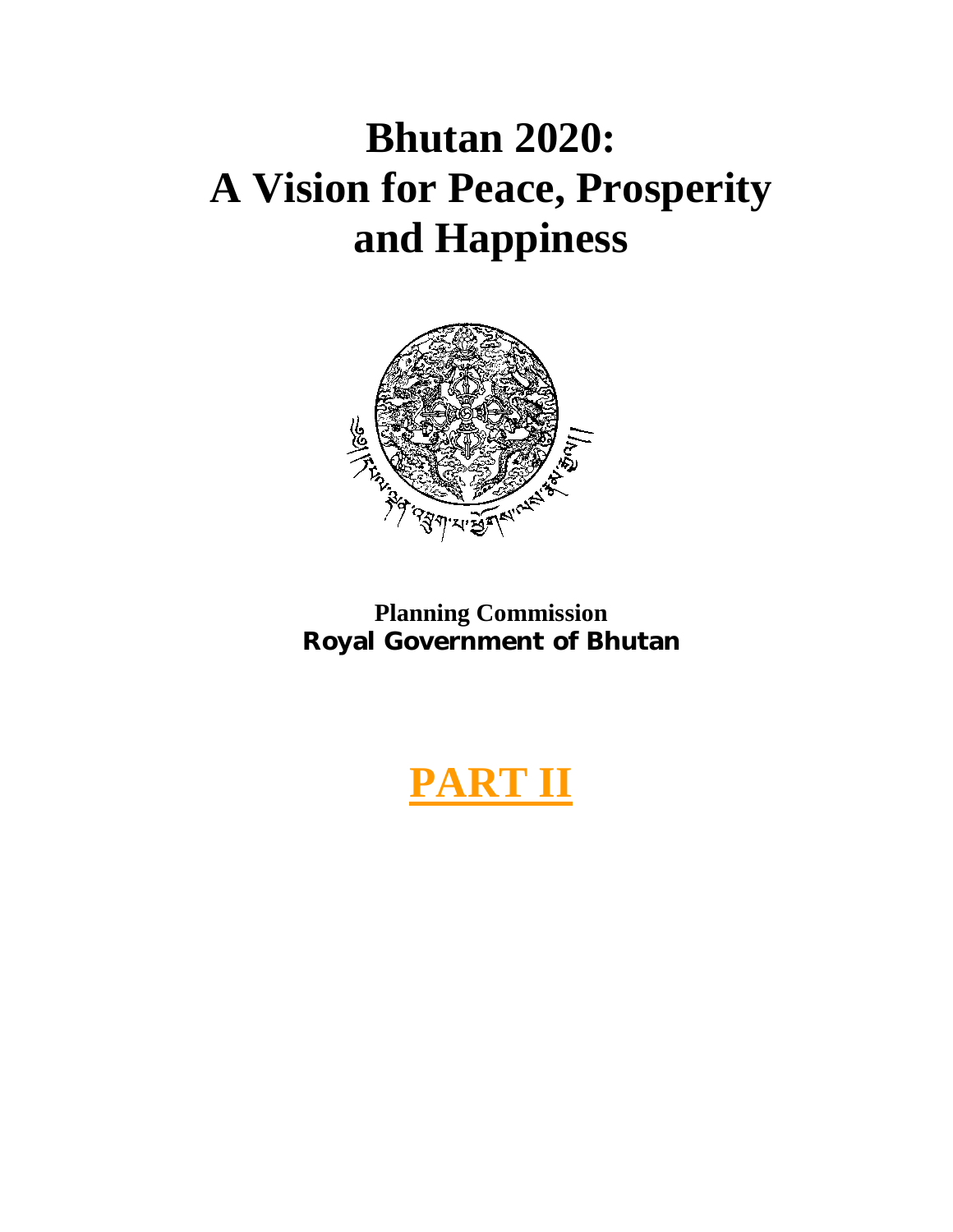### **INTRODUCTION TO PART II**

# *Chapter 3***: GOALS, OBJECTIVES AND PRIORITIES: THE NORMATIVE ARCHITECTURE FOR CHANGE AND DEVELOPMENT**

- 1. Introduction
- 2. The Overarching Goal
- 3. Guiding Principles
- 4. Our Central Development Concept: The Maximization of Gross National Happiness
- 5. Main Development Objectives
- 6. The Way Ahead

#### *Chapter 4***: HUMAN DEVELOPMENT**

- 1. Population Growth
- 2. Basic Education
- 3. Health
- 4. Economic Growth and Development
- 5. The Role of the Private Sector.
- 6. Transport, Communications and Information

#### *Chapetr 5***: CULTURE AND HERITAGE**

- 1. Introduction
- 2. Inventorization of Our Heritage and Culture
- 3. The Conservation and Promotion of Culture and Heritage
- 4. The Promotion of Dzongkha
- 5. Monastic Institutions and Other Religious Institutions
- 6. The Need for a Cultural Act and Cultural Fund

#### *Chapter 6***: BALANCED AND EQUITABLE SOCIO-ECONOMIC DEVELOPMENT**

- 1. Introduction
- 2. Urbanization Strategy
- 3. Equitable Access to Basic Infrastructure
- 4. Vulnerable and Disadvantaged Groups
- 5. Preventing the Growth of Inequalities

#### *Chapter 7***: GOVERNANCE**

- 1. System of Governance
- 2. The Management of Development
- 3. Law and Jurisprudence
- 4. Decentralization and Participation
- 5. Human Resources Development
- 6. Resource Mobilization and Development Financing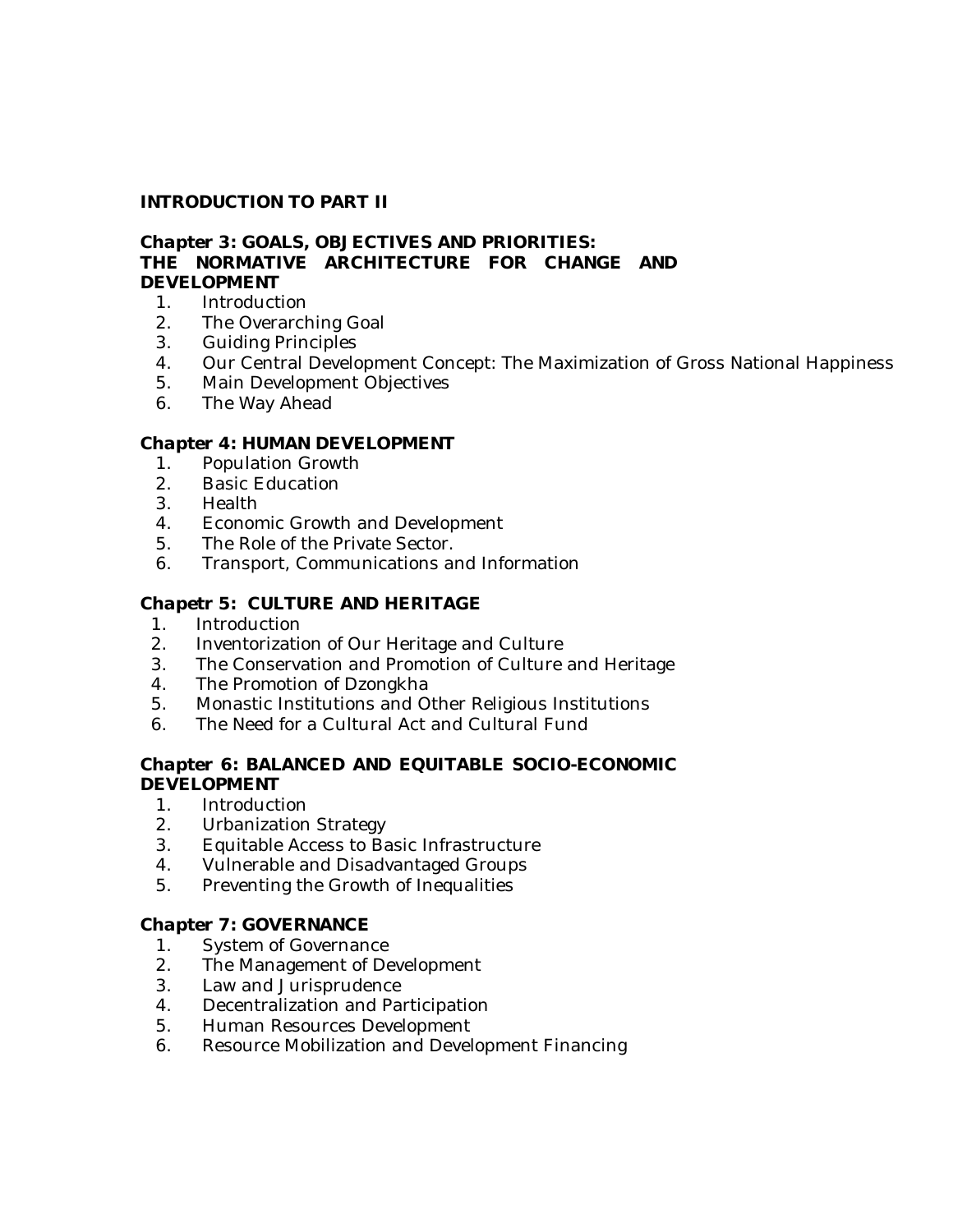# *Chapter 8***: ENVIRONMENTALLY SUSTAINABLE DEVELOPMENT**

- 1. Changing Perceptions and Attitudes
- 2. Forest Regeneration and Biodiversity
- 3. Conservation and Development
- 4. The Greening of National Accounts
- 5. Institutionalization of Capacities for EIAs<br>6. Watershed Management
- 6. Watershed Management<br>7. Environmental Legislatio
- Environmental Legislation

# *Chapter 9***: BHUTAN IN 2020**

- 1. Introduction
- 2. Our Nation
- 3. Our People
- 4. Our Economy
- 5. Our Environment<br>6. Our Institutions
- 6. Our Institutions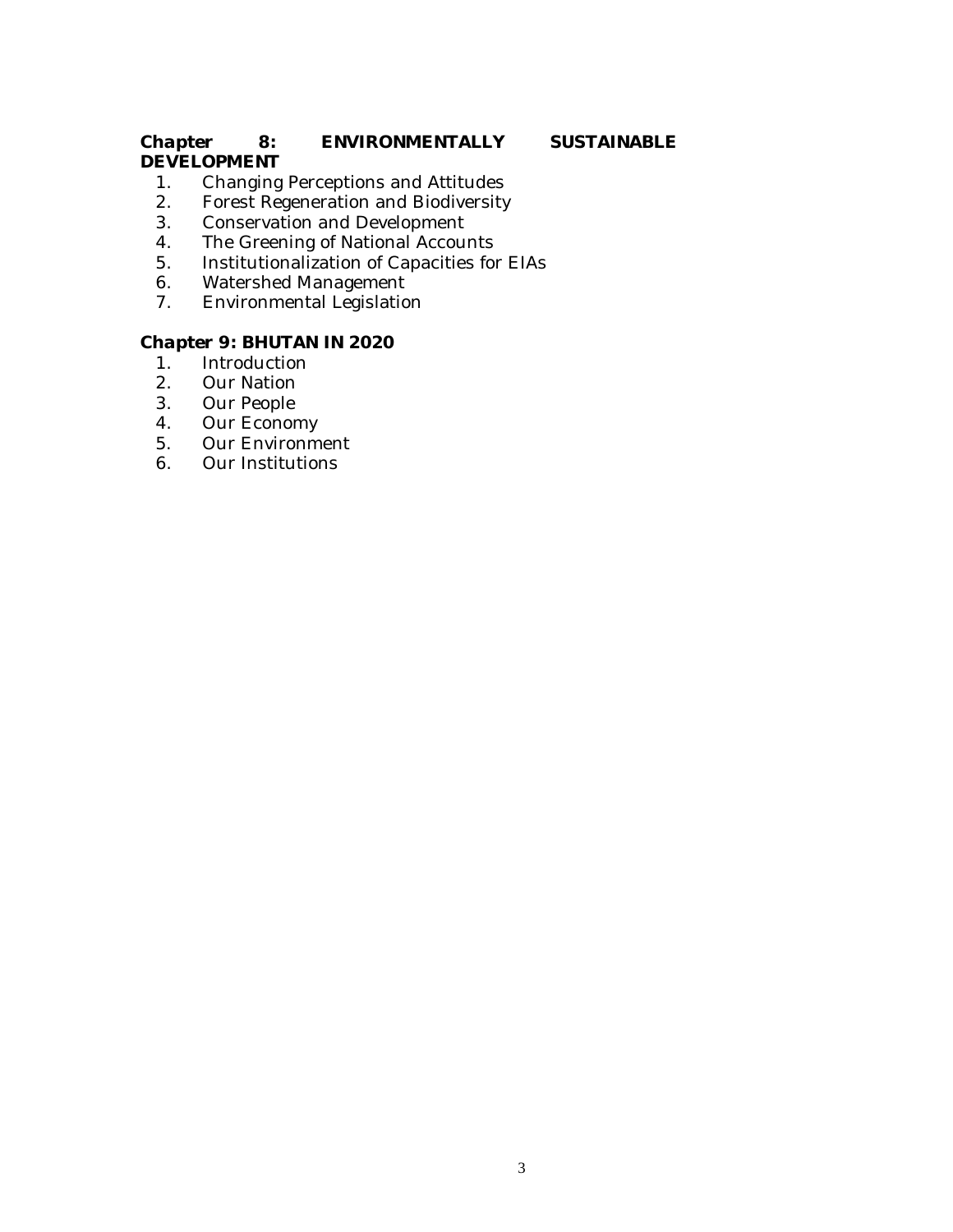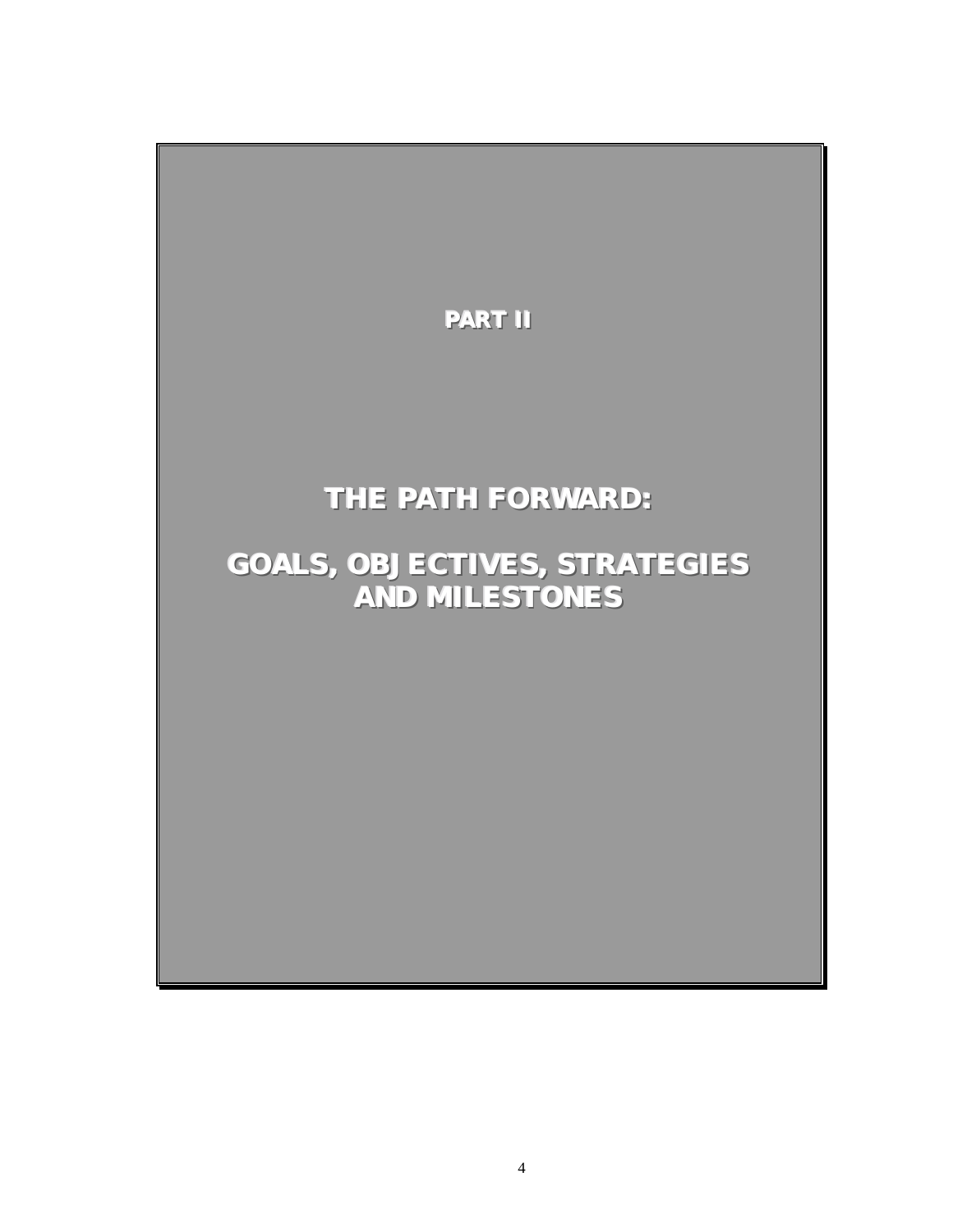# **INTRODUCTION TO PART II**

*Part II of this Vision Statement is concerned with the future and with setting out the main directions that will enable us to maintain our distinctive Bhutanese path of development well into the next century.* 

*Chapter 3 establishes the normative architecture for future change and development. It identifies a hierarchy of goals, objectives and principles that should guide the Kingdom's development over the next two decades. It also presents the central development concept that is essential for understanding our distinctive approach to development which, in some important respects, sets it apart from the approaches adopted by many other developing countries.* 

*The normative architecture results in the identification of five main objectives covering human development, cultural development, balanced and equitable development, institutional development, and environmentally sustainable development. Each of these objectives form the subject of the following five chapters. This means that the directions and strategies set out in the following pages are driven by objectives, rather than sectoral policies characteristic of many planning documents.* 

*To enlarge the policy value of the Vision Statement, priority areas are identified in respect of each of the objectives. To further facilitate its value, targets have, where appropriate, also been identified that enable us to chart progress towards the attainment of the main strategic objectives. Given the twentyyear time horizon of the Vision Statement, milestones are deliberately expressed in terms of Plan periods rather than specific years. While the milestones should be regarded as indicative only, with their attainment ultimately dependent upon resource availability, the use of milestones will help establish a longer-term and objectives-oriented policy framework for the preparation of subsequent Five Year Plans and other planning documents. Reference is also made to longer-term master plans in existence, in preparation or proposed - that will also guide the nation's development for periods that extend beyond the fiveyear horizons used for most of our development planning. It should be stressed that many of these master plans should not be understood as rigid 'blueprints', but rather as longer-term strategies aimed at achieving desired ends.*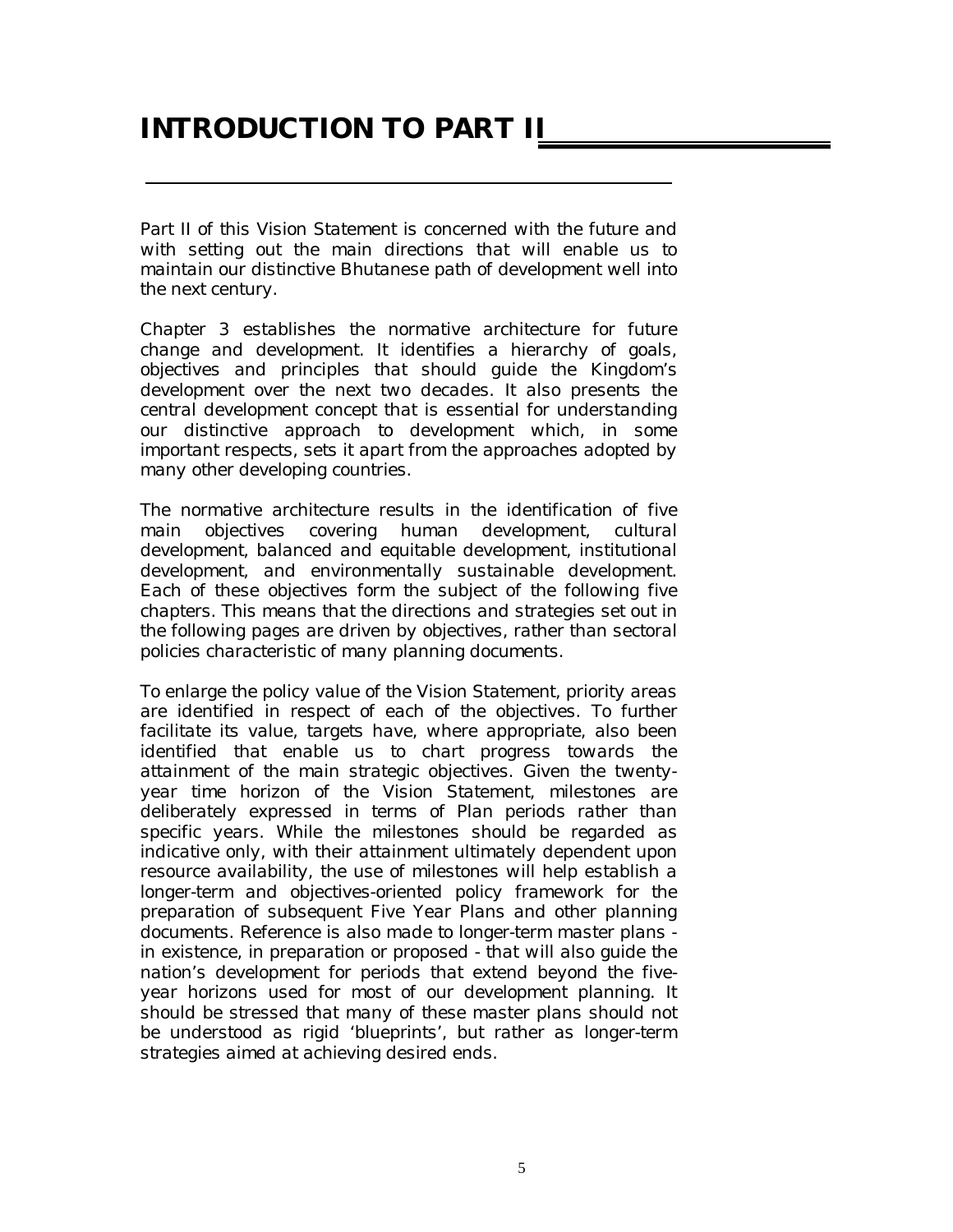*Part II concludes with a chapter entitled 'Bhutan in 2020'. It seeks to paint a picture of our Kingdom 20 years hence based upon the attainment of the objectives set and the implementation of the main strategies outlined in the following pages. The picture painted is not a theoretical abstraction. It is the logical outcome of success in responding to challenges, in achieving objectives, and in implementing the strategies outlined in the following pages.*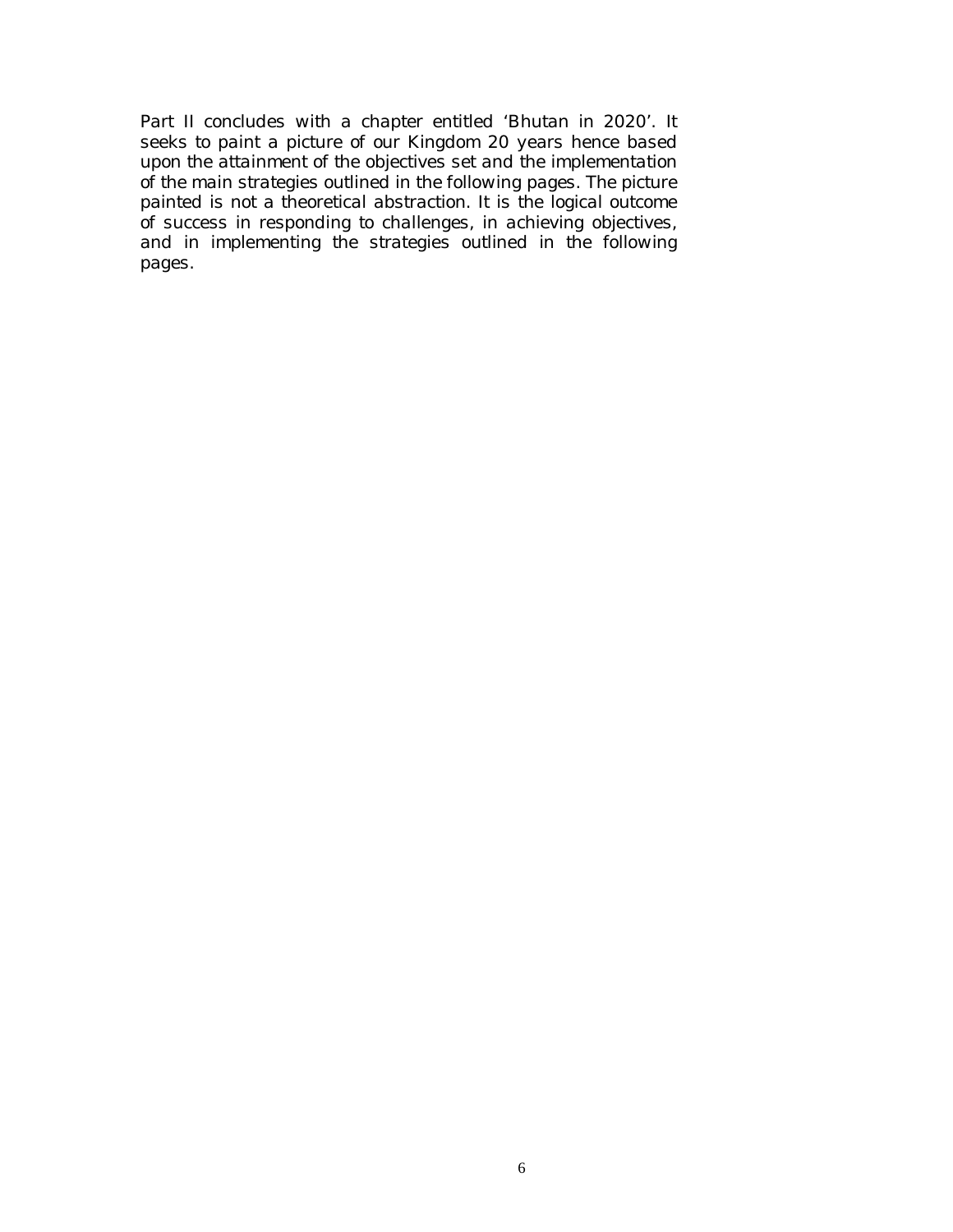# *Chapter 3*

# **GOALS, OBJECTIVES AND PRIORITIES: THE NORMATIVE ARCHITECTURE FOR CHANGE AND DEVELOPMENT**

#### **1. INTRODUCTION**

In this Vision Statement it has been argued that the Kingdom has, in many important respects, undergone a major transformation in the past three decades. The progress we have recorded has been attributed, in large measure, to the nation's many development assets - some very tangible and others less so - that have so far served us well. It has also been noted that, while we can take pride in our many achievements, we must recognize that the process of development is entering a new stage and is becoming substantively more complex. The Kingdom is poised on the threshold of new development challenges that appear more daunting than many of those that have confronted us in the past. However, our examination of macroeconomic prospects suggests that we have some room for manoeuvre in responding to these challenges and that the policies we have formulated to guide us into the next century establish a solid foundation on which to build.

# **2. THE OVERARCHING GOAL**

In our system of priorities for the future there is one priority that stands above all others: it is the need *to ensure the future independence, sovereignty and security of our nation state*. This is a precondition for the fulfillment of all the hopes and aspirations we may hold for the future of our nation and of our children.

We are is a part of an increasingly complex world order in which nations seek to pursue their interests not only through cooperation but also at the cost of others. It is a world of conflict, competition and rivalries that is without in-built mechanisms designed to safeguard and promote the interests of small states like our own. In such a world there are numerous forces that are able to erode sovereignty and security and we must be ever conscious of their existence.

\*\*\* to be deleted

*Our overarching goal must be to ensure the future independence, security and sovereignty of the Kingdom.*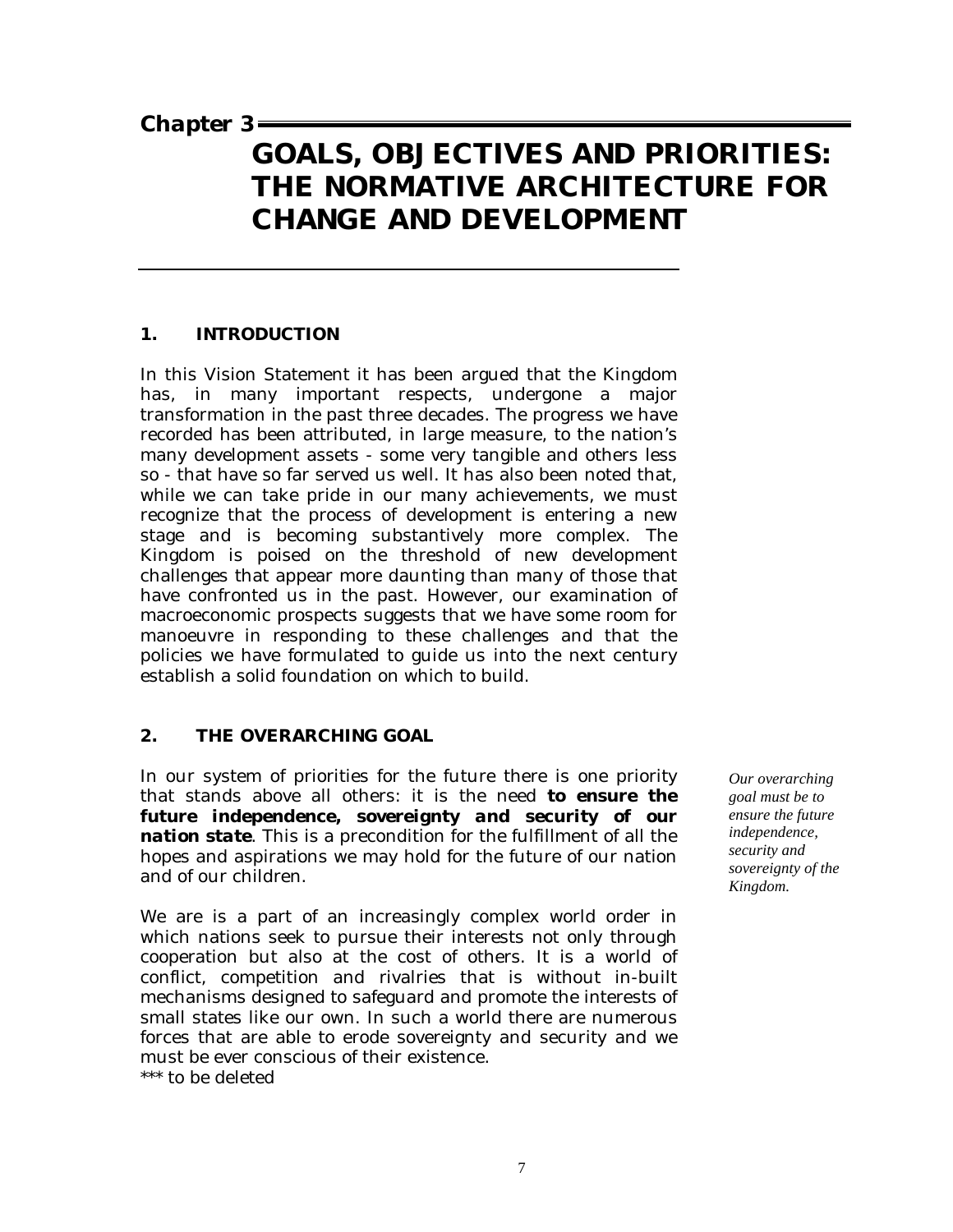Many of the forces that shape developments in our part of the world will be well beyond our control. However much we may prefer it to be otherwise, Bhutan's future will be inextricably linked to political and economic developments in the sub-region and to developments within, and evolving relationships between, the region's emerging superpowers. Although developments in the external environment may impact positively or negatively upon us, we must accept that, even though we will deliberately pursue policies that provide for collateral security and will seek to defend and promote our interests in sub-regional and regional fora, the influence that we will be able to exert on external developments is bound to be limited.

The Kingdom's relationships with India will remain of primary importance. The contribution made by India to the Kingdom's development can be expected to lessen in the years ahead, with the Indo-Bhutan relationship maturing into one that gives increasing importance to trade and economic transactions within the framework of new bilateral and sub-regional agreements. The export of hydropower and other goods to India will mean that our economy will continue to be inextricably entwined with that of our neighbour and, by extension, to the global economy.

# **3. GUIDING PRINCIPLES**

Our relative inability to influence changes in the external environment only serves to reinforce the importance of fostering developments within our nation that are able to enhance our sovereignty and security. In this critically important area, we must be guided by six main principles: identity; unity and harmony; stability; self-reliance; sustainability; and flexibility.

! *Identity.* Our independence, sovereignty and security will continue to be dependent upon the assertion of our distinctive Bhutanese identity. This has provided the key to our survival as a nation state in the past and it will continue to be so in the future. This requires us to continue to articulate an unambiguous cultural imperative in all that we do and to actively promote an awareness and appreciation of the continued relevance of our cultural heritage. It also requires us to continue to stress the importance of *Dzongkha* as a national and unifying language. We must also recognize the importance of efforts that seek to maintain the relevance of our system of beliefs and values in a world of change, increased aspirations and rising expectations.

*Our efforts to promote sovereignty and security must be guided by six main principles…* 

*… the maintenance of our distinctive Bhutanese identity…* 

*… the maintenance of unity and harmony…*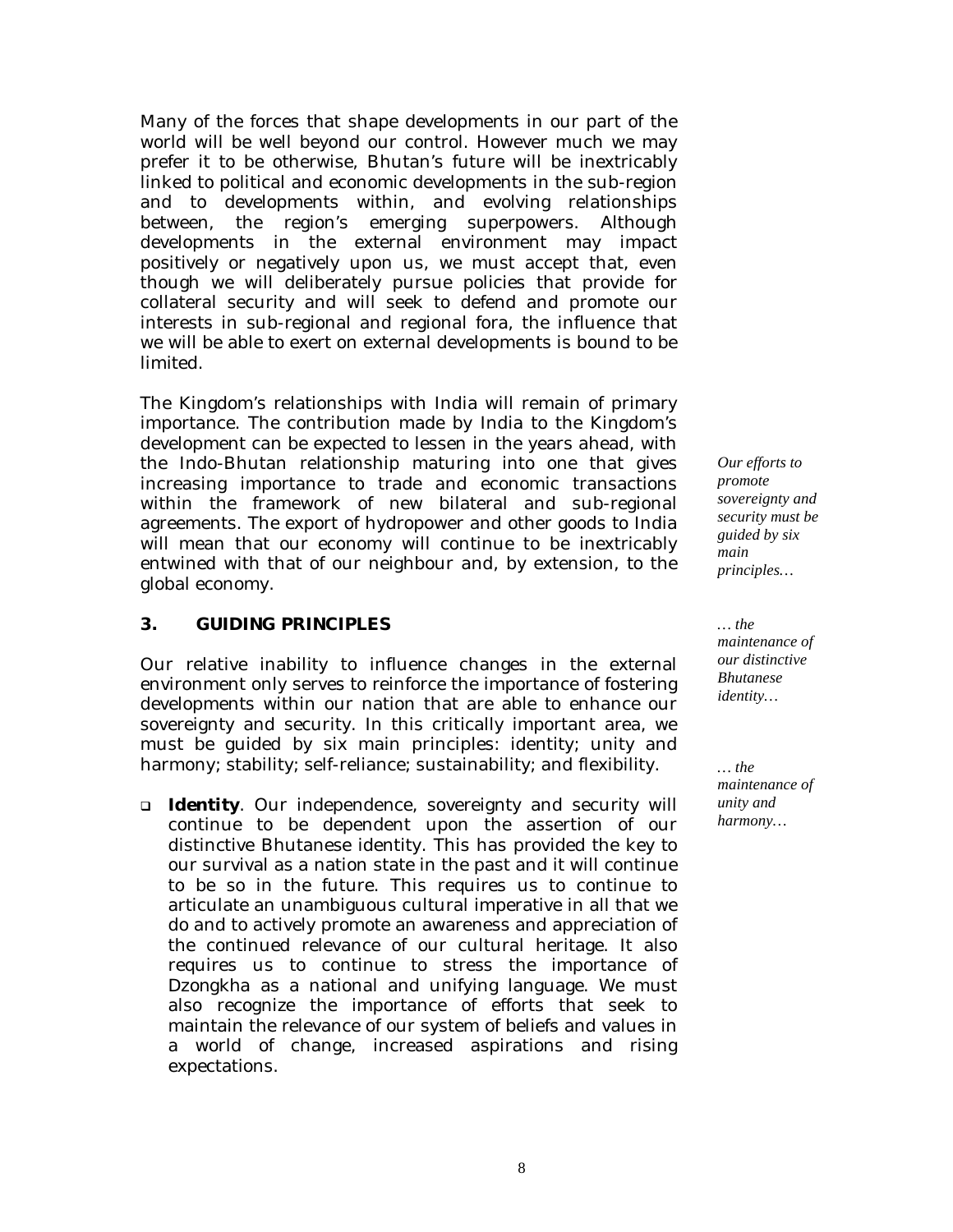- ! *Unity and Harmony***.** If we are to build the just and harmonious society consistent with our values, we must be tolerant and share our commitment to a distinctive Bhutanese path of development. Unity and harmony must be built on a foundation of mutual understanding and appreciation of differences, without which it will be impossible to reinforce our common sense of purpose and destiny. By the same token, we must be alert to forces that seek to destabilize and undermine our security and to sow the seeds of social discontent.
- ! *Stability*. Stability is a requirement for sovereignty and security, as evidenced by the many disasters and human tragedies that have overtaken developing countries when this requirement could not be safeguarded. In Bhutan, this stability is guaranteed by the monarchy. It has not only played a decisive role in articulating the nation's approach to development and in steering it along the selected path; it has also sought to foster the unity and harmony without which development is made more difficult. The nation will continue to look to the monarchy for inspiration. As a small nation we must be thankful for a system that combines Buddhism and monarchy and for the stability guaranteed by a line of succession. Political stability is a prerequisite for the progress and prosperity of any country, but it is even more important for a small nation like Bhutan.
- ! *Self-Reliance*. For some nations, the principle of selfreliance is one they can choose to ignore. This is not the case for Bhutan. For us, self-reliance is an imperative necessity. Our dependence upon others for some of the basic necessities of life, for skills and experience, and for development financing creates vulnerabilities and dependencies that are inconsistent with sovereignty, security and national dignity. As a nation state, we are not yet able to stand firmly on our own two feet. Until such time as we are able to do so, we must continue to pursue policies that enlarge our self-reliance.
- ! *Sustainability*. Sustainability has many dimensions social, financial, economic, cultural and environmental and they are all of critical importance in Bhutan since they all impact, directly and indirectly, on our sovereignty and security. Development will be socially unsustainable if it fails to promote harmony and justice. Development will be financially unsustainable if it results in investments we can ill-afford or in untenable increases in our debt service obligations to foreign institutions. Development will be economically unsustainable if it fails to contribute to greater self-reliance and to sustainable improvements in standards

*… ensuring stability…* 

*… promoting selfreliance…* 

*… ensuring that development is sustainable…*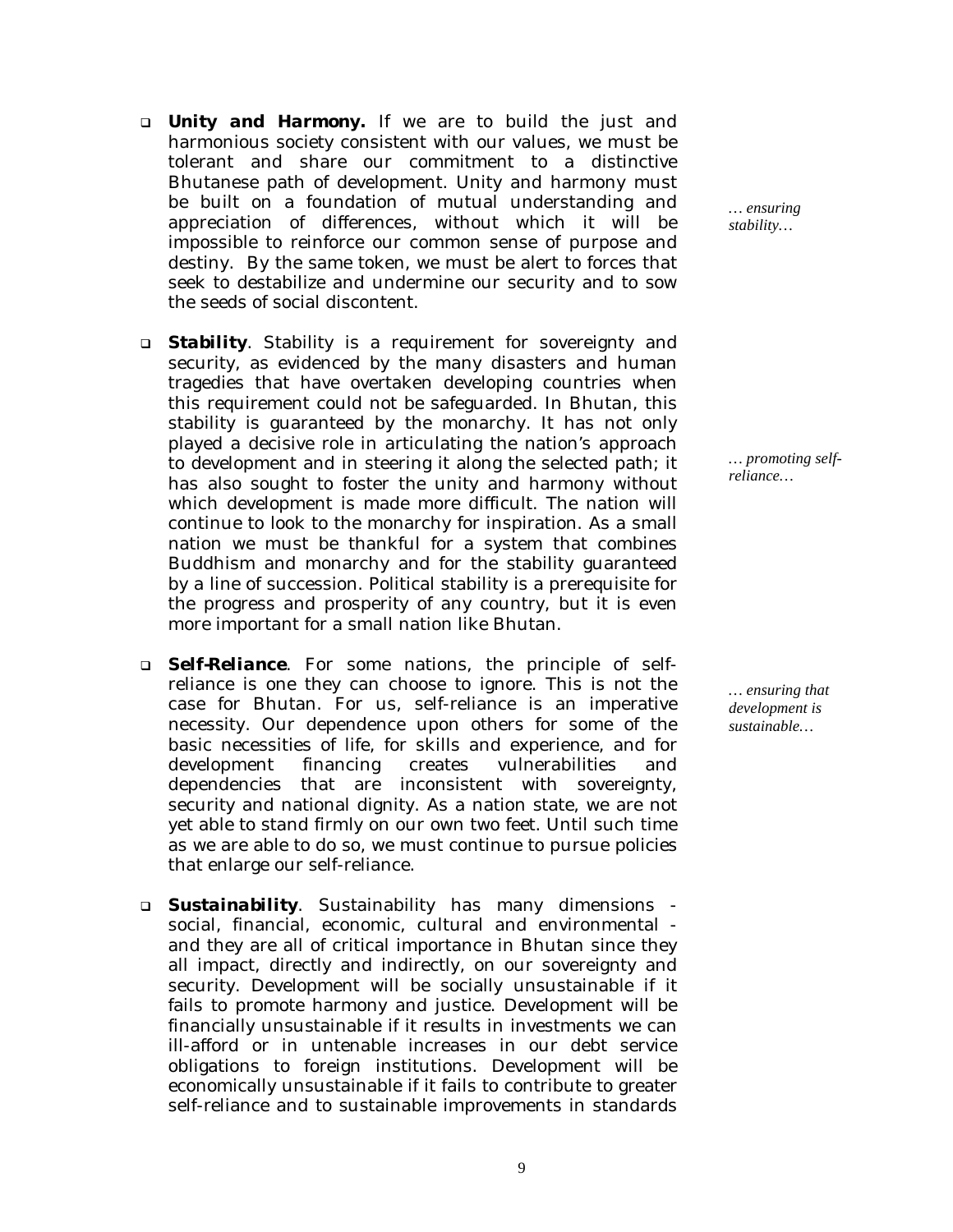of living and the quality of life. Development will be culturally unsustainable if it contributes to an erosion of our identity and independence. And development that is environmentally unsustainable will result in economic and social insecurity that could result in tensions that would frustrate efforts to build a just and harmonious society. The principle of sustainability must pervade all our thinking on the future development of the Kingdom.

! *Flexibility*. Development and change is by definition a dynamic process and, as the speed of change accelerates, we will need to demonstrate flexibility if we are to respond fully and effectively to the many challenges that confront us in the years ahead. This flexibility must find expression in our capacity to take full advantage of possibilities and opportunities as they arise as well as in the readiness to question traditional ways when they are perceived as constituting an impediment to change. Flexibility not only implies the ability to distinguish between the positive and negative forces of change but also the capacity to adapt to change and to social innovation.

#### **4. OUR CENTRAL DEVELOPMENT CONCEPT: THE MAXIMIZATION OF GROSS NATIONAL HAPPINESS**

The guiding principles for the future development of our nation and for safeguarding our sovereignty and security as a nation state must be complemented by a single unifying concept of development that enables us to identify future directions that are preferred above all others. This unifying concept for the nation's longer-term development is already in our possession. It is the distinctively Bhutanese concept of the Maximization of Gross National Happiness, propounded in the late 1980s by His Majesty King Jigme Singye Wangchuck. Although His Majesty's formulation made it possible for us to incorporate the concept as the foundation for the nation's approach to development, some of the underlying principles have guided our nation's development over a much longer period of time.

The concept of Gross National Happiness was articulated by His Majesty to indicate that development has many more dimensions than those associated with Gross Domestic Product, and that development should be understood as a process that seeks to maximize happiness rather than economic growth. The concept places the individual at the centre of all development efforts and it recognizes that the individual has material, spiritual and emotional needs. It asserts that spiritual development cannot and should not be

*… and demonstrating flexibility and the capacity to adapt to change.* 

*The concept of Gross National Happiness, conferred upon the nation by His Majesty King Jigme Singye Wangchuck, is our central development concept.*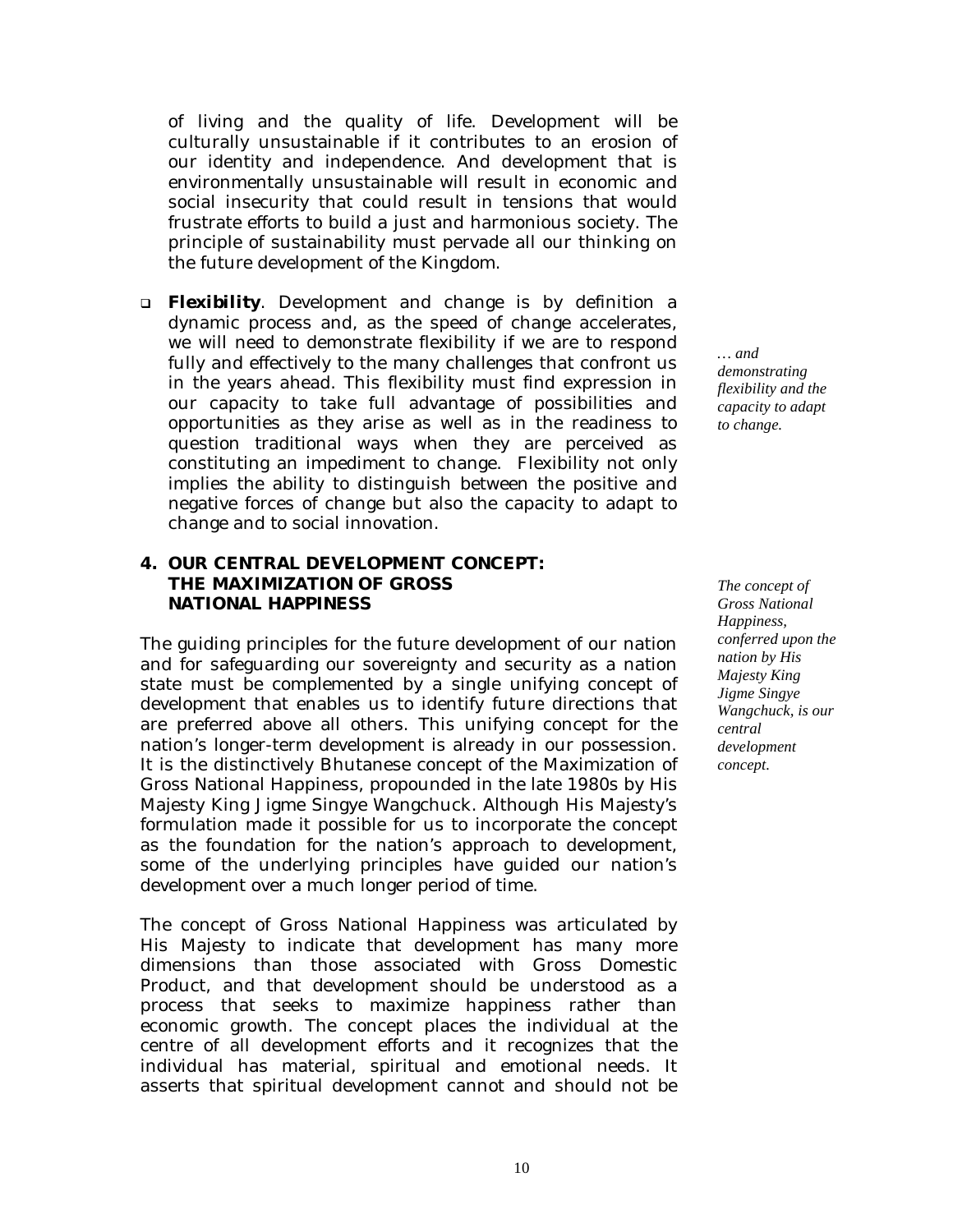defined exclusively in material terms of the increased consumption of goods and services.

In our view, gross domestic product is an inadequate indicator of development. Despite the importance accorded it, it is nothing more than a measure of the money that changes hands. It is insensitive to, for example, social problems and natural resource depletion. With this measure of 'development' it is possible for a nation's GDP to increase rapidly while its natural assets are rapidly exhausted, undermining sustainability and even the very survival of the nation. Similarly, a country can become 'richer' as a consequence of the money that has to be devoted to combatting crime, drug addiction, marital breakdown and other social afflictions.

The key to the concept of Gross National Happiness cannot be found in the conventional theories of development economists and in the application of such measures as utility functions, consumption preferences and propensities, and desire fulfillment. It resides in the belief that the key to happiness is to be found, once basic material needs have been met, in the satisfaction of non-material needs and in emotional and spiritual growth. The concept of Gross National Happiness accordingly rejects the notion that there is a direct and unambiguous relationship between wealth and happiness. If such a relationship existed, it would follow that those in the richest countries should be the happiest in the world. We know that this is not the case. This marginal increase has also been accompanied by the growth of many social problems as well as such phenomena as stress-related diseases as well as suicides surely the very antithesis of happiness.

We are also conscious of the growing disenchantment in other countries with conventional indicators of development. New indicators, such as the Index of Sustainable Economic Welfare and the Index of Genuine Progress have been developed to redress perceived flaws in the way in which development has traditionally been measured. The application of these indicators in industrially advanced countries shows that much of what in the past has been regarded as economic progress, as measured by the nation's GDP, can be attributed to the need to address past blunders and to arrest social decay. From the application of these indicators it is possible to conclude that much of what is often referred to as 'growth' can be shown to be uneconomic.

It should be stressed that the concept of Gross National Happiness does not reject economic growth as being unimportant. On the contrary, such growth is a precondition for safeguarding our independence, enlarging our self-reliance, increasing standards of living and enlarging the opportunities

*Gross National Happiness does not regard economic growth as being unimportant. On the contrary, it is an important means for achieving higher ends. The challenge is one of finding the balance between material and non-material dimensions of development.* 

*Gross National Happiness must be translated into objectives if it is to guide the Kingdom's future development*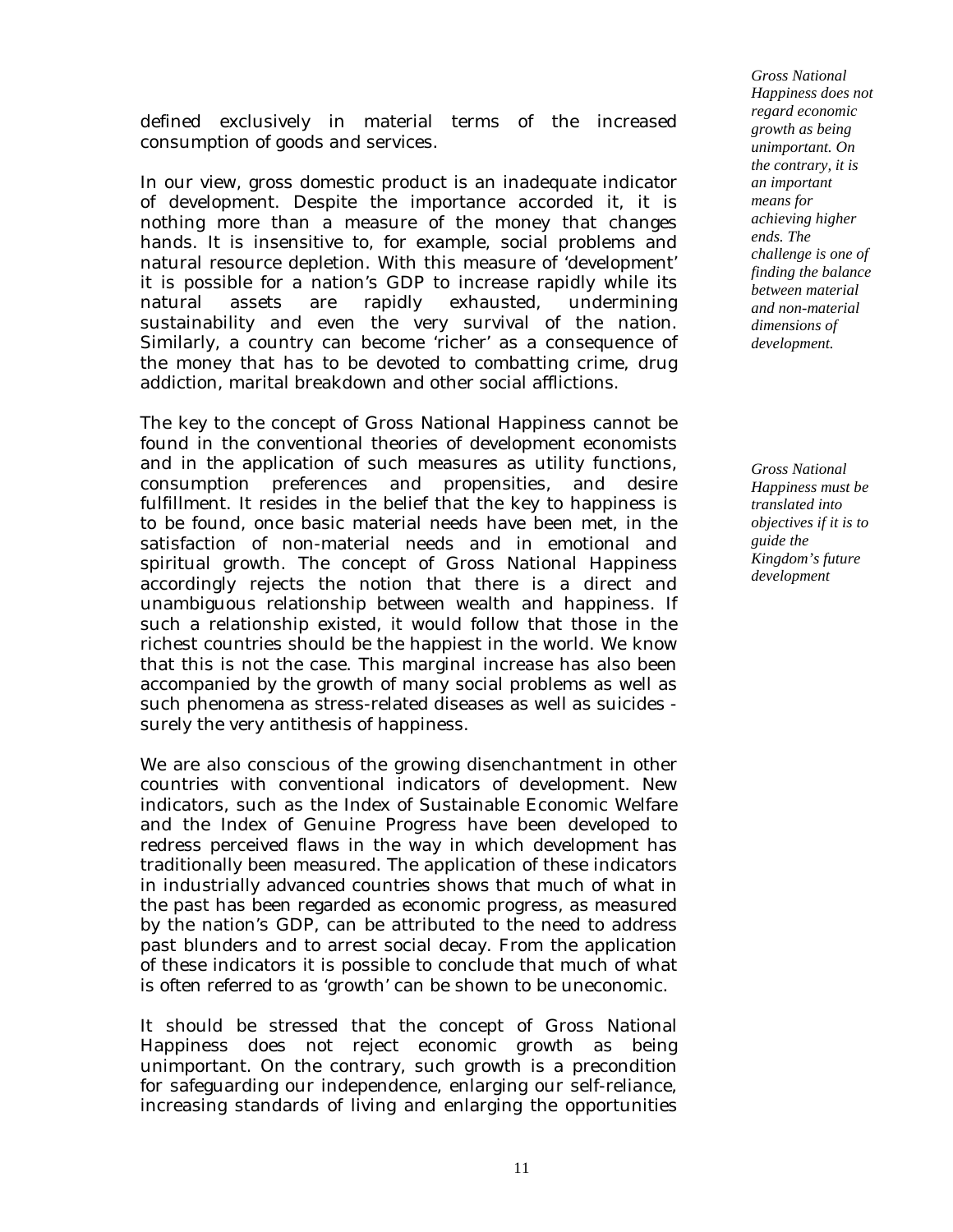and choices of our people. It does stress the importance of continuing to seek a balance between material and nonmaterial components of development - between *peljor gongphel* and *gakid* - and of ensuring that non-material aspects are not overwhelmed by the negative forces of modernization.

Nor is the concept of Gross National Happiness a static one. We have not found it difficult to incorporate ideas and principles where they have enabled us to give still firmer substantive content to the concept. This has been especially so in the case of principles and targets relating to human development. International declarations relating, for example, to the rights of all to education and health have been wholly consistent with our approach to development and we have incorporated their targets into our development planning.

#### **5. MAIN DEVELOPMENT OBJECTIVES**

The concept of Gross National Happiness must be translated into objectives that are able to give direction to the Kingdom's longer-term development. The multi-dimensional character of the concept lends itself to many priorities, and these will need to be enumerated and elaborated in detail, as they have been in the past, in our planning documents, as well as adjusted to take account of changing realities. However, some of the priorities are clearly more important than others.

The most important can be subsumed under five thematic headings that provide us with powerful objectives for steering the process of change. These objectives we can summarize as human development, culture and heritage, balanced and equitable development, governance, and environmental conservation. These five main objectives not only give very tangible expression to the central tenets of Gross National Happiness, they also embody the guiding principles that have been identified as being of decisive importance in ensuring our future independence, sovereignty and security. As such, they acquire a special significance in elaborating preferred directions for the Kingdom's future development.

#### *Human Development*.

! *To maximize the happiness of all Bhutanese and to enable them to achieve their full and innate potential as human beings*. This is to be achieved within the framework of traditional values and ethics and of concerted efforts to achieve sustainable improvements in standards of living, the quality of life, and levels of well-being and welfare. The framework must also provide for expanded choice and

*There are five main objectives covering…* 

*…. human developmen… ..…*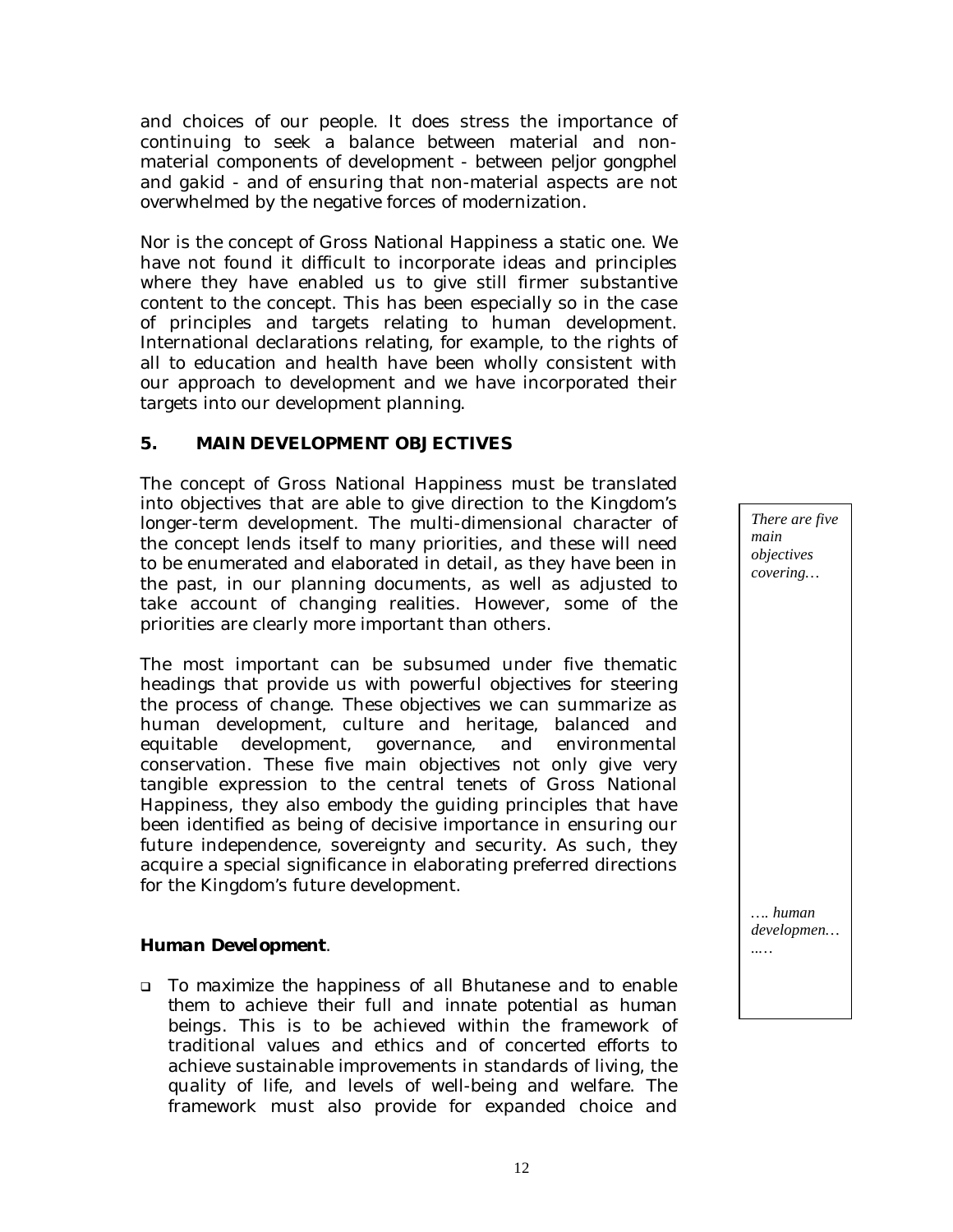opportunity consistent with the greater self-reliance of both the nation and of individuals, families and communities.

# *Culture and Heritage*

! *To articulate an unambiguous cultural imperative in the nation's future development that not only recognizes, promotes and inculcates an appreciation and awareness of the importance of the nation's rich cultural heritage and its continued value as a rich fund of social philosophy but also its role in meeting spiritual and emotional needs, in maintaining our distinctive identity, and in cushioning us from some of the negative impacts of modernization*. This requires that the value of our cultural heritage be interpreted in dynamic and development-oriented ways so as to ensure that it maintains its relevance as a source of values and inspiration for a society in transformation.

# *Balanced and Equitable Development*

! *To ensure that the benefits of development are shared equitably between different income groups and regions and in ways that promote social harmony, stability and unity and contribute to the development of a just and compassionate society.* This requires special measures in support of disadvantaged and vulnerable groups as well as efforts to ensure that those who have been largely bypassed by the benefits of development are drawn more fully into the mainstream of the development process.

# *Governance*

! *To further develop our institutions, human resources and system of governance in ways that enable us to reduce our dependence on others, to manage an increasingly complex process of development, and enlarge opportunities for people at all levels to participate more fully and effectively in decisions that have a bearing on their lives and livelihoods and the future of their families, communities and the nation*. Institutional development must embody a commitment to the principles of morality in government and of ethical behaviour in the conduct of public affairs. It must also promote transparency and accountability, and be supported by the force of law that, while embodying a commitment to universal values, gives tangible expression to the distinctive features of Bhutanese culture and society.

*… culture and heritage…* 

*… balanced and equitable development…* 

*… governance…*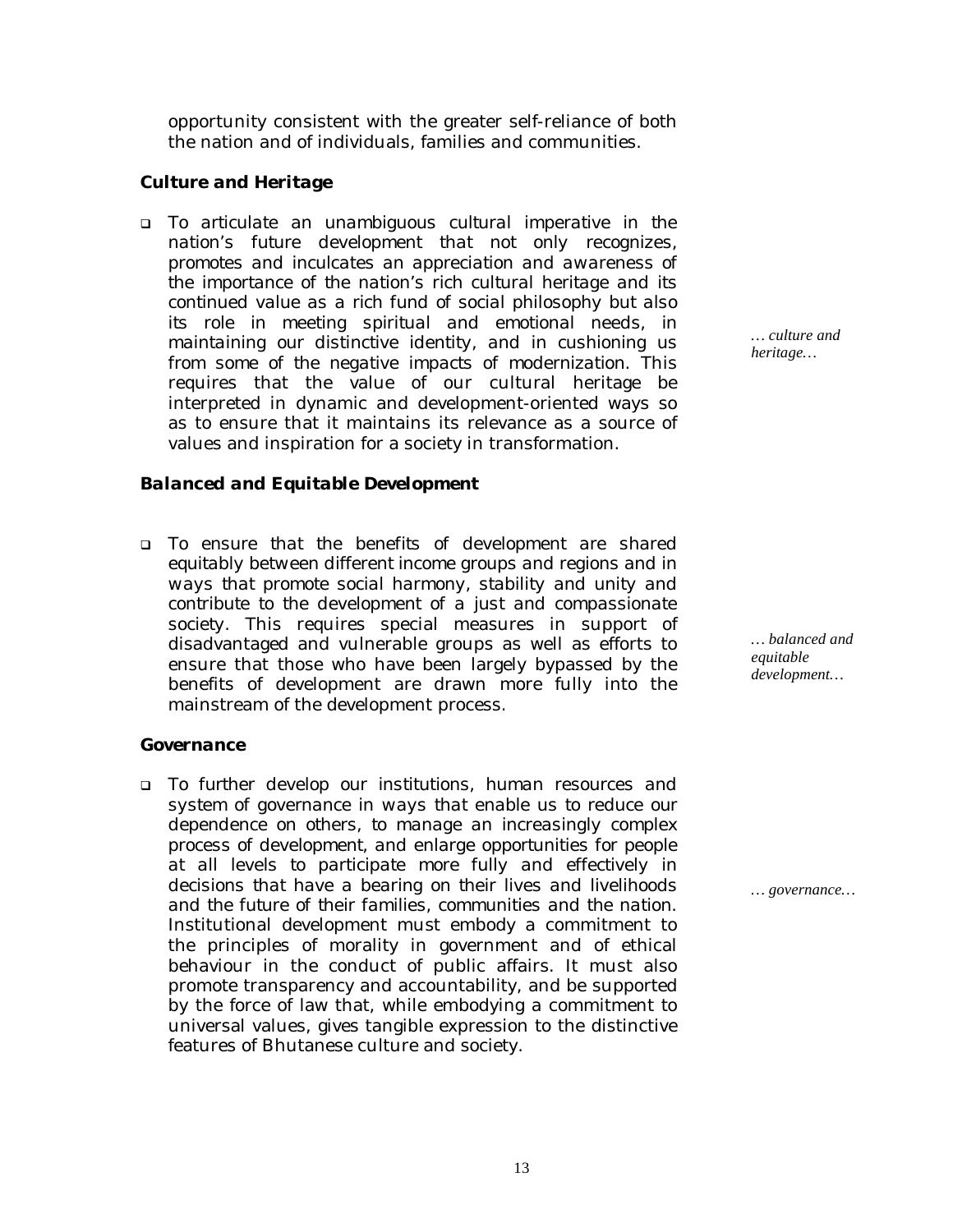# *Environmental Conservation*

! *To ensure that the choices made in response to the many challenges that confront the nation embody the principle of environmental sustainability and do not impair the biological productivity and diversity of the natural environment*. This should be regarded as a development asset with a global significance to be protected and conserved in the interests of present and future generations.

> *… and environmental conservation.*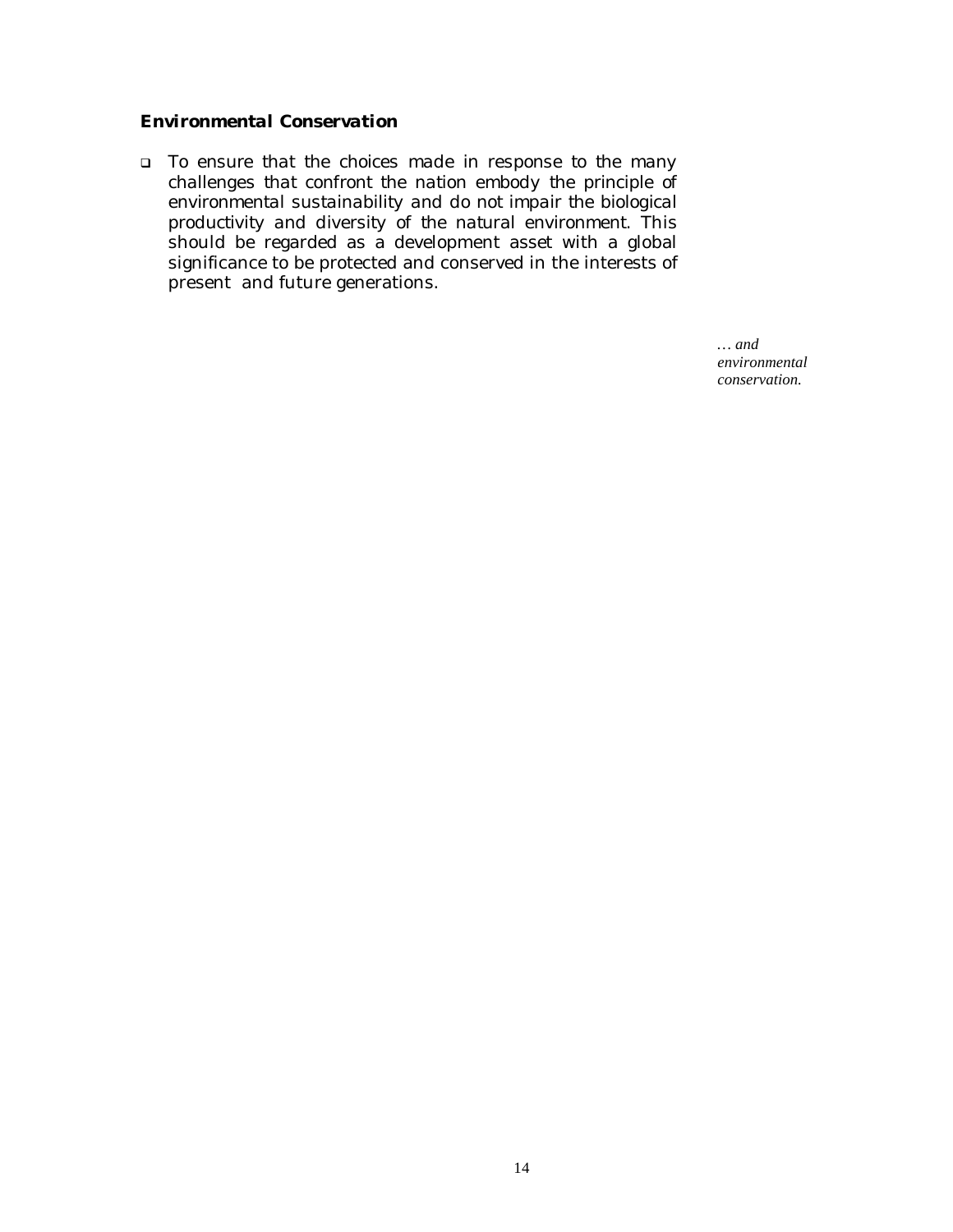

**The normative architecture for the Kingdom's future change and development is shown schematically in Figure 1.**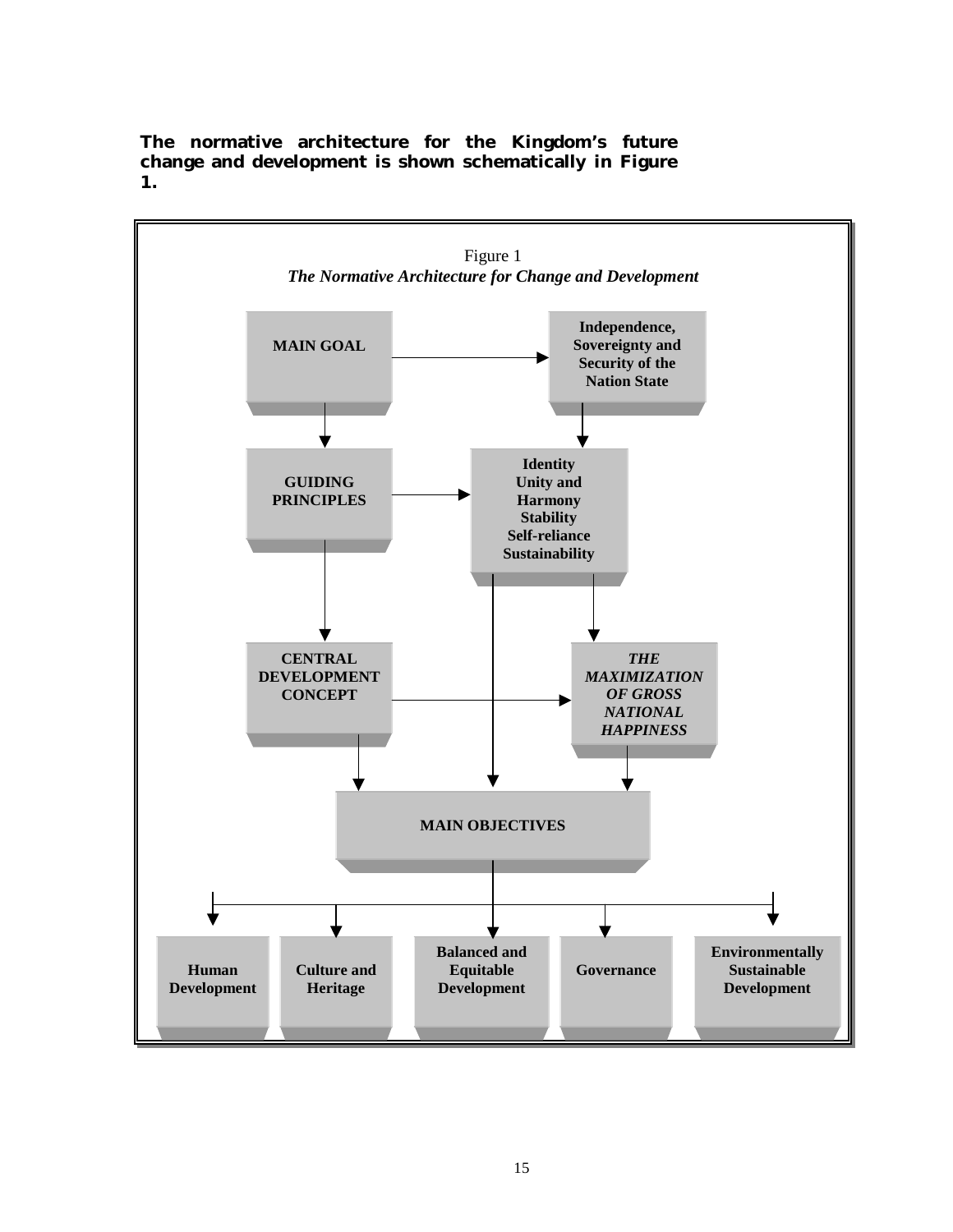#### **THE WAY AHEAD**

We must harbour no illusions about the magnitude of the task we are setting ourselves. We must recognize that there are forces arrayed against Bhutan as it seeks to safeguard its sovereignty and identity and to implement an approach to development that falls outside the development orthodoxy. Many of these forces will be positive and we must welcome them. They will enable us to maintain the pace of our social and economic transformation and to raise the standards of living and quality of life of our people. Many others will be antithetical to the values we seek to conserve and to build upon.

Our starting point must be a conscious acceptance of the fact that in choosing to participate in a globalizing world system dedicated to moulding the world in its own image we have to take the good with the bad. We have opened the doors to these powerful forces of change and we are no longer able to close them, even if we wanted to, and to revert to a world in which we choose to isolate ourselves from events around us. Instead, we must be alert to the negative impacts and to the inevitable tensions that exist between indiscriminate forces of modernization and the conservation of our distinctive Bhutanese identity. The challenge is to find and strike the right balance and to exercise the wisdom and imagination that enables us to maximize gains while minimizing the negative and disruptive impacts.

This will be an immensely difficult task, but we are not without tangible assets. Our beliefs and values, so deeply rooted in the perceptions and behaviour of our people, provide us with the prisms through which we will continue to interpret the world and to distinguish between positive and negative forces of change. If we are less than entirely successful, it will not be because of the lack of commitment to the values we hold dear and to the path we have set for the future development of the Kingdom.

*Although we can look ahead from a position of strength, we should have no illusions about the path we have set for ourselves.* 

*We must be ever alert to the tensions that are bound to arise between our distinctive Bhutanese identity and the negative impacts of indiscriminate modernization.* 

*Population policies must…*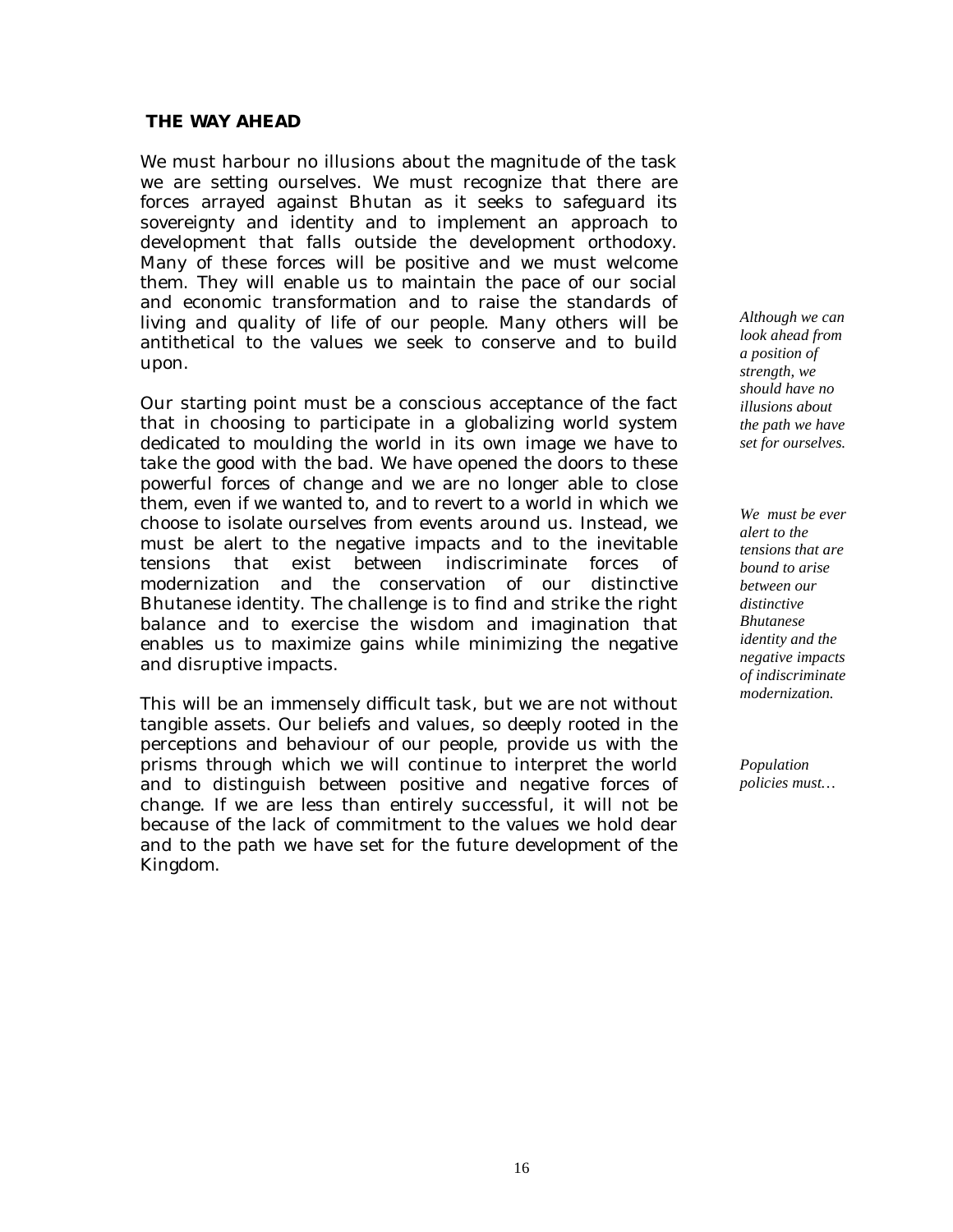*Chapter 4* 

# **HUMAN DEVELOPMENT**

#### **1. POPULATION GROWTH**

Reducing the current rate of population growth has been identified as a priority that impacts on many other aspects of development. Population reduction targets for the next two decades have already been set and the task is now to ensure that they are achieved. Although the reduction targets are undeniably ambitious, many of the elements of the policies required to achieve the targets are already in place. However, future policies must be guided by five main requirements.

! *First*, because current policies aimed at promoting smaller families at present tend to be more effective in urban areas than in rural areas, they must be extended to the whole nation through appropriate channels, especially channels aimed at promoting reproductive health.

*Population plicies must ….* 

*…be extended to cover the whole Kingdom…* 

*… include population education programmes…* 

*… deliberately target Dzongkhags with the highest rate of population growth...*

| <b>Priority Area: Population</b><br><b>MILESTONES</b> |                                   |  |  |
|-------------------------------------------------------|-----------------------------------|--|--|
| Reduce population growth rate to 2.08 % per annum     | $2002$ (End 8 <sup>th</sup> Plan) |  |  |
| Reduce population growth rate to 1.63.% per annum     | $2007$ (End $8th$ Plan)           |  |  |
| Reduce population growth rate to 1.31% per annum      | $2012$ (End 8 <sup>th</sup> Plan) |  |  |
| <b>Main Policy Instruments</b>                        |                                   |  |  |
| Royal Decree on Family Planning, 1995                 | Existing                          |  |  |
| <b>National Population Policy</b>                     | Proposed                          |  |  |

! *Second*, population policies should take special account of the perceptions existing at the household level in large parts of rural Bhutan that are increasingly affected by labour shortages that population growth does not constitute a problem. Rapid depopulation of rural areas is not necessarily linked in the minds of rural households with population pressures that can only be understood at the national level. Such attitudes can only be addressed by population education and awareness programmes that are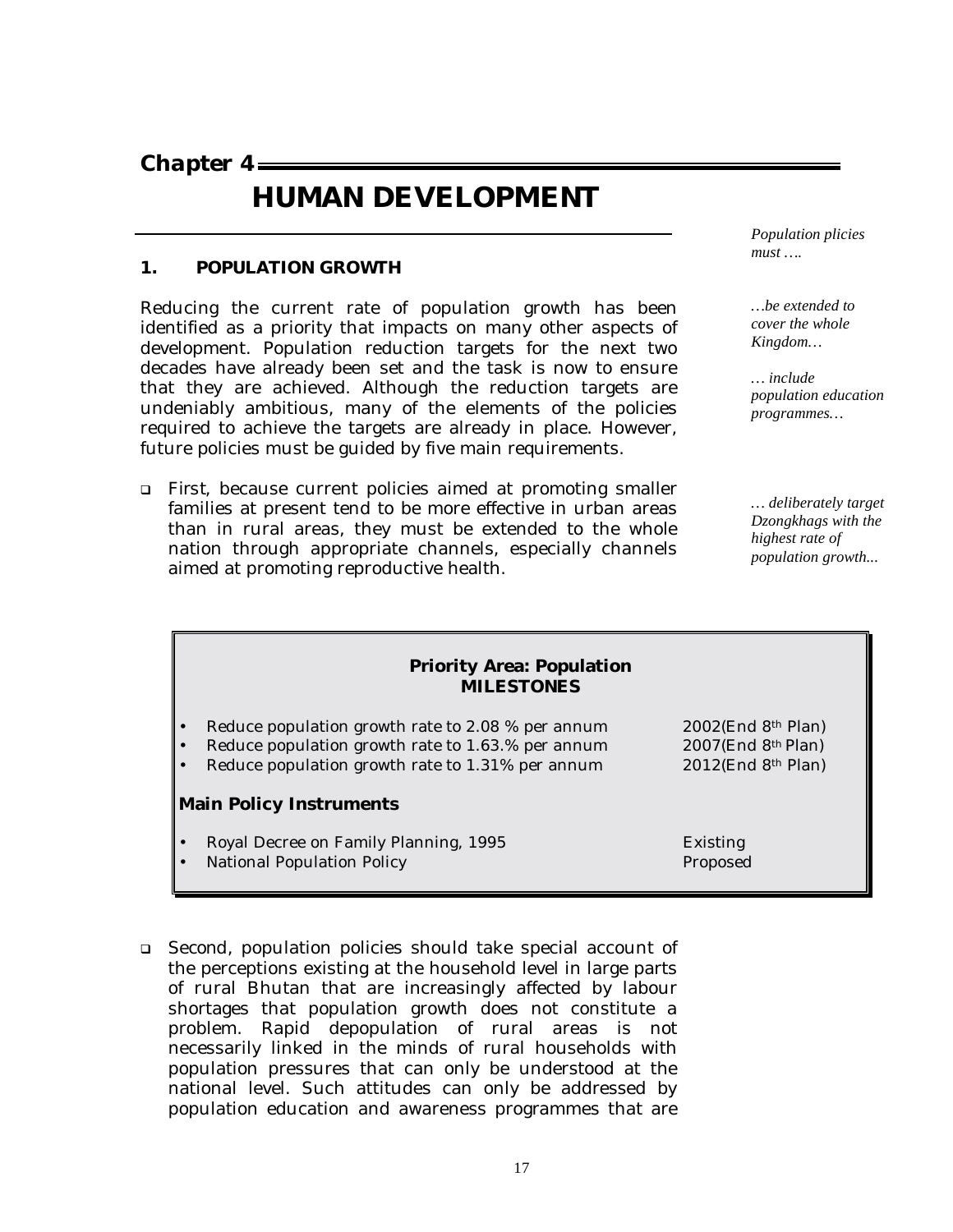able to reach the farm level where the households targetted by programmes may be composed of mainly illiterate people

- ! *Third,* because population growth rates differ within the Kingdom, concerted efforts will be required in the relatively small number of *dzongkhags* with the highest growth rates, with the aim of first containing and then reversing them.
- ! *Fourth*, population education programmes must not be confined to women of child-bearing age but increasingly extended to target males, who share and sometimes dominate in decisions on reproductive health and on methods of contraception, as well as adolescents and young people with the aim of engendering responsible attitudes in sexual relations, building on the progress already recorded in this area.
- ! *Fifth*, in recognition of the many and often complex relationships existing between population growth and social and economic development, greater attention must be given to achieving positive synergies between policies and programmes in the fields of health, nutrition, employment, basic education and reproductive health, including family planning. To help achieve these positive synergies, we will give priority to the formulation of a comprehensive and longterm Population Policy during the Eighth Plan period, which will be used to refine policies for implementation in subsequent Plan periods. The implementation of the Population Policy will need to be supported by the strengthening of capacities to undertake policy-relevant research on population issues, the results of which can be expected to contribute to the further elaboration of policy and programme instruments as well as evaluation and monitoring mechanisms.

# **2. BASIC EDUCATION**

Access to basic education has become the inalienable right of all Bhutanese and it is the key to most of the nation's ambitions. The rapid progress recorded in this area must be maintained with the aim of achieving universal enrolment at the earliest opportunity. Universal enrollment in primary education and junior high schools (Class 8) is now within our reach. Although universal enrollment at high schools will take longer, it is a target that must be pursued with the greatest urgency.

Our future strategies for basic education must be further refined and developed with high priority being accorded to achieving progress in the following areas.

*… target men and young people as well as women..* 

*… and seek to achieve positive synergies with policies and programmes in other areas.* 

*Priorities for future education policies should be defined to include…* 

*… improving access to education…* 

*…improving the quality and relevance of education…*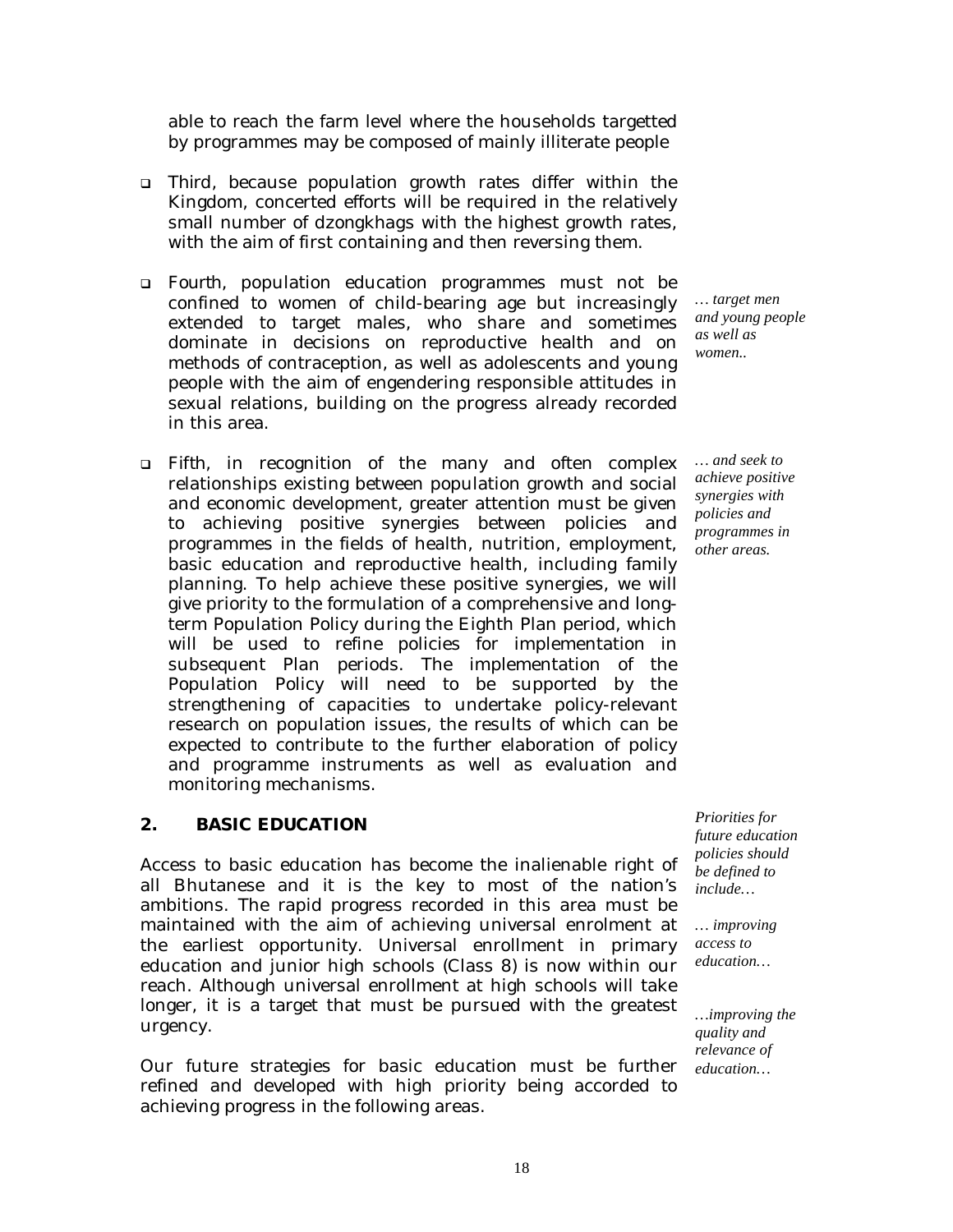- ! *First*, basic education is not yet available to everyone and it must be further extended to cover the remotest parts of the Kingdom and all our young people. If necessary, our teachers must be provided with appropriate incentives to work in remoter areas.
- ! *Second*, the expansion of the coverage of basic education must be accompanied by further determined efforts to achieve an improvement in the quality of basic education. The Bhutanization of the primary school curriculum is now very largely completed, but we still have some way to go before we have completed the Bhutanization of the curricula at junior high schools and high schools. Our efforts to achieve improvements in the quality of education must meet several requirements, notably:
	- They must be guided by an holistic concept based upon the total development of the child and the need to ensure that the innate potentials of each and every child are fully realized. This concept must be progressively applied throughout the nation, and differentials that exist in the quality of education in urban centres and rural areas must be progressively removed.
	- They must inculcate an awareness of the nation's unique cultural heritage, drawing upon sources of inspiration that date from the time of the Shabdrung as well as universal values that develop the capacity of our young people to distinguish right from wrong, good from evil, and to lead lives that are guided by moral and ethical choices.
	- They must prepare young people for the world of work and inculcate an acceptance of the dignity of labour. This implies increased importance to the applied and practical studies that are able to prepare young people for technical and vocational work as well as 'white collar' employment, breaking the association that appears to exist in the minds of many young people that manual work and skilled trades are the reserve of the illiterate and a sign of 'backwardness'.
	- Related to the above, greater efforts are required to highlight the importance of agriculture as an occupation. This requires us to present agricultural work in a more sophisticated and development-oriented way, stressing the growing potentials that exist within the sector. This may encourage our children and young people to form a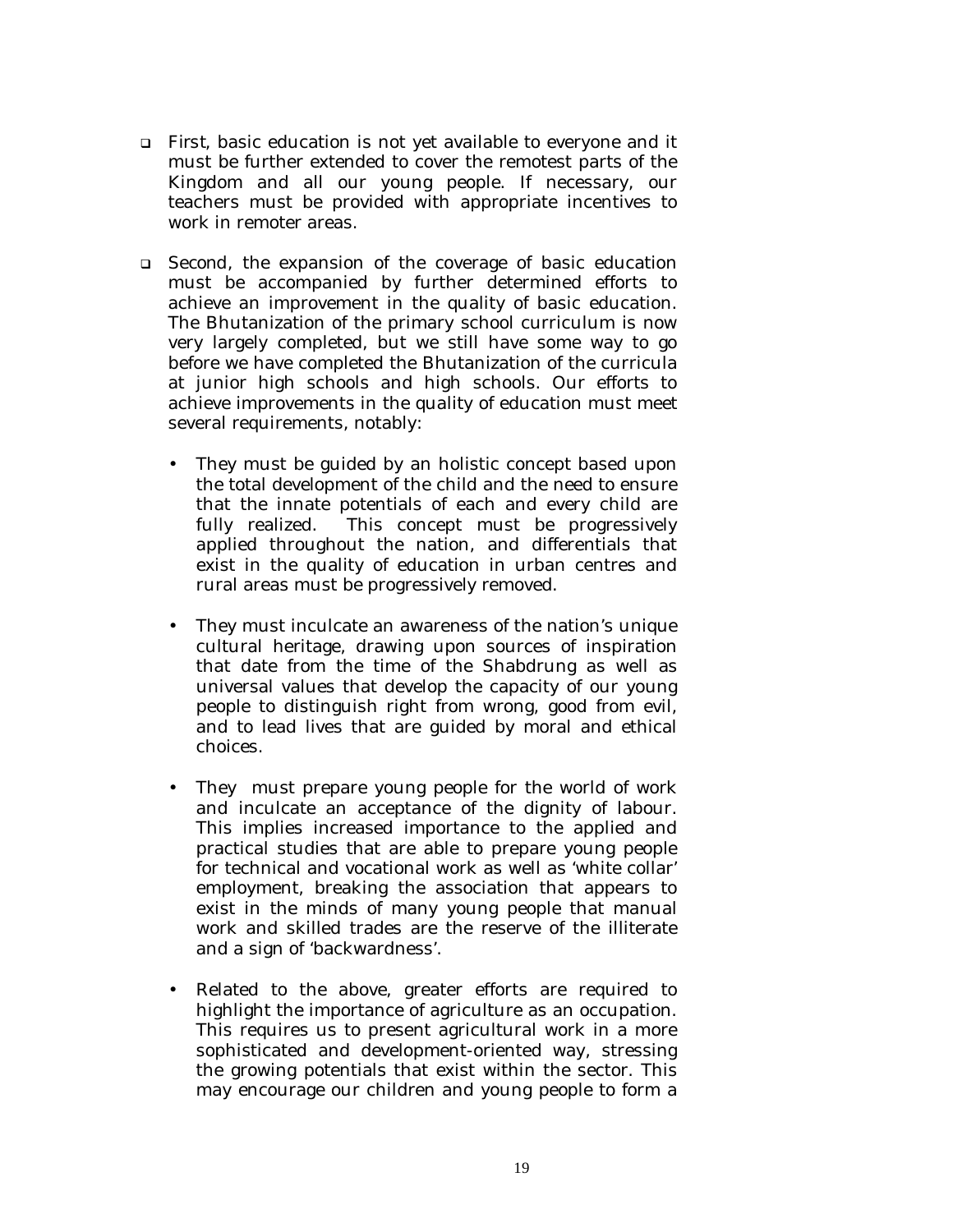picture of agriculture that differs from the one they may at present see around them.

- The Bhutanization of school curricula should not be seen as a 'one-shot' operation. Curricula must be made the subject of continuous monitoring and review, with adaptation taking place swiftly in response to changing needs and development priorities.
- They must be accompanied by the expansion of technical and vocational training programmes at the *dzongkhag* level, with appropriate career counselling services, that provide opportunities for dropouts to join the world of work.
- ! *Third,* the attainment of the above will be dependent upon our capacity to train teachers who are not only highly professional in their approach to education but also motivated and dedicated to the profession they have chosen. Teachers have a vitally important role to play in inculcating in our children and young people an understanding and appreciation of our culture and heritage. They must also be able to guide and motivate young people in their career choices and, given that some young people will have aspirations that are greater than their abilities, possess the skills required for early streaming. This implies that the development of a more holistic approach to the development of the child will be impossible without a teacher-centred approach to basic education. This has enormous implications for teacher training and for the knowledge and skills that they require.
- ! *Fourth*, we must intensify our efforts in the area of educational innovation, taking advantage of new technologies that were previously unavailable to us. New information technologies are facilitating the introduction of distance learning programmes that are not only able to respond to the learning needs of dropouts but also of illiterates who are too old to have benefitted from the advantages of a modern system of education. Looking further ahead, we must prepare ourselves now for the opportunities provided by new information technologies for distance education, with the possibilities that Bhutanese can be enrolled in the programmes of foreign universities without ever having to leave their homes. We must take full advantage of new opportunities to introduce a system of continuous education that is responsive to the needs of communities, groups and individuals. This requires us to develop more dynamic models that provide for multiple entry and exit points to a variety of courses and learning

*… recognizing the vital role to be played by teachers and enabling them to meet the many demands on them…* 

*… promoting innovation in ways that take full advantage of new technologies…*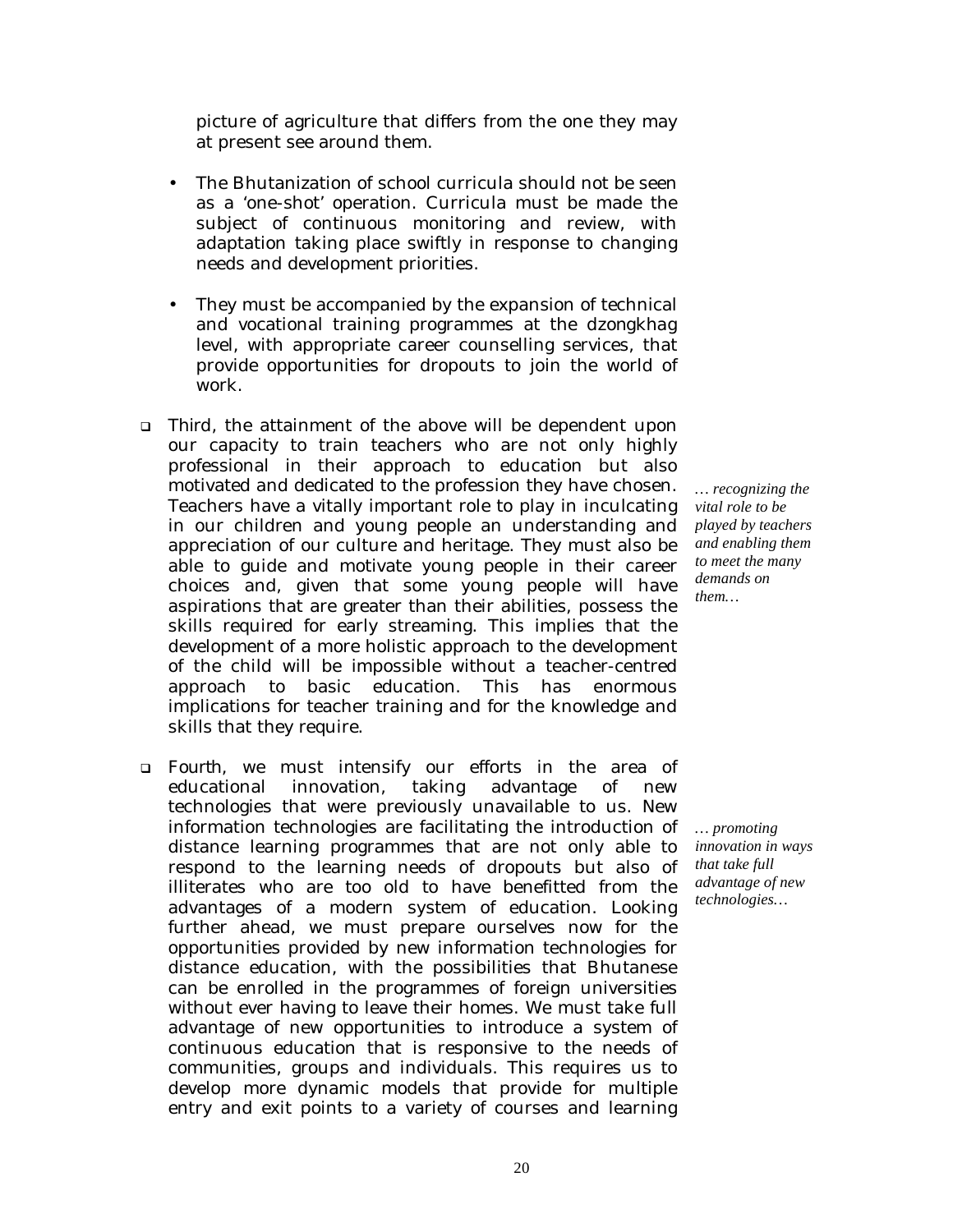opportunities that go beyond the traditional boundaries set by existing institutions.

#### **Priority Area: Health and Education MILESTONES**

- 
- Achieve universal primary school enrolment 2002 (End 8<sup>th</sup> Plan)<br>Achieve full enrolment at Junior High School (Class 8) 2007 (End 9<sup>th</sup> Plan) Achieve full enrolment at Junior High School (Class 8) Achieve full enrolment at High School (Classes 10) 2012(End 10th Plan)
- Achieve full Bhutanization of secondary school curricula 2007(End 9th Plan)
- Introduction of<br>distance education programme 2007(End 9<sup>th</sup> Plan) Achieve full adult literacy 2017<br>(End 11<sup>th</sup> Plan)
- Achieve full adult literacy
- Reduce IMR to current average for all developing countries 2007(End 9th Plan)
- Reduce MMR to current average for all developing countries 2017(End 11<sup>th</sup> Plan)<br>• Reduce U5MR to current average for all developing countries 2007(End 9<sup>th</sup> Plan)
- Reduce U5MR to current average for all developing countries
- Achieve average doctor/population for developing nations 2007(End 9th Plan)
- Increase life expectancy to average for developed nations 2012(End 10<sup>th</sup> Plan)
- Introduction of operational telemedicine 2002(End 8th Plan)
- Introduction of operational system of private health care 2007(End 9th Plan)
- Establishment of National University 2007(End 9th Plan)
- Establishment of Deothang Engineering College 2002(End 8th Plan)

#### **Main Policy Instruments**

- Health Trust Fund Launched • Health Sector Master Plan Launched • Education Sector Master Plan **Proposed** • Youth Trust Fund Launched
- ! *Fifth*, steps must now be taken to privatize education. Education has so far been provided free of charge to all Bhutanese and this imposes a major burden on the government exchequer. There are growing numbers of Bhutanese who can now realistically be expected to meet some of the costs of education. Initiatives that lead to the establishment of private schools should be further encouraged . The development of private schools will free resources that can be used to achieve improvements in both the coverage and quality of the basic education that is provided by the state.
- ! *Sixth*, we must take steps at the earliest feasible opportunity to establish a National University that is not only able to meet national needs but also those of individuals from neighbouring countries and even further afield. The university should link Bhutan to the international world of learning and its

*…securing a reduction in the costs of education…* 

*… and establishing a National University at the earliest feasible opportunity.*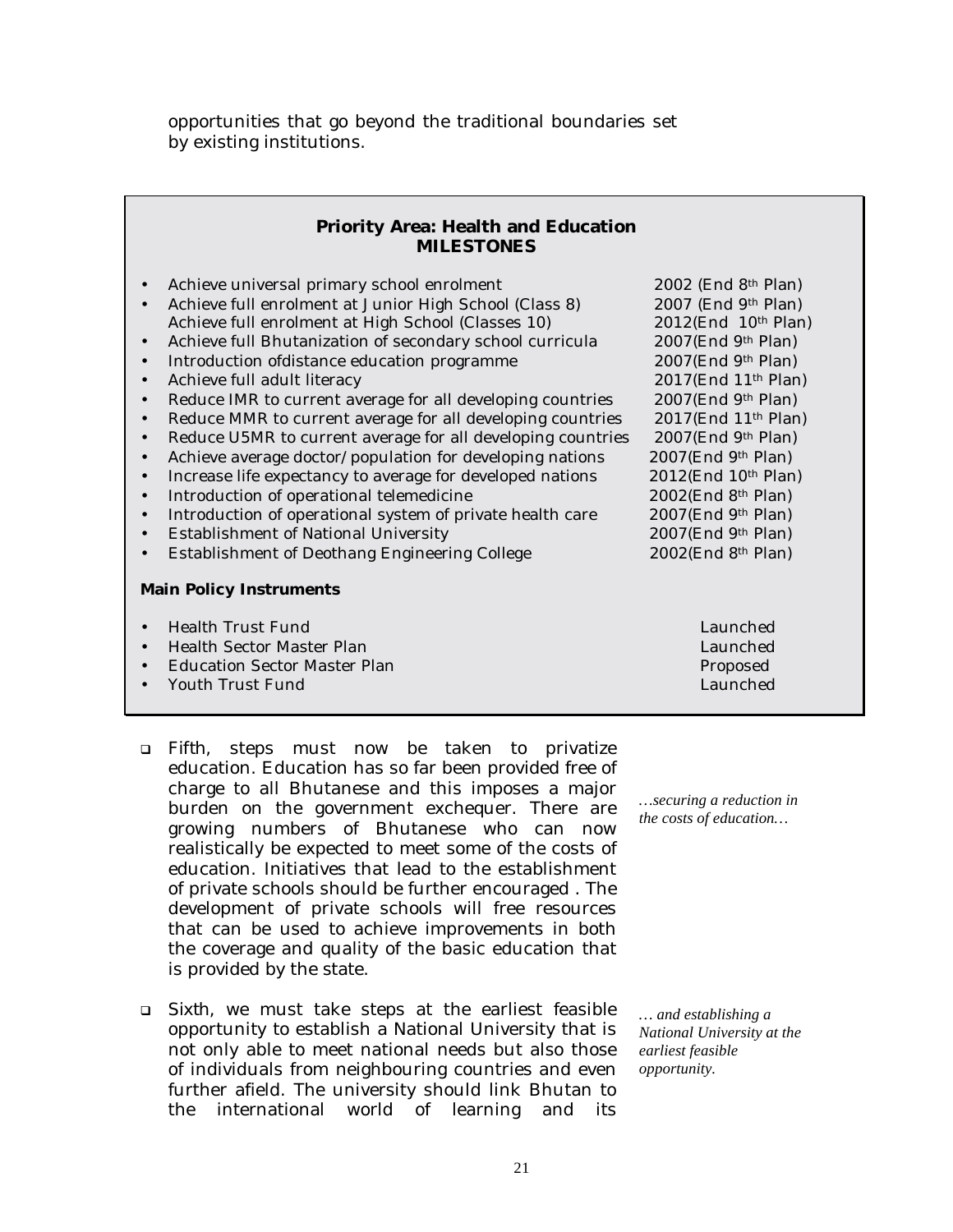establishment should be guided by the need to establish recognized 'centres of excellence'

# **2. HEALTH**

As in the field of basic education, this is an area in which we have recorded considerable progress and where the pace of change must be maintained. In the space of a few decades we have developed a decentralized system of health care composed of a national referral hospital, regional referral hospitals, district referral hospitals, Basic Health Units and Out-Reach Clinics, supported, at the grassroots level, by more than 1,000 trained Village Health Workers. Our priorities for the future must include the following:

- ! *First*, as in the case of basic education, we must ensure that primary health care services are further extended to reach those living in the remotest parts of the nation. This requires us to give high priority to the establishment of Outreach Clinics in these areas and to the training of Village Health Workers who are able to provide basic care.
- ! *Second*, we must seek to achieve further improvements in the quality of health care. These improvements must include not only primary health care but also our many Disease Control Programmes (covering immunization, tuberculosis, respiratory diseases, diarrhoeal diseases, leprosy, eye disorders, HIV/AIDS and STDs) and specialized institutions (notably the Royal Institute of Health Sciences, the National Institute of Family Health, and the National Institute of Traditional Medicine). These improvements must find expression in the ambitious targets we will continue to set for the health sector, including targets for infant mortality, under-five mortality, maternal mortality and life expectancy at birth.
- ! *Third*, improvements in the quality of health care require us to develop new or strengthen existing programmes that respond to the needs of special groups, including the disabled, the elderly, and the emotionally disturbed and mentally ill.
- ! *Fourth*, we must continue to provide a place for traditional medicine in our system of health care. Traditional medicine embodies knowledge that has been accumulated over centuries and which draws

*… the development of new programmes that respond to the needs of special groups…* 

*…actively promoting traditional medicine that draws upon the Kingdom's rich biodiversity…* 

*…achieving positive interactions with policies and programmes in other areas...* 

*… securing a reduction in the costs of health care…* 

*… the training of Bhutanese health …*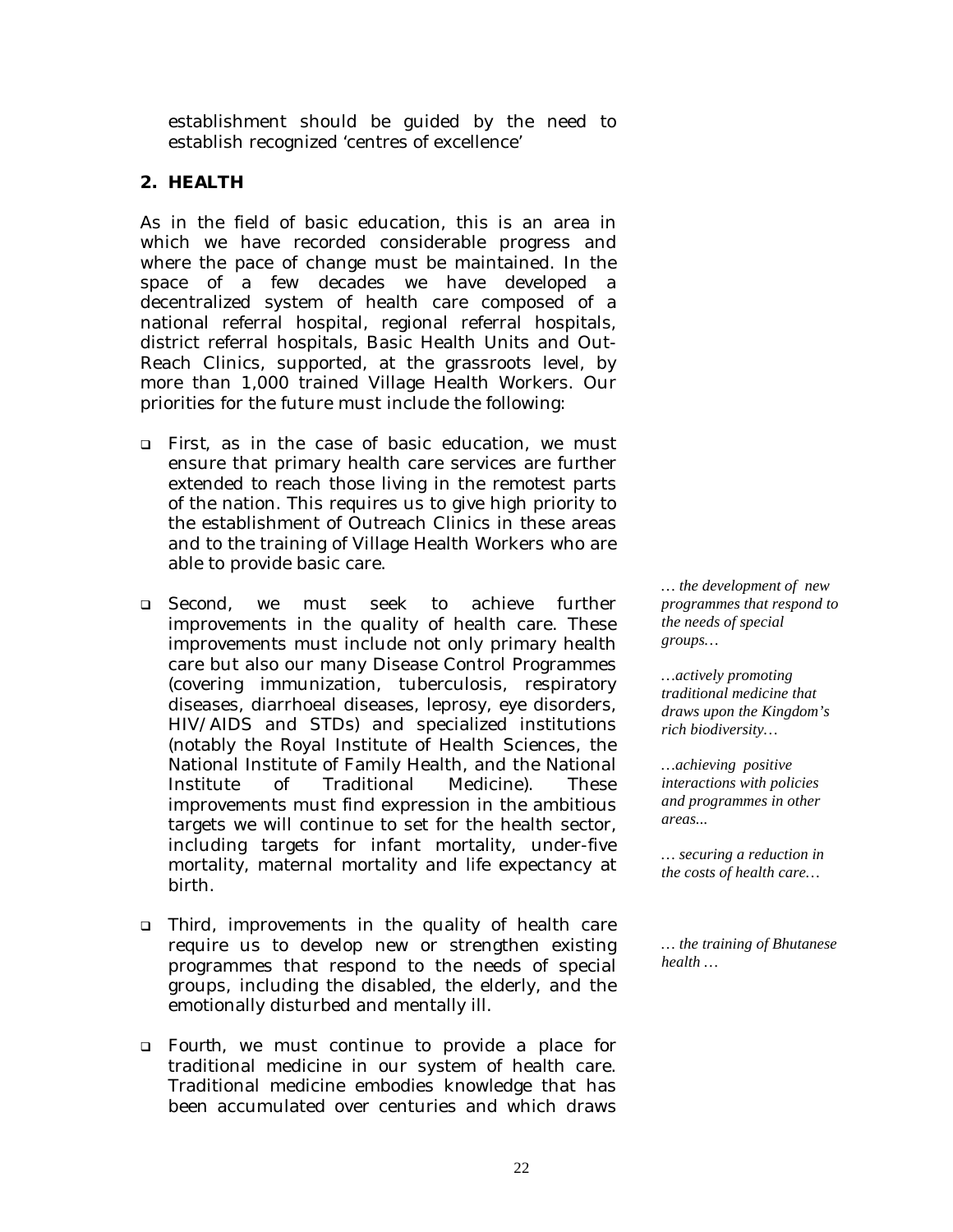upon the nation's rich biodiversity and of plants with proven medicinal qualities. As these qualities become substantiated by scientific research, there is a growing need to integrate more effectively traditional medicine with the modern system of health care. The maintenance of traditional medicine not only adds dimensions to the nation's system of health care, providing an alternative for those who seek one. It should also be regarded as a conscious decision to conserve a part of our rich and varied cultural heritage.

- ! *Fifth*, still greater attention must be given to issues that can only be effectively addressed in a multisectoral context. Such issues include population reduction, where measures must be linked to those in the field of education, nutrition, and employment creation for women as well as men. The guiding principle must be to maximize positive synergies between programmes in different areas and across sectors.
- ! *Sixth*, we must address the issue of sustainability and the very high cost of providing free health care to a highly dispersed and scattered population. This requires us to:
	- Introduce innovative methods of financing primary and specialized health care, such as the Health Trust Fund that has been established.
	- Introduce user fees for medical services for those who are able to meet some of the costs of health care, starting in urban areas, with the necessary safeguards designed to ensure that fees are linked to people's ability to pay and that the principle of free health care is not jeopardized.
	- Progressively privatize health services so that the growing number of people who are able to pay for the full costs of health care no longer receive it free of charge, with the introduction of supporting private health insurance.
- ! *Seventh*, we must continue to give very high priority to the training of health personnel to reduce our dependence on expatriates and to ensure that the health of Bhutanese is in the hands of Bhutanese.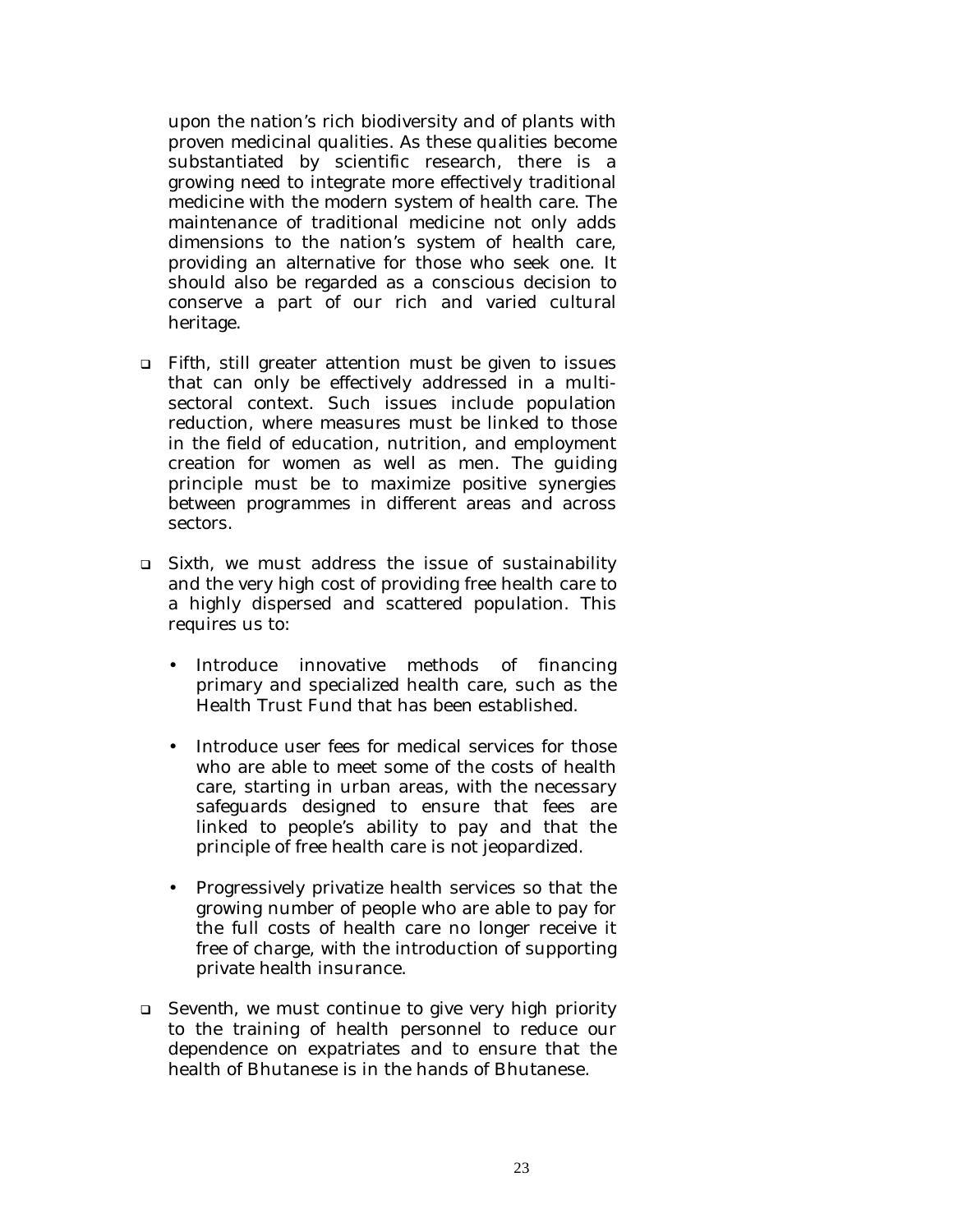! *Eighth*, we must take full advantage of new technologies that enable us to introduce, at the earliest feasible opportunity, such concepts as telemedicine. Based at present upon the rapidly expanding system of telecommunications, this will be greatly facilitated in the future by the introduction of national television. Telemedicine is particularly appropriate for Bhutan's decentralized system of health care, with telemedicine providing opportunities to link referral institutions for the rapid diagnosis and treatment of illness and disease. Such developments would enable us to take fuller advantage of the skills of medical specialists and would contribute not only to the quality of health care but also to its cost-effectiveness. Looking even further ahead, we should not ignore the possibilities provided by telemedicine for self-diagnosis and treatment of illness that can follow as a consequence of the growth of modern telecommunications.

#### **4. ECONOMIC GROWTH AND DEVELOPMENT**

If we are to maintain the momentum of development we must continue to give high priority to the growth of the nation's economy. The nation's economic structure is still narrow and shallow and determined efforts must continue to be made to diversify the economy so as to reduce vulnerabilities, promote self-reliance and to generate productive employment. The decisions we will make in the years ahead on economic policy and economic diversification will leave an indelible imprint on our nation and they will impact, positively and negatively, on the policies we set out for all other sectors.

Policies for economic growth must take account of a nation's comparative advantages. These we have defined to include:

! *The production of hydropower*. Only a small percentage of the nation's potential for hydropower production, estimated at 20,000 MW, has so far been tapped and further potentials are almost unlimited. These potentials can be exploited through run-ofthe-river technologies, with few negative impacts for the natural environment. Developments are guided by a Hydropower Masterplan that covers the period up to 2010. Under the provisions of the Plan, 400 MW of hydropower have already been installed and

*… taking full advantage of new technologies…* 

*… establishing a new hospital that draws upon our natural endowments and is able to cater to an international target group.* 

*Policies for future economic growth should take fully into account the nation's comparative advantages. These exist in…* 

*… the production of hydropower…*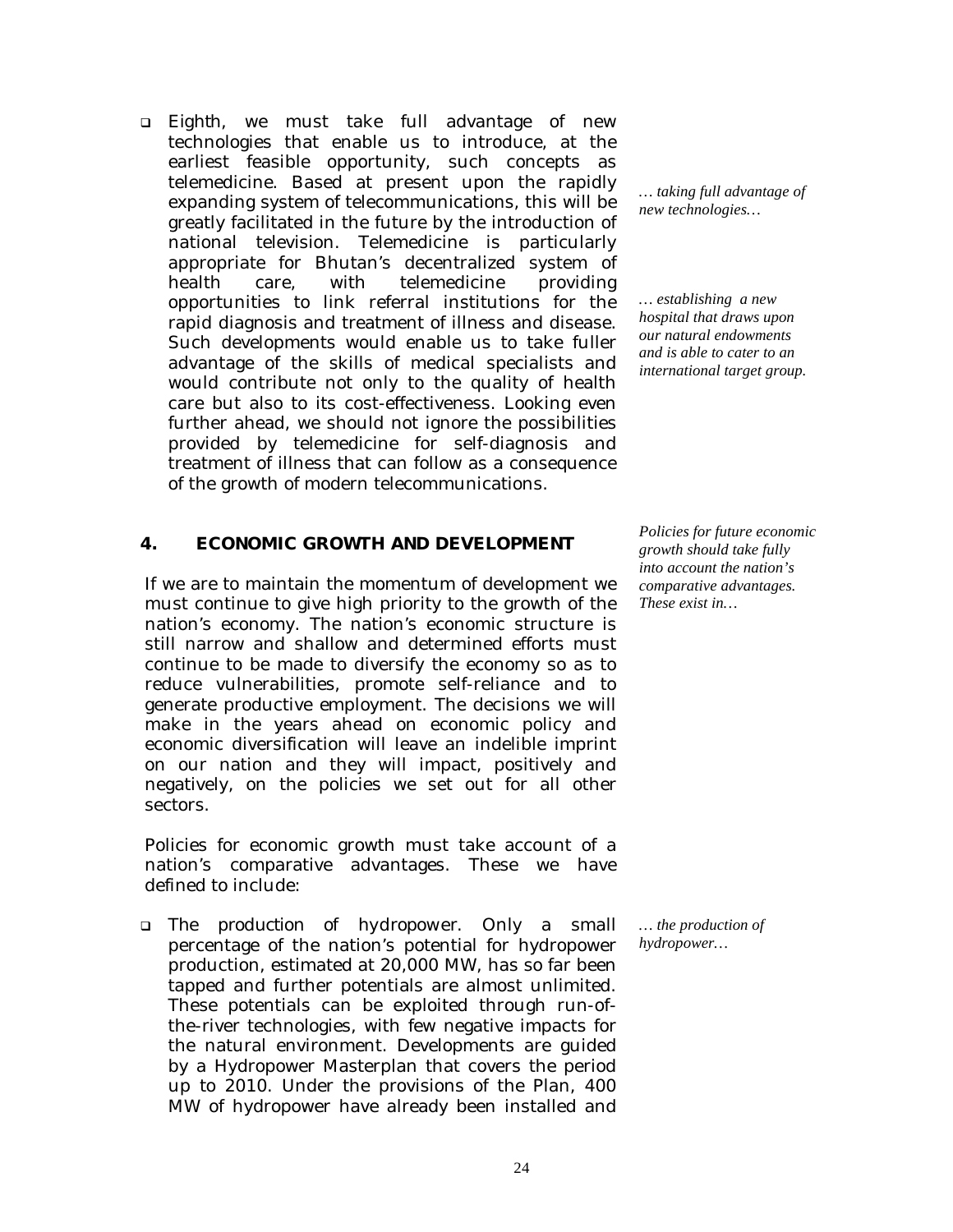an additional 1,200 MW are at various stages of construction. It would not be difficult for us to install additional capacity and to generate 2500 MW by the year 2017. Given that India's power shortage is currently estimated at around 60,000 MW, we can assume that there is a large and unsatisfied market for the power that we can produce cheaply and in an environmentally sustainable manner.

- ! *Natural resource-based processing industries*. The cheap hydropower we are able to produce gives us a distinct comparative advantage in the development of natural resource-based industries oriented towards the sub-regional market. Already, particle board, ferro-silcon and calcium carbide have captured large markets in India, we are also among the major suppliers of cement to Assam. Potentials for the further development of resource-based industries appear very substantial and experience suggests that major new industries can often be created within 24 months of cheap power becoming available.
- ! *Horticulture development*. Horticulture has been identified as an area in which Bhutan possesses clear regional and seasonal comparative advantages in the cultivation of both temperate and subtemperate fruits and vegetables. It has been accorded priority as a means of raising the cash incomes of farmers, generating export revenues and for achieving an improvement in the nutritional status of the rural population.
- ! *Off-farm employment and rural industrialization*. The reduction in population pressures in rural areas, occasioned by rural urban migration, will facilitate land consolidation that will, in turn, facilitate agricultural mechanization and modernization. This will result in increased farm incomes that can be invested in rural areas to create off-farm employment and to promote rural industrialization. Both will offer employment alternatives to work in the RNR sector in rural areas as well as contribute to the economic diversification of rural economies.
- ! *Niche markets*. Although Bhutan is unable to compete with neighbouring countries in the production of basic consumer goods, the very size of the regional market, more than 1 billion people with a growing middle class, suggests that there may be

*… natural resource-based processing industries…* 

*… horticulture…* 

*… off-farm employment and rural industrialization…* 

*… niche markets…* 

*.*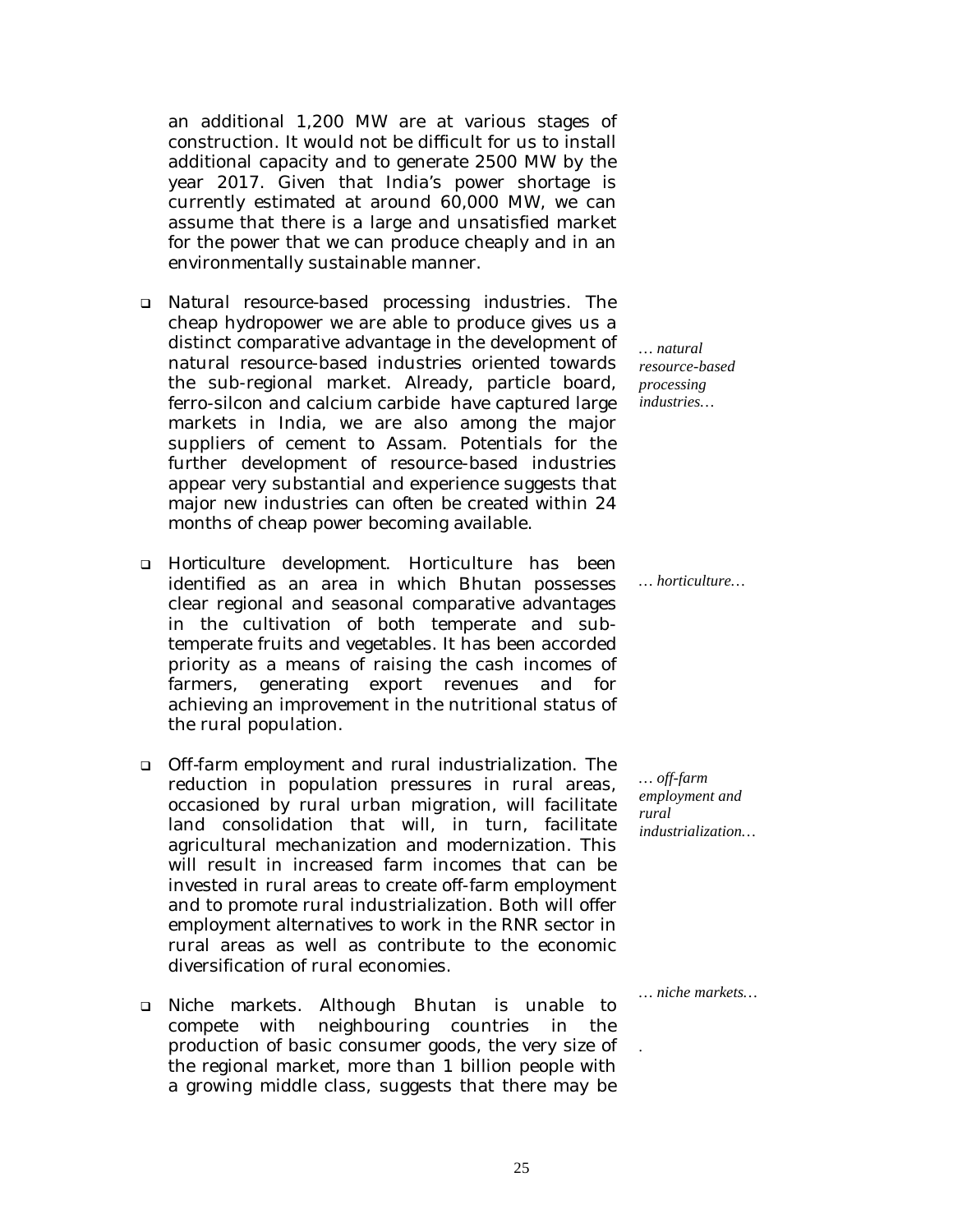niche markets that can be successfully exploited by enterprising Bhutanese.

- ! *Small and cottage industries*. This has been identified as another priority area with programmes already in place aimed at enlarging access of small-scale producers to technology, credit and markets so as to enable them to produce profitably for the domestic market, with the priority dictated more by the need to maintain our rich craft tradition and to create productive employment than to capture export markets.
- ! *Tourism*. The nation's tourism potentials are recognized as being very considerable, and this potential must be explored in the future. There is higher advantage in this sector as there is only one Bhutan to be explored by others. The above suggests that Bhutan possesses potentials and comparative advantages in a sufficient number of areas to ensure the maintenance of economic growth and economic diversification, although questions remain about the capacity of the industries to generate the jobs that must be created in the next two decades. It also raises broader questions concerning the longer-term development of the nation's economic structure and the quality of the transformation that is envisaged.

It would not be difficult for us to project an image to the world that we might refer to as *sophistication and civilization*. *Sophistication* would give expression to the type of economic activity we wish to promote, linked to our natural resource endowments, while *civilization* would refer specifically to the distinctiveness and uniqueness of our cultural heritage. Activities derived from the notion of *sophistication and civilization* could include:

! Environmentally 'clean' products, such as spring water, organically produced agricultural products, vegetable dyes, aromatic substances, essential oils, herbal pesticides, homeopathic and herbal medicines, and handicrafts that make use of natural products as well as traditional skills. Most of these products would be high value/low bulk products that would be marketed in industrialized countries, stressing that they were produced in an environment that was among the least polluted to be found anywhere in the world.

*… and tourism. We have yet to address the question of the 'image' we seek to project to the world. This image should be one that takes fully into account our natural resource endowments and the distinctive features of Bhutanese society.* 

*… small and* 

*cottage industries* 

*Such an 'image' could appropriately referred to as 'sophistication and civilization'.* 

*An industrial development strategy based on the notion of 'sophistication and civilization' should find place for…* 

*… environmentally clean products…*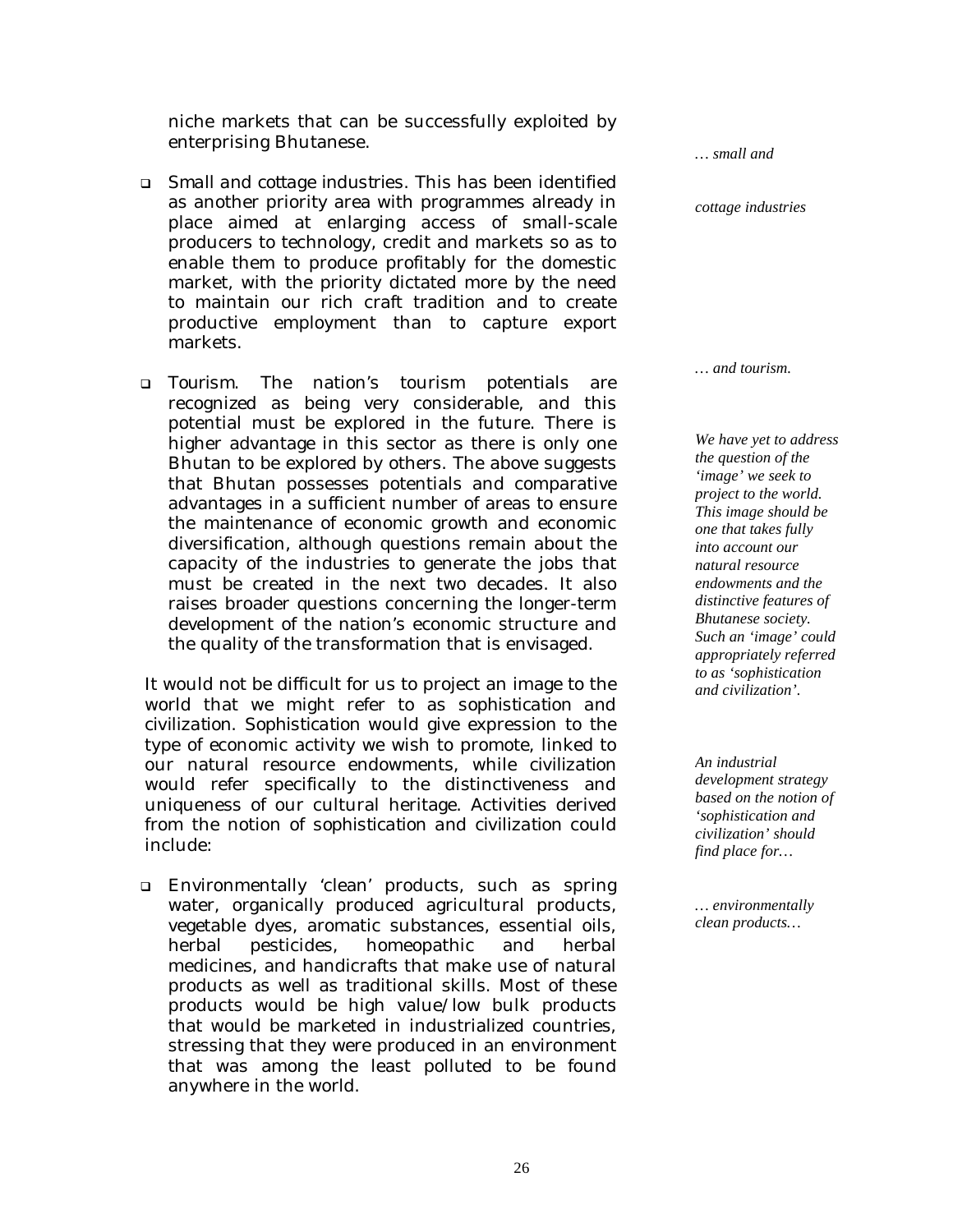□ Products based upon our rich biodiversity. Although this biodiversity has yet to be mapped in detail (phyla, genus, species and sub-species), it is known to be particularly varied and rich. Some 5,000 species of plants have so far been identified; there are more than 300 varieties of grasses and fodder trees; more than 118 varieties of rice; and 48 varieties of rhododendron, most of which grow wild. This biodiversity provides us with an enormous potential for the export of clean and uncontaminated seeds and plants as well as gene plasma based upon scientific methods of bioprospecting. These potentials open the door to 'high tech' industries, such as bioengineering and gene technology.

| <b>Priority Area: The Economy and the Productive Sectors</b> |  |  |
|--------------------------------------------------------------|--|--|
| <b>MILESTONES</b>                                            |  |  |

| $\bullet$                      | Installation of 2000MW of hydropower                                  | $2012$ (End $10th$ Plan)          |  |
|--------------------------------|-----------------------------------------------------------------------|-----------------------------------|--|
| $\bullet$                      | Installation of 2500MW of hydropower                                  | 2017(End 11 <sup>th</sup> Plan)   |  |
|                                | Increase share of manufacturing sector to 30% of GDP                  | 2012 (End 10th Plan)              |  |
| $\bullet$                      | Achieve a three-fold increase in real income of farmers               | 2012(End 10th Plan)               |  |
|                                | Increase the value of horticultural exports by 200%                   | $2007$ (End 8 <sup>th</sup> Plan) |  |
|                                | Increase the value of horticultural exports by 300%                   | 2012(End 10th Plan)               |  |
|                                | Increase the contribution of tourism to 25% of GDP                    | 2017(End 11 <sup>th</sup> Plan)   |  |
|                                |                                                                       |                                   |  |
|                                | Achieve 100% increase in revenues from tourism                        | $2012$ (End $10th$ Plan)          |  |
|                                | Achieve 150% increase in revenues from tourism                        | $2017$ (End $11th$ Plan)          |  |
|                                | Develop and establish a comprehensive IT strategy                     | $2002$ (End 8 <sup>th</sup> Plan) |  |
|                                |                                                                       |                                   |  |
| <b>Main Policy Instruments</b> |                                                                       |                                   |  |
|                                |                                                                       |                                   |  |
|                                | Hydropower Development Master Plan (1990-2010)                        | Existing                          |  |
|                                | Horticulture Master Plan                                              | <b>Existing</b>                   |  |
|                                | Master Plan for Cottage, Small and Medium Industries                  | Existing                          |  |
|                                | Tourism Master Plan                                                   | Under preparation                 |  |
|                                | Industrial Development Master Plan                                    | Under preparation                 |  |
|                                | Long-term Strategy for the Development of the Private Sector Proposed |                                   |  |
|                                |                                                                       |                                   |  |

! High quality health centres and spas that take advantage of clean air and spectacular scenery and which are able to respond to the demands of wealthy patients drawn from the sub-region and beyond.

*… high quality health centres….* 

*… educational 'centres of excellence'…*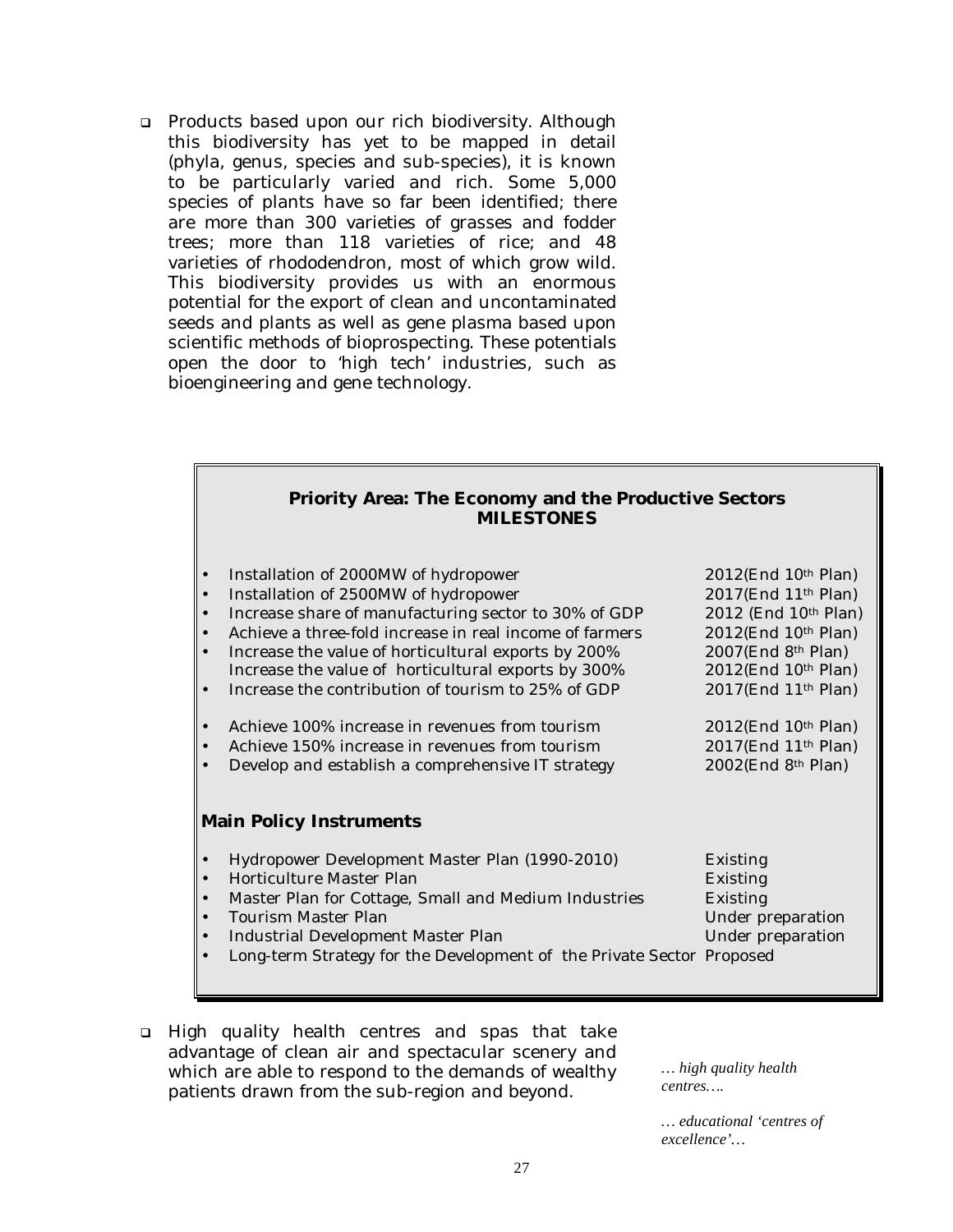- ! Educational centres of excellence that provide opportunities for reflection, catering to the needs of academics, scholars and writers drawn from the world community who would choose to spend time at institutions in an environment that nurtures creativity.
- □ The enormous opportunities that exist in the IT and related field should be encouraged and promoted. The first priority is to prepare the IT strategy which should be completed very soon. The private enterpreneurs, institutions, schools and other interested individuals should be supported in the promotion of this important technology.
- ! Cultural tourism, eco-tourism and adventure/sports tourism (rafting, canoeing, climbing) that are similarly based upon the nation's natural beauty, biodiversity and unique and distinctive culture must be pursued.

*… and special forms of tourism.* 

Some of these activities we undertake today. For others it is necessary to think in terms of a decade or two. But they all entail choices that differ in important respects from those available to us today, suggesting that our options may be larger and richer than we sometimes imagine. Moreover, we need to acknowledge that some of the areas in which we have already identified a comparative advantage may not be entirely compatible with an image of *sophistication and civilization*. This would apply in particular to some types of natural resource-based processing industries and some types of horticultural production, especially those that rely on pesticides and chemical fertilizers.

The above suggests that there are choices that we are still required to consider trade-offs and avenues that we must still explore. The choices made carry many implications for policies in other important fields, such as education and human resources development, foreign investment regulations, and policies for promoting private investment in desired directions.

These choices will be explored during the process of preparing an Industrial Development Masterplan that will be used to guide the nation's longer-term industrial development.

*When such activities are taken into account, our options for economic and industrial development appear larger than is sometimes imagined.*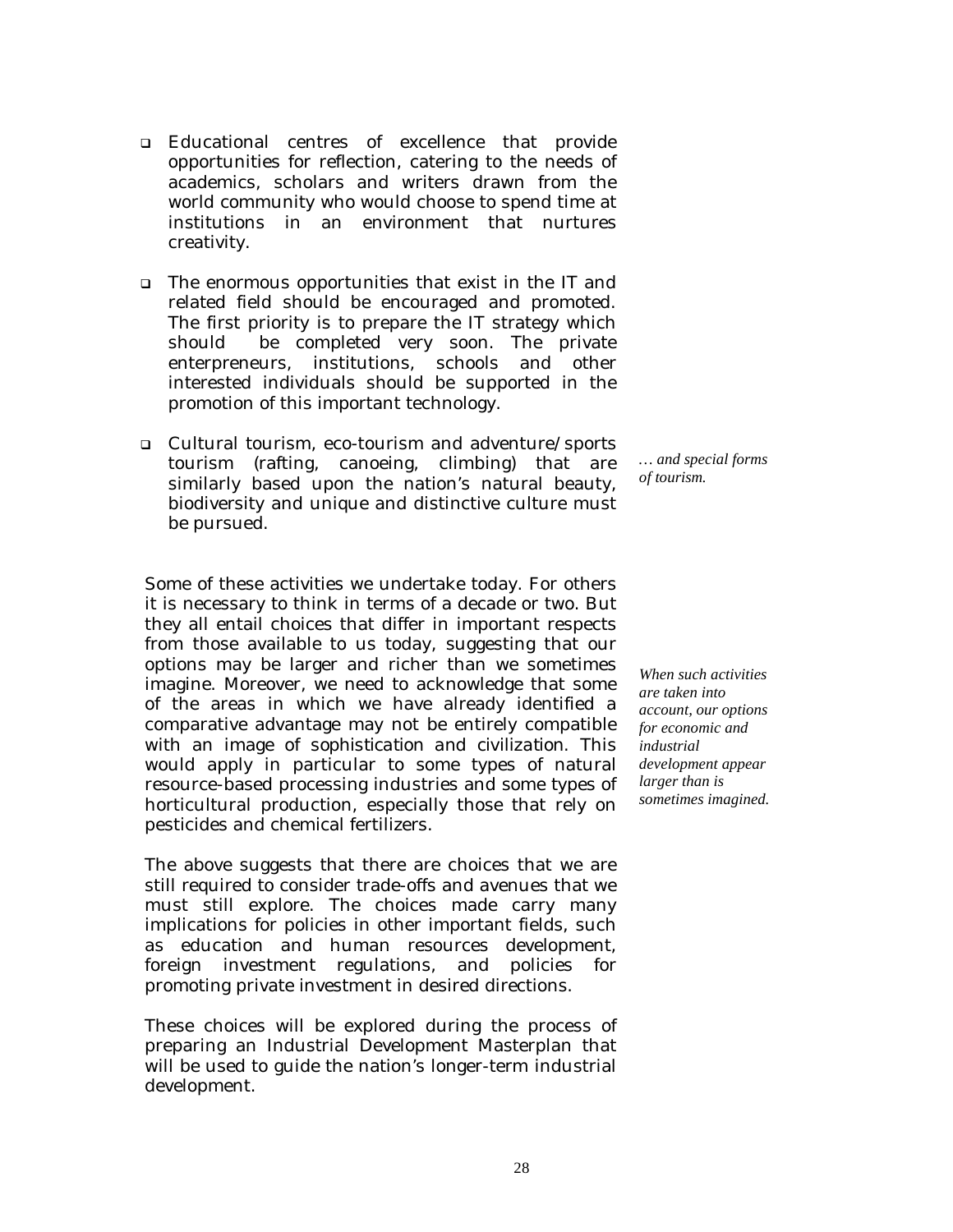#### **5. THE ROLE OF THE PRIVATE SECTOR**

Whatever the choices and trade-offs that are finally made, we must ensure that the private sector becomes a more active partner in the nation's future development. However, we must recognize that the response of the private sector to liberalization has so far been sluggish, that the private sector is still at an embryonic stage, with activities dominated by several large enterprises, and that perceptions of work within it, especially among our young people, are not always positive. This means that we must work with the private sector to:

- ! Remove impediments and obstacles to its further development, with highest priority being given to the simplification of licensing arrangements and the introduction of unambiguous commercial law.
- ! Introduce measures that increase the attractiveness of the private sector especially to our young people as a place of work, including the regulation of working conditions and terms of employment. There are potentially thousands of jobs that can be created through the progressive Bhutanization' of the private sector labour force.
- ! Create opportunities for small businesses to flourish and promote arrangements that link larger enterprises with smaller ones through subcontracting and other arrangements with the aim of developing inter-industry linkages and deepening the nation's industrial structure.
- □ Encourage the private sector to look beyond serviceoriented activities that promise immediate returns to longer-term investments that take advantage of opportunities existing both inside and outside the country.
- □ Improve the access of private sector firms to capital, technology and know how, including the strengthening of the fledgling stock exchange by opening the door to, for example, foreign direct investment, and the formation of joint ventures with foreign enterprises.

Foreign investment will only be encouraged in the areas that it will contribute to the attainment of broader objectives, with highest priority being given to foreign investment that enables us to acquire the technologies

*The private sector must become a more active partner in the nation's future development. New initiatives are required that…* 

*…address impediments to private sector growth..* 

*… increase the attraction for our young people of work in the private sector…* 

*… expand opportunities for small businesses…* 

*… encourage enterprises to look to the longer-term..* 

*… and enlarge access to capital, technology and know-how.* 

*We will continue to adopt a cautious approach to foreign direct investment, actively promoting it only in those areas that it is able to contribute to the attainment of development objectives.*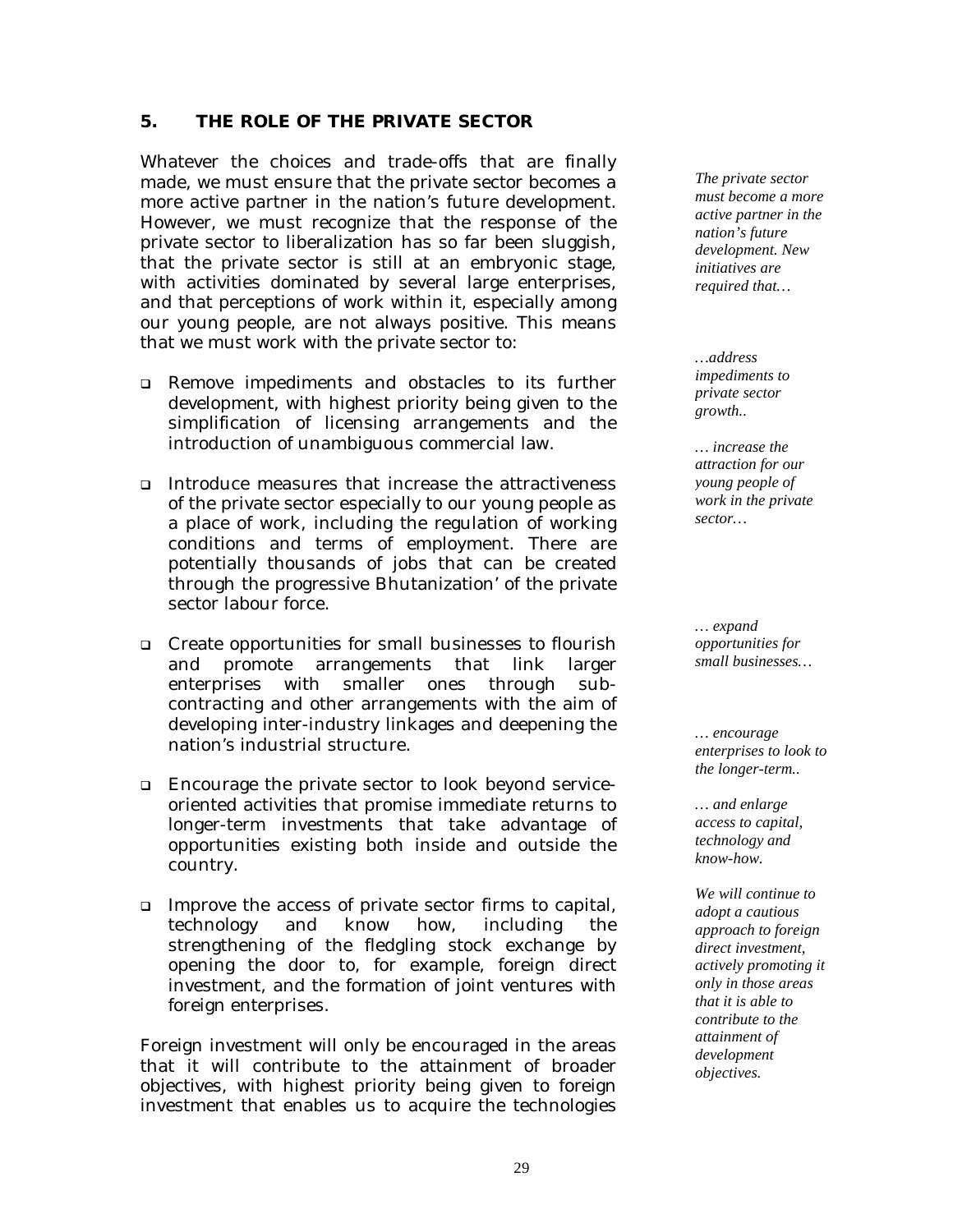required for our further economic and industrial development and which results in the sustainable creation of high quality employment and the proper transfer of the skills and knowledge required to fuel the nation's further development.

Direct foreign investment will be encouraged in projects that will have 80 % export potential of its production and also earns in hard currency.

#### **5. TRANSPORT, COMMUNICATIONS AND INFORMATION**

The further development of our physical infrastructure is a prerequisite for the attainment of objectives in almost every other area. It impacts on the lives of individuals and local communities; it integrates different parts of our nation; it links the Kingdom with the outside world; and it has a direct bearing on the maintenance of the sovereignty and security of our nation state. Because of its manifold impacts and the often long gestation periods, policies in respect of physical infrastructure must necessarily be long term in orientation and be derived from priorities established for the nation's future economic and social transformation.

In the area of *surface transport*, our priorities for the next two decades must be defined to include the following:

- □ The further development of the network of national trunk roads. Although it has undergone major improvements in recent years, the network is still limited in terms of coverage and it is unable to meet the growing demands for larger and heavier vehicles. The dependence of the nation on a single east-west highway should be regarded as a matter of concern since the absence of an alternative greatly adds to the vulnerability of the nation and impairs its security. While the further development of the national highway network must be guided by economic considerations, future planning should not be indifferent to the location of isolated but important historic, cultural and religious sites and to the need to bring them closer to population groups who, like the elderly, may be denied access to them.
- □ The further development of the network of district and feeder roads. This is essential for bringing communities out of their isolation, expanding their

*Policies for surface transport should stress….* 

*… the further development of the national network of trunk roads…* 

*… the further development of district and feeder roads…*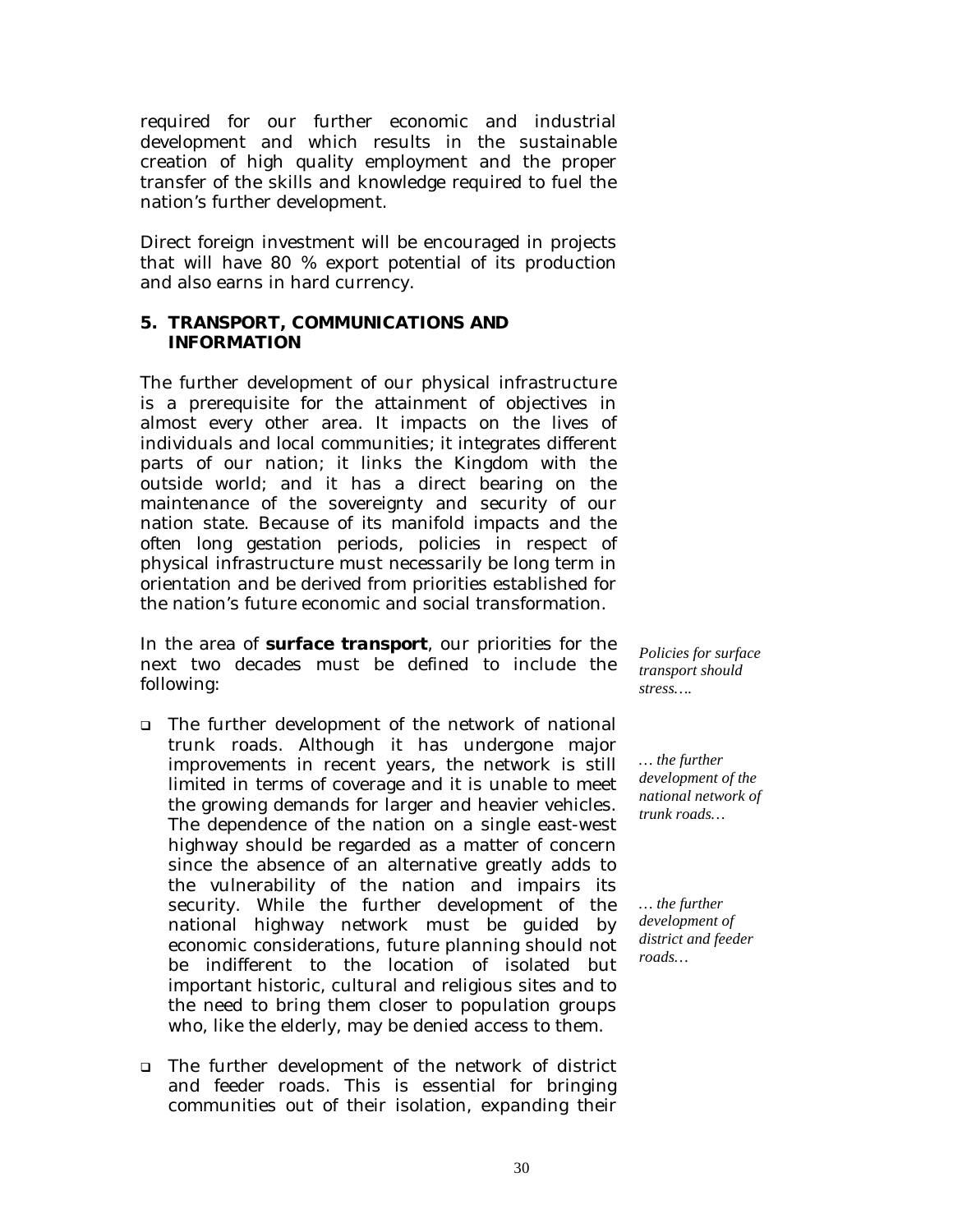access to essential services and markets, enlarging their opportunities and choices, and creating conditions required to promote rural industrialization. The demand for roads in rural areas is understandably high. We will need to accept that it will be impossible to justify all new roads constructed at the *dzongkhag* and *geog* levels on economic criteria alone. Our future road building programme will need to take account of other considerations derived from the principles of social justice and equity.

- ! The expansion of the road network must be accompanied by the further development of a safe, reliable and comfortable system of public transport. Experience tells us that these automatically follow in the path of road-building programmes and the emphasis will need to be placed on regulatory measures covering safety, convenience and fares.
- □ The development of 'dryports' at strategic locations on the border with India so as to facilitate both imports and exports. 'Dryports' make it possible to introduce such innovations as containerized freight, with improvements in efficiency that will be reflected in reduced travel times, damage and losses, thereby increasing the competitiveness of our exports as well as reducing the cost of imports.
- ! Ensuring that all proposals for the development of new physical infrastructure, especially roads, are subjected to detailed assessments of their likely environmental impacts. Given that some villages, located along muletracks, have become redundant when nearby roads have been constructed, the concept of assessment may in some cases need to be expanded to include an evaluation of the social impacts of new infrastructure projects.

Many of these priorities can only be properly pursued in close cooperation with our friendly neighbours. Given the friendly and constructive relations existing with our neighbours, we could also appropriately explore, as a longer-term option, the possibility of building a better communication links with them.

In the area of *civil aviation*, our main priority must be the development of domestic air services based upon a growing system of regional airports, with highest priority being given to a regional airport serving eastern Bhutan.

*… the expansion and improvement of public transport…* 

*… the development of 'dryports'…* 

*… the importance of environmental and social impact assessments…* 

*… and cooperation with our neighbours.*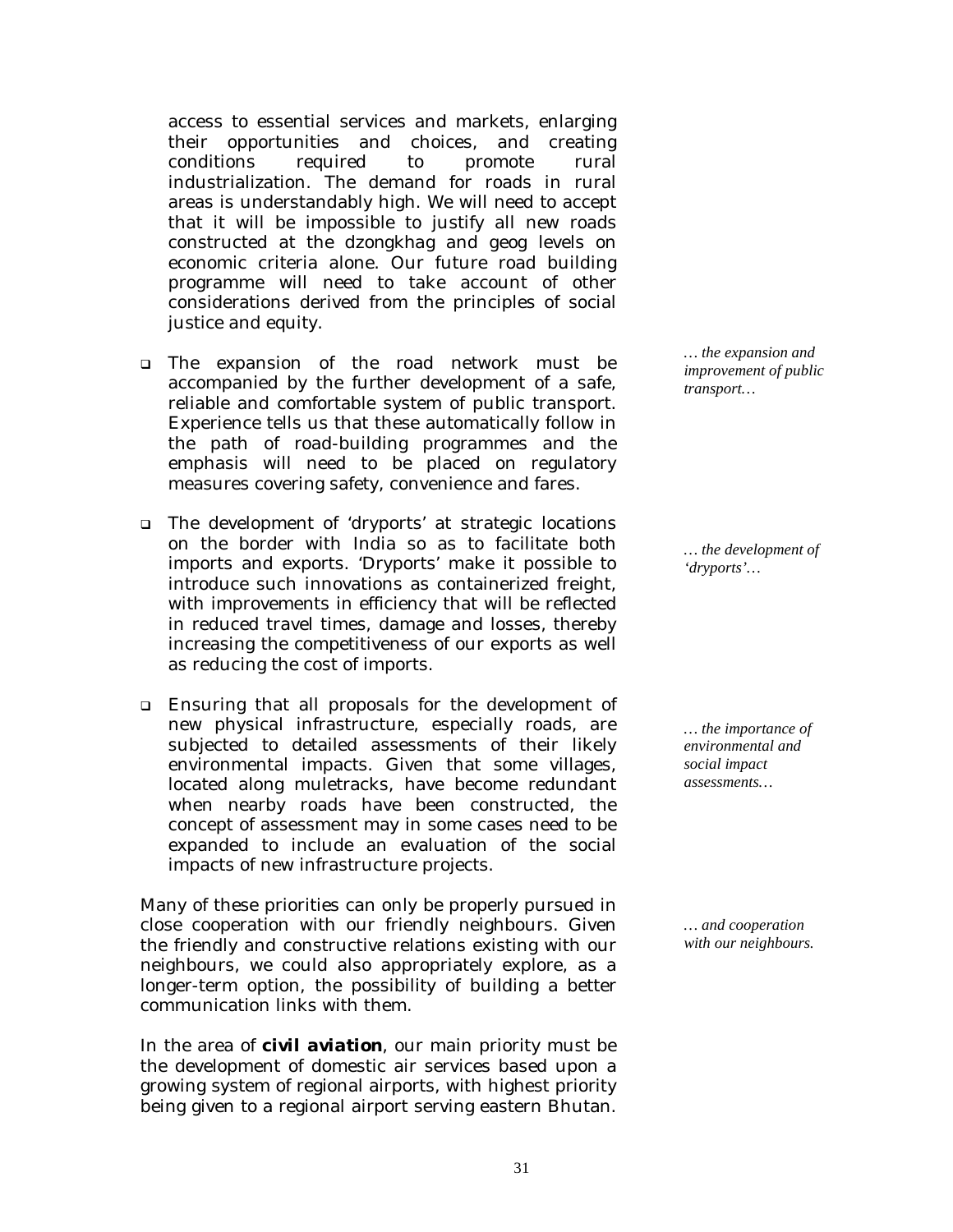This will not only greatly reduce travel times but also serve to promote such economic activities as tourism. Domestic aviation could incorporate helicopter services that will reduce demands for ground infrastructure, with such services also being available to meet other needs, such as medical evacuations from remote areas distant from the main road network.

We must continue to improve and strengthen our international airport to make it possible to operate larger aircraft in all-weather conditions. The airport must be equipped with freight facilities that will enable us to export high value/low bulk products to distant markets.

In the field of *telecommunications*, our future strategies must also meet multiple objectives. They must bring telecommunications as well as postal services closer to the rural population. They must facilitate communication and exchange within the nation through the development of such services as email, internet and intranet. They must also further improve our contacts with the outside world, making it possible for us, at an appropriate time and following the introduction of appropriate standards, to access the 'information superhighway' that will provide us with access to the same information and data as those residing in the technologically most advanced nations.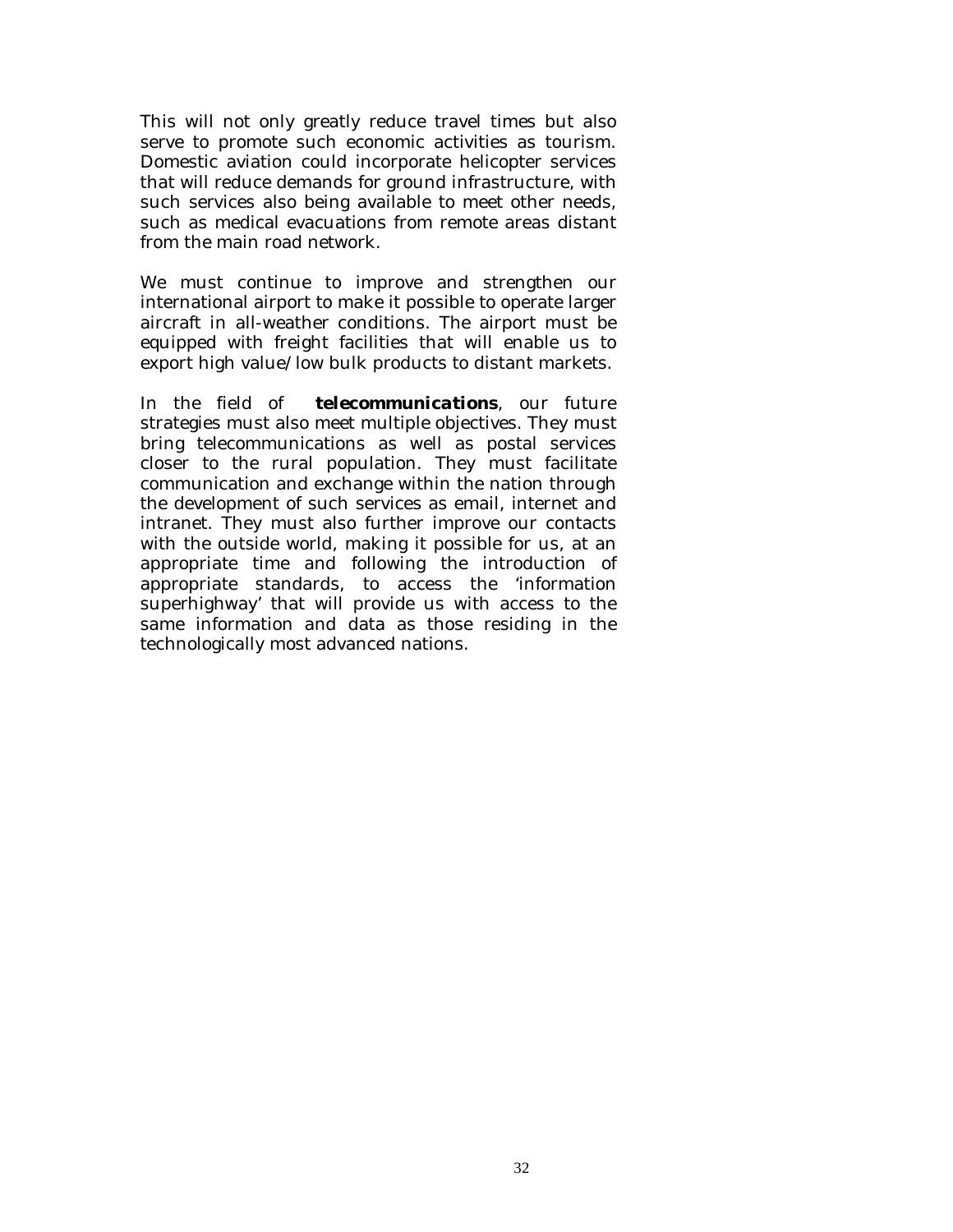## **Priority Area: Transport and Communications MILESTONES**

| $\bullet$ | Ensure that 75% of rural population live within half-day's           |                   |                                   |
|-----------|----------------------------------------------------------------------|-------------------|-----------------------------------|
|           | walk from nearest road                                               |                   | 2012(End 10th Plan)               |
| $\bullet$ | Upgrade current national trunk roads to take 30 ton trucks           |                   | 2007(End 9th Plan)                |
| $\bullet$ | Construction of a 'dryport' at Phuentsholing                         |                   | $2002$ (End 8 <sup>th</sup> Plan) |
| $\bullet$ | Construction of second 'dry port' at Gaylegphu                       |                   | $2004$ (End 9th Plan)             |
| $\bullet$ | Construction of third 'dry port' at Samdrup Jongkhar                 |                   | $2007$ (End 9th Plan)             |
| $\bullet$ | Completion of second transnational highway                           |                   | 2017(End 10th Plan)               |
| $\bullet$ | Introduce domestic air services                                      |                   | $2002$ (End 8 <sup>th</sup> Plan) |
|           | Improved external airlinks established with full ILS capacity        |                   | 2017(End 11th Plan)               |
| $\bullet$ | Introduction of fully operational 'intranet services'                |                   | 2000(8th Plan)                    |
| $\bullet$ | Introduction of fully operational email systems                      |                   | 2000(8th Plan)                    |
| $\bullet$ | Introduction of fully operational access to Internet                 |                   | 2000(8th Plan)                    |
| $\bullet$ | Ensure all major villages and settlements have their own post office |                   | $2002$ (End 8 <sup>th</sup> Plan) |
| $\bullet$ | Introduction of national television                                  |                   | 2000(8th Plan)                    |
|           |                                                                      |                   |                                   |
|           | <b>Main Policy Instruments</b>                                       |                   |                                   |
|           |                                                                      |                   |                                   |
| $\bullet$ | Telecommunications Master Plan                                       | Existing          |                                   |
| $\bullet$ | Postal Services Master Plan                                          | <b>Existing</b>   |                                   |
| $\bullet$ | Road Sector Master Plan                                              | Under preparation |                                   |
| $\bullet$ | <b>Surface Transport Master Plan</b>                                 | Under preparation |                                   |
| $\bullet$ | Civil Aviation Master Plan                                           | Proposed          |                                   |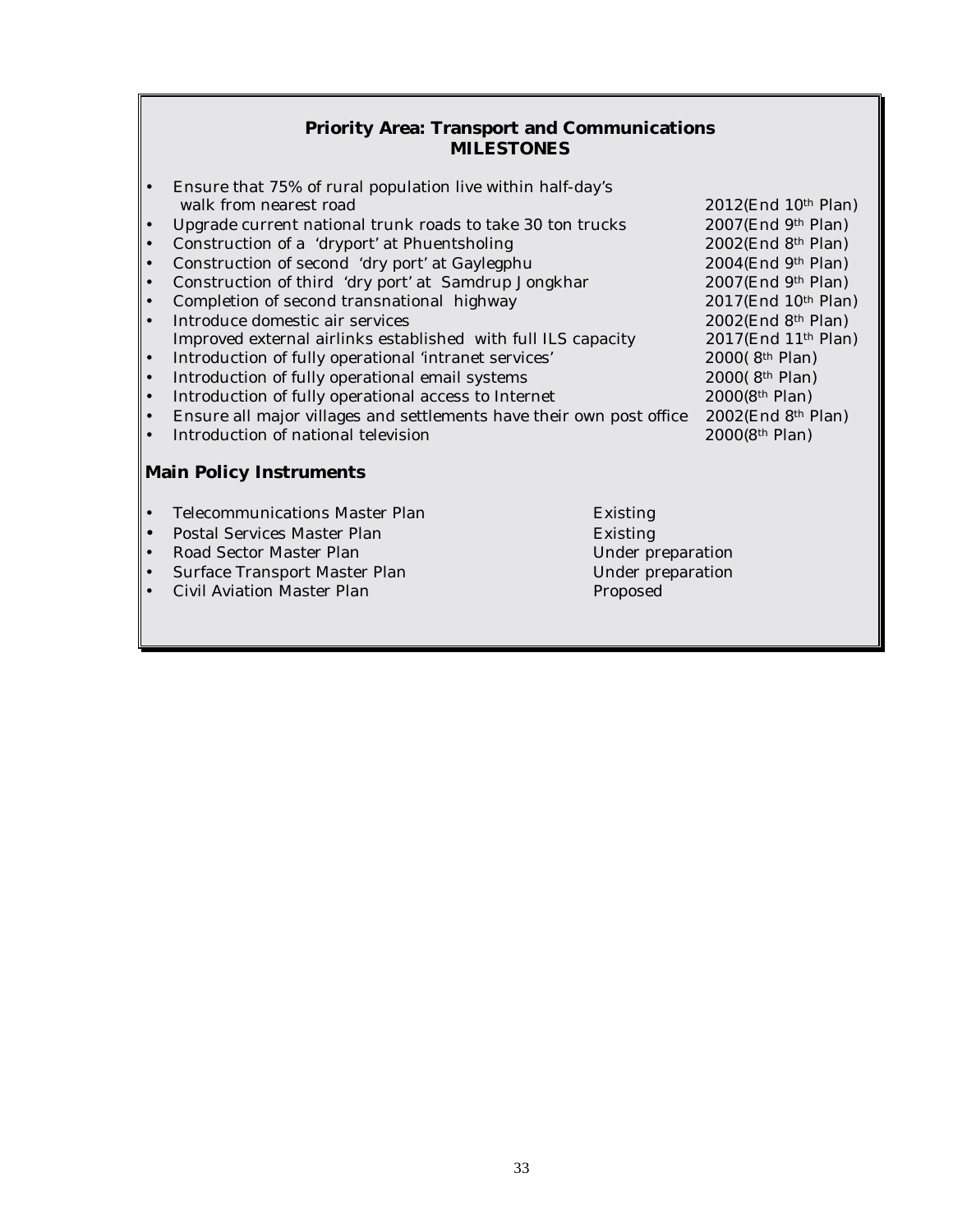*Chapter 5* 

# **CULTURE AND HERITAGE**

# **1. INTRODUCTION**

Throughout this Vision Statement the importance of maintaining our distinctive path of development has repeatedly been stressed, as has the importance of articulating a clear cultural imperative in our development strategies. This imperative, which has been linked to our identity, sovereignty and even survival as a nation state, must find clear expression in the priorities and directions we set for the future. More than 350 years ago, Shabdrung Ngawang Namgyal realized that Bhutan's independence was dependent upon the formation of a distinct identity that would enable the nation to preserve its culture and religion in world that was hostile to its existence. Today, it is the culture and tradition bequeathed to us by our ancestors that can protect us from some of the negative and indiscriminate forces of modernization and enable us to retain our identity and dignity in a world in which 'culture' is increasingly defined as a global commodity.

Culture is composed of tangible and intangible aspects that are founded on a complex set of values, norms and traditions. It finds tangible expression in our architecture and historical artefacts and in our rich tradition of folklore, myths, legends, customs, crafts, rituals, symbols, traditional sports, astrology, poetry, drama, song and dance. No less important, as a system of values and norms, it is reflected in our way of thinking, in our attitudes to the world and to life, how we perceive ourselves and others, and how we make moral and ethical choices and distinguish between what is wrong and right. It follows that our approach to culture and heritage must be based upon a holistic understanding and approach that transcends the boundaries traditionally used for development policies and planning.

Culture is a living manifestation of civilization. Because it exists in the minds of people, it cannot be defined in static terms. If it is to continue to survive and flourish, to continue to serve as a source of inspiration, and to give spiritual, moral and psychological content and guidance to the Kingdom's future process of *The maintenance of our distinctive Bhutanese identity is dependent upon the articulation of an unambiguous cultural imperative.* 

*Culture is an illusive concept that has tangible and intangible aspects and dimensions.* 

*Culture is a living manifestation of civilization. Because it lives in the minds of people it cannot be defined in static terms. If it is to retain its relevance and vitality, it must be understood in dynamic terms.*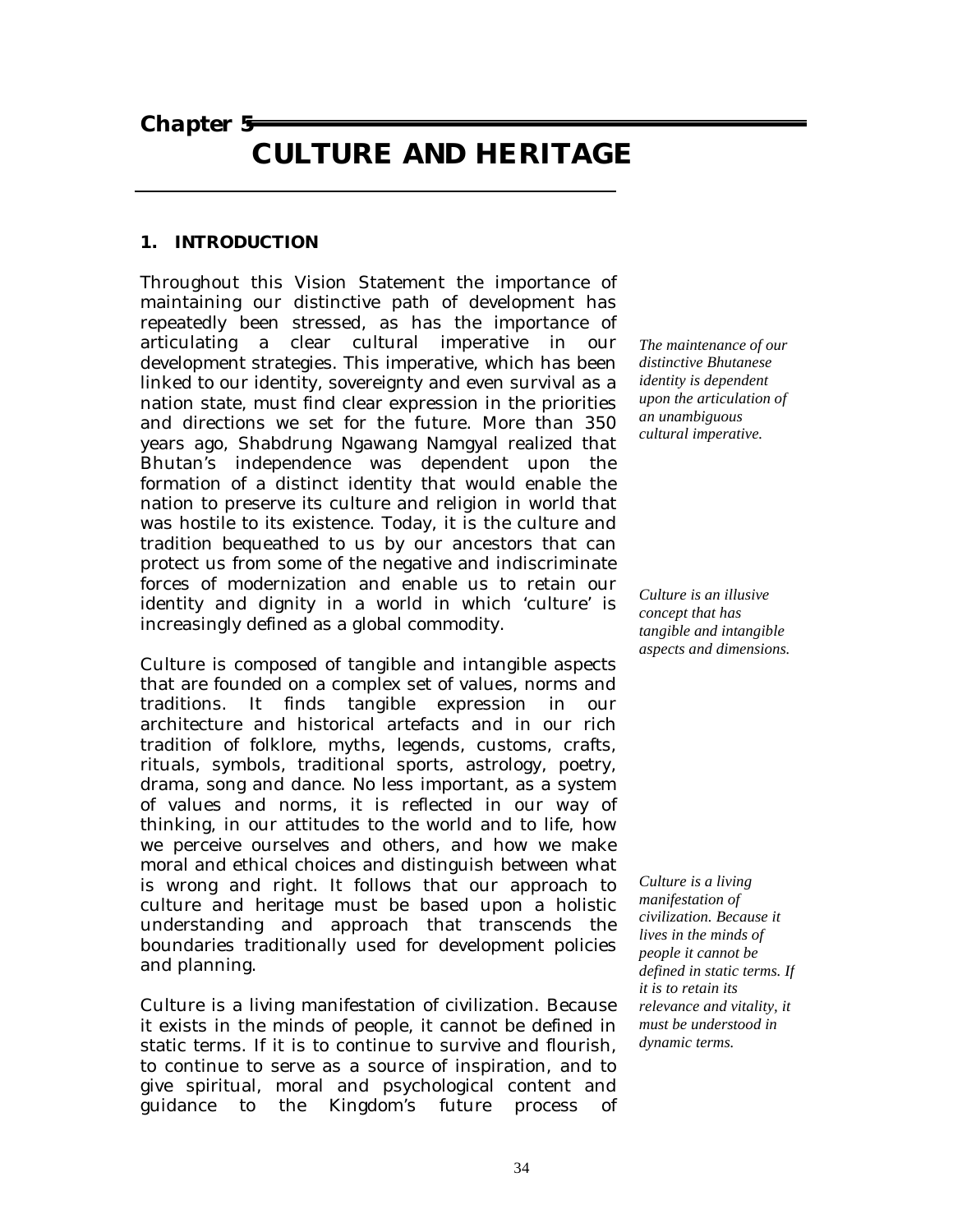development, it must be understood in dynamic terms, and we must seek to ensure that it retains its value and relevance to a society in transformation. Without such efforts, our rich legacy could lose part of its value and, ultimately, become an unintended hindrance to change rather than a positive force and a source of inspiration, especially for our young people. This requires us to look forward as well as backwards in formulating future strategies.

The distinction made above provides the point of departure for the formulation of priorities. There is one set of priorities that relates to the past and to the full inventorization of our heritage and culture, and another set that looks more to the future and seeks to maintain the relevance and vitality of our rich heritage.

## **2. INVENTORIZATION OF OUR HERITAGE AND CULTURE**

Despite the importance we have afforded to the preservation and promotion of our cultural heritage, the heritage has yet to be fully inventorized and documented. Our heritage covers not only historical sites, architecture and physical artefacts but also our rich tradition of folklore, traditional crafts, arts and sports. Much progress has already been made in this area but much more needs to be done. Part of our heritage resides in rich oral traditions that faces the danger of disappearing, which must be inventorized and recorded before they are lost forever. This process must draw upon modern information and documentation technologies that will enlarge access to our heritage in ways that promote scholarship as well as facilitate its dissemination and use in education and through the media.

Part of the nation's rich cultural traditions are to be found in the diversity that exists within the Kingdom. Although we share a common worldview and sense of purpose, cultural differences within the nation are considerable, with each ethnic group making its own distinctive contribution to our living past. There are differences in folklore, myths, legends, dance, poetry and crafts that together add richness to the nation's cultural tapestry. If the process of inventorization is to be complete, it must penetrate into the most inaccessible valleys of our mountain Kingdom.

*We have yet to complete the full inventorization and documentation of our culture and heritage.* 

*In inventorizing our heritage, we must recognize that…* 

*… part of the Kingdom's rich cultural tradition resides in the diversity existing within the nation, with each group making its own distinctive contribution…* 

*… we must listen to the layman and take stock of location-specific knowledge…* 

*… and we must inventorize and understand what we have lost or are in danger of losing so that we can learn from experience.*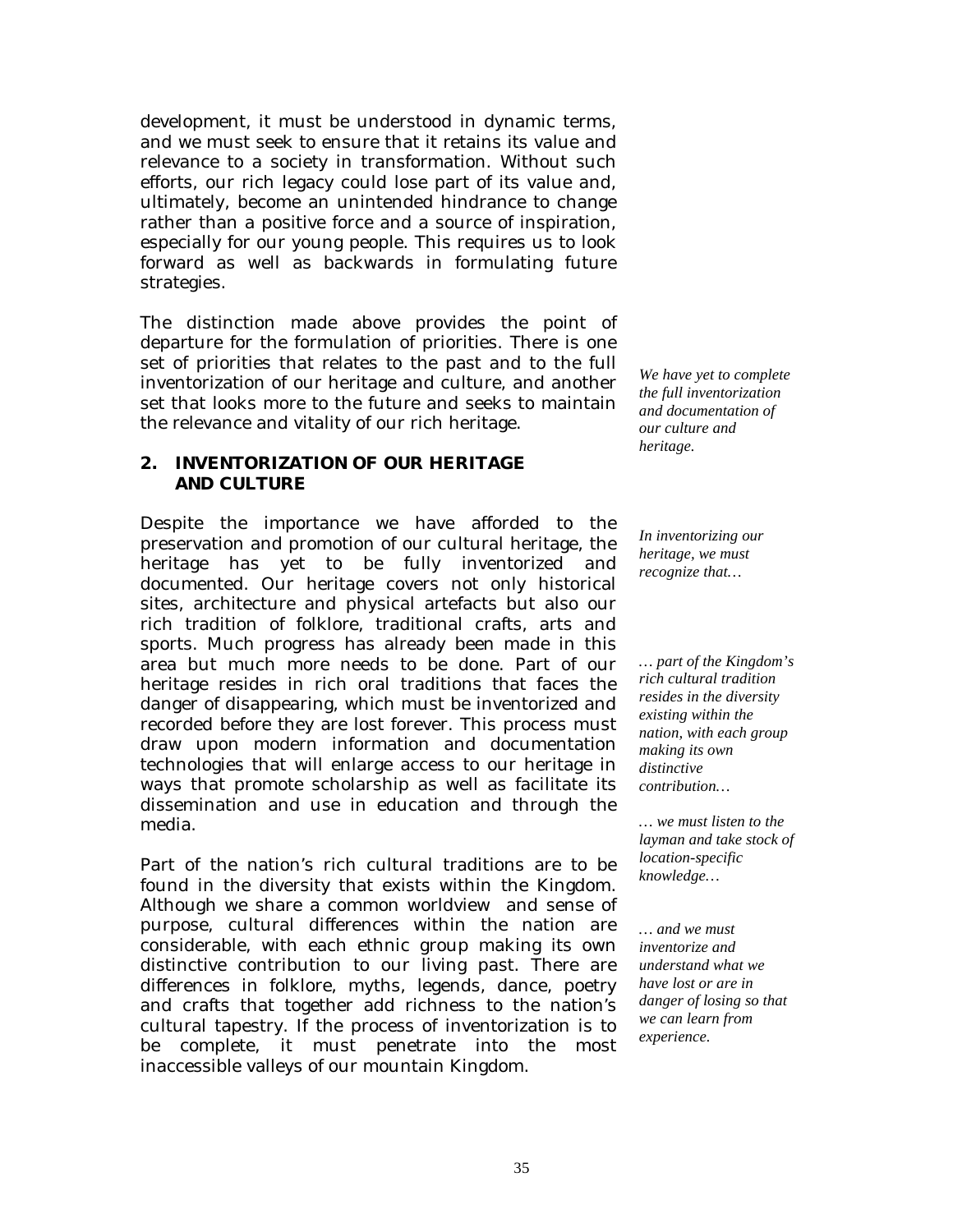The process of inventorization also requires us to listen to the layman and to take stock of the knowledge that may be specific to a single location and accessible only through oral traditions. Some of the insights obtained will not only add to our stock of knowledge and our understanding of our heritage, it could also serve very practical purposes. It could, for example, enable us to further improve the quality of agricultural and livestock extension services, ensuring that they are more firmly rooted in local experience and in traditional knowledge and skills.

We must not only record our assets but also those that we have lost. Such an understanding will enable us to learn from the past and to take remedial measures aimed at safeguarding existing assets.

## **3. THE CONSERVATION AND PROMOTION OF CULTURE AND HERITAGE**

Programmes in this critically important area are spearheaded by the Special Commission for Cultural Affairs established by Royal Decree in 1985, and reconstituted in 1995 as the *Solzin Lhentshog*. Despite the many initiatives that have been taken, many more should be considered. Priorities for the future include the following.

# *The Education of Cultural Custodians*

We must accept that many of our young people will be the products of an educational system that has encouraged the formation of questioning minds. They will have grown up in a society that may place a higher value on material goods and possessions and which is less insulated against some of the negative and disruptive impacts of modernization. If our culture and heritage is to continue to survive and flourish, our young people must understand and accept their role as custodians of a distinctive culture and the values and principles on which it is founded. Our heritage and culture must be seen to possess an intrinsic value and continue to provide them with a source of inspiration.

Basic education has a critical role to play in this process and continuing efforts, building on the progress already *Our culture and heritage must remain a source of inspiration to our young people…they must learn to understand and accept that they are the future custodians of a rich and varied heritage.*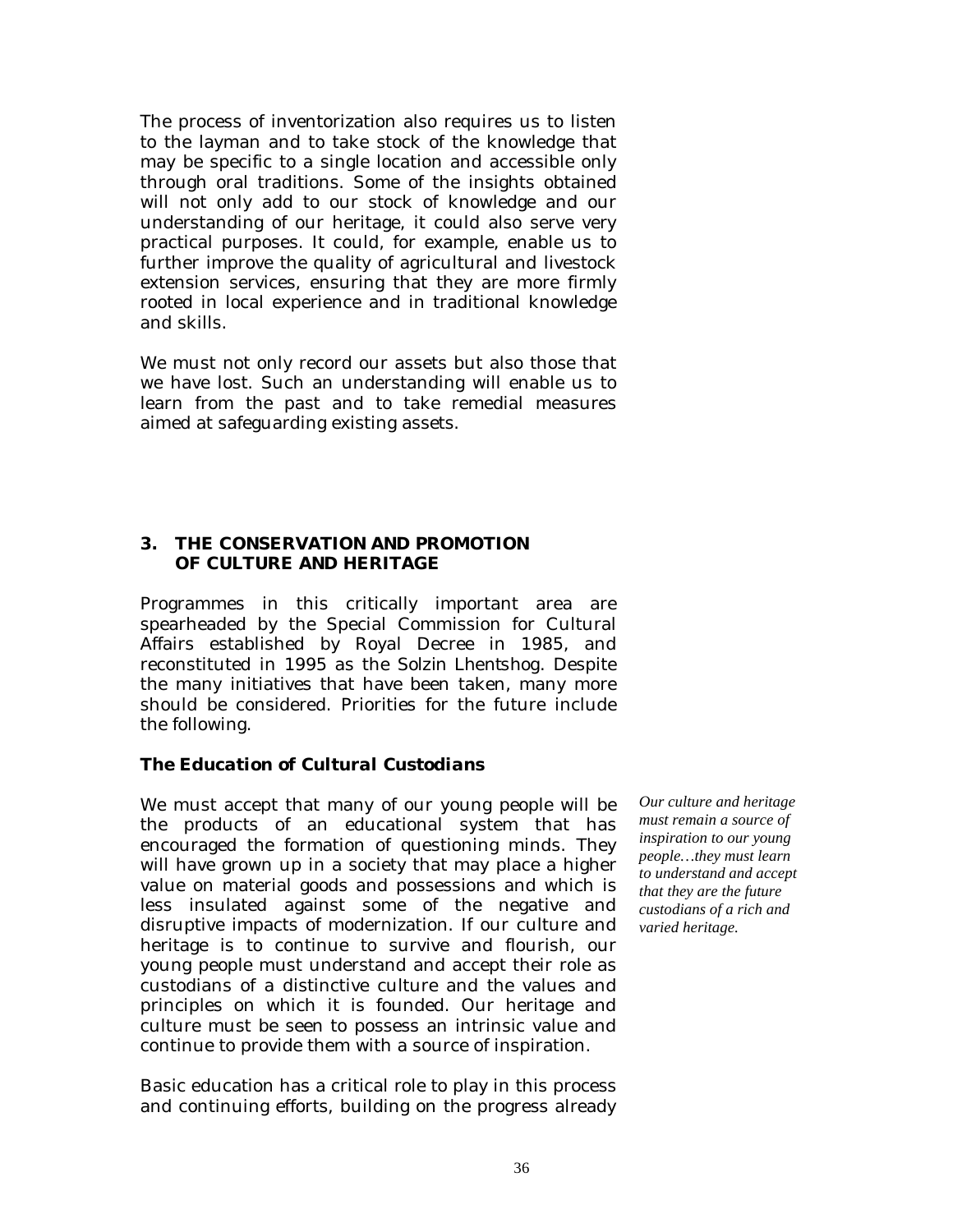recorded, are required to inculcate an awareness and appreciation of the continuing and contemporary relevance of our culture and heritage to development of the individual, their families, their communities and the nation. We must continue with the renewal of educational curricula in ways that blend our worldview with scientific study. There is nothing inherently contradictory in this. However, it does require us to develop new messages, grounded in the norms of our educational system, and means of communication and dissemination that make use of modern technologies that are better understood by the young than the old.

## *Making Our Heritage Accessible*

Many of the most important historical, religious and architectural sites in our nation are inaccessible and those who wish to visit them are often confronted with long and sometimes gruelling journeys. The inaccessibility of some sites often places them beyond the reach of the elderly and infirm. Greater efforts are required to document the location of important sites, their historical and religious significance, and the routes through which they can most easily be reached. We should have no hesitation in improving accessibility to some sites, even if this were to mean that the alignment of roads and tracks is based on cultural and religious criteria.

While improving the accessibility of our heritage, we must ensure that those who visit historical and religious sites demonstrate the respect that should be expected of them. We must also be prepared to place some of our most treasured and hallowed sites beyond the reach of the merely curious, enabling them to retain their mystery and to serve as a source of inspiration.

# *Conservation and Protection of Our Heritage*

Our national treasure of historical artefacts is found throughout the Kingdom, in *dzongs*, *goendeys*, *goembas*, *lhakhangs*, at historical and religious sites and in local *chortens*, with the National Museum in Paro and the National Library in Thimphu among the brightest jewels in the national crown. It should be a matter of great concern to us all that many of our treasures are housed and displayed in buildings – many masterpieces in themselves - that are either in disrepair or are unable to provide the conditions required for the preservation of their collections, many composed of

*We must improve accessibility to our historical and religious sites and promote greater understanding of their significance and importance.* 

*We must demand respect of those who visit our historical and religious sites.* 

*We must ensure that our national treasures are better preserved and protected…* 

*… and be severe in our punishment of those who damage, desecrate or seek to steal them.* 

*Bhutanese traditional arts and crafts draw upon a long tradition deeply imbued with spiritual significance.*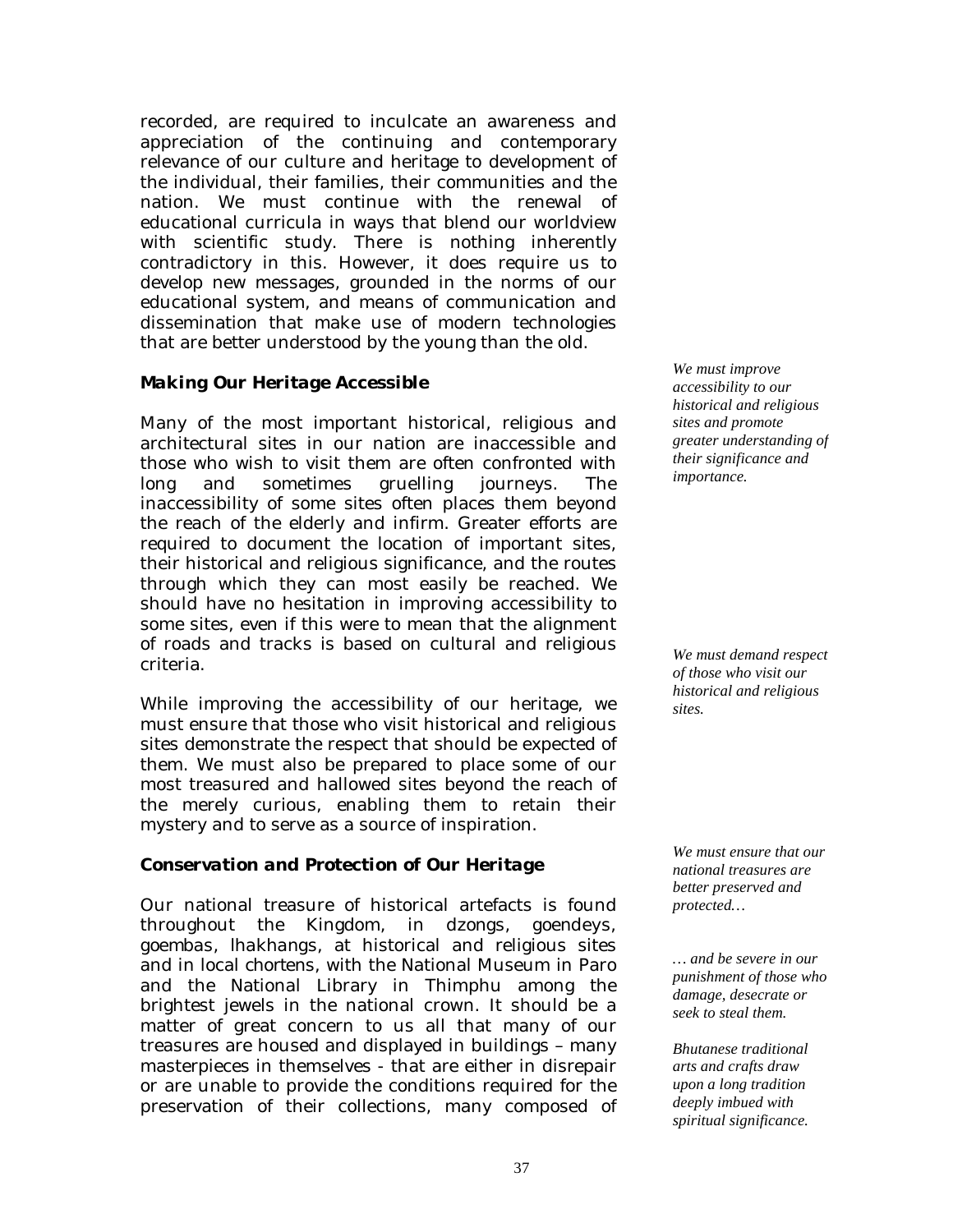artefacts that are genuinely irreplaceable. We must find the resources required to safeguard this legacy.

We must also be severe in our punishment of those who wilfully damage or desecrate our monuments and treasures as well as of those who, motivated by greed, steal them for personal gain, in response to an international market place for antiquities that is entirely without a conscience and moral scruples. This requires us to be ever alert to the fact that there are those who 'value' our heritage for reasons that are entirely different from our own.

# *The Promotion of Traditional Arts and Crafts*

A society that seeks to articulate a cultural imperative in its development strategy is one that is committed to the active promotion of traditional arts, crafts and skills. Such promotion should not only stress their intrinsic worth but also the spiritual values that they embody and their continuing relevance to a society in change. Such efforts are able to draw upon a long and rich tradition. All higher forms of Bhutanese arts and crafts can be traced to the great 15th century *terton* Pema Lingpa, an accomplished painter, sculptor and architect. A notable landmark was made in 1651 when Shabdrung Ngawang Namgyal initiated the establishment of a centre for studying Bhutanese arts and crafts which is known as *zorig chusum* today*.*

Unlike many other countries, arts, ceremonies and festivals in our Kingdom are not remnants of a bygone age. Arts and crafts are practised and ceremonies and festivals are performed because they continue to have a religious and spiritual significance. As such, they are the manifestations of a living culture. Bhutanese arts are not primarily concerned with abstract concepts of 'beauty' that may appeal to a few, but with the interpretation of values and beliefs that are held by the vast majority and which embody the eternal stream of life or consciousness. It is a subjective process deeply imbued with a strong sense of morality, with many art forms epitomizing the eternal struggle between the forces of good and evil.

To ensure that this tradition continues to live in the minds of our people, we must make use of every opportunity to actively promote our traditional arts and crafts, especially opportunities that are able to capture the imagination of our children and young people.

*Traditional arts and crafts continue to possess their religious and spiritual significance and retain their relevance in the minds and lives of our people.* 

*We must be prepared to adapt our institutions in ways that promote a 'cultural consciousness'.*

*We must adapt our approach to development planning in ways that give better expression to our Buddhist worldview and its underlying beliefs and values.*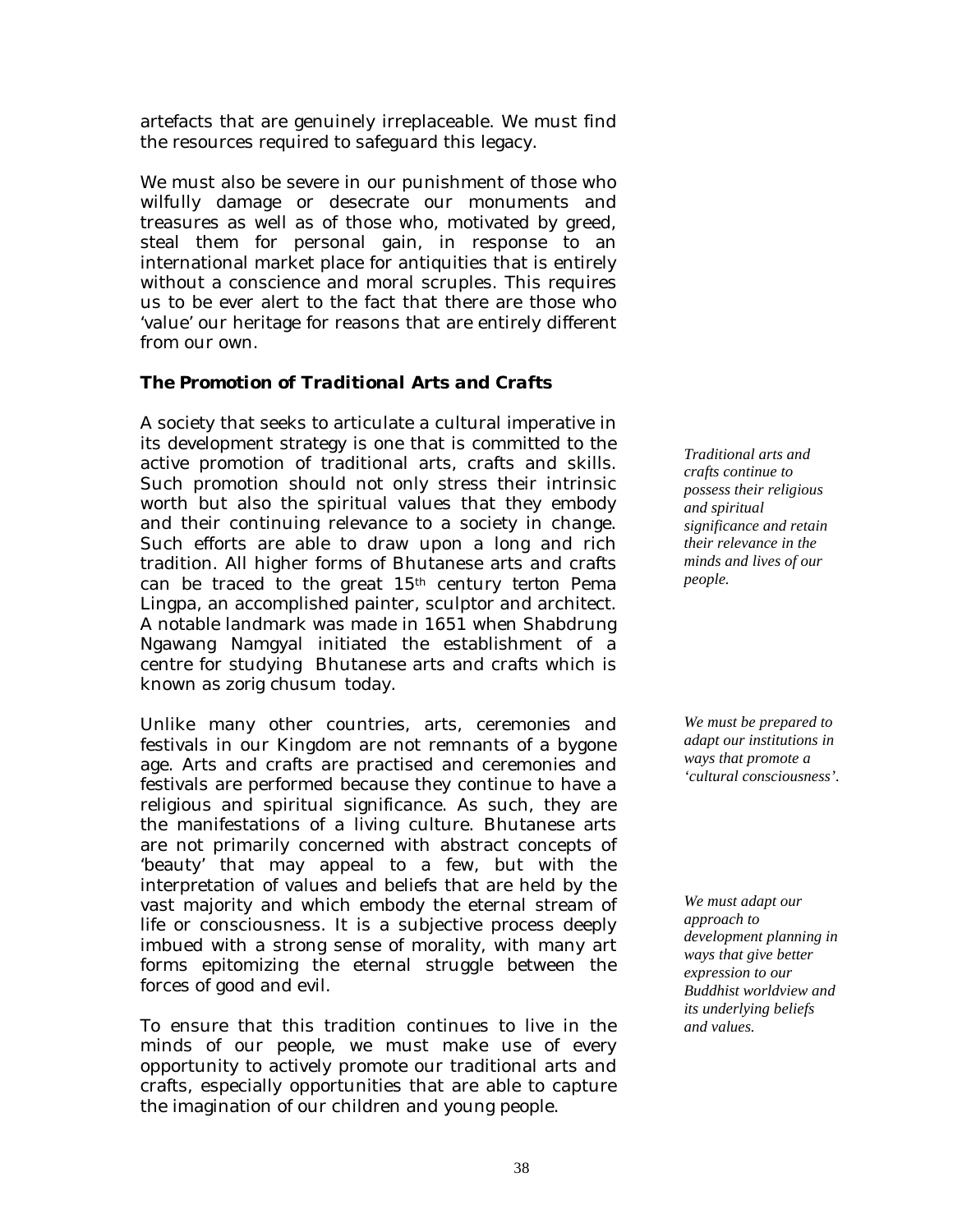# *Adapting our Institutions*

If our culture and heritage is to continue to retain their relevance and to live in the minds and imagination of our people, we must be prepared to adapt our institutions in ways that promote a 'cultural consciousness' that finds concrete expression in their working methods as well as their policies and programmes. This readiness to adapt institutions should extend to some of our most cherished institutions, such as the codes of etiquette derived from *Driglam Chhoesum* that, in many respects, is at the core of our distinctive identity and culture. In seeking to adapt such institutions we must stress that the value of codes of etiquette resides more in terms of their underlying values and the attitudes they engender than in the mechanical and compulsory observation of its rules and its physical manifestations.

The adaptation of our institutions must also include the adaptation of our approach to development planning. Higher priority must be accorded to the formulation of guidelines that make it possible to incorporate our system of values and beliefs into our approach to development planning. We must recognize that imported approaches are implicitly assumed to posses a universal validity that often makes them insensitive to the contexts in which they are applied. The consequences may not be neutral, since approaches that are insufficiently sensitive to systems of beliefs, values and customs may unwittingly contribute to their erosion.

It was recognition of the limitations of traditional thinking on development that led His Majesty King Jigme Singye Wangchuck to propound the concept of Gross National Happiness. Challenges to some of our most talented people lie ahead in translating this allencompassing and guiding concept into operational strategies and methodologies, a process that is already underway. The determination to travel untried paths must be accompanied by the determination to formulate strategies that are unfettered by the confines of conventional wisdom and mainstream thinking. Conventional wisdom has no place for a rich fund of philosophy that embodies The Four Noble Truths and the Eightfold Path. It is up to us to ensure that these find expression in our understanding of development policies and planning.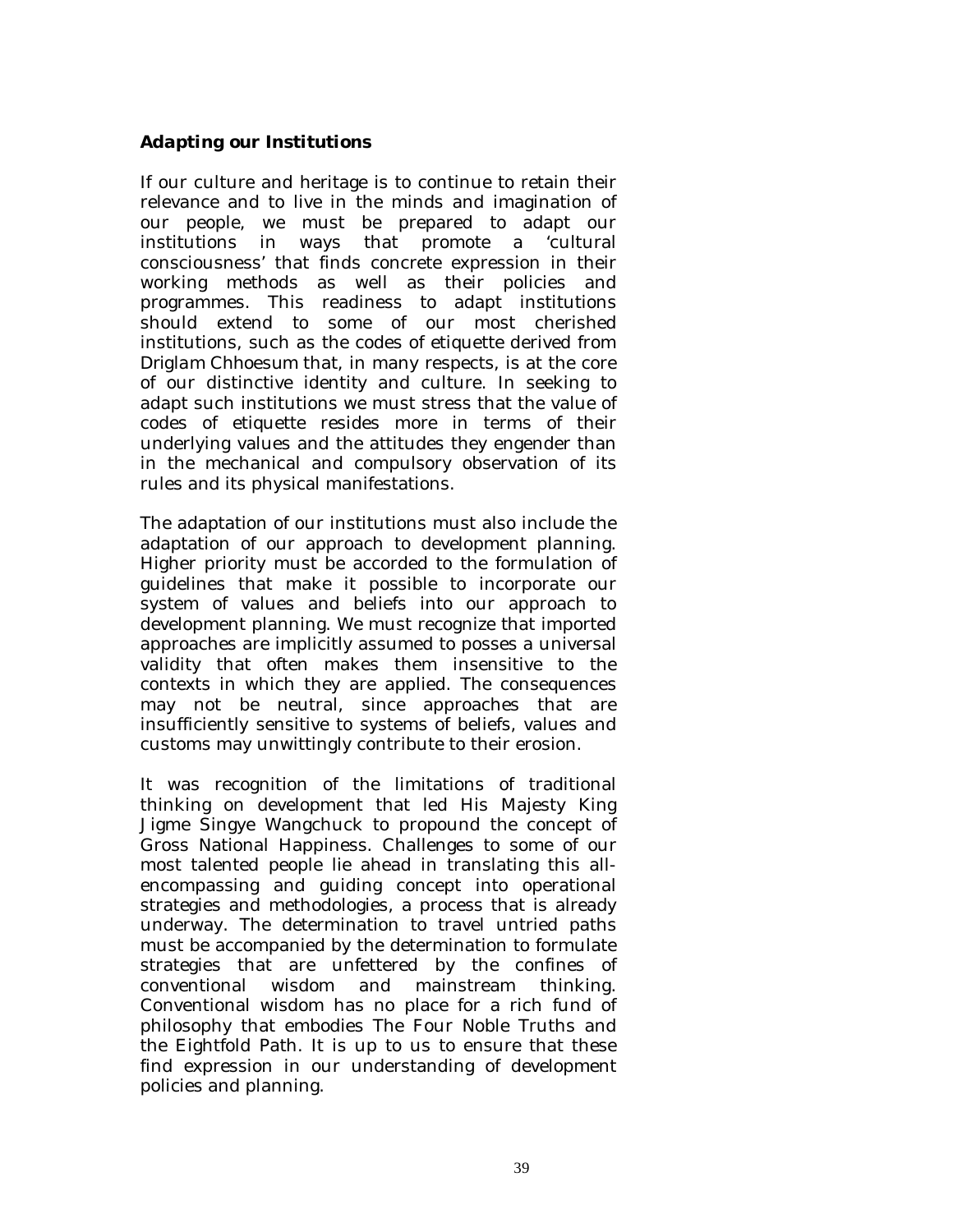## *The Promotion of Traditional Architectural Styles*

Our heritage and legacy has bestowed upon the Kingdom some of the great masterpieces of architecture. In the design of *dzongs*, *goembas* and other types of buildings, our ancestors relied, not on architectural textbooks, but on mental concepts and inspiration derived from their Buddhist worldview. They regarded rock outcrops, cliffs and other natural features not as 'obstacles' but rather as challenges. They met these challenges without resort to plans and blueprints, in the process creating architectural masterpieces that today form a distinctive part of the cultural heritage not only of Bhutan but also of the world at large. In recent years, we have been inclined to turn our backs on traditional forms of Bhutanese design. Many of our buildings lack architectural merit, embodying standards that are assumed to posses a universal applicability, with the consequence that an increasing number of our new buildings are becoming increasingly different from the traditional architecture.

We must seek to redress such negative developments, which are impoverishing both the physical and spiritual manifestations of our culture and identity. Efforts to redress the situation should include the formulation of a Construction Code that contains positive incentives to our architects and builders to maintain and adapt, as necessary, our traditional and distinctive forms of architecture, such as *jangkhim* (rammed-mud housing). We must also look to agencies with extensive building and construction programmes to actively promote, whenever feasible, Bhutanese architectural and artistic styles that make full use of local resources and which can be interpreted by local communities as a commitment to Bhutanese traditions and values and not as alien intrusions.

## **4. THE PROMOTION OF DZONGKHA**

Language is more than a means of communication. It is a complex phenomenon that is inseparable from intellectual and psychological processes related to ways in which we organize and express our thoughts. Our language is the way in which we identify ourselves and distinguish ourselves from others. Strategies to conserve and promote our culture and heritage cannot thus be indifferent to language.

*Some of our modern buildings are impoverishing our culture. We must derive inspiration from the past and actively promote indigenous styles of architecture and design that give expression to our identity and culture.* 

*A Construction Code should be prepared that provides positive incentives to maintain and adapt traditional and distinctive forms of architecture.* 

*Language is more than a means of communication. It is through language that we identify ourselves and distinguish ourselves from others.*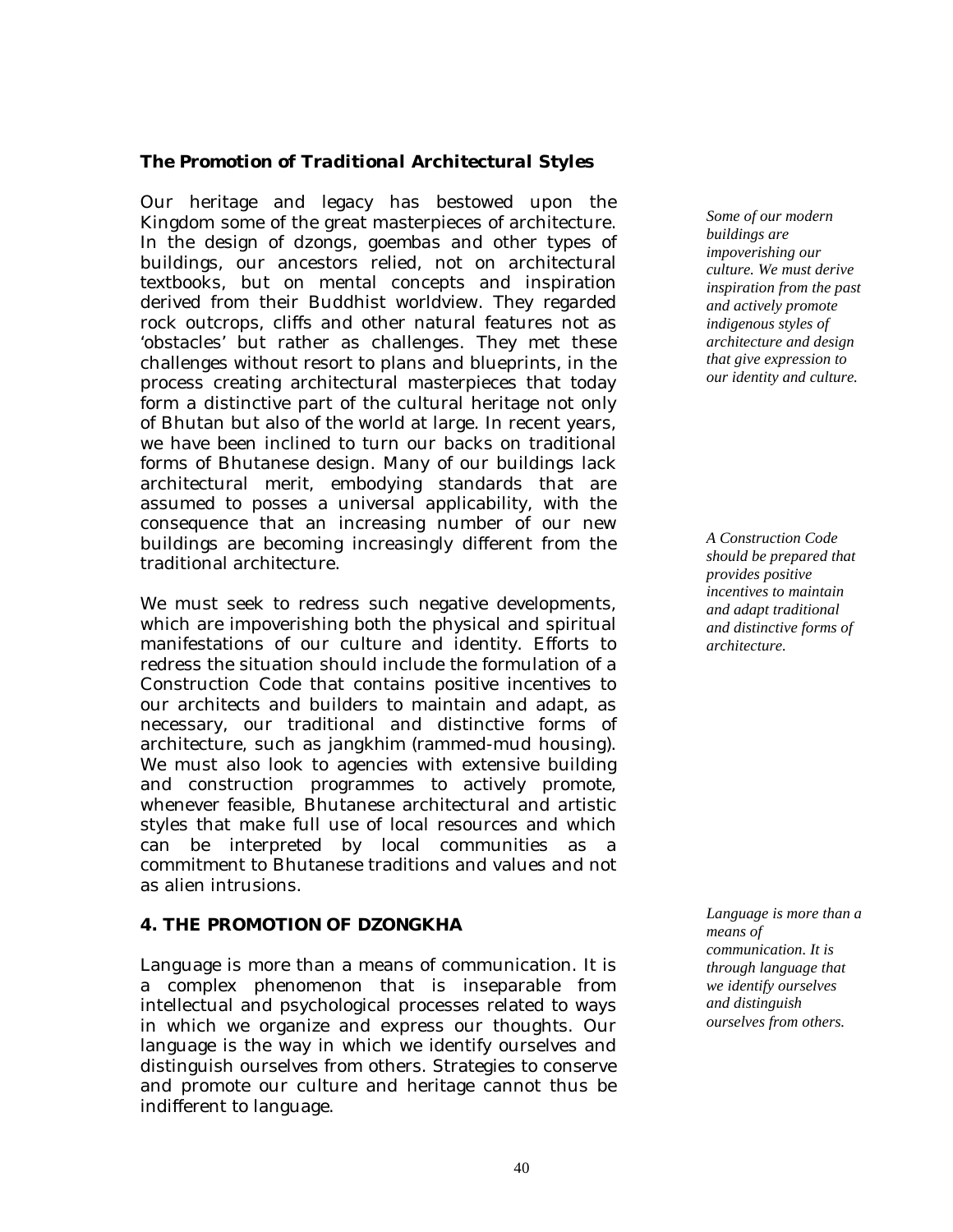*Dzongkha* has been a particularly powerful force for unifying the Kingdom, establishing a *lingua franca* among diverse ethnic groups. It is our national language and we must seek to ensure that the position it occupies is further reinforced. It has a value that goes beyond the promotion of our heritage and culture. It is an instrument for fostering national identity in ways that promote sovereignty and security.

His Late Majesty King Jigme Dorji Wangchuck, in recognizing the importance of a national language, initiated the process of committing the language to script. *Dzongkha* is still developing and will continue to do so in the years ahead. This process is one that should not be left to chance but should be guided in ways that conserve our heritage and promote our identity. The *Dzongkha* Development Commission should actively promote the use of *Dzongkh*a and ensure that it is responsive to the future as well as the past.

## **4. MONASTIC BODIES AND OTHER RELIGIOUS INSTITUTIONS**

Our understanding of and approach to development embodies our Buddhist heritage and philosophy. It is a heritage that has been built up over more than a millennium. Buddhism was first brought to Bhutan by Guru Rimpoche in the  $8<sup>th</sup>$  century. It was promulgated by several prominent religious leaders, notably *Phajo Drukgom Shigpo*, who introduced the *Drukpa Kagyu* school in the 13th century, and Shabdrung Ngawang Namgyal, who arrived in Bhutan in 1616 and unified our country. Many *dzongs*, monastic schools and other institutions were established in these early years. Since then, our history has been inextricably interwoven with our religious history and monastic institutions have played a decisive role in the evolution of our nation. In the 17th and 18th centuries, monks and lams fought shoulder-to-shoulder with *debs* and *pazaaps* in repelling repeated Tibetan and Mongolian incursions and supported them in their prayers to guardian deities.

Throughout our history monastic institutions have upheld the tradition of scholarship and learning and contributed to the establishment of systems of humane governance. They have traditionally tended to the material as well as spiritual needs of our ancestors. Today, our people continue to turn to religious leaders *Our history has been inextricably interwoven with our religious history and monastic institutions have played a decisive role in the evolution of our nation.* 

*Throughout our history monastic and religious bodies have tended not only to our spiritual but also to our material wellbeing.* 

*Through their prayers and other pious acts, monks and anims continue to make a distinctive and indispensable contribution to national happiness and well-being as well as to peace within the Kingdom.*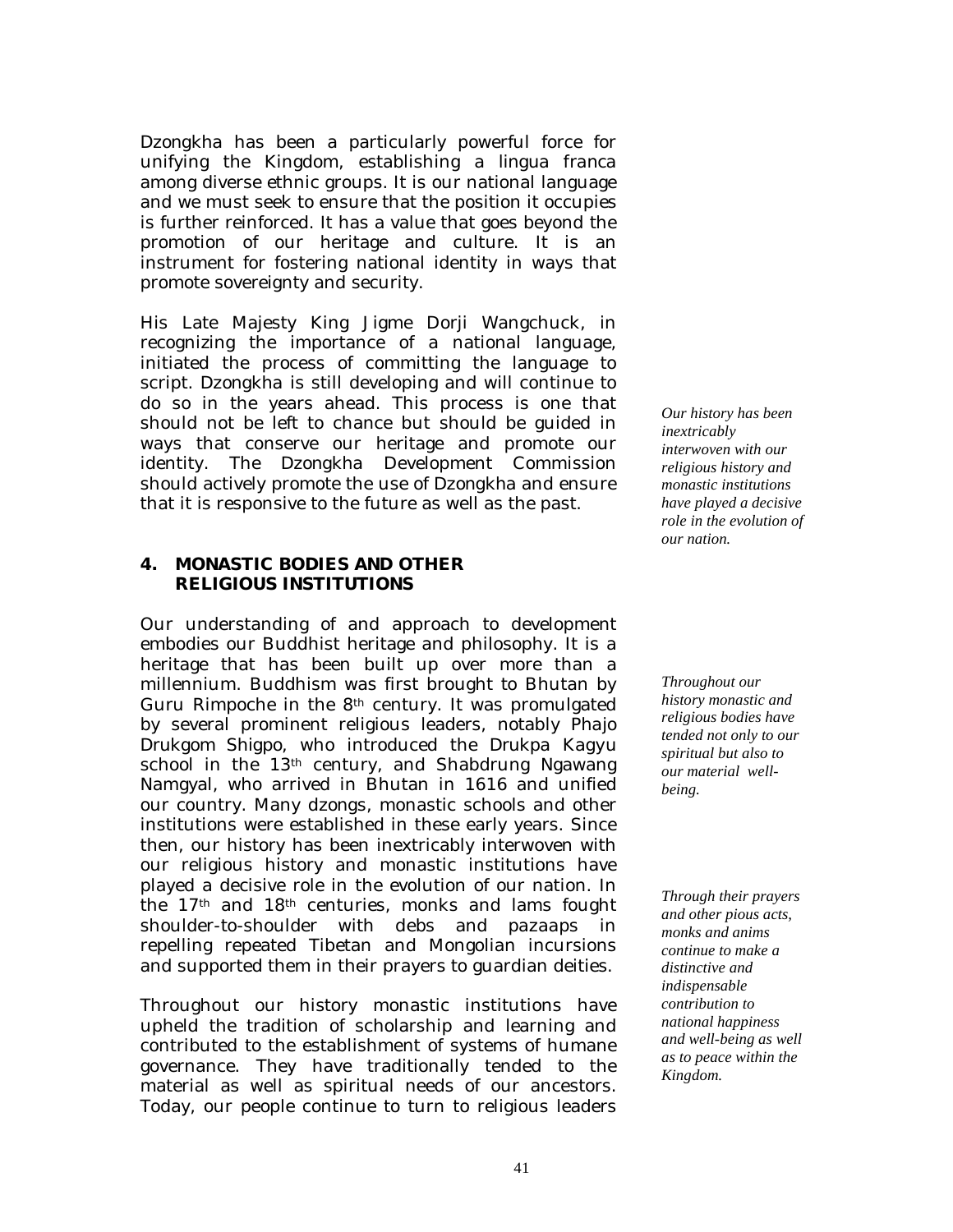for advice and guidance, not only on spiritual and religious matters but also for emotional and psychological counselling. In modern times, the Royal Government has, in full recognition of the importance of religious bodies and the role and place of Buddhism in the lives of our people, worked closely with monastic institutions in establishing, for example, new *rabdeys*, *shedas*, *rigneys*, *drubdas* and *anim goembas*.

Monastic institutions and religious bodies continue to make a distinctive contribution to our nation's development. Religious ceremonies and rituals performed in the smallest hamlets and religious centres on special days and occasions contribute to the welfare, well-being and happiness of our people as well as to peace and security within the Kingdom.

Monastic institutions are also the custodians of our religious history, stored in *dzongs*, *goembas* and *lhakhangs* and other sites and buildings throughout the Kingdom. Recognizing the importance of this heritage, His late Majesty King Jigme Dorji Wangchuck issued a Royal *kasho* to establish a library in the Thimphu aimed at bringing together important documents, making them accessible, and promoting scholarship. In recognition of the losses incurred in the past by the nation, notably the fire at Punakha *Dzong* in 1832, the earthquake of 1897, and the fire at Paro *Dzong* in 1907, His Majesty's decree bore the foresight to provide for additional locations outside the *dzong* in the event of fire or other disaster.

*Monks* and *anims* must be free, to choose a life of meditation and devotion, and to dissociate themselves from a world that, in some respects, may be alien to them. We will continue to be blessed by their prayers and they will continue to make their own distinctive contribution to our well-being and happiness. Others should be encouraged to become a more active part of society. *Monks* and *anims* are held in high esteem and treated with the utmost respect. This makes them especially qualified to provide counselling and guidance in respect of emerging social problems that are threatening to unravel the strands of our society as well as to provide support for vulnerable and disadvantaged groups. We must also look to our monastic and religious institutions to translate Buddhist principles and values into concrete guidance. There are, for example, relatively few books on Buddhism and the contemporary relevance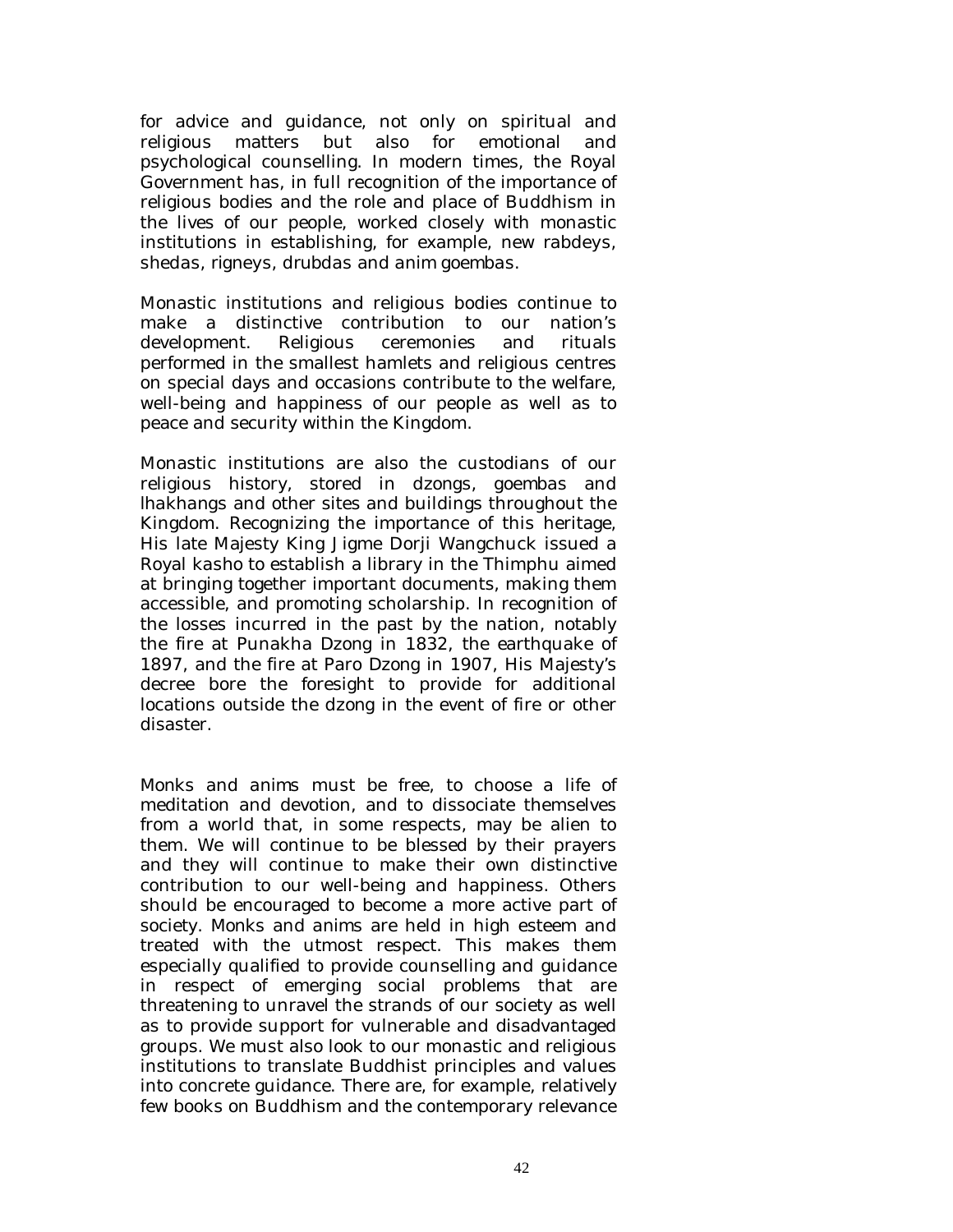of our religious history that are suitable for use in our primary and secondary schools.

There is already encouraging evidence of such initiatives. Since 1987, for example, monastic institutions have been involved in health and rural sanitation programmes. Numerous new initiatives are also under consideration. The *Dratshang* has, for example, declared its intention to support and educate the children of the poor, to induct them into their own community with the aim of increasing their self-esteem and their value to society.

The fabric that weaves together monastic institutions, secular organizations and civil society must be strengthened as a matter of deliberate policy. The fabric will become richer as a result, adding new patterns that serve to safeguard our culture and heritage and to promote the moral and ethical values upon which our society is founded.

#### **Priority Area: Culture and Heritage MILESTONES**

• Preparation of a Construction Code 2002(End 8th Plan)

- Preparation of a Culture and Heritage Act 2002(End 8th Plan)
- Inventorying of culture and folk lore of Bhutan 2007(End 9th Plan)

#### **Main Policy Instruments**

• Establishment of a Culture and Heritage Fund Launched

## **5. THE NEED FOR A CULTURE AND HERITAGE ACT AND FUND**

Our culture and heritage are too important to be left to chance. At present, we possess no legislation or comparable instruments that deals comprehensively with a subject that has so many dimensions and implications. This paucity could appropriately be addressed through the preparation of a Cultural Act.

The Cultural Act would serve a number of important purposes. It would, for example:

*We have no comprehensive legislation that deals effectively with a central issue of development strategy. We should seek to redress this through the formulation of a Cultural Act.*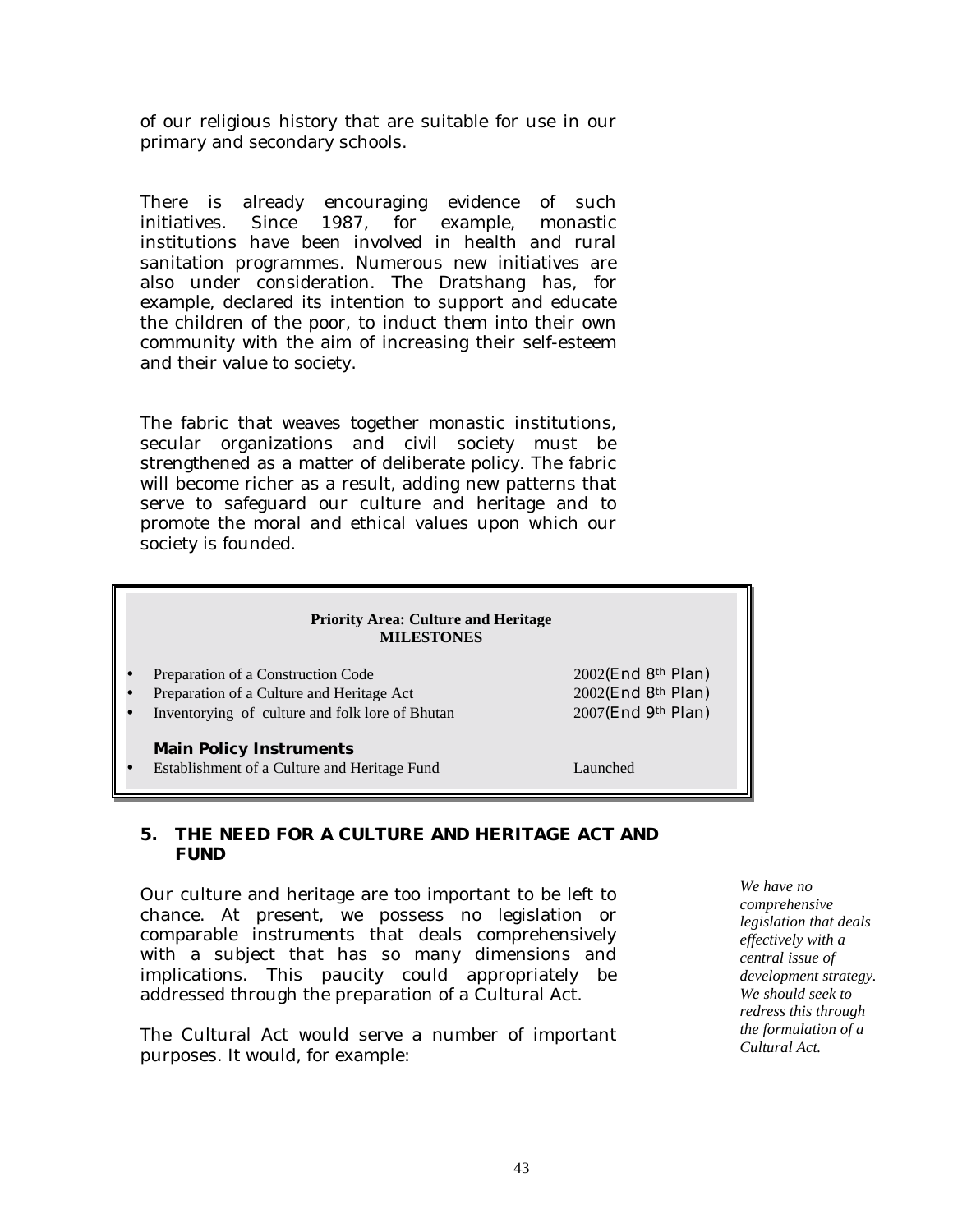- ! Elaborate objectives in respect of cultural preservation, conservation and promotion;
- ! Specify priorities in respect of the objectives formulated;
- ! Specify the responsibilities and duties of different institutions and bodies at different levels in respect of the priorities;
- ! Identify new mechanisms required to promote an understanding and appreciation of culture and heritage;
- □ Specify incentives consistent with the preservation, conservation and promotion of our culture and heritage;
- □ Specify fines and punishment for crimes committed in relation to culture and heritage

New initiatives in the area of legislation must be supported by new initiatives aimed at mobilizing the resources required for the preservation, conservation and promotion of our heritage and culture. These initiatives should include the establishment of a Cultural Fund, properly instituted and administered.

The Culture and Heritage Act and the activities financed by the Heritage Fund must contribute to the formation of a broad-based consensus on the continuing value of our heritage that can be shared by all Bhutanese. The formation of such a consensus will not emerge without conscious and more deliberate efforts designed to bring it about. They are nevertheless efforts that, if brought to a successful conclusion, could leave an indelible imprint on the further development of the Kingdom, rooting even more firmly the distinctive Bhutanese path of development in the minds and imagination of our people.

*Initiatives in the area of legislation should be supported by new initiatives in the mobilization of resources…these initiatives should include the establishment of a Cultural Fund.* 

*The Cultural Act and Cultural Fund should contribute to the formation of a broad-based consensus on the continuing values and importance of our culture and heritage*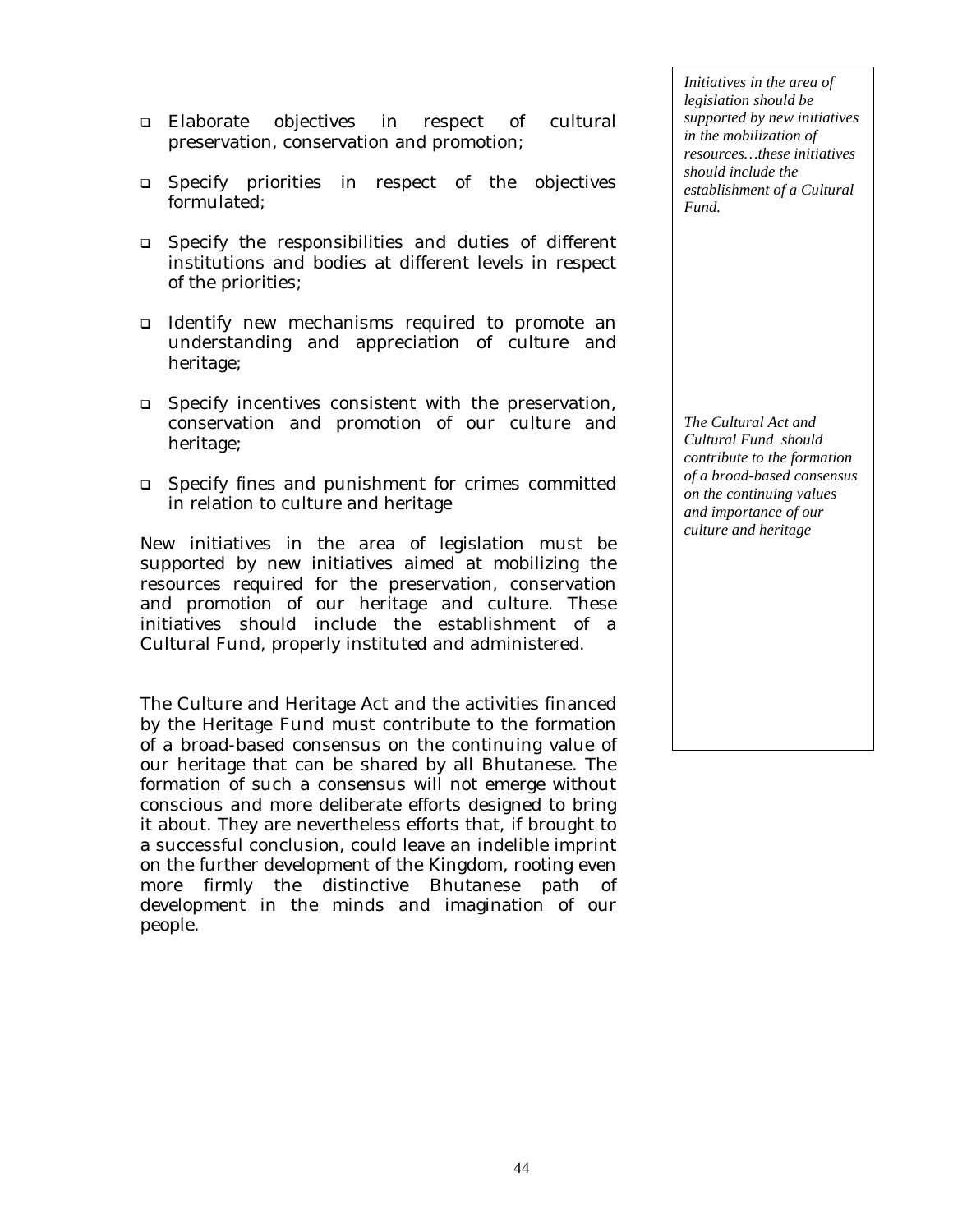*Chapter6* 

# **BALANCED AND EQUITABLE SOCIO-ECONOMIC DEVELOPMENT**

# **1. INTRODUCTION**

We will retain our commitment to balanced and equitable development, seeking to ensure that the benefits of economic and social progress to do not accrue to the few at the expense of the many. This commitment is seen as wholly consistent with the need to build a future society that is founded on the principles of justice, harmony and unity.

*A society in which the benefits of development are shared is a society that gives expression to the principles of justice, harmony and unity.* 

In seeking to achieve balanced and equitable development, we must give particular priority to four main areas of concern:

- ! Responding to the challenges posed by rapid urbanization;
- ! Ensuring equitable access to basic services and infrastructure;
- ! Responding to the needs of vulnerable and disadvantaged groups;
- □ Preventing the growth of inequalities.

# **2. URBANIZATION STRATEGY**

The face of our nation is rapidly changing. Increasing numbers of people are choosing to leave their rural homes and to migrate to urban centres. We are not yet well equipped to deal with this rapid movement of population, being still uncertain of the specific constellation of factors that are fuelling the process which may vary in different parts of the nation - and of the longer-term consequences, both positive and negative, that the process will have in both urban and rural areas. We cannot await to acquire a full understanding, nor can we allow our urban centres to be overwhelmed by the uncontrolled effects of rapid urbanization.

Of the initiatives required to deal with this situation, two are of crucial importance. The first is to ensure that we retain our commitment to improving standards of living and the quality of life in rural areas, thereby reducing *We must be prepared to meet the challenge posed by rapid urbanization.* 

*The challenge must be met by measures that respond imaginatively to both 'push' and 'pull' factors.*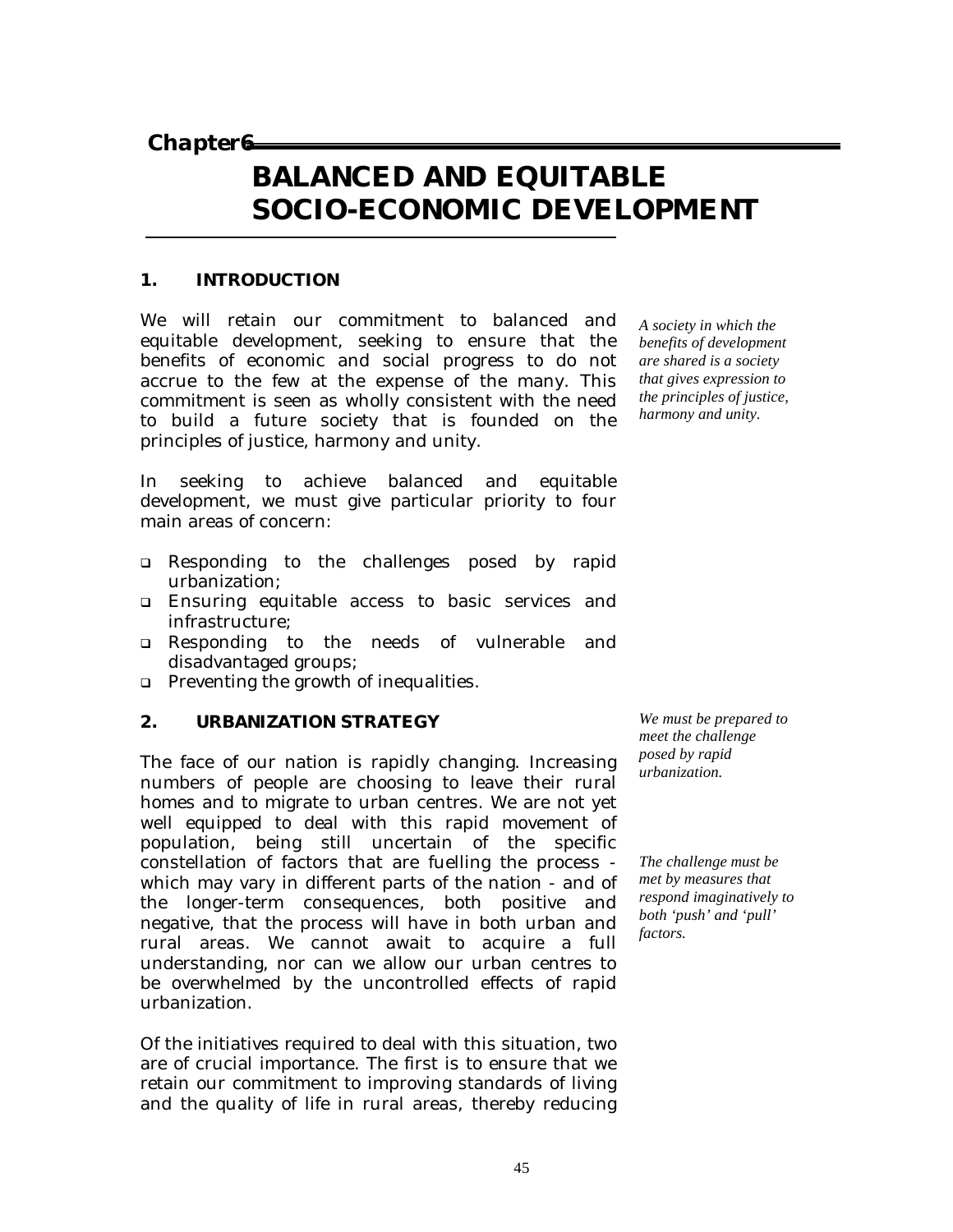the 'push' factors in migration. Farming and related activities must become more profitable and young people must perceive farming, not as a subsistence activity they associate with 'backwardness', but as a field of opportunity. The continuation of the focus on rural development and the further commercialization of agriculture are thus essential components in our urbanization strategy.

The second major initiative is the preparation of a growth centre strategy that identifies migration alternatives to Thimphu and Phuentsholing, both of which are currently growing at rates which may soon prove to be unsustainable. The growth centre strategy must meet a number of basic requirements.

- ! *First*, and most obviously, the locations selected for growth centres must provide the physical space to accommodate a growing population.
- ! *Second*, the locations selected must have an economic base that establishes the conditions required for self-sustaining growth. This requires us to take special account of the resource endowments of potential locations and of the possibilities of translating these endowments into tangible development potentials that can be exploited in the near and medium term.
- ! *Third*, full and proper consideration must be given to the potential environmental impacts of alternative locations so as to ensure that growth centres do not result in unacceptable environmental damage, for example damage that could arise from the exploitation of resource potentials.
- ! *Fourth*, the growth centre strategy must be reinforced by programmes aimed at developing the physical infrastructure, especially roads, power, water and telecommunications, required to exploit resource endowments and achieve self-sustaining growth.
- ! *Fifth*, the growth centres selected must serve as focal points for the provision of social infrastructure and services that are associated with expanded choice and the quality of life.
- ! *Sixth*, the centres should serve as focal points for government services and for programmes for the

*We must identify a small number of growth centres that…* 

*… have space for expansion…* 

*… possess an economic base that establishes conditions for selfsustaining growth…* 

*… can be developed with minimum damage to the environment…* 

*… are supported by infrastructure development…* 

*… can serve as focal points for the provision of social services…* 

*… and can serve as focal points for government services.* 

*Particular priority must be given to identifying a growth centre that can serve Eastern Bhutan*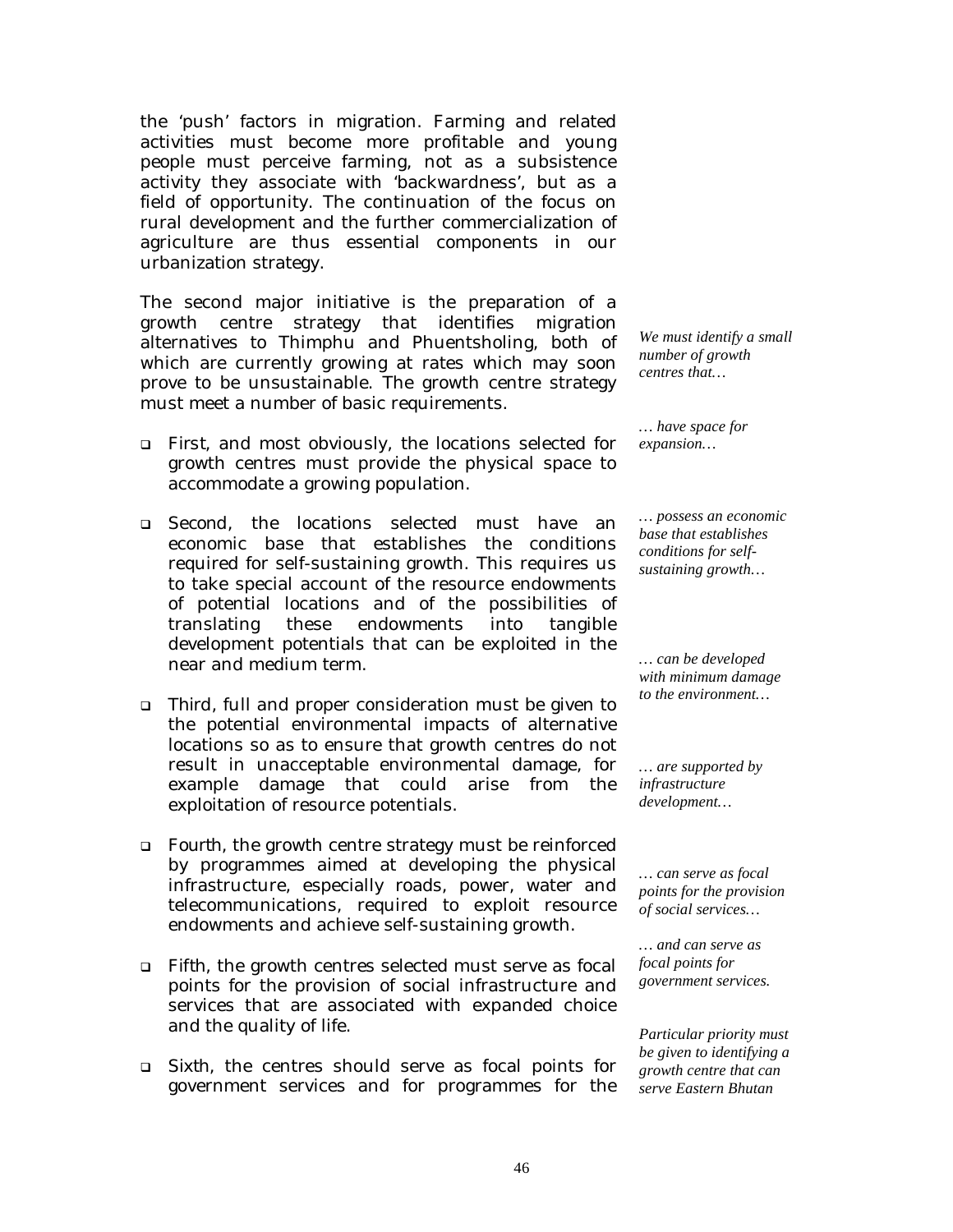decentralization of government administration from Thimphu to lower levels.

Given resource scarcities, it will neither be feasible nor desirable to seek to develop more than 3 or 4 regional growth centres. Highest priority should be accorded to the development of a growth centre in eastern Bhutan, where the distances to Thimphu and Phuentsholing are great and the density of population high, giving the region a high potential as a 'sending' area. Available resources will need to be concentrated in a small number of locations in order to achieve economies of scale, rather than spread too thinly over a larger number of centres where returns will be lower and more unpredictable. Preference will need to be given to the expansion of existing centres rather than the creation of new settlements, provided that the minimum requirements and basic conditions can be fulfilled.

The preparation of a growth centre strategy is now in and and will form part of a larger strategy for the balanced development of human settlements in Bhutan. It is clearly of the utmost importance that the strategy be finalized and implemented at the earliest opportunity if the many potential negative effects of rapid urbanization are to be minimized.

These strategies must address effectively problems relating to land markets, land registration, affordable housing and urban services that are already in existence and they must encompass measures to prevent the emergence of the slums and squatter settlements that are familiar in many other developing countries. For both Thimphu and Phuentsholing it will be necessary to think imaginatively in terms of alternatives to continuous urban growth, with its possible negative implications for the quality of both the built and natural environment. We should give consideration, for example, to such concepts as *'rurabinization'* that targets townships in the vicinity of the towns as future focal points for a pattern of urban growth in which the benefits are more broadly-based and equitably shared. Above all, it is imperative that we learn from past mistakes and do not repeat them in other urbanizing areas.

Our future strategies for human settlement development must give greater priority to achieving improvements in the quality of urban design and planning. Some towns, notably Phuentsholing, have grown without the benefit

*We must finalize feasible urban development strategies for Thimphu and Phuentsholing…* 

*… and apply innovative concepts that will ensure that the benefits of urban growth are more broadly based…* 

*…and that we learn from past mistakes and apply the lessons learned.* 

*We must give greater priority to securing measurable improvements in the quality of the built environment.* 

*The promotion of equity and the expansion of economic activity require us to enlarge access to basic infrastructure and services.*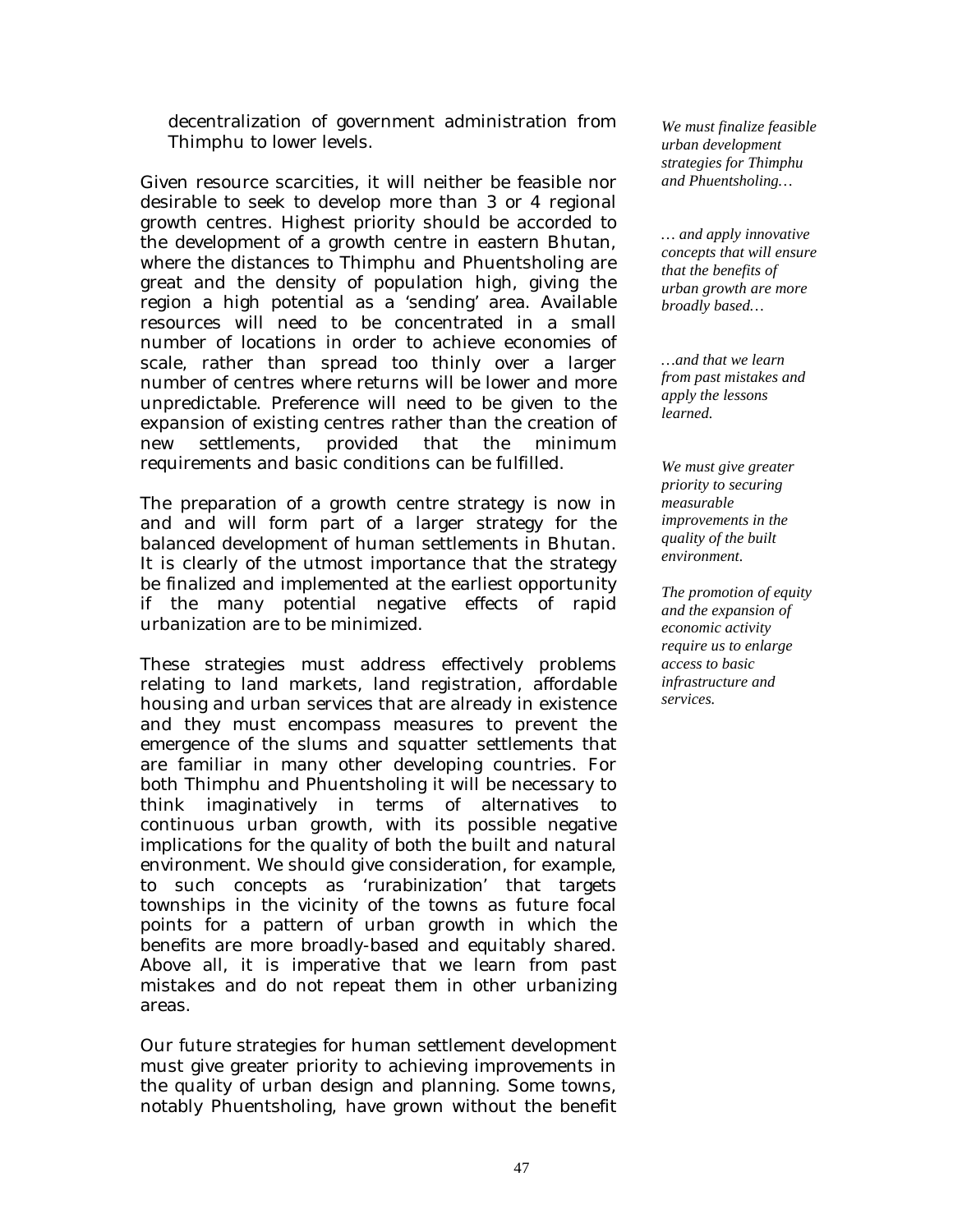of development plans and may soon reach a stage where, from an urban planning and design perspective, they are beyond repair. In seeking to achieve improvements in the quality of the built environment, we must draw inspiration not only from modern textbooks on urban planning but also from the wisdom and imagination of our traditional architects and craftsmen, promoting standards of urban design and architecture that are consistent with a distinctive Bhutanese identity.

## **3. EQUITABLE ACCESS TO BASIC SERVICES AND INFRASTRUCTURE**

Our policy of ensuring that the benefits of development are shared equitably will continue through the maintenance of programmes aimed at enlarging access to basic infrastructure and services. This is an area in which considerable progress has already been recorded and we shall seek to build on this progress in the years ahead.

Local communities irrespective of their location within the Kingdom stress the importance of roads and electricity. They serve to bring the communities out of their isolation, they enlarge access to markets and services, and they facilitate rural industrialization and, hence, the creation of productive employment outside of the RNR sector. Both are instrumental in improving both the standards of living and the quality of life in rural areas and are thus able to contribute to a reduction in rates of rural-urban migration.

Priority will also continue to be given to the rapid expansion of access to potable water and safe sanitation. Both will remain key components in our approach to achieving sustainable improvements in the health of the population and in addressing such problems as diarrhoea and skin infections which figure prominently in the nation's morbidity profile and which have been linked to the unsatisfactory hygienic situation that still prevails in large parts of the nation.

*Further progress in the field of health means that we must continue to give high priority to improving access to potable water 0and safe sanitation.*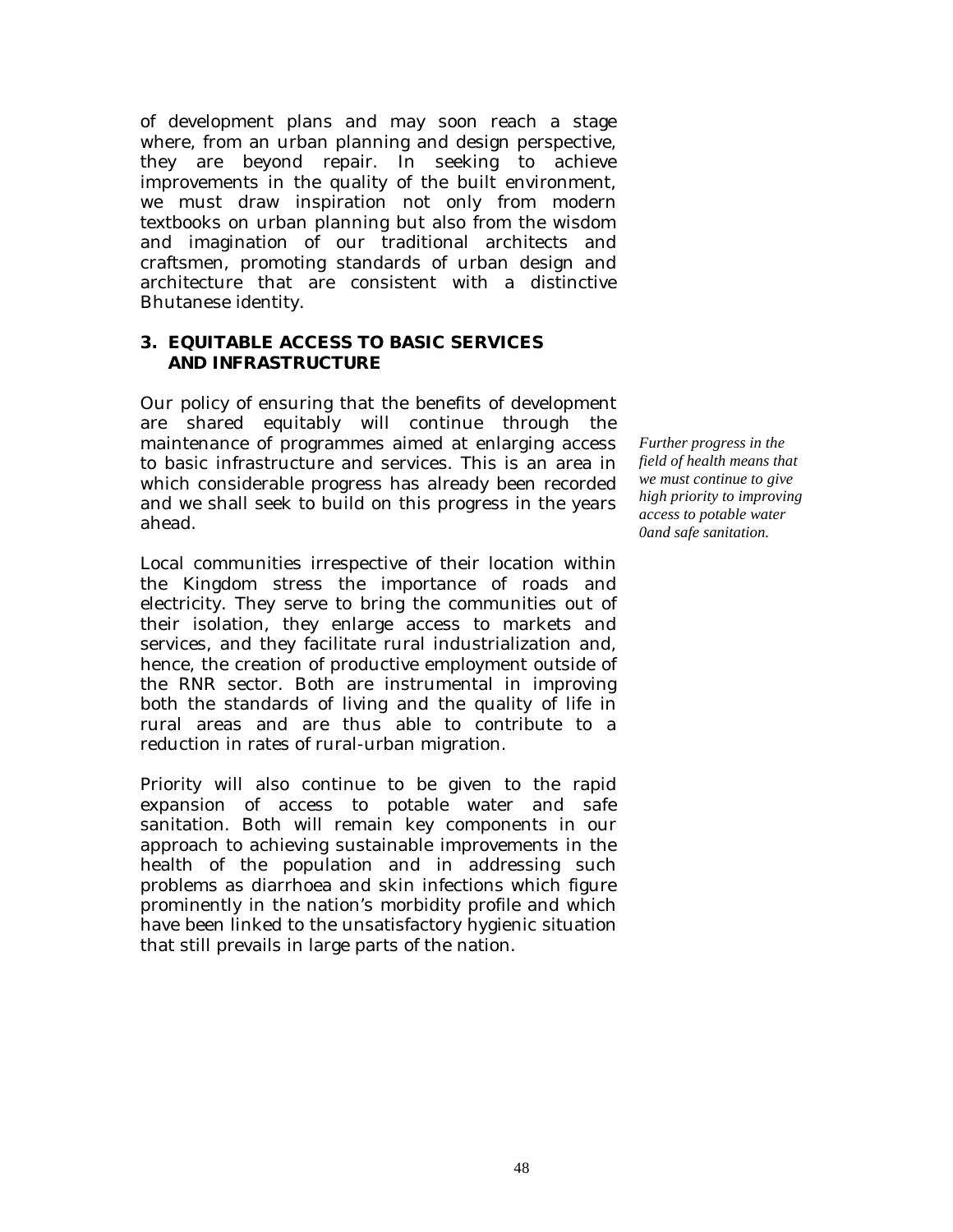# **Priority Area: Balanced and Equitable Development MILESTONES**

| Formulation of growth centre strategy                              | $2002$ (End 8 <sup>th</sup> Plan)                                                                                                                                                                                                              |  |  |  |  |
|--------------------------------------------------------------------|------------------------------------------------------------------------------------------------------------------------------------------------------------------------------------------------------------------------------------------------|--|--|--|--|
|                                                                    |                                                                                                                                                                                                                                                |  |  |  |  |
| Completion of development plans for other major towns              | 2002(End 8th Plan)                                                                                                                                                                                                                             |  |  |  |  |
| Provision of potable water supplies to 80% of the rural population | 2002(End 8th Plan)                                                                                                                                                                                                                             |  |  |  |  |
| Provision of potable water supplies to 90% of the rural population | $2007$ (End 9 <sup>th</sup> Plan)                                                                                                                                                                                                              |  |  |  |  |
| Provision of potable water supplies to 90% of the urban population | $2002$ (End 8 <sup>th</sup> Plan)                                                                                                                                                                                                              |  |  |  |  |
| Provision of safe sanitation to 75% of the rural population        | $2002$ (End 8 <sup>th</sup> Plan)                                                                                                                                                                                                              |  |  |  |  |
| Provision of safe sanitation to 90% of the rural population        | $2007$ (End 9 <sup>th</sup> Plan)                                                                                                                                                                                                              |  |  |  |  |
| Provision of electricity to 50% of the rural population            | $2012$ (End $10th$ Plan)                                                                                                                                                                                                                       |  |  |  |  |
| Provision of electricity to 75% of the rural population            | 2020(End 12th Plan)                                                                                                                                                                                                                            |  |  |  |  |
| Introduction of personal income tax (PIT)                          | 2000(8th Plan)                                                                                                                                                                                                                                 |  |  |  |  |
|                                                                    |                                                                                                                                                                                                                                                |  |  |  |  |
| <b>Main Policy Instruments</b>                                     |                                                                                                                                                                                                                                                |  |  |  |  |
|                                                                    |                                                                                                                                                                                                                                                |  |  |  |  |
| Royal Decree on Water and Sanitation, 1992/93                      | <b>Existing</b>                                                                                                                                                                                                                                |  |  |  |  |
|                                                                    |                                                                                                                                                                                                                                                |  |  |  |  |
| Rural electrification masterplan                                   | Proposed                                                                                                                                                                                                                                       |  |  |  |  |
|                                                                    | ه ا<br>Completion of urban development plans (Thimphu and Phuntsholing) 2002(End 8th Plan)<br>ه ا<br>$\bullet$<br>l.<br>l.<br>ه ا<br>ه ا<br>∣•<br>ه ا<br>ه ا<br>ه ا<br>Long-term Human Settlement Development Master Plan (1998-2020) Launched |  |  |  |  |

This Vision Statement envisages steady progress in all these areas. In two decades from now, we should seek to have achieved a situation comparable to the standards that today prevail in the industrialized countries.

# **4. VULNERABLE AND DISADVANTAGED GROUPS**

Although the benefits of development have been widely shared, we must recognize that there are still groups within our nation that have been largely by-passed by the broad-based process of social and economic progress. These groups are often disadvantaged by their remote locations and are particularly vulnerable to the uncertainties that are associated with the harsh environments in which they live. The extreme isolation of such groups greatly adds to the cost of providing even the most basic infrastructure and services and sometimes places them beyond the reach of agricultural and other extension services.

The emphasis we have chosen to place on equitable development means that we cannot ignore the predicament of particularly disadvantaged and vulnerable groups or be insensitive to their needs. New programmes are required that deliberately target them

*Some groups, especially those in remote and inaccesible regions, have been largely bypassed by the process of* 

*l d*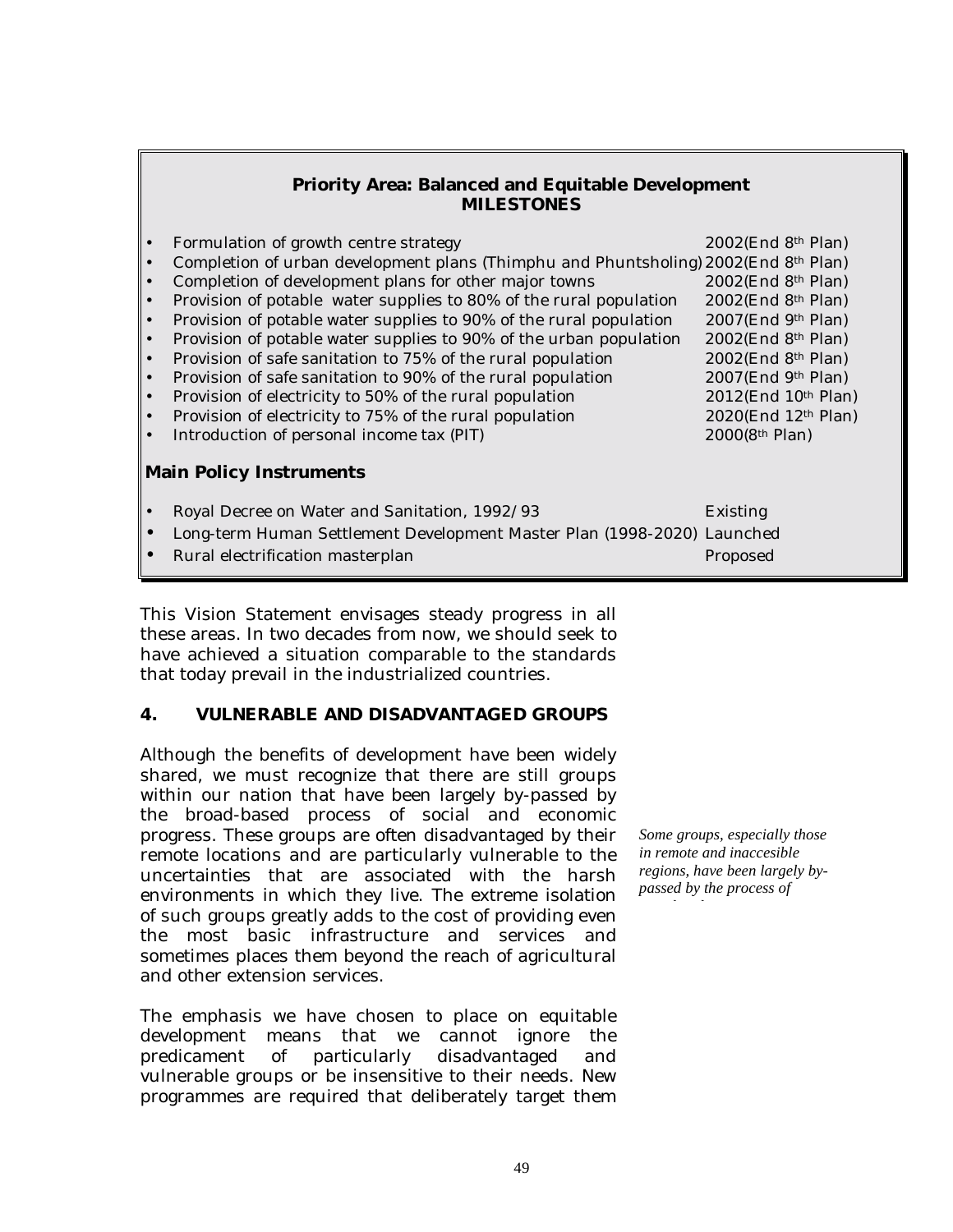and seek to bring them closer to the mainstream of the nation's development process. New initiatives that could be considered include one in which small and very isolated groups are offered new plots of land in less isolated locations in exchange for those that they currently farm. Since such groups are most likely to farm *kam-zhing*, *pang-zhing* and *tseri* land on relatively steep slopes in watershed area, such an exchange would not only prove potentially very beneficial to the groups concerned, but would also be entirely consistent with the objective of sustainable environmental development and the conservation of our natural resource base. Such an initiative would build on the positive experience already acquired with the ongoing programme of resettling populations from ecologically fragile areas.

## **5. PREVENTING THE GROWTH OF INEQUALITIES**

Bhutan has traditionally been an egalitarian society in which differences between rich and poor were never pronounced. The rewards that accrued to Bhutanese people were seldom financial but rather ceremonial, with honours bestowed by His Majesty upon distinguished individuals for services to the state and to society. The forces of modernization have tended to change this balance. Although reliable data are not available, available evidence suggests that income disparities appear to be on the increase.

With the progressive liberalization of our economy and the deliberate efforts now being made to promote entrepreneurship and private sector initiative, we must recognize that conditions are being created which could give rise to the further growth of income disparities. Such growth should be considered inconsistent with our desire to build an equitable society and with the principles of unity and social harmony.

We must thus be conscious of possible unintended sideeffects of some of the policies we have chosen to pursue. The decision to promote the growth of the private sector is not motivated by the desire to see the nation's wealth concentrated in the hands of a few, but rather to extend new opportunities to the many. We must accordingly look to the Royal Government in the years ahead to develop a progressive system of taxation that is able to contain the growth of income disparities without imposing punitive rates on our most talented and able entrepreneurs. The introduction of the personal income tax (PIT) in 2000 is also a means to contain this growing

*New initiatives are required that specifically target vulnerable and disdvanatged groups* 

*Very small and isolated groups should be offered land in exchange for the land they currently farm. This would not only benefit the groups concerned but also contribute to the attainment of environmental objectives.* 

*The liberalization of the economy and the promotion of the private sector could give rise to growing income disparities.* 

*We must develop a progressive system of income tax that contains the growth of income inequalities without penalizing our most able and talented*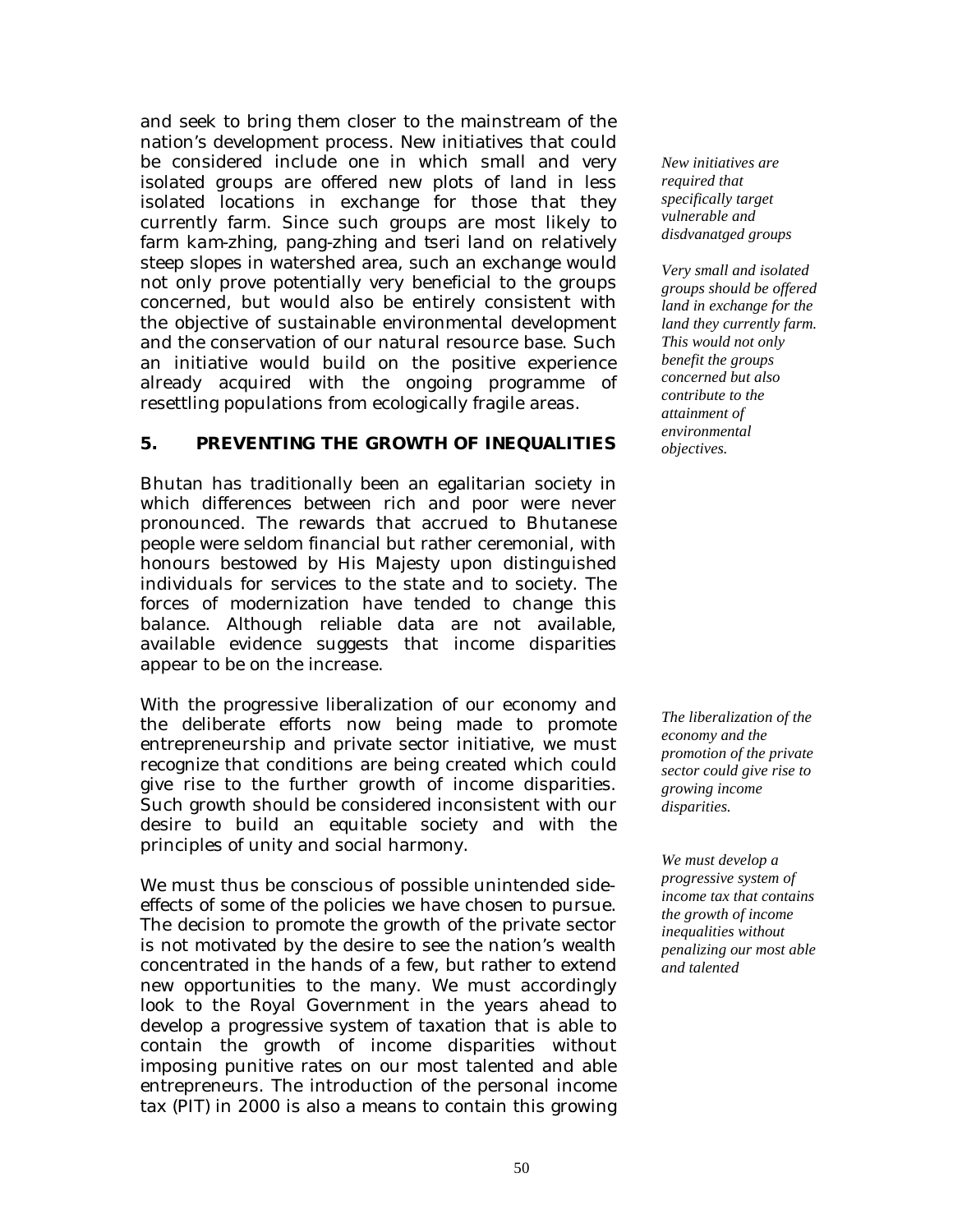disparities in the income level of the people. Such measures will enable us to sustain as the egalitarian society that we have been so far. We must also seek to maintain, to the maximum extent possible, the system that, rooted in our traditions and customs, bestows ceremonial awards and honours upon those who render distinguished services to the further development of our nation in such fields as arts, culture, sports and development.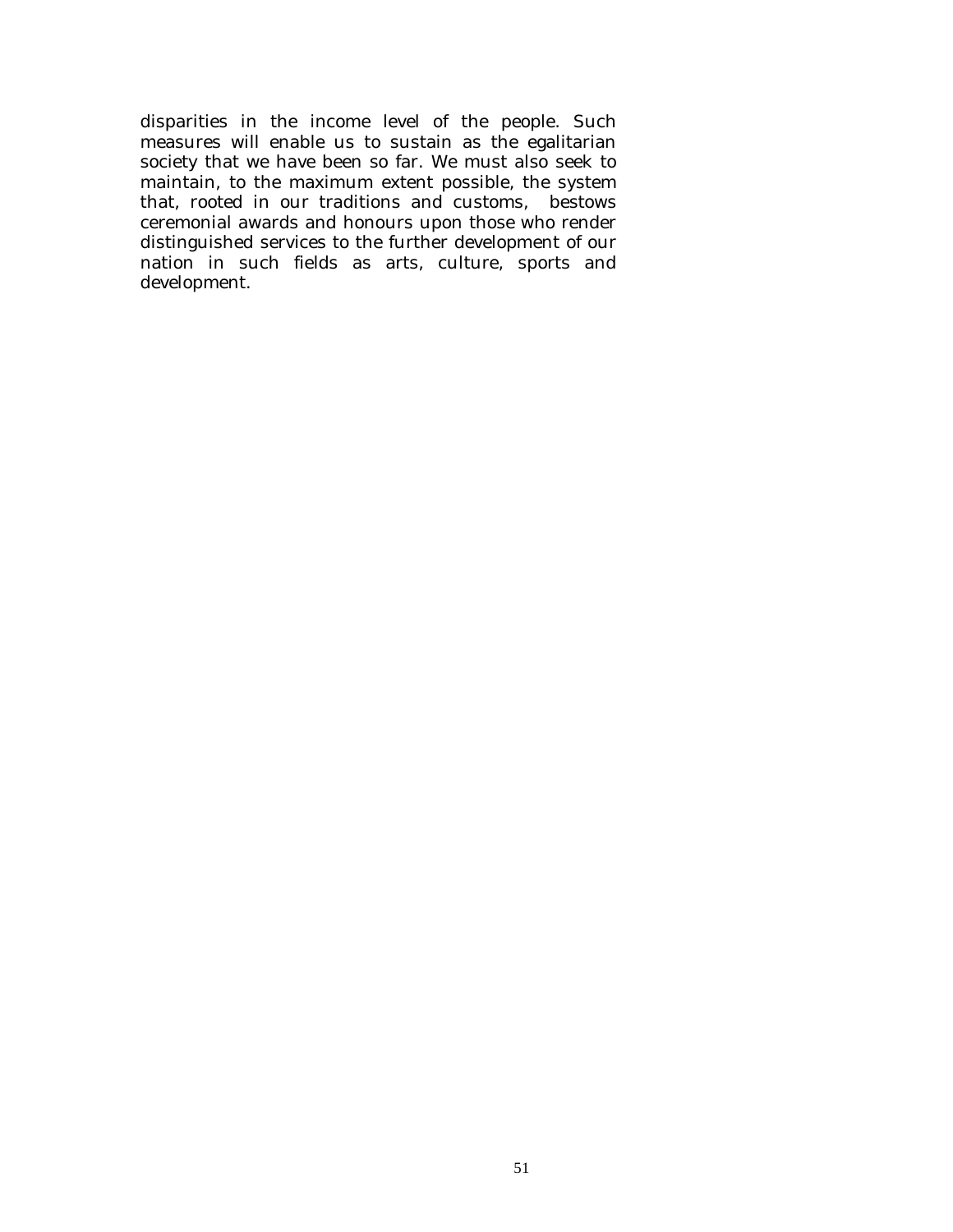*Chapter 8* 

# **GOVERNANCE**

## **1. SYSTEM OF GOVERNANCE**

Our system of governance will continue to evolve along the path we have already set out. Our system of governance is in many respects unique in the world. It is a system that provides people with direct access to the nation's monarch, and which incorporates fora in which the people's elected representatives debate and take decisions on matters of national importance, with an agenda that is based upon the concerns and aspirations of local communities. Evidence of the capacity of our system of governance for further evolution is provided by the importance accorded to decentralization aimed at further empowering local communities and at enlarging opportunities for them to share in decision-making on the future of our nation.

# **2. THE MANAGEMENT OF DEVELOPMENT**

It has been stressed in this Vision Statement that our nation stands on the threshold of new challenges more daunting than those that have confronted us in the past and that the process of development is becoming substantively more complex. This carries major implications for the way in which we should seek to plan and manage the Kingdom's future development. These implications include the following:

! *First*, we can no longer assume that the Royal Government should be held solely responsible for the nation's future development. These responsibilities should be shared and new partnerships should be formed with agents of change and development. These partnerships can and should take numerous forms in recognition of the growing complexity and the challenges faced. They should include the private sector as a means for generating self-sustaining growth; they should include the religious institutions as a means for maintaining our commitment to the spiritual and cultural dimensions of development; and they should include the growing number of

*Our system of governance must continue to evolve along Bhutanese lines, based upon time-honoured institutions and traditions.* 

*Our system of governance has demonstrated its capacity to adapt to changing needs and situations.* 

*The management of development must be progressively adapted in response to new needs and requirements. The process of change must take account of….* 

*… the reinterpretation of the role of the Royal Government as an 'enabler' of development and the need to build and strengthen partnerships with other agents and institutions…*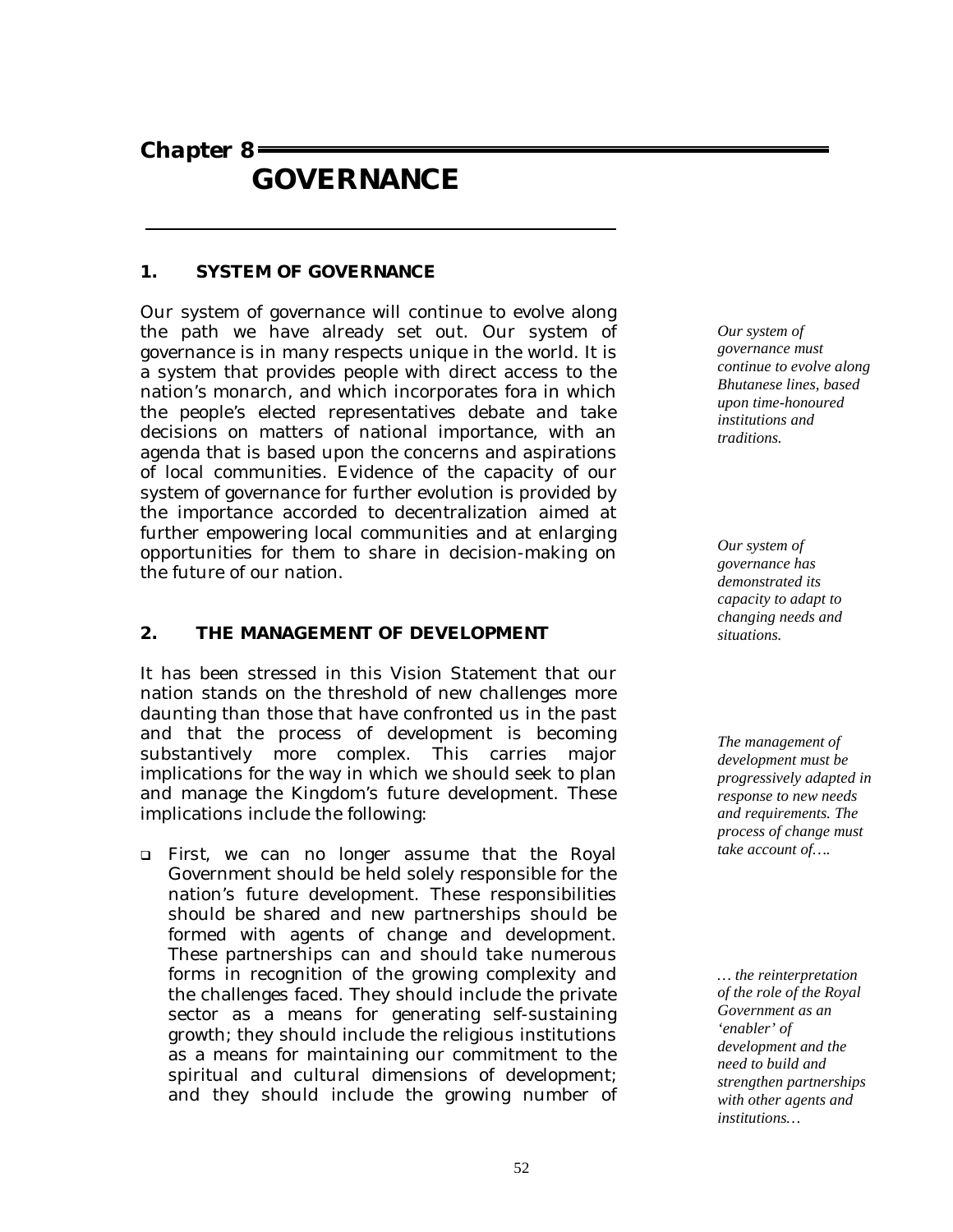national NGOs that are committed to the principles of justice, equity, social harmony and cultural and environmental conservation.

- ! *Second*, responsibilities for development must also be increasingly shared with *dzongkhags* and g*eog* administrations, and we must seek to take full advantage of the mechanisms we have created, like DYTs and GYTs, that establish fora in which our people are able to assume greater responsibility for the development of their communities, to participate in decisions that have a direct bearing on their lives and livelihoods and the future of their families and communities, and to express and share their hopes and aspirations for the future of our nation.
- ! *Third*, these positive developments require us to think increasingly in terms of the need to manage a development process, and it is the responsibility for management that should be entrusted to central authorities. Management entails the capacity to guide development in preferred directions, to monitor and evaluate the process of change, and to identify the need for remedial and corrective measures when we deviate too far from the directions we have set for the nation. Effective management also requires that full and proper attention be given to ensuring that the principles and imperatives elaborated to guide the process of development are respected and that safeguards derived from our commitment to the principles and imperatives are neither overwhelmed nor ignored.
- ! *Fourth,* we must be prepared to develop new planning and management instruments that are responsive to the challenges ahead and the demands of a development process that is becoming substantively more complex. We should demonstrate the readiness to relinquish present planning instruments, especially if it can be shown that other instruments are more responsive to future planning and management needs and requirements of the country.
- ! *Fifth*, this understanding of management is one that places a premium on the professionalism of our civil service. We must seek to ensure that this professionalism increases over time and that the civil service is able to retain many of our most talented and dedicated individuals. Although we must

*… the devolution of new powers and responsibilities to the Dzongkhag and Geog levels…* 

*… the need to strengthen capacities for the management of a development process that is becoming substantively more complex…* 

*…the need to develop and apply new planning instruments…* 

*.. the need to maintain a civil service that meets the highest standards of professionalism and is able to retain our most able and talented people…*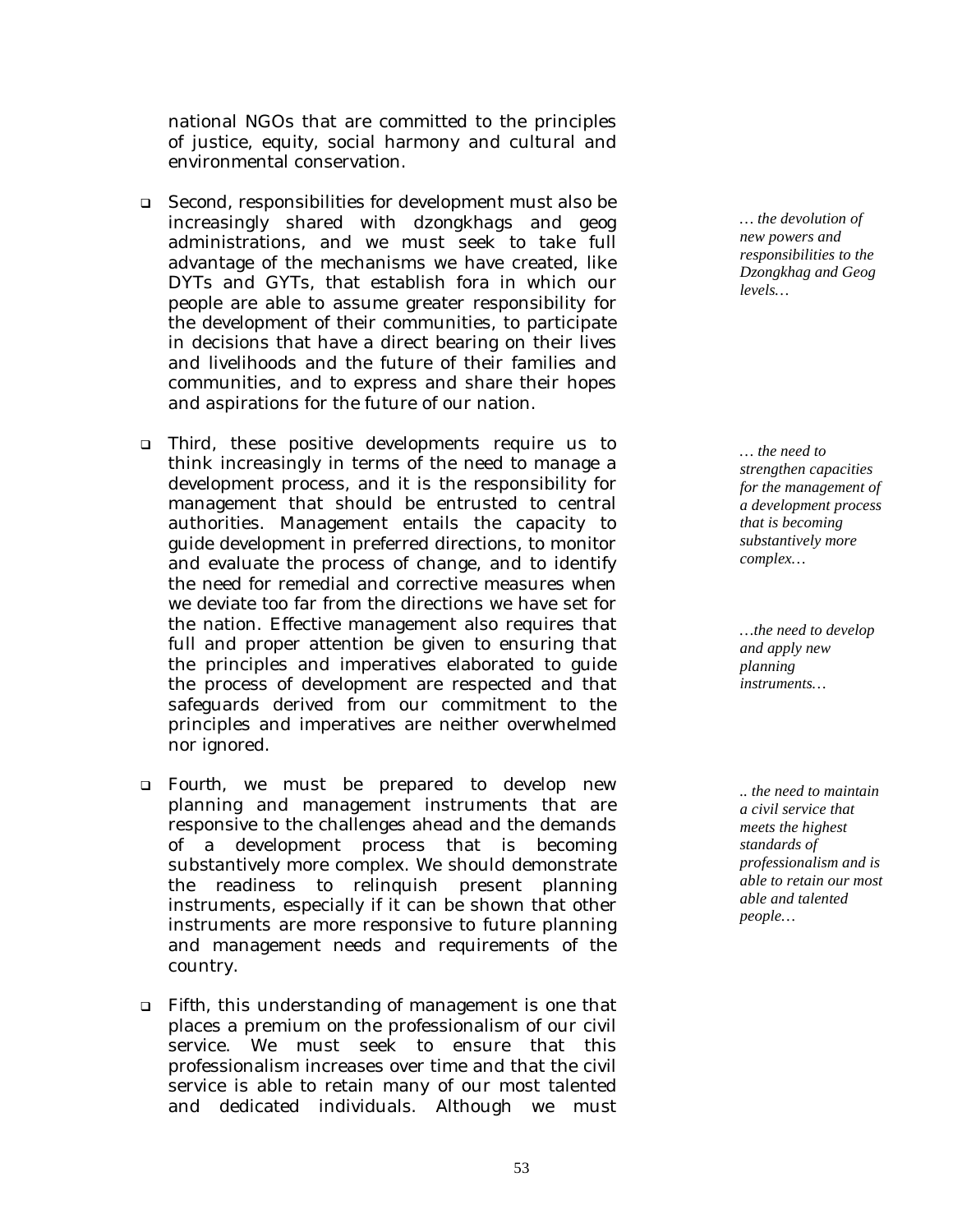maintain our commitment to a compact civil service, we must be prepared to undertake periodic restructuring so as to make it possible to induct new professionals that may be more competent than those they will replace. This will also help to ensure that well-trained and highly qualified professionals will not be lost to the nation.

- ! *Sixth*, we will be unable to exercise the management function without more concerted efforts to develop the information systems and data bases required to monitor the nation's development, to test and evaluate alternatives, and to support informed decision-making. Management must be supported by the capacity to undertake policy-relevant research on urgent development issues. This capacity is still lacking in a number of critical areas and we must seek to address this issue as a matter of priority. It would be a grave mistake if we are not able to make use of the available technologies like internet and information technology to our advantage. Priority shall be placed in developing this sector for the benefit of the business community, government offices and the general public.
- ! *Seventh*, the management of development must also take fully into account the distinctive Bhutanese path of development we have chosen to set out for ourselves. This requires us to reflect on the many implications for development and to develop and apply methodologies and procedures that sensitize development planning to the values we have chosen to place at the centre of the process of further social and economic transformation.

## **3. LAW AND JURISPRUDENCE**

The further development of our institutions must be accompanied and supported by the further development of national law and our judicial system. Both have a long history. Bhutan's first set of codified laws was promulgated by Shabdrung Ngawang Namgyal in 1651. Founded on the teachings of Buddhism, it exhorted the practice of the ten acts and devotion to the 16 pious and virtuous acts of social piety.

The absence of a colonial history prevented the introduction of alien systems of law and justice, allowing our own traditional system to develop over centuries in

*…the need for up-todate information required for forward analysis and informed decision-making….* 

*… and gives concrete expression to to the values and beliefs at the core of our development strategy.* 

*We must accord priority to the further development of national law and our judicial system.* 

*Our system of jurisprudence is based primarily on Buddhist natural law. Some western concepts, especially relating to criminal law, have served to enrich our traditional system* 

*Our system of law and jurisprudence must continue to evolve in response to the needs of a society in change. Further evolution of the system must be guided by four main principles.*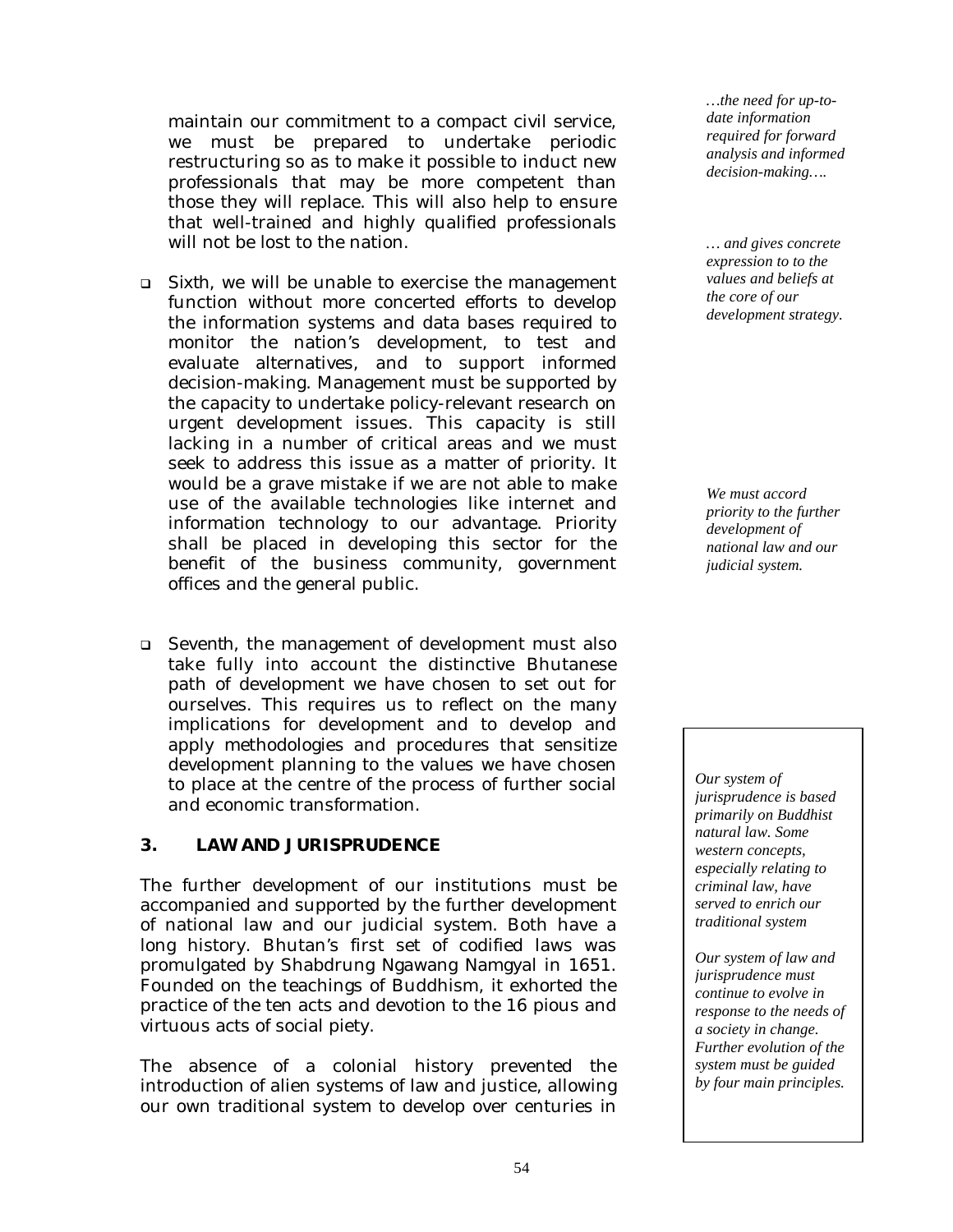response to the evolving culture and ways of life of our people. The principles of Buddhism and 'natural justice' enshrined in the laws did not alter with the passage of time, although, in more recent times, several principles and procedures of western jurisprudence, especially with regard to criminal justice, have been absorbed and have served to enrich our traditional laws.

Our traditional laws were codified in 1958 in the *Thrim Zhung Chenmo* (Supreme laws*)*, which covers almost all categories of criminal offences and penalties. With the monarch at the apex of the legal system, the *Thrim Zhung Chenmo* separated the judiciary from the executive and legislative branches of government, with the process of separation reaching its culmination in 1968 with the establishment of the High Court. Later, a separate judicial cadre was established to safeguard the independence of the judiciary and specific provisions were made in the law to prevent the executive from interfering with the judiciary.

The main priority now is to ensure that the independence of the judiciary is maintained and that the systems of law and jurisprudence continue to evolve in response to the needs of a society in development. The further evolution must be guided by four main principles:

- ! All Bhutanese have equal and unimpeded access to the law and legal process;
- □ The legal system is able to dispense justice swiftly and efficiently;
- □ The judiciary is able to perform its tasks and execute its responsibilities with the highest degree of professionalism;
- □ Law must be accepted by all Bhutanese as being fair, responsive and relevant.
- ! In order to deliver justice, the mechanism to implement the law must be strengthened.

Our system of law has traditionally been retroactive, responding to changes within society and to emerging needs. Given the nation's rapid pace of development, we must seek to ensure that law is, wherever possible and appropriate, proactive in terms of its capacity to anticipate change and the legal instruments required to

*We must ensure that our law-making process becomes more proactive in terms of capacities to anticipate change and the legal instruments required to deal with it.*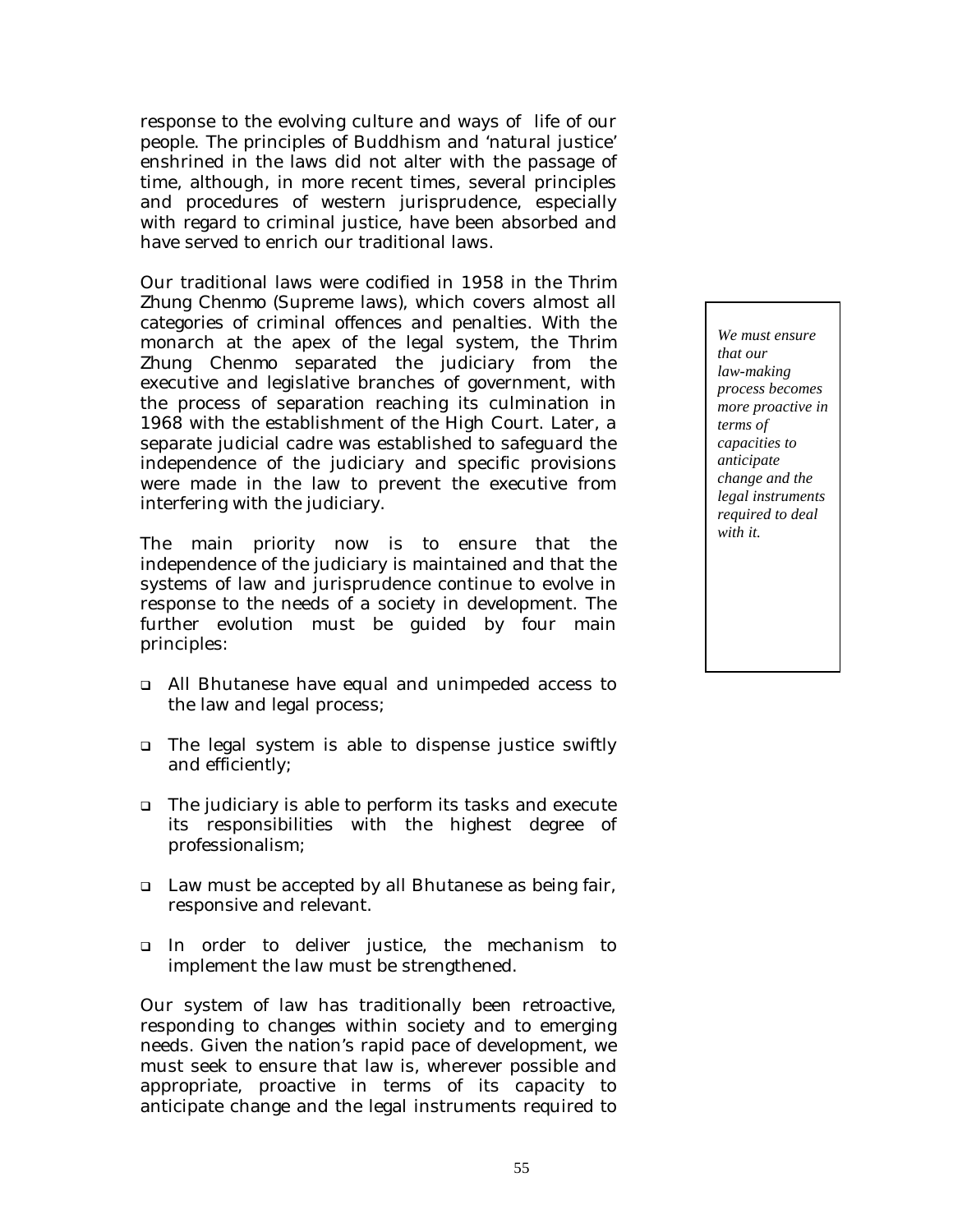deal with it. This implies that the further evolution of our traditional system of law must be supported by measures to enlarge our capacity to undertake actionoriented research on law and jurisprudence, with the aim of identifying ways in which systems that remain anchored in Buddhist principles, beliefs and values can maintain their relevance as a positive force for change in the next millennium.

## **4. DECENTRALIZATION AND PARTICIPATION**

We have established a system of decentralized decisionmaking on development that, in some respects, is unique to the world. Under this system, issues identified at the local level can become the subject of debate in the *Tshogdu*, the nation's highest elected decision-making body, and needs articulated at the local level are linked to development planing at the national level. The task before us now is to further develop the system in ways that build real autonomy at especially the *dzongkhag* and *geog* levels, with due to consideration to the requirements of administrative efficiency, transparency and accountability. Priorities must be defined to include the following:

- ! *First*, the autonomy of the *dzongkhags* must be enlarged and their capacities strengthened to formulate, implement, monitor and evaluate development policies and programmes, especially at the DYT and GYT level. Higher priority should be accorded to the transfer of appropriately qualified government officials from the central to the lower levels so as to facilitate the process.
- ! *Second*, line ministries at the central level must be progressively reorganized to enable them to support capacity development at the *dzongkhag* and *geog* levels. As capacities at lower levels are strengthened, the role of line ministries must be redefined to stress the importance of regulation, coordination, and research rather than of plan and programme implementation.
- ! *Third*, autonomy building and capacity development at the *dzongkhag* and g*eog* levels must be accompanied by the transfer of financial responsibilities. This will best be achieved by the award of block grants to *dzongkhags* that will have the authority to decide on how such grants should be used. Decision-making on the use of block grants

*The system of decentralization must be further developed, with highest priority being accorded to…* 

*…further strengthening the autonomy and capacity of the Dzongkhags…* 

*… the reorientation of line ministries to enable them to better support the process of decentralization…* 

*…the progressive transfer of financial responsibilities to the dzongkhag and geog levels…*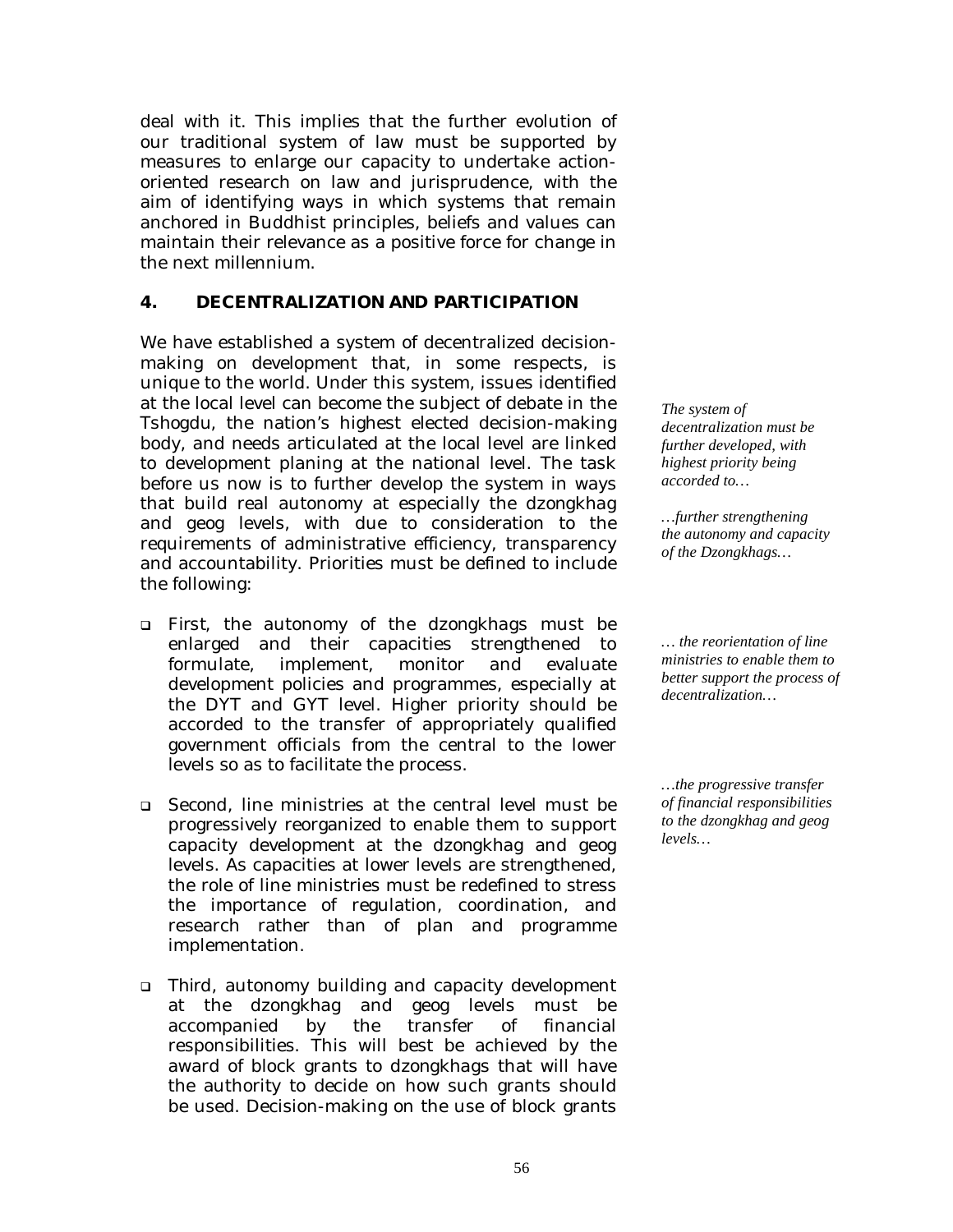would need to be approved by DYTs and GYTs and supported by strict adherence to procedures that ensure full transparency and accountability. The possibility should also be examined of providing *dzongkhags* with the powers required to enable them to mobilize their own financial resources, although measures would be required to ensure that *dzongkhags* with low levels of economic activity are not disadvantaged by such arrangements. High priority must also be accorded to the devolution of financial responsibility from the dzongkhag to the geog level, building on the initiatives already taken in this area.

#### **Priority Area: Decentralization and Participation MILESTONES**

| Enhanced capacity of DYTs and GYTs to prepare plans $2005(9thPlan)$<br>$\bullet$<br>Introduce Geog development funds in all Dzongkhags<br>$\bullet$<br>Operationalize Geog development funds in 100 Geogs<br>Operational Local Development Funds in all Geogs<br>$\bullet$<br>Establishment of well-equipped Gup offices in all Geogs 2007(End 9th Plan)<br>Establishment of M&E system for the country<br>$\bullet$<br>Financial practice and guidelines for Geog Funds<br>$\bullet$<br>Revision of decentralization guidelines<br><b>Main Policy Instruments</b> | $2017$ (End $11th$ Plan)<br>$2007$ (End 9 <sup>th</sup> Plan)<br>$2012$ (End $10th$ Plan)<br>$2002$ (End $8th$ Plan)<br>$2007$ (End 9 <sup>th</sup> Plan)<br>$2002$ (End $8th$ Plan) |
|--------------------------------------------------------------------------------------------------------------------------------------------------------------------------------------------------------------------------------------------------------------------------------------------------------------------------------------------------------------------------------------------------------------------------------------------------------------------------------------------------------------------------------------------------------------------|--------------------------------------------------------------------------------------------------------------------------------------------------------------------------------------|
| DYT Chatrims, 1981<br>$\bullet$<br>GYT Chatrims, 1992<br>$\bullet$<br>Decentralization Guidelines, 1993<br>Revision of above Chatrims and Guidelines                                                                                                                                                                                                                                                                                                                                                                                                               | Existing<br><b>Existing</b><br><b>Existing</b><br>Proposed                                                                                                                           |

- ! *Fourth*, administrative and financial powers should be transferred to *dzongkhags* to enable them to recruit support cadres, while the decisions on the recruitment of professional cadres continuing to be taken at the central level, thus devolving some authorities to them.
- ! *Fifth*, the office of the *Gup* must be strengthened to enable it to take on new roles and responsibilities, with priority being given to the development of

*… providing dzongkhags with responsibilities for the recruitment of some staff…..*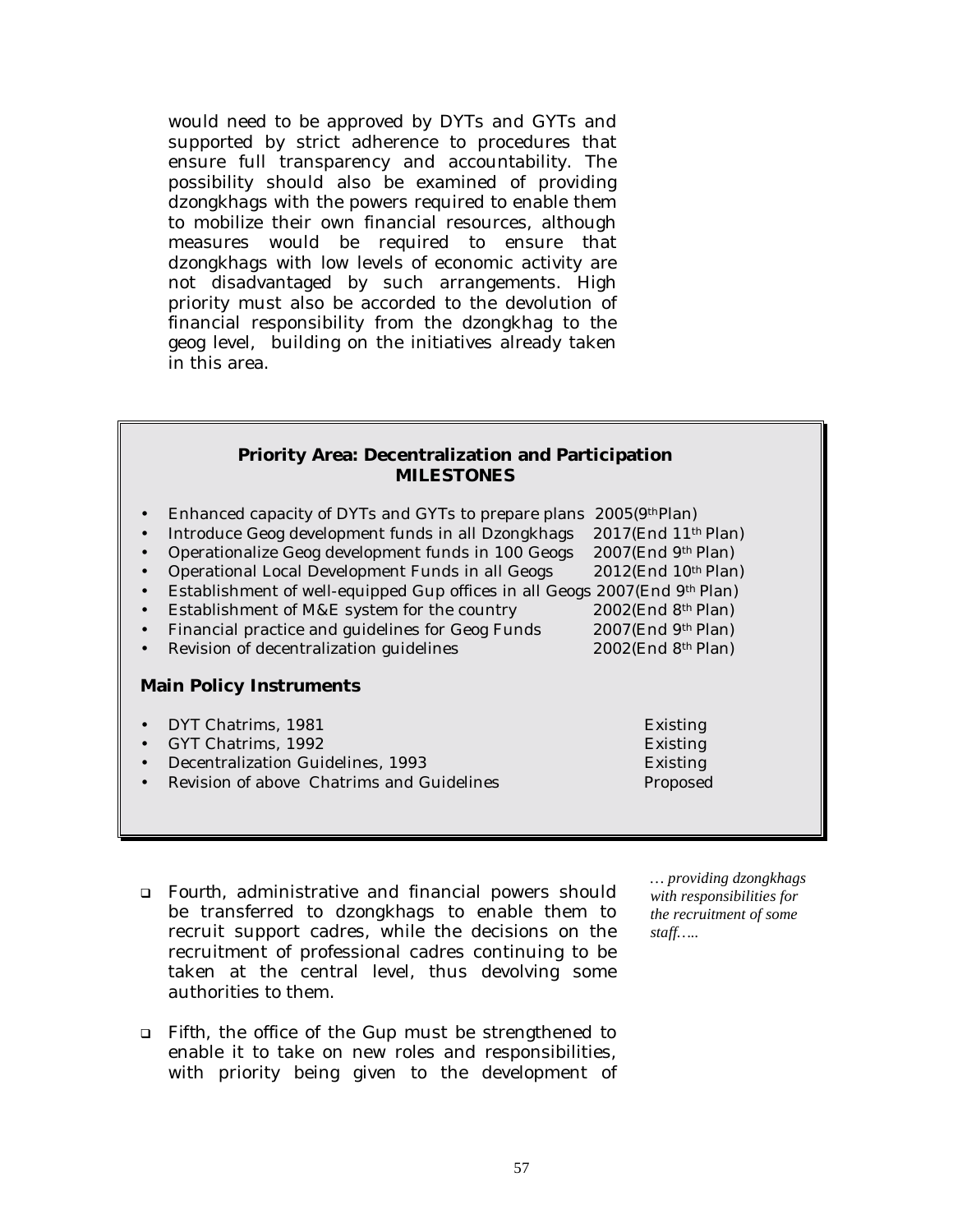*… strengthening the office of the Gup…* 

capacities for management, administration and accounting in accordance with specified criteria.

- ! *Sixth*, since local communities are in the best position to articulate their needs, new mechanisms should be established that serve to enlarge the decision-making powers of GYTs on local development issues.
- ! *Seventh,* existing mechanisms should be strengthened and new ones created that eventually enable local communities to take charge of the development process at the local level. The mechanisms should encourage the view that local communities 'own' the development process, thereby reducing their reliance on the Royal Government as the main agent of development.
- ! *Eightth,* the DYT and GYT Chatrims and the Decentralization Guidelines should be reviewed to identify areas in which modification or expansion are required. If necessary, we must be prepared to formulate and adopt new guidelines that are able to provide a more positive stimulus to decentralization, participation and empowerment.

## **4. HUMAN RESOURCES DEVELOPMENT**

The future pace of institutional development will continue to be linked to the pace of human resources development (HRD). HRD is an area that has traditionally been accorded high priority and, since 1961, around 7,000 Bhutanese have been trained in overseas institutions. During the past five years, the nation's supply of trained manpower has grown at an annual rate of 400 nationals trained in foreign institutions and 500 completing courses at national training institutions. Despite this progress, the Kingdom's development continues to be hampered by critical skills shortages in a large number of areas, and this finds expression in a continuing reliance on expatriates, especially in the private sector.

Strategies will continue to be guided by the Human Resources Development Master Plan prepared for the period 1997-2002, which is presently being revised to cover a 20-year period up to 2020. This Vision Statement points to several important additional priorities for the next two decades.

*…enlarging the decision-making powers of GYTs…* 

*… the development of mechanisms that enable local communities to 'own' the development process…* 

*… the formation of users' and producers' associations…* 

*…and review , when necessary, the Chatrims and Guidelines.* 

*Our strategy for the critically important field of human resources development will continue to be guided by our Human Resources Master plan.* 

*The provisions of the Master plan must be reviewed to take account of…*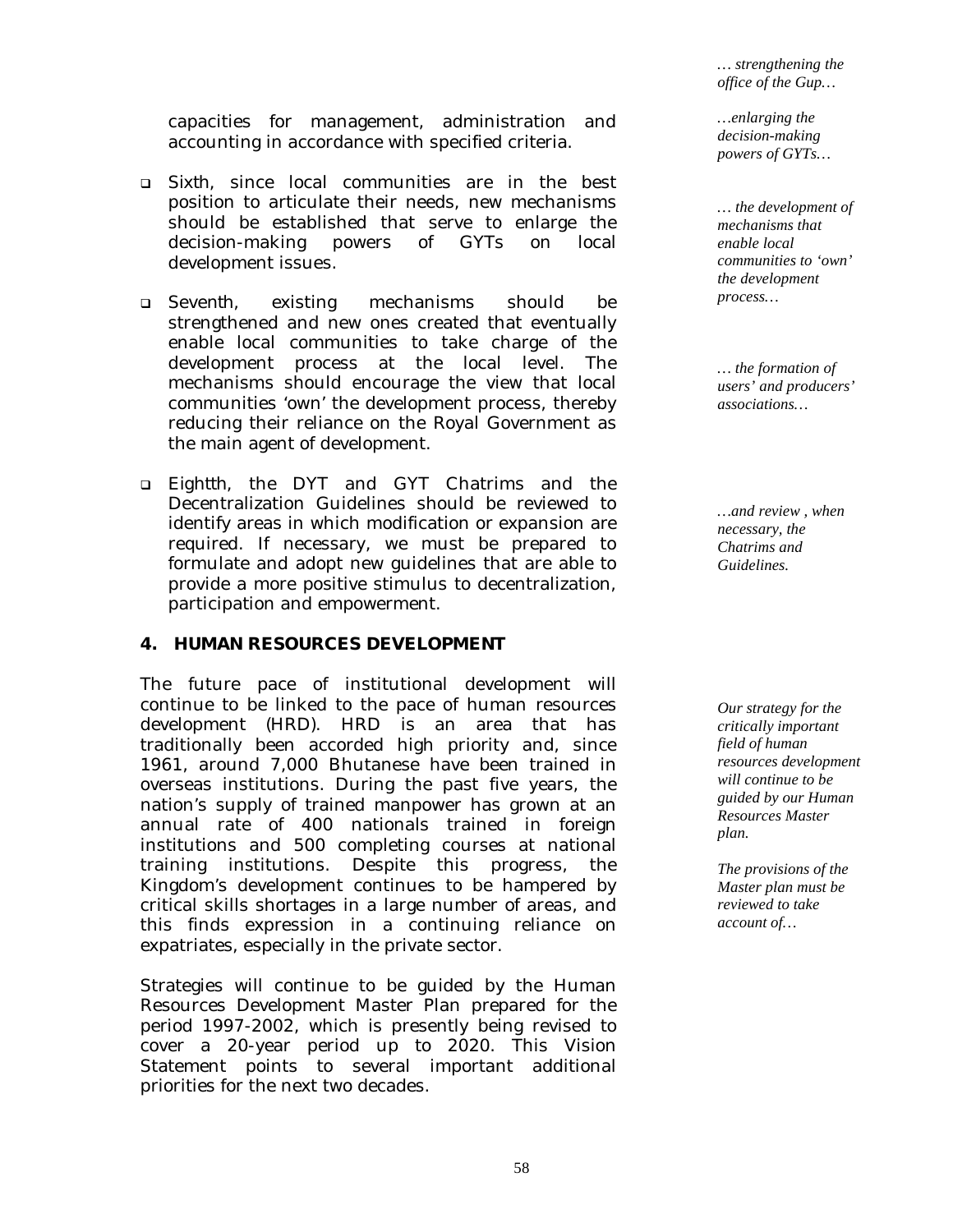- ! *First*, the HRD Master Plan provides for 'training slots' for individuals for future induction into the public and private sectors. There may be those who should be considered for overseas training who may be difficult to place within these sectors. This could apply, for example, to representatives of monastic institutions as well as the wider community.
- ! Second, our HRD Master Plans have so far been largely concerned with supply-side problems and the placement of Bhutanese in especially overseas training institutions with the aim of overcoming supply constraints. This emphasis needs to be complemented by manpower planning that takes more fully into account demand problems arising from the growth of the labour force and the need to create productive employment for ever-larger numbers of young people. New initiatives are urgently required to address perceived imbalances in supply and demand side considerations.

*…the overseas training needs of monastic and religious institutions…* 

*… demand side problems arising from the need to create productive employment….*

#### **Priority Area: Human Resources Development MILESTONES**

| • Establishment of University of Bhutan<br>Fully developed capacity of RIM for management training<br>$\bullet$<br>• Establishment of Deothang Engineering College<br>• Establishment of independent unit for manpower planning | 2007(End 9th Plan)<br>$2007$ (End 9th Plan)<br>2002 (End 8th Plan)<br>$2002$ (End 8 <sup>th</sup> Plan) |
|---------------------------------------------------------------------------------------------------------------------------------------------------------------------------------------------------------------------------------|---------------------------------------------------------------------------------------------------------|
| <b>Main Policy Instruments</b>                                                                                                                                                                                                  |                                                                                                         |
| • Human Resources Development Master Plan (1997-2020)<br>• Long-term Manpower Development Plan                                                                                                                                  | Existing<br>Proposed                                                                                    |

! *Third*, HRD and manpower planning must be based upon a longer-term vision for the nation's development that has so far been lacking. Explicit choices still have to be made, for example, on the precise path of industrialization that we intend to follow. Should this path stress the importance of 'high-tech' industries linked to the sustainable exploitation of our natural resource base, this choice must, given the long lead times required for training, be reflected at the earliest stage in our HRD and manpower planning policies.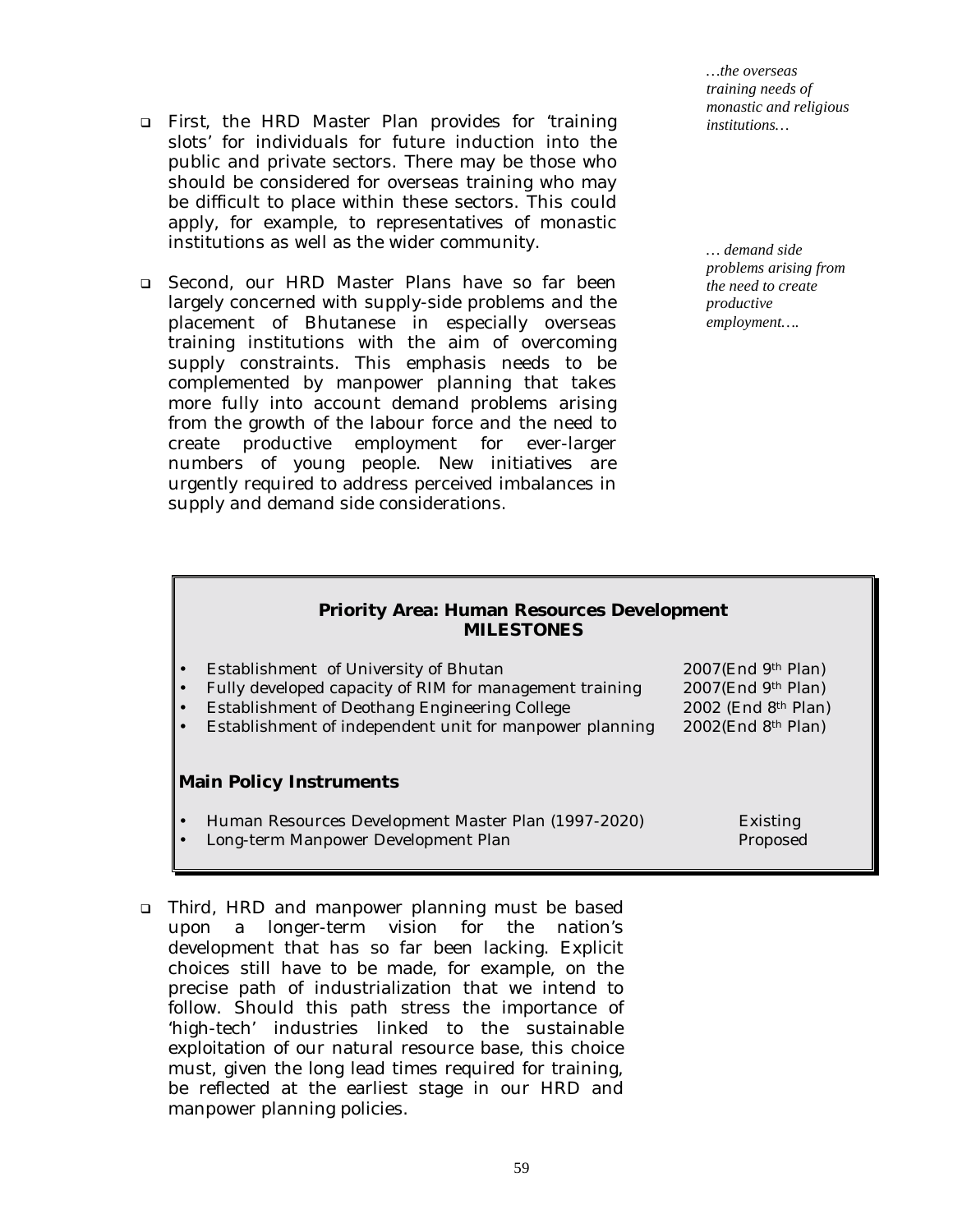! *Fourth*, an important part of our perspective for HRD has inevitably and necessarily been oriented towards overseas training institutions. However, it is essential that we think increasingly in terms of developing our own 'centres of excellence' and of the infrastructure and supporting arrangements, including twinning and cooperative relations with overseas universities and research centres, required to make them a reality. As a minimum, we must start preparing now for the establishment of a National University that is able to meet not only our own needs but also those existing in the region and even further afield. The notion of a 'centre of excellence' would require our National University to acquire an international reputation for opportunities offered for Buddhist studies and studies linked in theoretical and practical ways to our rich biodiversity.

## **6. RESOURCE MOBILIZATION AND DEVELOPMENT FINANCING**

Although we are fully committed to financing the further development of our Kingdom entirely from our own resources, we must recognize that this will not be possible until the next century. From a time in which virtually all our recurrent and capital expenditures were financed through foreign aid, we have progressed to a situation in which we are able to finance our growing recurrent expenditures from our resources, and we must continue to look to our development partners for assistance in the financing of development expenditures.

We expect this situation to change dramatically when new large hydropower schemes come on stream in 2006 and thereafter. However, this should not prevent us from exploring every avenue of domestic resource mobilization so as to enable us to reduce our reliance on external assistance. Although the nation's tax base is recognized as being very narrow and inelastic, we have already recorded considerable progress in this area.

In an effort to increase this growth rate, we have already embarked on a major programme of tax reform. The traditional salary tax levied on civil service employees has been replaced by a broader-based system of income tax that will draw others into the tax net. We are also examining the desirability and feasibility of introducing a sales tax on goods and services and property tax. The possibility is also being examined of revising the

*…and the need to develop our own 'centres of excellence', especially a National University* 

*… the longer-term needs of the economy arising from our choice of industrialization strategy…* 

*We must systematically explore new sources of revenues and be prepared to levy user fees for services on the growing numbers of people with the capacity to pay.*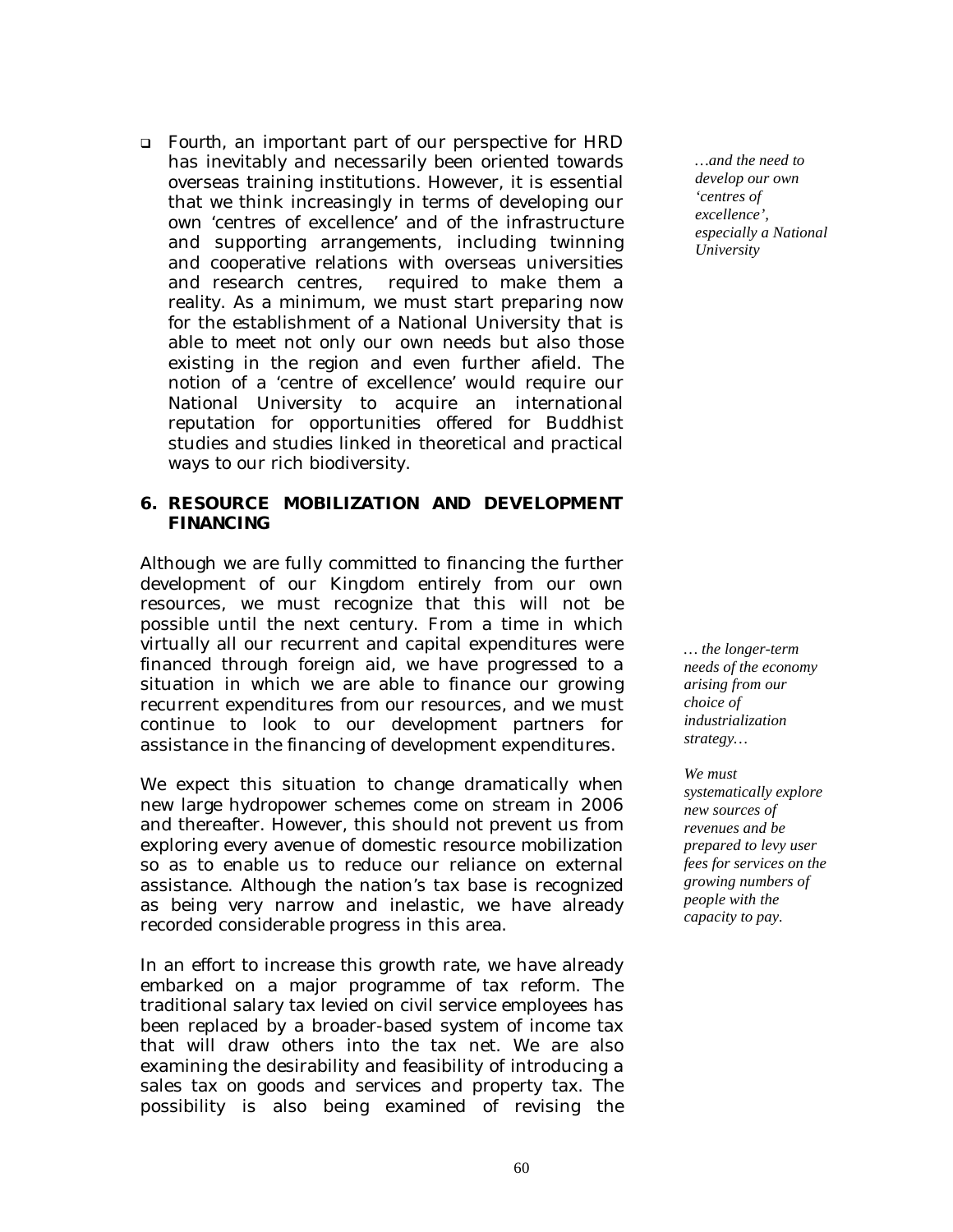structure of royalties on forestry products and of levying user fees for social services, notably health and education, on those who are able to pay. It is also time for us to consider privatizing some health and education services in recognition of the fact there are growing numbers of Bhutanese who are today able to bear the full costs of these services. The policies being actively pursued to promote the private sector can also be expected to extend and deepen the nation's tax base.

While the measures presently under review can be expected to contribute to the growth of the revenues required to sustain the pace of the nation's development, they are unlikely to have a significant impact on the need for external assistance in the short and medium term. We will accordingly continue to seek the assistance of the nation's development partners and will accord priority to the development of relationships based upon mutual respect, trust, openness, transparency and predictability. At the same time we will enhance our effort in mobilizing the domestic resource wherever possible. This shall be vigorously pursued through our financial institutions as they are mandated to stimulate the economic growth of the country.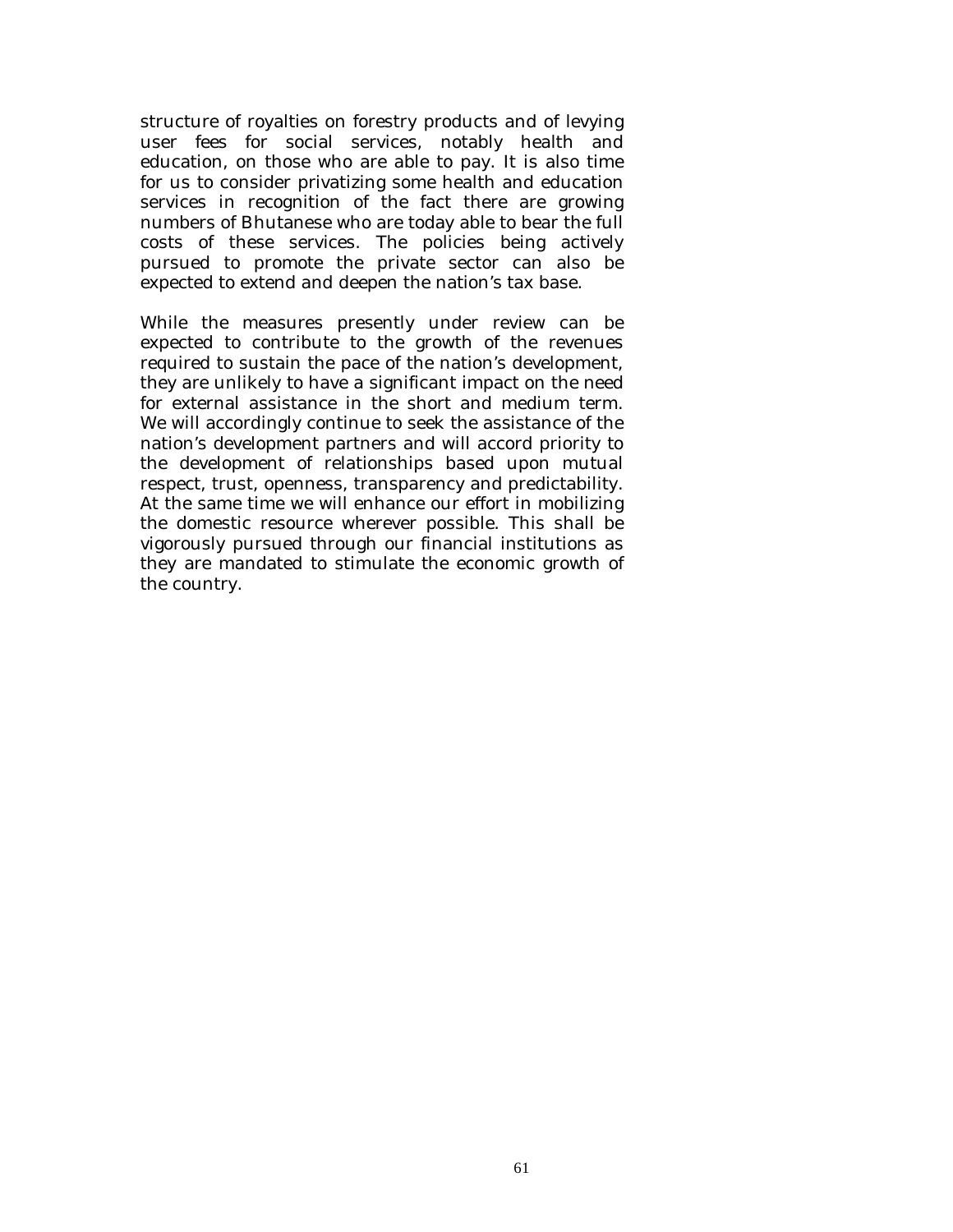*Chapter 8* 

# **ENVIRONMENTALLY SUSTAINABLE DEVELOPMENT**

# **1. CHANGING PERCEPTIONS AND ATTITUDES**

Our approach to the environment has traditionally been anchored in our Buddhist beliefs and values. We not only respected nature, we also conferred upon it a living mysticism. Places were identified with deities, divinities and spirits, and a large part of the landscape was mapped in such terms in our minds.

We must recognize that some of the measures that we have taken to protect and preserve the environment and biodiversity may also have contributed to the erosion. The establishment of nature reserves and protected areas has introduced lines of demarcation between humans and nature that formerly never existed. The introduction of rules and regulations that must be respected have stripped some locations of their mysticism and prevented the communion with nature that was once common. Our belief that we should manage our biodiversity and environment in accordance with international standards may have unwittingly contributed to a hardening of traditional attitudes, perceptions and values.

The further erosion of our traditional perception and understanding of our place in natural systems carries potentially disturbing consequences for the environment. It may be a shorter step than we might care to imagine from seeing ourselves as part of a living world to seeing it as a source of wealth and as a resource base to be exploited for immediate gain - a step that would undermine the whole ethos and ethics of conservation. We must be ever-conscious of this danger. It can only be addressed by deliberate efforts to keep alive traditional attitudes and values. This establishes a clear link between environmental conservation and the conservation of our cultural heritage.

*Our approach to the environment reflects our Buddhist worldview.*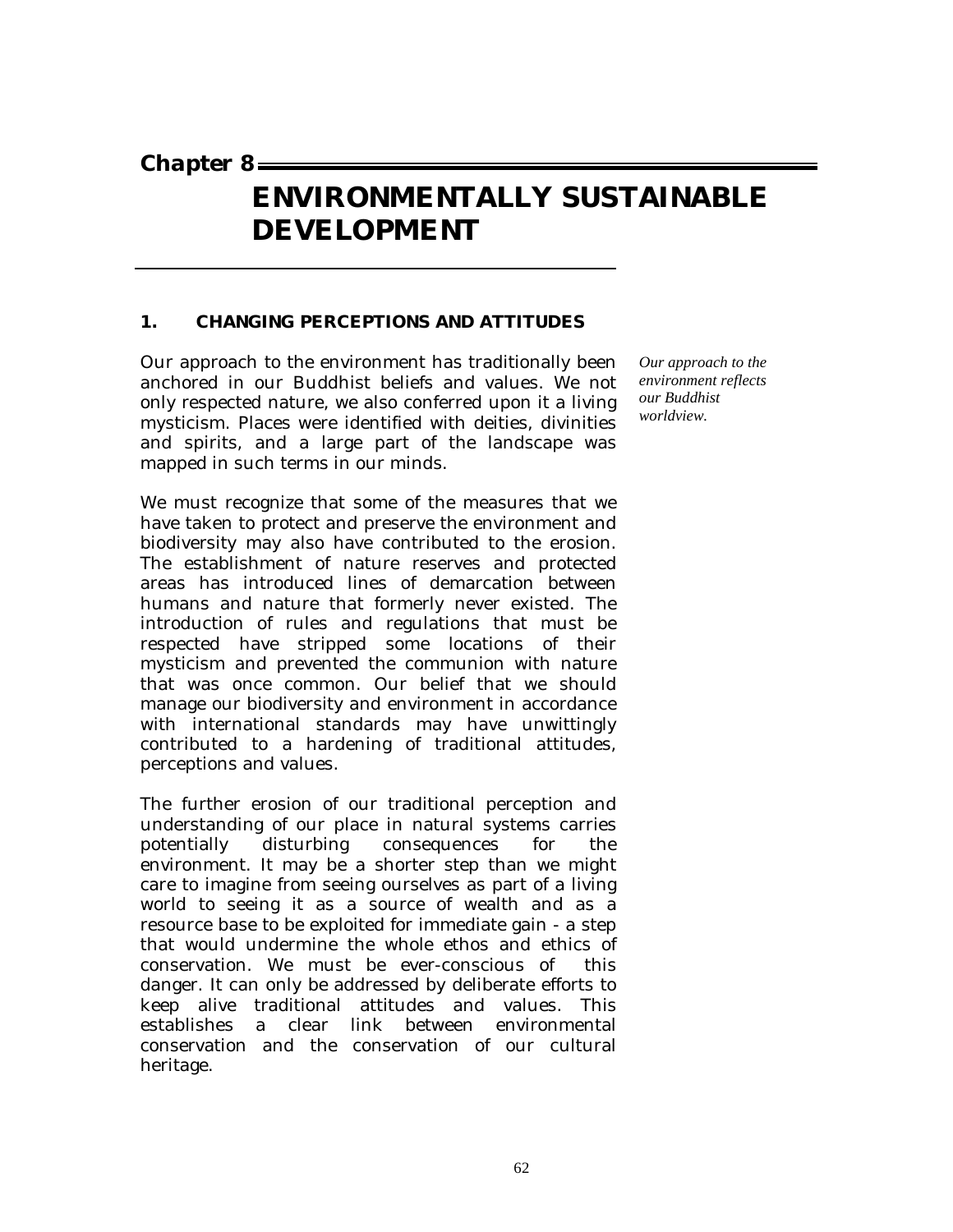## **2. FOREST REGENERATION AND BIODIVERSITY**

We can take justifiable pride in the efforts we have made to protect our forests, and forest regeneration must remain a priority for the future. Our future approach should, however, display a higher degree of sensitivity to the maintenance of biodiversity. There are reasons for believing that our commitment to the planting of pine may have contributed to a reduction of biodiversity. Pine forests have, for example, progressively taken over the alpine meadowlands that were once more common, and this process of forestation has resulted in a loss of plants, birds and insects that formed part of the meadowland ecosystem.

There are cases where we must accept a reduction in biodiversity in the interests of environmental conservation. Our decision to eliminate *tseri* cultivation, for example, taken on the soundest environmental grounds, has meant that we have effectively lost several species of millet and sorghum that only grew in conditions associated with shifting cultivation. However, we should be less sanguine about the losses in biodiversity that have been occasioned by forest regeneration and we must seek to reduce these losses in the future through ecologically more sensitive approaches to forestry management.

*Our approach to forest regeneration must display greater sensitivity to the maintenance of biodiversity.*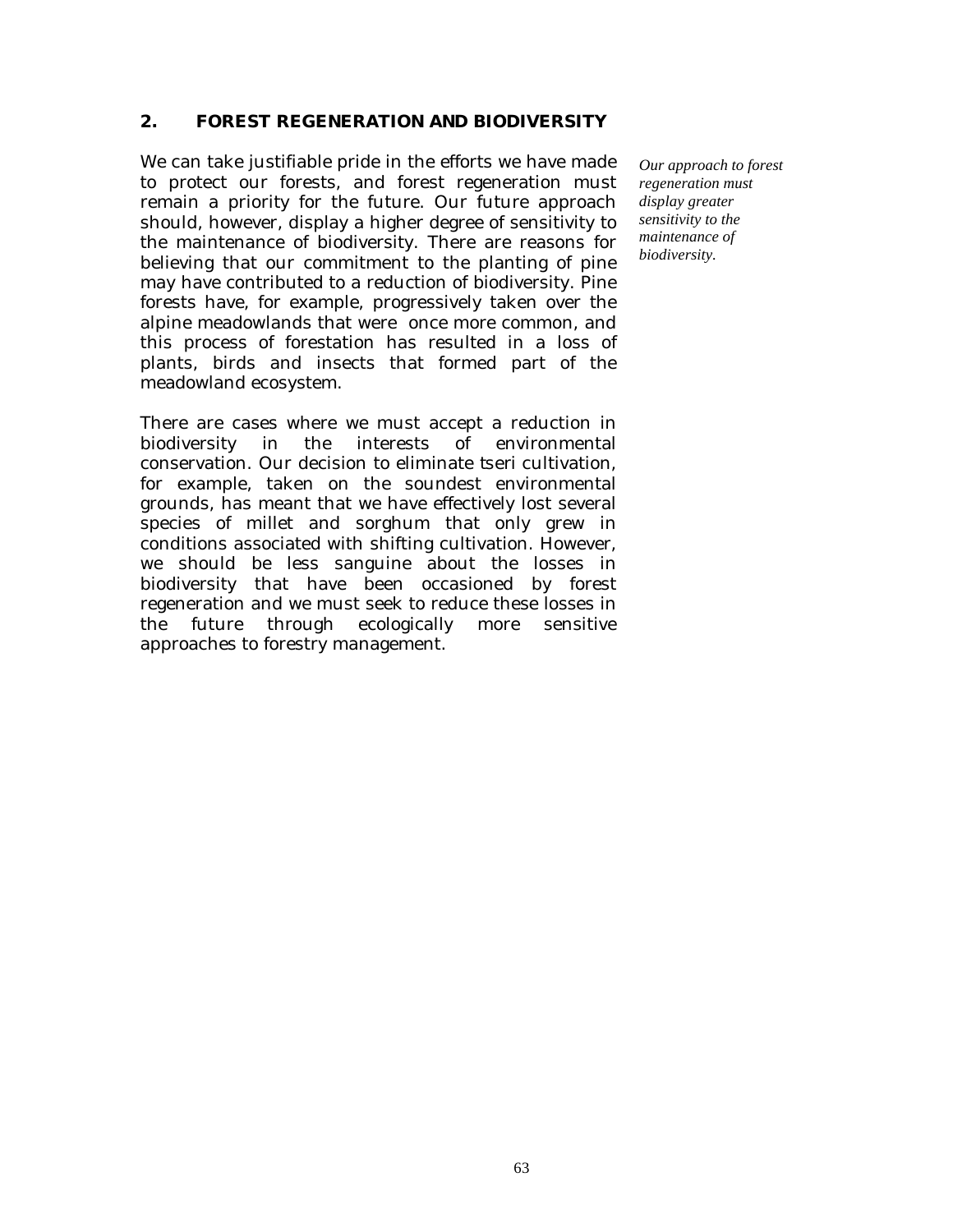## **Priority Area: Environmentally Sustainable Development MILESTONES**

| $\bullet$ | Maintenance of 60% forest cover                                                  | All times to come                 |
|-----------|----------------------------------------------------------------------------------|-----------------------------------|
| $\bullet$ | Preparation of master plans for other watershed areas                            | $2007$ (End 9 <sup>th</sup> Pan)  |
| $\bullet$ | Introduction of mandatory EIAs for all large-scale projects 2002(End 8th Plan)   |                                   |
| $\bullet$ | Introduction of EIAs for all physical infrastructure projects 2007(End 9th Plan) |                                   |
| $\bullet$ | Operational capacity at Dzongkhag level for EIAs                                 | $2007$ (End 9 <sup>th</sup> Plan) |
| $\bullet$ | Fully elaborated water quality standards                                         | $2002$ (End 8 <sup>th</sup> Plan) |
| $\bullet$ | Fully elaborated air quality standards                                           | $2007$ (End 9 <sup>th</sup> Plan) |
| $\bullet$ | Fully elaborated standards for environmental health                              | $2002$ (End 8 <sup>th</sup> Plan) |
| $\bullet$ | Inventorying of bio-diversity resource base                                      | $2002$ (End 8 <sup>th</sup> Plan) |
|           | <b>Greening of National accounts</b>                                             | 2002(End 8th Plan)                |
|           | <b>Main Policy Instruments</b>                                                   |                                   |
|           | National Forestry Master Plan (1996-2010)                                        | Existing                          |
| $\bullet$ | <b>National Environment Strategy</b>                                             | Existing                          |
| $\bullet$ | National Biodiversity Action Plan                                                | <b>Existing</b>                   |
| $\bullet$ | National Environmental Action Plan                                               | Under preparation                 |
| $\bullet$ | EIA legislation                                                                  | Proposed                          |
|           | EIA Sectoral guidelines                                                          | Existing                          |
|           |                                                                                  |                                   |
|           |                                                                                  |                                   |

Our strict and uncompromising approach to environmental conservation may have hindered us from seeing our nation's rich biodiversity as a development asset that we can draw upon in responsible and sustainable ways to further the process of social and economic development. The rich biodiversity may have a unique role to play at the global level in maintaining the genetic material required to guarantee food supplies for a growing world population as well as in the development of new pharmaceutical products. It has been suggested elsewhere in this Vision Statement that our rich biodiversity may confer upon us a distinct comparative advantage in the development of new and clean industries based upon bioprospecting and genetic engineering - industries that could help to place Bhutan in the vanguard of scientific advance for the benefit of humankind.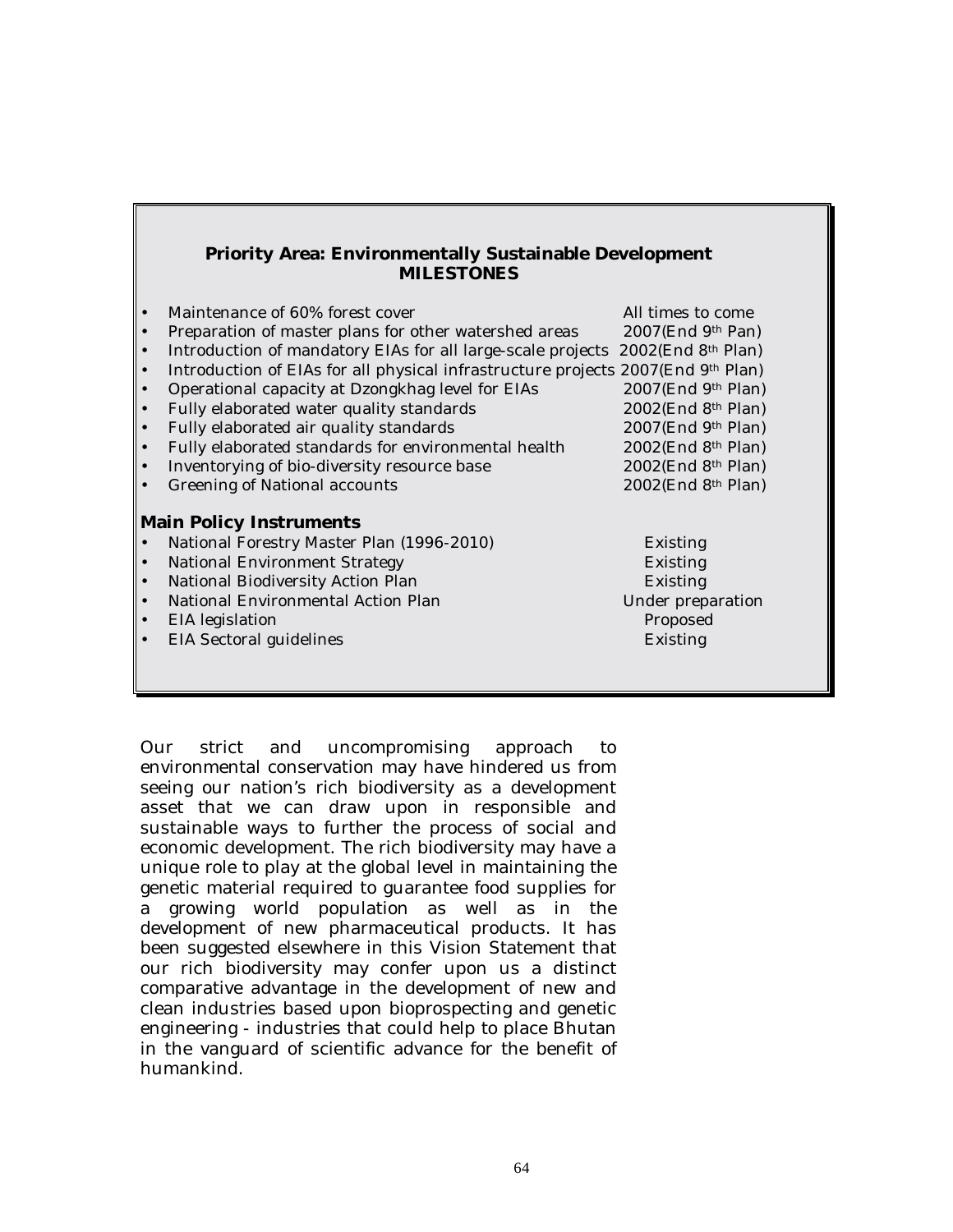While we refer to our rich biodversity, we are as yet unsure how varied the nation's biodiversity actually is. If we are to turn biodiversity from a constraint into an opportunity, we must, as a first step, accord priority to completing a full inventory of the nation's biodiversity resource base.

# **4. THE GREENING OF NATIONAL ACCOUNTS**

National accounts are used as the basis for calculating Gross Domestic Product, the total value of the goods and services produced by a nation. The system used in Bhutan for the calculation of GDP is based upon the methodology and practices recommended by the United Nations (the 1993 SNA). While the methodology represents a considerable improvement over earlier methodologies, it still takes no account of the value contributed to the economy by the environment and by ecological services. An estimate of this value can be arrived at through the compilation of environmental satellite accounts, for which methodologies have been developed and tested.

We should accord priority to the adaptation of our system of national accounts to include environmental satellite accounts. The 'greening' of our system of national accounts would certainly result in higher GDP estimates than those arrived at through conventional routes. However, this would not be its main value. More importantly, it would help to provide us with quantitative indicators of the importance of the environment to our economy and of the sustainability of our development path. In this sense, the greening of our system of national accounts would contribute to the quantification of Gross National Happiness.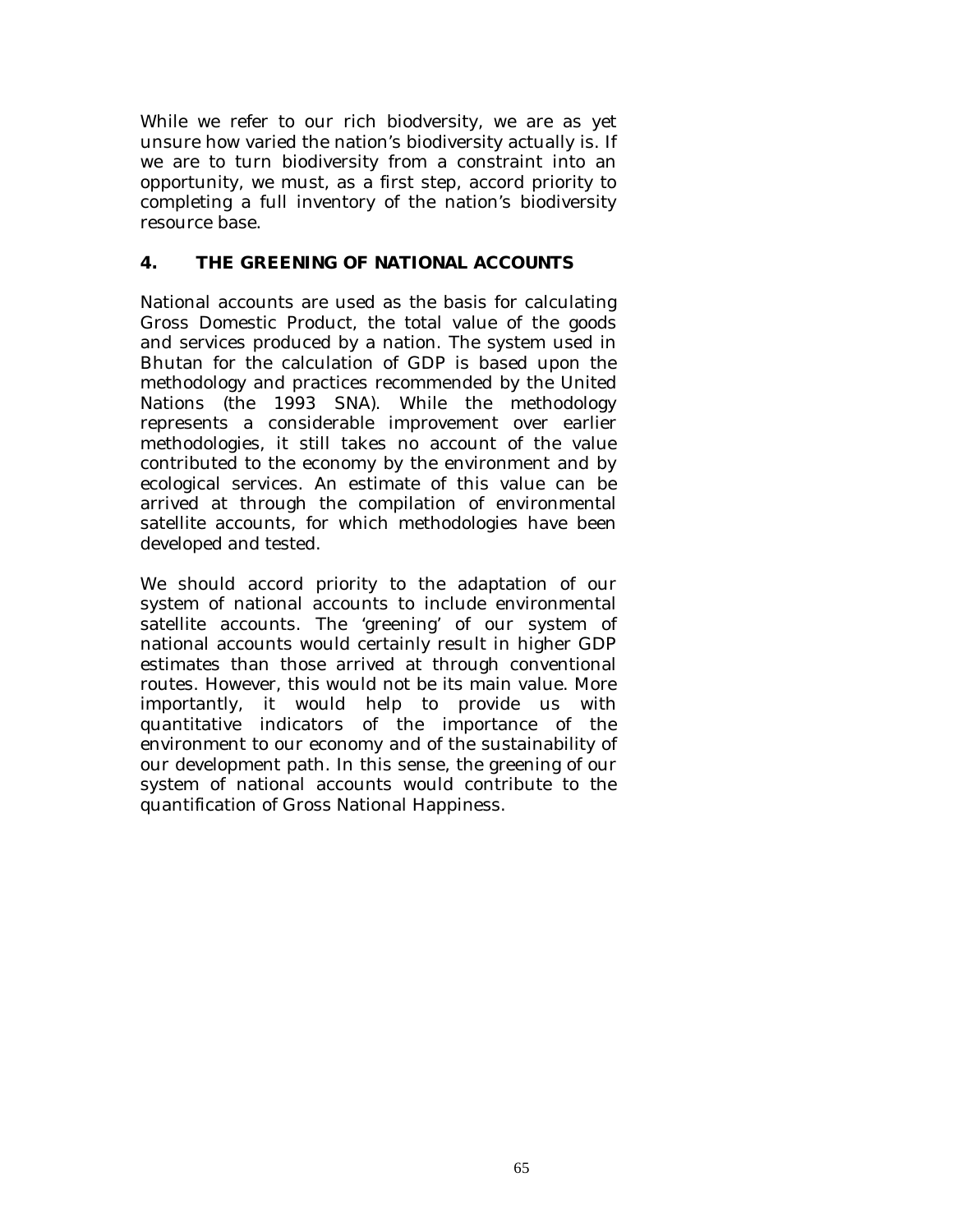## **5. INSTITUTIONALIZATION OF CAPACITIES FOR EIAs**

High priority must be accorded to institutionalizing capacities for conducting Environmental Impact Assessments (EIAs). These must be applied to a wide range of projects, especially physical infrastructure projects, in order to evaluate their likely impacts on the environment. EIAs are a particularly important means for helping to ensure that:

- ! Development projects are environmentally and economically sound in the longer-term;
- ! Adverse environmental, economic, cultural, and social impacts of development projects are minimized;
- ! Environmental impacts on ecologically fragile systems receive prior evaluation;
- □ The effects of development pressures on the natural resource base as well as on communities and culture are made the subject of systematic assessment;
- □ Project benefits can be optimized.

An EIA Unit has already been established in the National Environment Commission and developed an EIA system used as an integral part of the development planning and environmental management process. It is preparing guidelines for conducting EIAs. As the system becomes institutionalized it is essential that it be extended to the *Dzongkhag* and *Geog* levels given the expanded role they will be called upon to play in development planning within the framework of the nation's decentralization initiative. Further, the Commission must ensure that monitoring of the EIAs are carried emphasized with a proper code of implementation.

## **6. WATERSHED MANAGEMENT**

The effective management of watersheds must be considered a key component of our efforts to place the nation's development on a sustainable path. There are five main watersheds and the policies set for each will impact on all other activities, including hydropower development, farming, livestock, settlement, and the

*We must fully institutionalize capacities for undertaking EIAs.* 

*Capacities for undertaking EIAs must also be developed at the dzongkhag and geog levels to enable them to exercise new planning and management responsibilities.* 

*Watershed management is a key component of sustainable development.* 

*Highest priority should be accorded to the preparation of a management plan for the Wang Chu watershed.*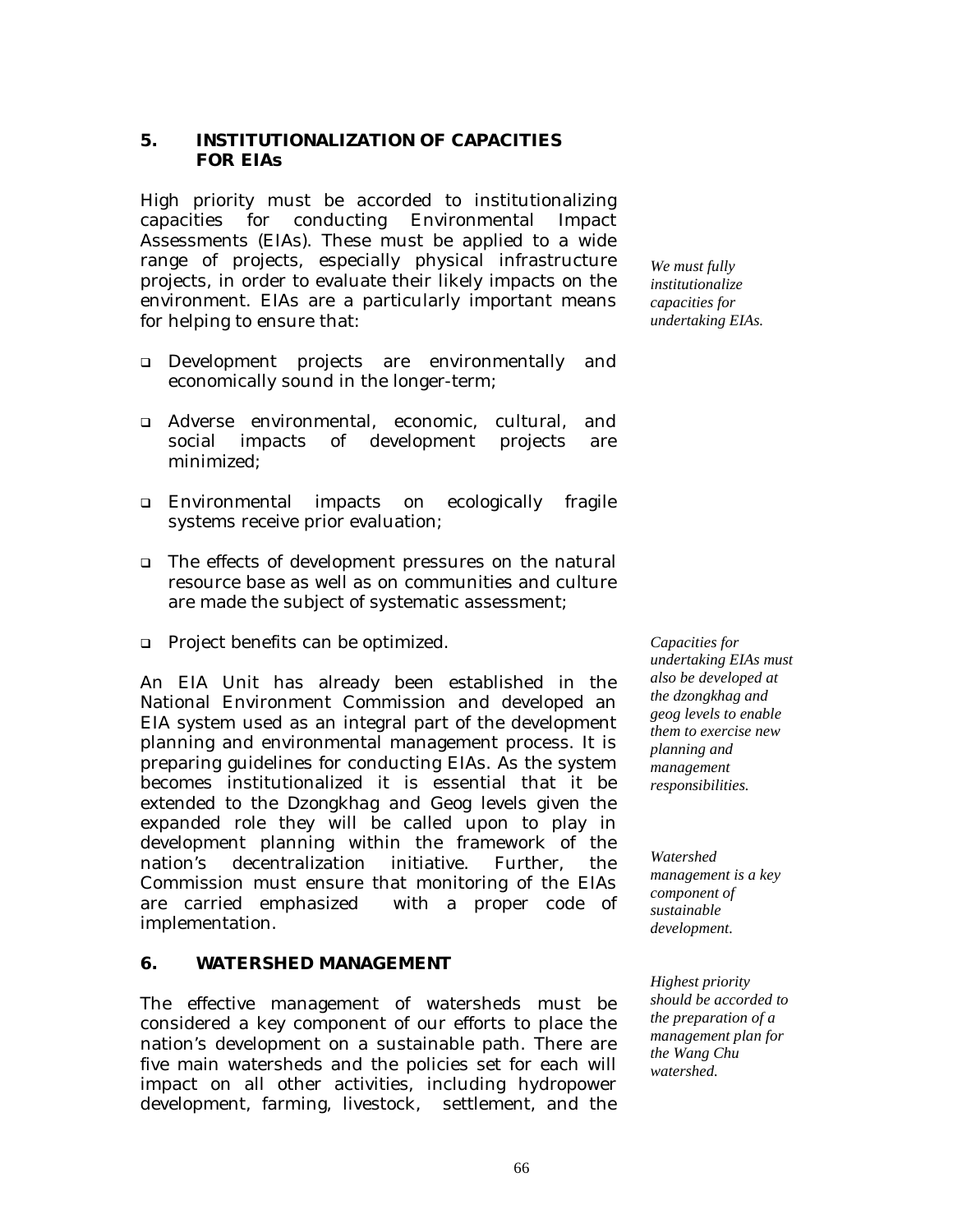exploitation of timber and logging. Watershed management is a key tool for maintaining biodiversity, soil fertility, the biological productivity of natural systems, and for combatting erosion and other forms of environmental degradation.

Of the five main watershed areas, highest priority should be accorded to the preparation of a management plan for Wang Chu, which should be completed within the current Plan period. Management plans for Puna Tsang Chu, Mangde Chu, Kuri Chu and Dangme Chu will need to be prepared shortly thereafter.

## **7. ENVIRONMENTAL LEGISLATION**

Bhutan has enacted various laws pertaining to the environment, the conservation of natural resources, and the protection of wildlife and wildlife habitats. Among the most prominent are the Forest Act of Bhutan of 1969 and the Forest and Nature Conservation Act of 1995. Though they encompass many of the basic elements and processes of environmental legislation, there are grounds for believing that they do not go far enough in a number of areas and need, therefore, to be complemented by new legislation. This could appropriately take the form of a National Environmental Protection Act that consolidates and builds upon existing legislation and which provides for new enforcement measures. Such an Act could also be further extended to cover environmental problems that are directly related to public health as the consequences of a rapidly growing urban population.

Initiatives are also required to review related legislation, for example the Inheritance Act, the Land Act, and the Livestock Act, to identify the areas where they need to be strengthened if they are to contribute more directly to environmentally sustainable development.

New legislation must be founded on accepted environmental standards. Many of the standards at present used in Bhutan have been adapted from regional and international standards. Given this situation, more concerted efforts are required to develop standards that reflect the ethical, cultural and legal setting of the nation. We must acknowledge that some modern legislation has only served to weaken the informal arrangements, built up over centuries, that have been used by local communities to manage shared resources. These informal arrangements often embody a

*Although our environmental legislation is extensive, there are grounds for believing that in some areas it does not go far enough.* 

*There is a need for a national Environmental Protection Act that consolidates and builds on existing legislation* 

*New environmental legislation must display sensitivity to ethical, religious and cultural values and traditional systems of resource management.*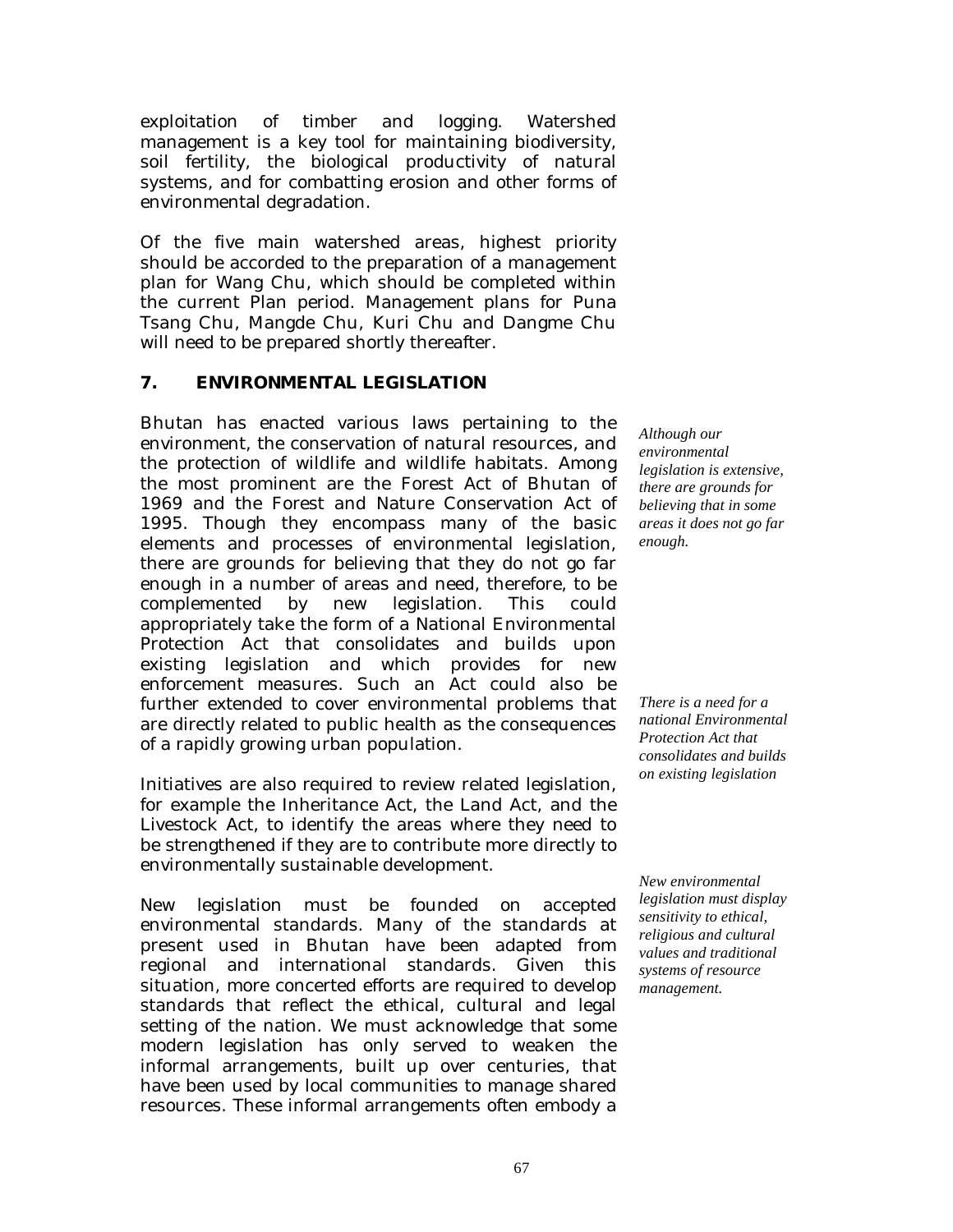profound understanding of local ecosystems, and represent a very tangible expression of our cultural heritage. The challenge is thus to achieve a balance between the need for modern forms of legislation that can advance the cause of environmental conservation and the need to respect and maintain informal arrangements that have demonstrated the contribution they are able to make to sustainable development in a sometimes harsh and unforgiving environment.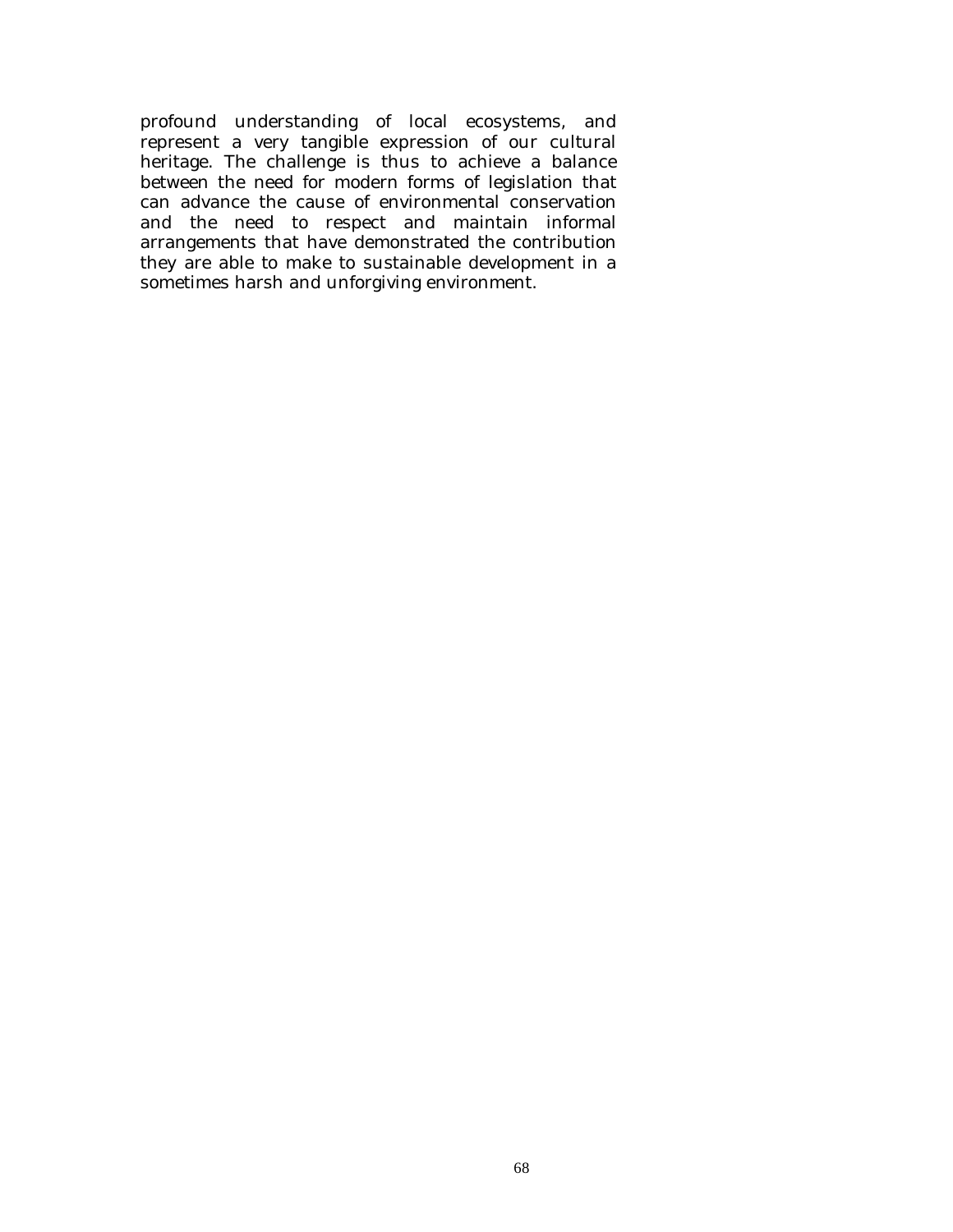*Chapter 9* 

# **BHUTAN IN 2020**

# **1. INTRODUCTION**

What would Bhutan look like twenty years from now if we were able to achieve the objectives and priorities set out in this document? We can be certain that, in many respects, it would be as different from the country we know today as the one of today is compared with a only a generation ago. In other respects, it would still be recognizable as a country that embarked on a unique and distinctive path of development.

In this final chapter we will seek to sketch a picture of our Kingdom in the future. The picture painted is not a theoretical abstraction, but rather the logical consequence of the policies presented in this Vision Statement. In presenting Bhutan in 2020 we will use the thematic headings used at the beginning of the Vision Statement to identify challenges.

#### **2. OUR NATION**

Bhutan would be a respected member of the international community and an active participant of the regional organizations in which it was a member, recognized for the role it had played in promoting peace, security and stability in the region. Our borders would be secure, not because of the size of our army, but as the consequence of collateral security made possible by the constructive relationships maintained with all of our neighbours, built on the principles of mutual respect and sovereign independence.

We would still be the last Buddhist Kingdom remaining in the Himalayas. We would have provided evidence to the world that it is possible to embrace the many benefits of modernization without being overwhelmed by its many negative and disruptive forces. We would have demonstrated that modernization need not be defined exclusively in terms of westernization and that, despite the global forces that seek to shape the world in its own image, it is possible to maintain a distinct identity that is not only recognized but also respected and valued by others.

*If we were to achieve the vision set out, our Kingdom twenty years hence would, in some important respects, be as different as the one of today is compared with only a generation ago.* 

*Our Kingdom would be a secure state at peace with itself.* 

*We would have provided evidence to the world that it is possible to embrace the benefits of modernization without being overwhelmed by its negative forces…* 

*that it is possible to be the same while being distinctively different.*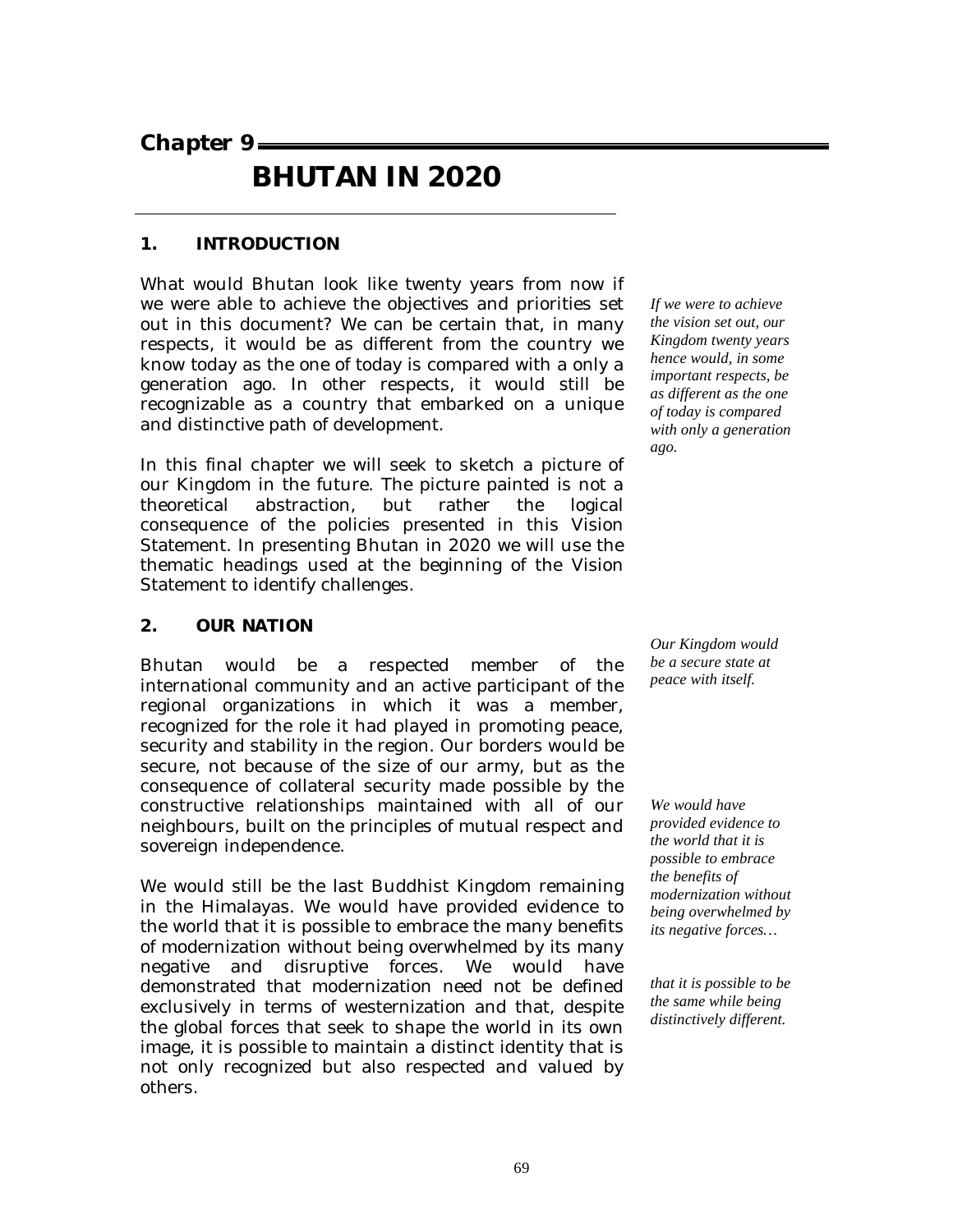In a real sense, Bhutan would be a beacon to the world relaying the message that, with wise and inspired leadership, wisdom and imagination, it is possible to be the same while being distinctly different.

# **3. OUR PEOPLE**

We will be self-confident and proud citizens of a selfreliant nation. We will have built a compassionate, tolerant and egalitarian society that continues to give concrete expression to the beliefs and values we have embraced for more than a thousand years. Our people will live in harmony and unity, sharing a common sense of purpose and destiny, and united by a common language. While all will respect our distinctive Mahayana Buddhist identity, those with other beliefs will enjoy the freedom to practice them, and we will regard this unity with diversity as a source of pride and of cultural achievement. All Bhutanese, irrespective of their ethnic background and religion, will be proud to call themselves Bhutanese.

We will have moved much closer to an ideal family size, with the prospect of an economically and socially sustainable rate of population growth well within our reach. Significantly expanded levels of educational attainment and economic security would have contributed greatly to reduced levels of fertility, and men and women will make conscious decisions about the desired size of their families.

Our concepts of health and education will have been redefined to take full advantage of advances in technology that are only now becoming visible and that will enable us to bridge the distances that separate local communities in ways that are impossible today. Access to basic education and health care will no longer be issues. Education will have evolved in ways that stress the development of the innate potentials of all children, inculcating an awareness and appreciation of our own cultural values and heritage, and fostering an appreciation of the importance of moral and ethical choices in their lives. Education will have better prepared our young people for the world of work based on an appreciation of the dignity of labour, while engendering within them a natural curiosity for learning and the acquisition of new knowledge and skills. New technologies will not only have contributed to improving the quality of education, they will also have transformed the processes of education and learning, bringing

*We will be a selfconfident and more self-reliant nation… with a compassionate, tolerant and egalitarian society in which our people live in harmony and unity..* 

*…sharing a common sense of purpose and destiny.* 

*Population growth rates will be stabilizing….* 

*…concepts of health care and education will have been redefined…* 

*… and education will have evolved in ways that foster the development of the innate potentials of children…who will appreciate the importance of moral and ethical choices in their lives.* 

*Bhutan will be equipped with the full ranges of institutions required for the formation of knowledge and skills.*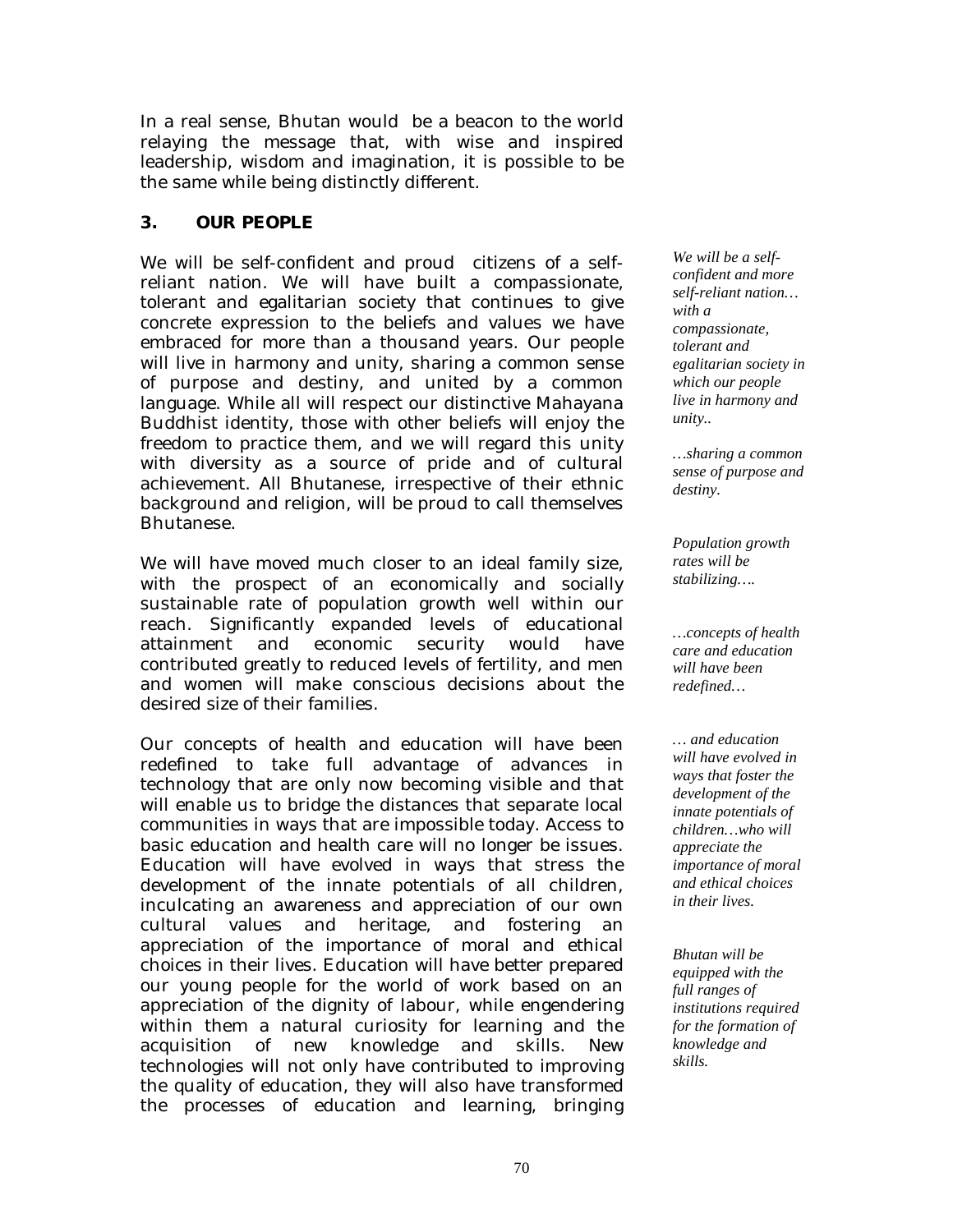learning opportunities to individual communities and even homes and enabling us to increase the social relevance of education to individuals, communities and the nation as a whole.

Twenty years from now, we will be equipped with the full range of institutions required for the formation of the knowledge and skills required to sustain the nation's further development. At the apex of our institutions of learning will be a well-equipped university that will not only meet the intellectual and learning needs of Bhutanese but will also attract students from other countries, both within the region and beyond. By 2020, the University of Bhutan and Deothang Engineering College, will be actively cooperating with other universities and form an established part of the worldwide network of learning. It will have acquired an international reputation for the quality of its research on the environment and for the quality of its scholarship in Buddhist and related studies. Two decades from now, many Bhutanese will also be enrolled in the advanced study programmes of overseas institutions without it being necessary for them to leave their homes.

Health will also have benefitted enormously from technological developments. In 2020, the levels of our decentralized four-tiered system of health care will still be visible, with the main nodal points within the system having being further reinforced and with the health of Bhutanese firmly in the hands of Bhutanese health professionals. Our system of health care will rival the system existing in industrialized countries today and others will look to us for advice on how knowledge of indigenous medicine can be integrated into the mainstream system of health care. More responsibilities for both preventive and curative health care will have been transferred from the national to lower levels. The health care system will also feature new linkages that traverse the levels, with BHUs maintaining electronic contact with regional hospitals and, when necessary, with national institutions. Developments in electronic communications will provide important opportunities for self-diagnosis using information accessed from central and regional hospitals.

Our culture will have evolved in response to a society in development, but it will continue to live in the minds of our young people, who will retain a respect for valued traditions and a commitment to the ideals, beliefs and

*Our system of health care will rival those existing in industrialized countries today…and industrialized countries will look to us for advice on indigenous medicine.* 

*Our heritage and culture will continue to live in the minds of our people…but it will have acquired new forms and meanings that infuse it with contemporary relevance.* 

*Our economic structure will be broader and deeper…*

*…Bhutan will not only be an important producer of hydropower but also in the vanguard of scientific and technological advance…* 

*…with new and clean industries based on our rich biodiversity*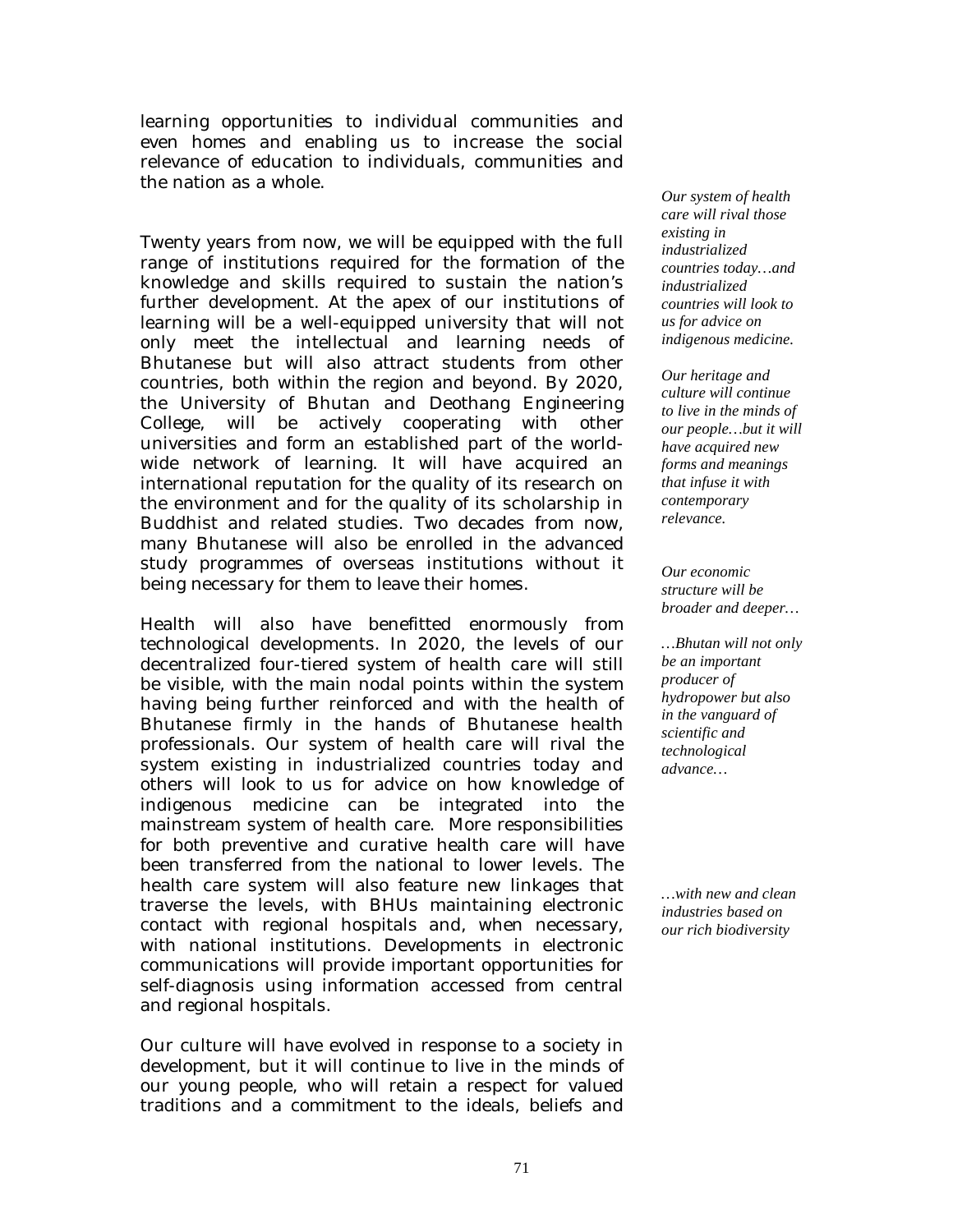values that have given substantive and spiritual content to our path of development. Our rich cultural heritage will be clearly visible in the lives of Bhutanese and it will have acquired new forms and meanings that infuse it with contemporary relevance.

#### **4. OUR ECONOMY**

Two decades from now, the economic geography of Bhutan will have been transformed and our economic structure will be much broader and deeper. Hydropower development will have been actively promoted and will generate the resources we require to maintain investments in the social services and the development of the physical infrastructure we require to continue to raise standards of living and the quality of life as well as to expand the level and pace of economic activity. Although we will use the cheap power produced to develop new resource-based processing industries in areas located close to their main export markets, we will have selected the theme of 'sophistication and civilization' as the guiding principle for our industrial transformation. This theme will, two decades hence, find expression in the existence of clean industries based on a development-oriented interpretation of our resource endowments and comparative advantages and the existence of 'high technology' enterprises, engaged in the production of high value/low volume products that place the nation in the vanguard of technological advance and innovation. Bhutanese high value products, some of which will be based upon the sustainable exploitation of the nation's rich biodiversity, will have a world market and will be recognized as the products of one of the least polluted and least contaminated countries to be found anywhere on earth.

People will travel considerable distances to visit Bhutan for a variety of reasons. Some will choose to 'get away from it all' and to escape to an environment that has few equals in the world for its natural beauty and as a source of adventure and nature-based sports. Some will come to spend time at our internationally-recognized 'centres of excellence', be they in the health or education fields. Still others will choose to visit Bhutan to observe and pay tribute to the attributes of a living Buddhist culture that, two decades from now, will be recognized, even more than today, as an oasis of spirituality and civilization in a world that is dominated by materialism and cheap sensation.

*People will choose to visit Bhutan for a variety of reasons..* 

*…some to spend time at our internationally recognized 'centres of excellence'* 

*We will have avoided the negative effects of indiscriminate urbanization…..* 

*…and new growth centres will have been established that provide alternatives to existing centres of attraction.* 

*Rural areas will have undergone a major transformation…and the incomes of farmers will be incomparably higher than those of today.*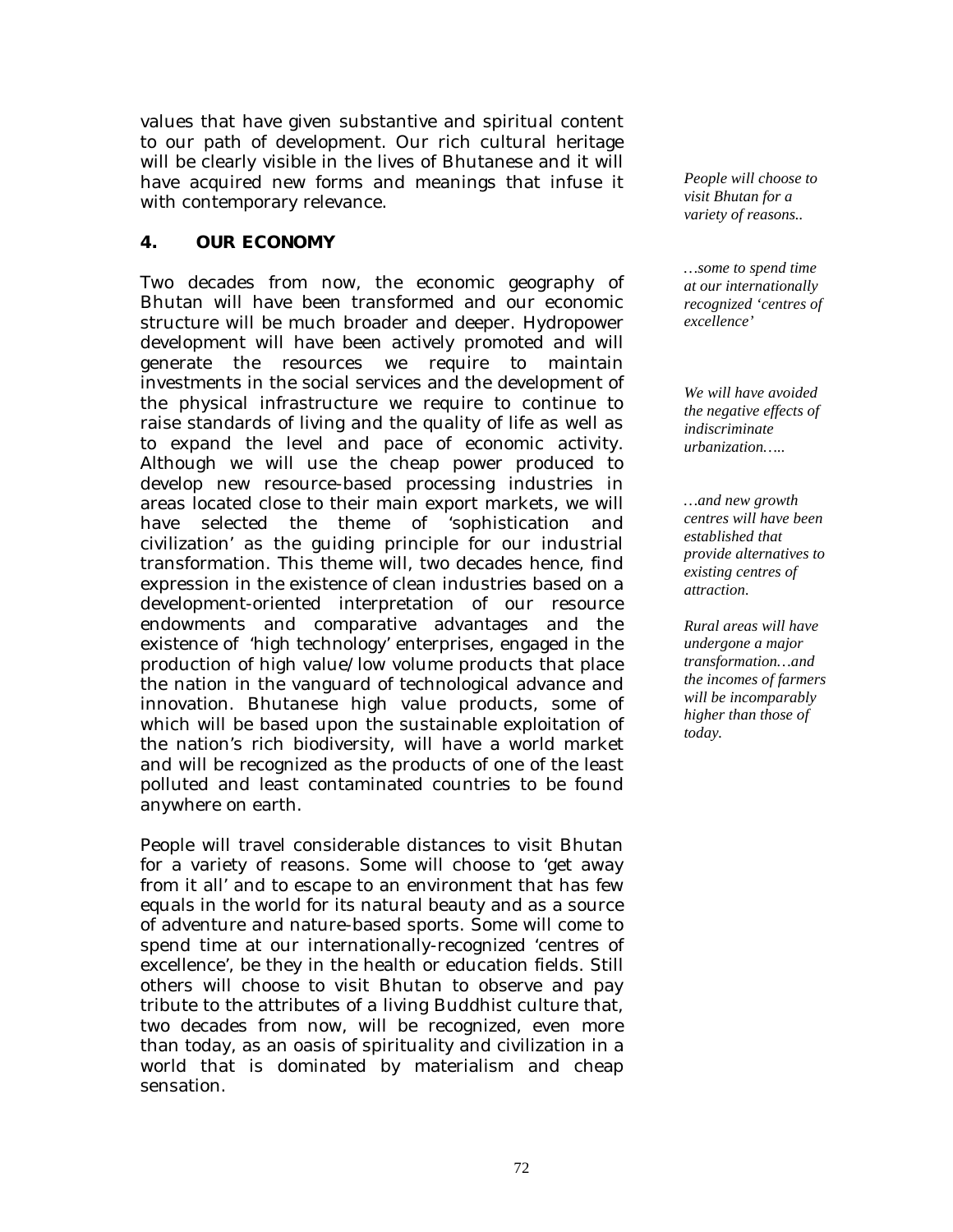Changes in economic geography will have been matched by changes in human geography. Around one-half of our people will continue to live in what we today regard as rural areas, although two decades hence the distinction between 'rural' and 'urban' will be much less marked and 'rural' will be without its pejorative associations. We will have largely prevented the unplanned growth of our few main towns. A number of regional growth centres will have appeared that have already established their place as genuine alternatives to Thimphu and Phuentsholing as centres of opportunity for those who choose to migrate to urban areas. These growth centres will play important roles in the system of production, and their development will have been supported by the decisions we have taken on the development of physical infrastructure and the decentralization of government administration. They will constitute focal points within a well-conceived and balanced system of settlements that is able to provide a positive stimulus to growth and change

Rural households will have taken advantage of new opportunities emerging in farming, choosing to produce high value products that have regional and international markets in innovative ways that combine modern technologies with local knowledge. The incomes of farmers will be incomparably higher than the incomes of subsistence farmers today, and much of the surpluses generated will be invested in rural areas that create offfarm employment and promote rural industrialization, taking advantage of the growing provision of physical infrastructure.

By the year 2020 all Bhutanese, with the possible exception of those who choose to live in the most remote and isolated locations, will have access to the basic infrastructure associated with the quality of life and with the expansion of choice and opportunity. The nation's road network will have been complemented by additional trunk roads capable of moving freight and people with greater speed and safety, while an expanded system of feeder roads will have transformed the lives of many who have traditionally lived in isolation. The nation will have access to dry ports that will greatly expedite our high value exports to distant markets. Two decades hence, will be served by a well equipped Paro international airport that will serve to expand our links with the outside world and which will support economic growth and development. The airport will be a focal point in a growing domestic system of civil aviation that will

*Virtually all Bhutanese will have access to basic infrastructure and services.* 

*Developments in transport will have changed the lives of many people as well as greatly facilitated economic growth* 

*Our natural environment and natural resource endowments will still be largely intact…* 

*…but our approach to environmental conservation will have evolved in ways that make it more dynamic and developmentoriented…*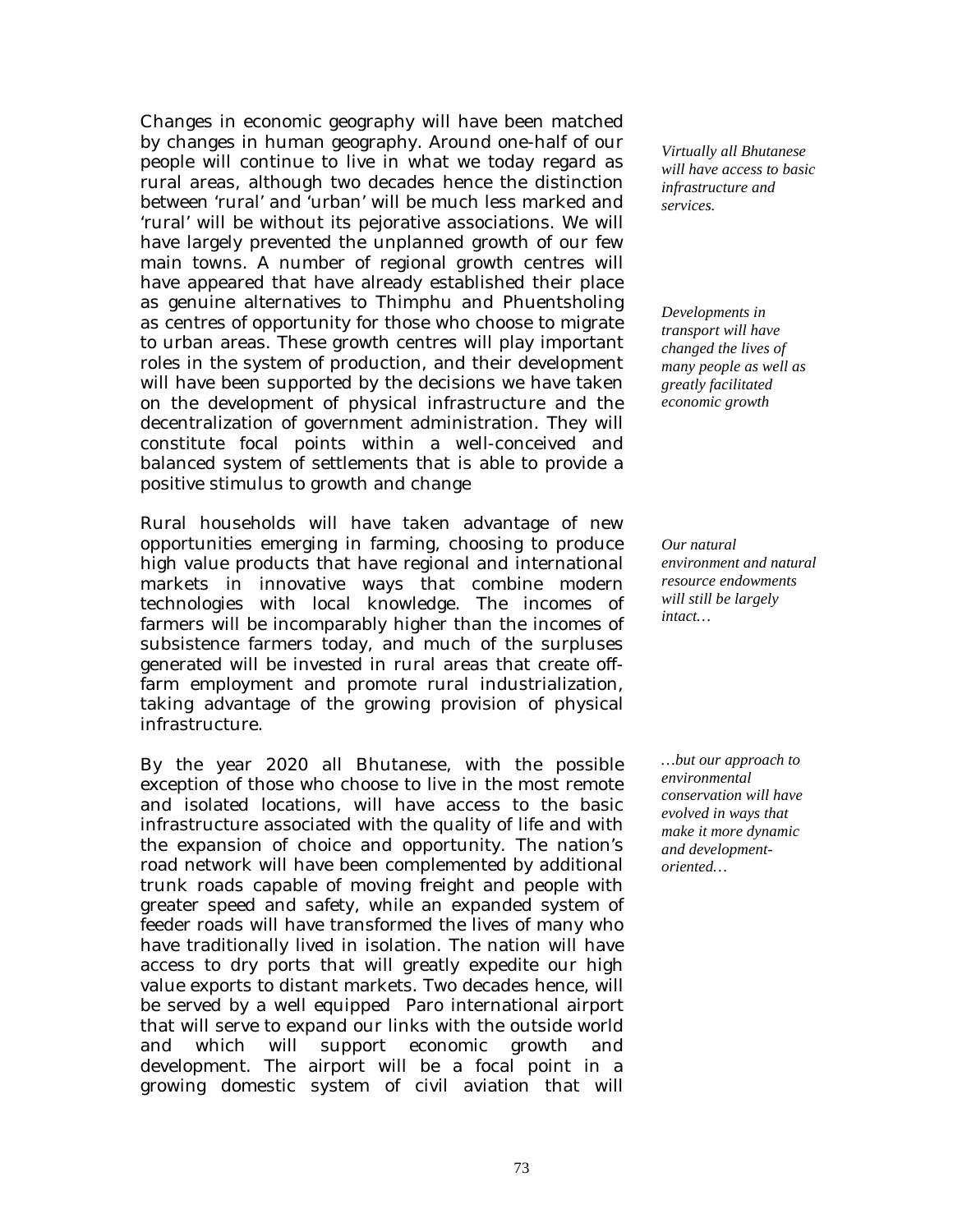contribute to the further integration of the national economy as well as to social integration.

# **5. OUR ENVIRONMENT**

In 2020, 60 percent of our nation will still be forested and we will be unique among the community of nations for the proportion of our territory that we have freely chosen to set aside and designate as national parks, nature reserves and other protected areas.

Our approach to environmental conservation will not be a static one. It will be given a dynamic and developmentoriented interpretation in which natural resources are not only seen as something to be preserved but also as a development asset that can, with care and wisdom, contribute to the process of sustainable social and economic development. This interpretation will have been given to our rich biodiversity that, two decades hence, will have provided the basis for new economic activities that will not only provide an important source of export revenues and high quality employment but also place our nation in the vanguard of technological advances for the benefit of humankind. Our spectacular, unspoilt scenery and rich biodiversity will also have conferred upon our nation a special status for high value and eco-tourism that, with prudence and care, can be combined with the principle of conservation.

This interpretation will have been accompanied by the full institutionalization of capacities to undertake systematic and detailed assessments of the environmental and social impacts of development projects. Such assessments will have become a routine and indispensable part of decision-making on development, not only at the national but at the *Dzongkhag* and *Geog* levels also.

Two decades from now, yak herders will still form part of our population. We will take pride in such occupations, representing as they do a tangible example of the unique relationships that have evolved between people and nature in our Himalayan Kingdom as well as of the wisdom accumulated over centuries concerning the sustainability of human activities in a fragile and often inhospitable environment.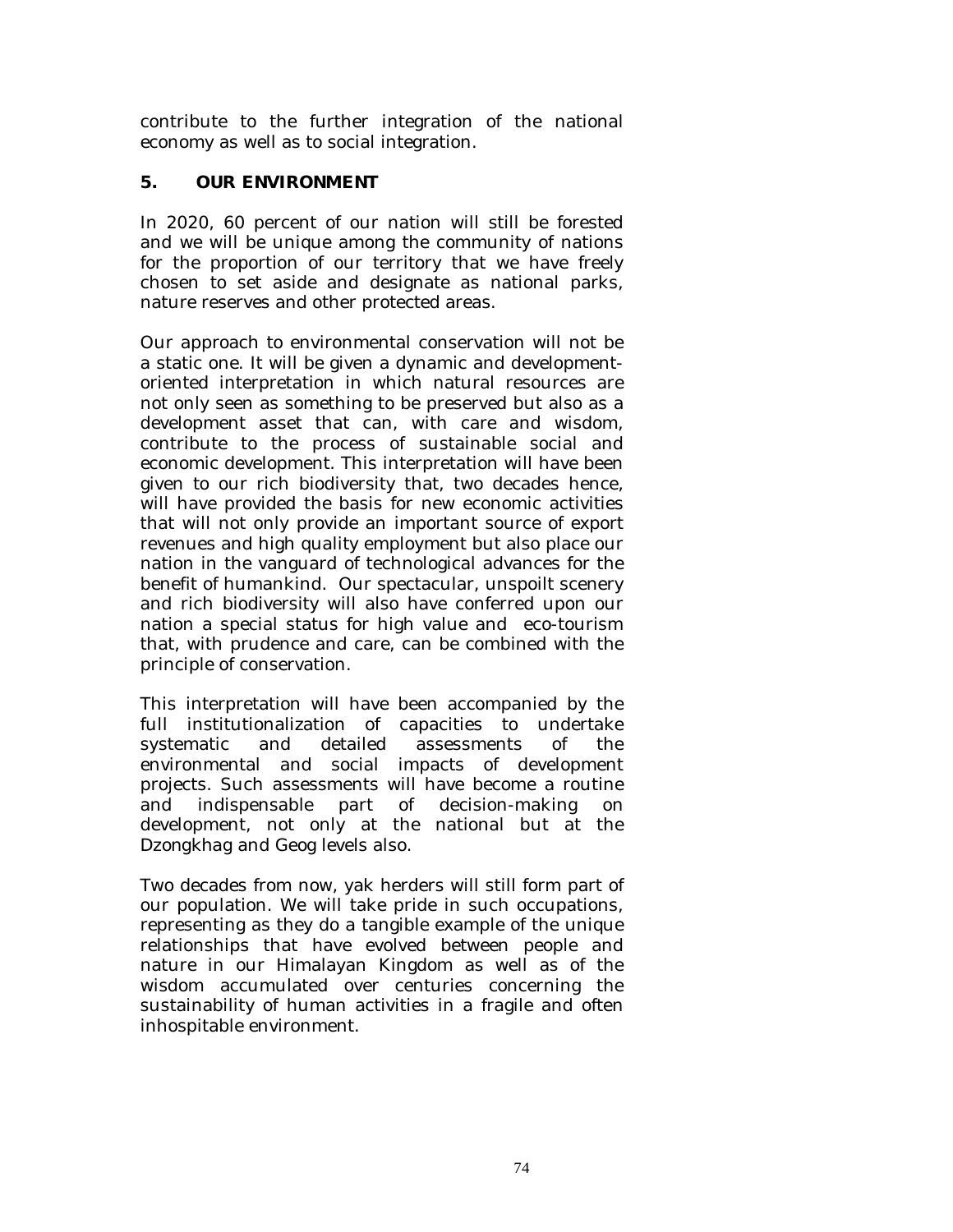#### **6. OUR INSTITUTIONS**

Our institutions will have further evolved along distinctively Bhutanese lines. They will provide for stability and participation that, in a future world of conflict and political turmoil, will be the envy of many others. The monarchy will continue to be the jewel that shines most brightly in our institutional crown and it will retain its place as the most respected and hallowed of all Bhutanese institutions.

Although the Kingdom will continue to look to the nation's monarch for inspiration and wisdom, Bhutan will have the strong institutions required by a modern and forward-looking nation state, with a well-developed capacity to manage and monitor the nation's development and to guide it further along our distinctive Bhutanese path of people centred sustainable development. While the Royal Government will have increasingly defined its role in terms of 'enabler' rather than 'provider' of development, there can be no other place for national institutions other than at the forefront of efforts to build consensus on the purposes and directions of development, to maintain unity, identity and security, to articulate preferred values and a cultural imperative, and to safeguard the interests of vulnerable and disadvantaged groups and of future generations.

However, as the process of development becomes more complex and multi-dimensional, it can no longer be entrusted solely to the Royal Government, but needs to be understood increasingly in terms of partnerships and shared responsibilities. The maintenance of the economic growth required to support the nation's further transformation will be entrusted to the private sector that, two decades hence, will have long assumed its role as the main engine of growth and will itself have entered into partnerships with foreign enterprises so as to acquire access to the technologies and know-how we require to travel the preferred path of industrialization and to foster processes of technological innovation. Two decades from now, the private sector will be much more broadly based, with new enterprises having emerged to take advantage of an environment that encourages and rewards entrepreneurship and innovation. The image of the private sector will have changed dramatically, with our young people well-prepared to work within it, associating the private sector with opportunity and advancement.

*Our institutions will have evolved along Bhutanese lines that provide for stability and participation…with an hereditary monarchy remaining the jewel in our institutional crown.* 

*We will have the strong institutions required by a modern and forwardlooking nation state.* 

*Development will have resulted in the establishment of new partnerships.* 

*The private sector will be much more broadly ed. It will have established its place as the main engine of growth…and will serve as the magnet for the employment of our young people.*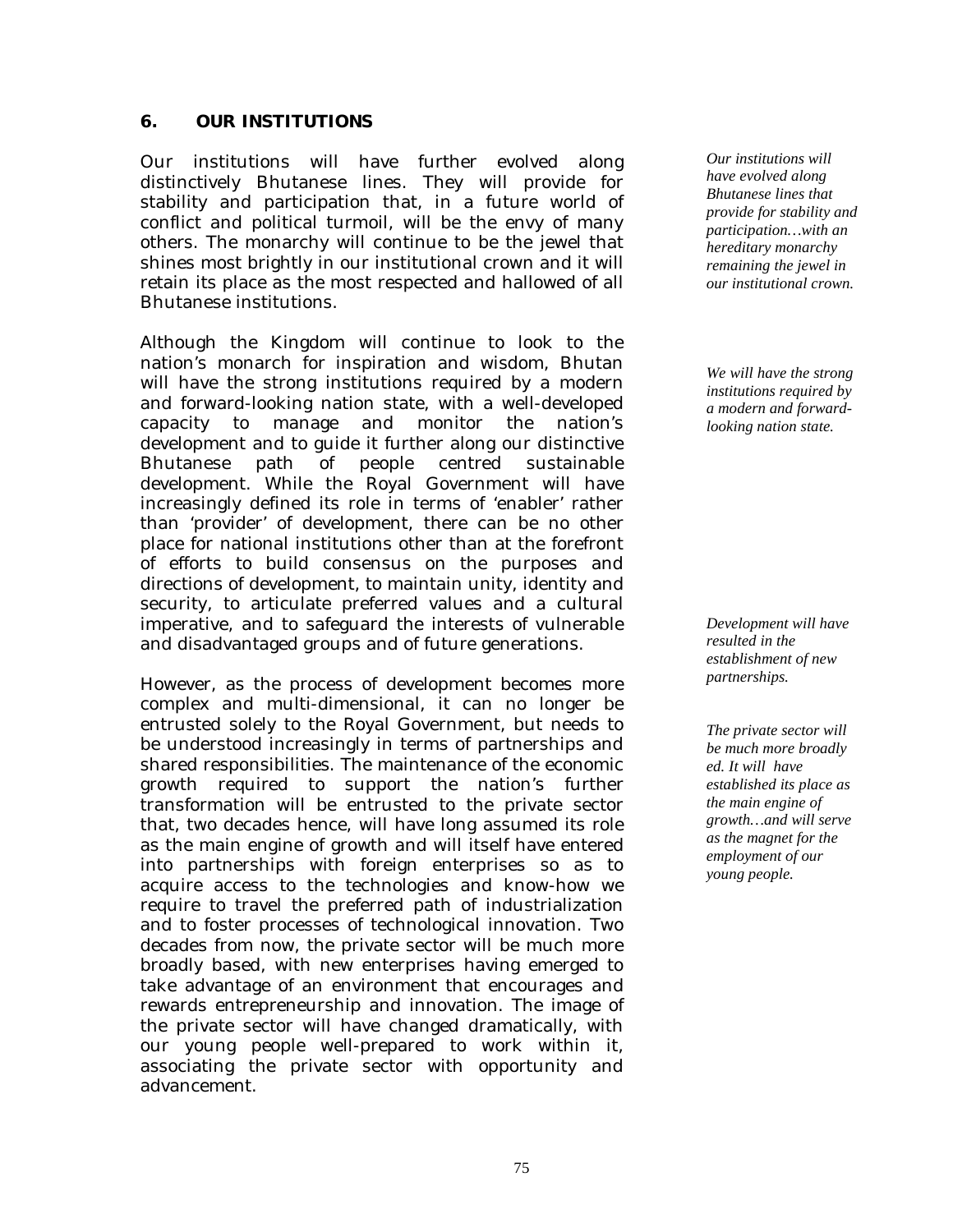Greater responsibility for the satisfaction of spiritual and non-material needs will be entrusted to monastic institutions. These will have been encouraged to redefine their role in ways that reinforce their interactions with society and the nation's development process. While some *lamas, monks, gomchens, pandits* and *anims* will necessarily choose a life of isolation, devotion and meditation, others will have become respected and active participants in the nation's development process, exercising important responsibilities in such fields as health and education, playing roles of importance in our 'centres of excellence', and nurturing the very roots from which spring the meaning, relevance and value to our lives as human beings.

These processes of change will have been supported by the further development of our legal institutions and system of jurisprudence. The legal system will have responded fully to the challenge of fusing universal values with traditional, respected and cherished concepts of Buddhist natural law, while the system of jurisprudence will provide for expeditious, fair and equal treatment of all Bhutanese on the basis of a body of law that is respected by all. Advances will also have been made in the development of commercial and trade law, which will have provided positive support to the development of the private sector and contributed to the attainment of our industrialization objectives.

Two decades from now, the process of decentralization will have been completed. *dzongkhag* and *geog* administrations will have taken over fully and effectively many of the development planning and management roles that are now entrusted to central institutions. They will exercise prime responsibility for the financing of development in ways that give expression not only to national goals but also to local aspirations and priorities. The powers of DYTs and GYTs will have been significantly expanded and there will be greatly enlarged opportunities for people and households, both directly and through their elected representatives, to influence the decisions that have a bearing on their lives, livelihoods and the future of the nation. This process will have empowered local communities to discharge new roles and responsibilities and will have given new dimensions to traditional concepts of representation and democracy.

All these changes will have been accompanied by the implementation of measures that will have deepened and broadened the system of financial institutions, with the

*Monastic institutions and religious bodies will be active participants in the development process…nurturing the values that give meaning and direction to our lives.* 

*Law and jurisprudence will have evolved along Bhutanese lines to meet the needs and requirements of a society in change.* 

*The process of decentralization will have been completed. At the local level, people will 'own' the development process, with institutions having evolved in ways that give new dimensions to traditional concepts of representation and democracy.* 

*The financing of development will be largely in our own hands.*